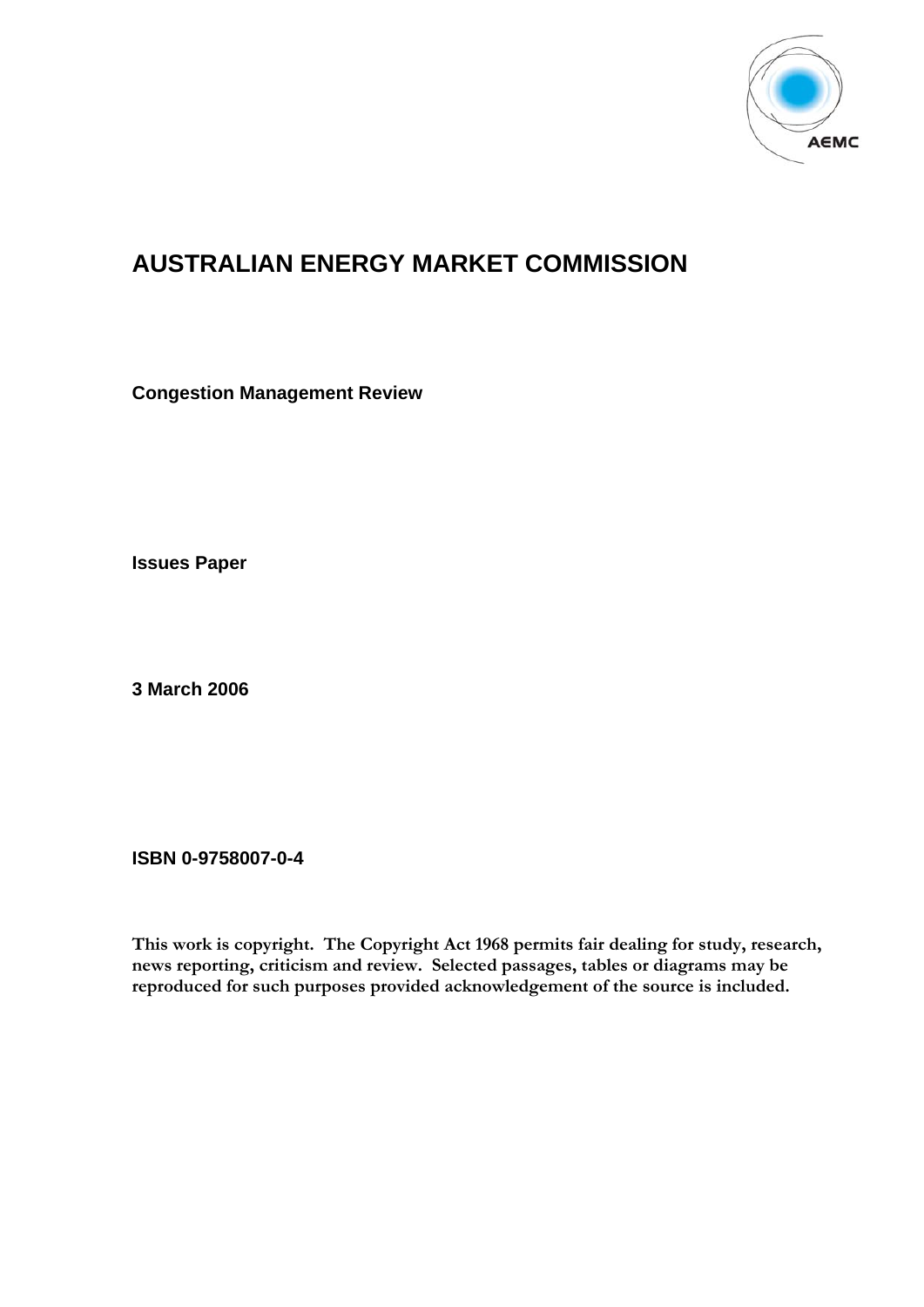# **Contents**

|             | 1.1               |                                                                                                                                  |
|-------------|-------------------|----------------------------------------------------------------------------------------------------------------------------------|
|             | 1.2               |                                                                                                                                  |
|             | 1.3               |                                                                                                                                  |
| $\mathbf 2$ |                   |                                                                                                                                  |
|             | 2.1               |                                                                                                                                  |
|             | 2.2               |                                                                                                                                  |
|             | 2.3               |                                                                                                                                  |
|             | 2.4               |                                                                                                                                  |
|             | 2.5               | Development of congestion management in the NEM 17                                                                               |
| 3           |                   |                                                                                                                                  |
|             | 3.1               |                                                                                                                                  |
|             | 3.2               |                                                                                                                                  |
| 4           |                   |                                                                                                                                  |
|             | 4.1               |                                                                                                                                  |
|             | 4.2               |                                                                                                                                  |
|             | 4.3               |                                                                                                                                  |
|             | 4.4               |                                                                                                                                  |
|             | 4.5               |                                                                                                                                  |
| 5           |                   |                                                                                                                                  |
|             | 5.1               |                                                                                                                                  |
|             | 5.2               |                                                                                                                                  |
|             | 5.3               |                                                                                                                                  |
|             | 5.4               |                                                                                                                                  |
|             | 5.5               | Alternative congestion management arrangements47                                                                                 |
|             | 5.6               |                                                                                                                                  |
|             | <b>Appendix 1</b> | MCE terms of reference for the Review 49                                                                                         |
|             | <b>Appendix 2</b> |                                                                                                                                  |
|             | 3                 | Snowy regional boundary Rule change (2) (Macquarie Generation) .55                                                               |
|             | $\overline{4}$    | Reform of regional boundaries Rule change (MCE)55                                                                                |
|             | 5                 | Economic regulation of electricity transmission revenue and<br>pricing Rules Rule change (AEMC) (the Chapter 6 Rule proposal) 56 |
|             | 6                 | Last Resort Planning Power Rule change (LRPP) (MCE) 56                                                                           |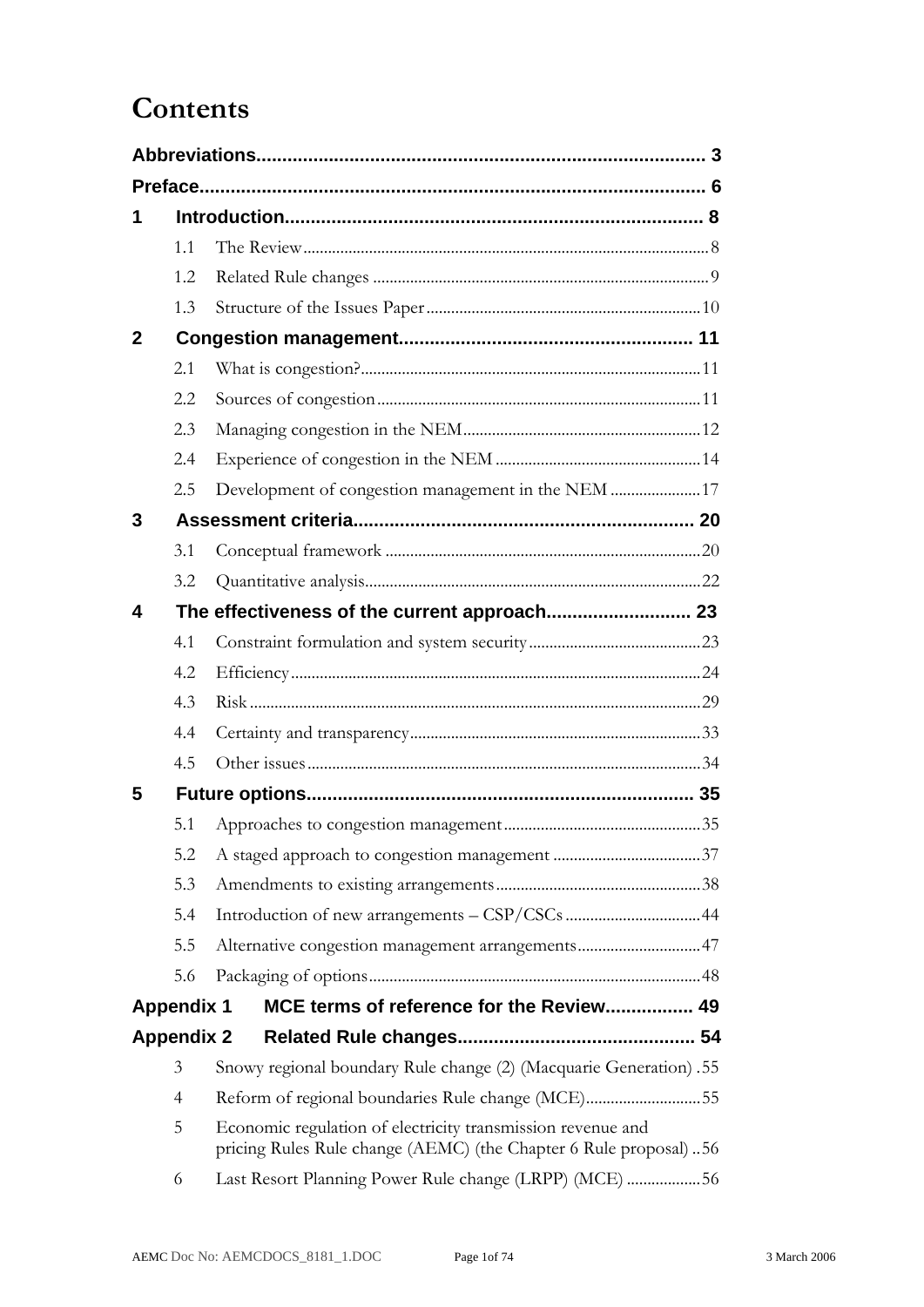|                   | Reform of the Regulatory Test principles Rule change (MCE)56 |    |
|-------------------|--------------------------------------------------------------|----|
| 8                 |                                                              |    |
| <b>Appendix 3</b> | Network support agreements in the NEM 58                     |    |
| <b>Appendix 4</b> |                                                              |    |
| <b>Appendix 5</b> | <b>Counter-price flows and negative settlements</b>          | 63 |
| <b>Appendix 6</b> | Summary of international approaches                          | 69 |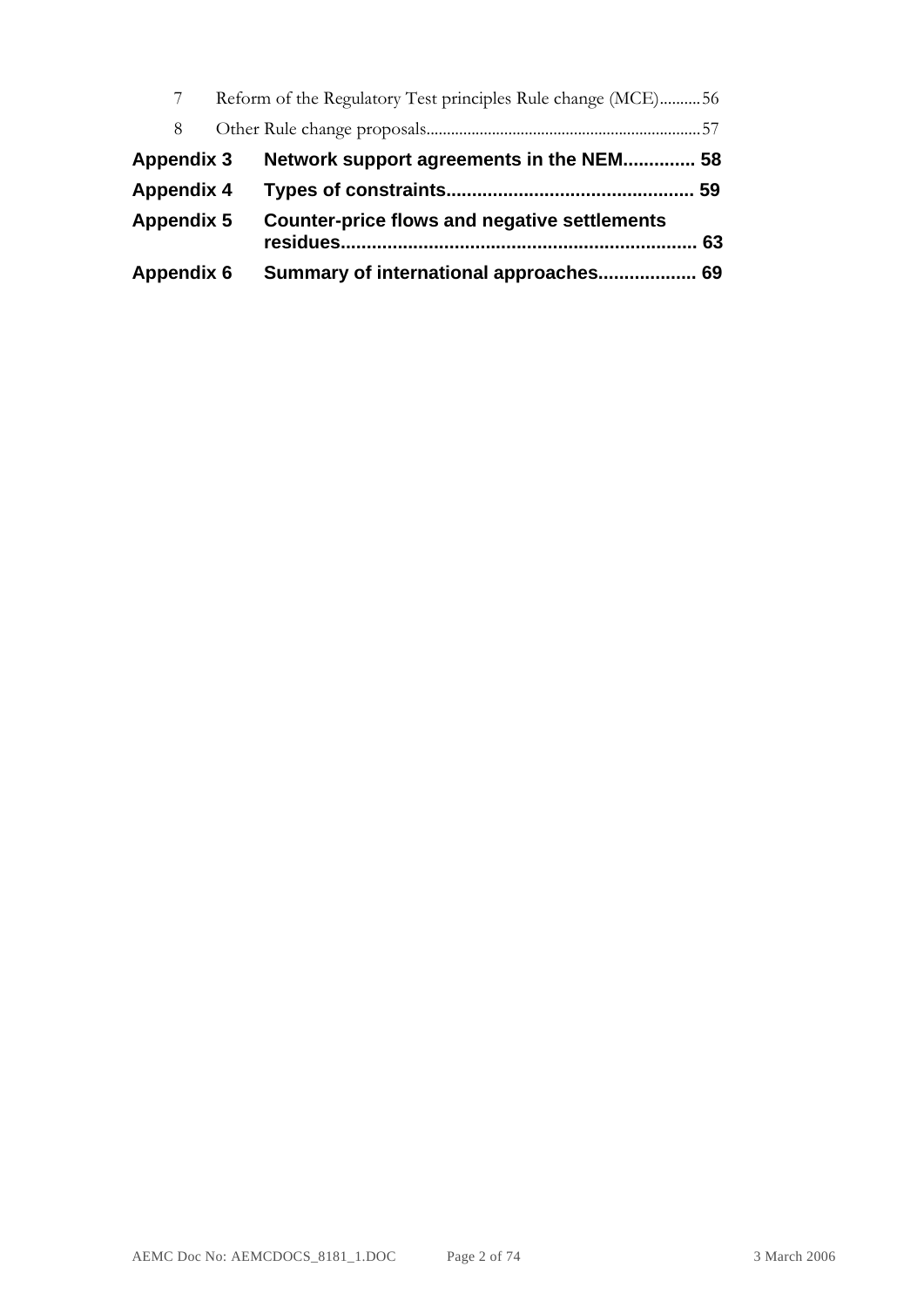# **Abbreviations**

| AC             | alternating current                                                                                                  |  |  |  |  |  |
|----------------|----------------------------------------------------------------------------------------------------------------------|--|--|--|--|--|
| <b>ACCC</b>    | Australian Competition and Consumer Commission                                                                       |  |  |  |  |  |
| <b>AEMC</b>    | Australian Energy Market Commission                                                                                  |  |  |  |  |  |
| <b>AER</b>     | Australian Energy Regulator                                                                                          |  |  |  |  |  |
| AFMA           | Australian Financial Markets Association                                                                             |  |  |  |  |  |
| <b>ANTS</b>    | Annual National Transmission Statement                                                                               |  |  |  |  |  |
| <b>ASX</b>     | Australian Stock Exchange                                                                                            |  |  |  |  |  |
| <b>BETTA</b>   | British Electricity Trading and Transmission Arrangements                                                            |  |  |  |  |  |
| BM             | balancing mechanism                                                                                                  |  |  |  |  |  |
| <b>BSUOS</b>   | balancing services use of system                                                                                     |  |  |  |  |  |
| <b>CAMMESA</b> | Compañía Administradora del Mercado Mayorista Eléctrico (Wholesale<br>Electric Market Management Company, Argentina) |  |  |  |  |  |
| Code           | National Electricity Code                                                                                            |  |  |  |  |  |
| Commission     | See AEMC                                                                                                             |  |  |  |  |  |
| <b>CRA</b>     | <b>Charles River Associates</b>                                                                                      |  |  |  |  |  |
| <b>CSC</b>     | constraint support contract                                                                                          |  |  |  |  |  |
| CSP            | constraint support pricing                                                                                           |  |  |  |  |  |
| EGR            | Electricity Governance Rules (New Zealand)                                                                           |  |  |  |  |  |
| <b>FCAS</b>    | Frequency Control Ancillary Service                                                                                  |  |  |  |  |  |
| <b>FTR</b>     | Financial Transmission Rights                                                                                        |  |  |  |  |  |
| <b>GCAC</b>    | Generation Cost Assessment Committee                                                                                 |  |  |  |  |  |
| <b>IESO</b>    | Independent Electricity System Operator (Ontario)                                                                    |  |  |  |  |  |
| <b>IRSR</b>    | inter-regional settlements residue                                                                                   |  |  |  |  |  |
| <b>ISO</b>     | <b>Independent System Operator</b>                                                                                   |  |  |  |  |  |
|                |                                                                                                                      |  |  |  |  |  |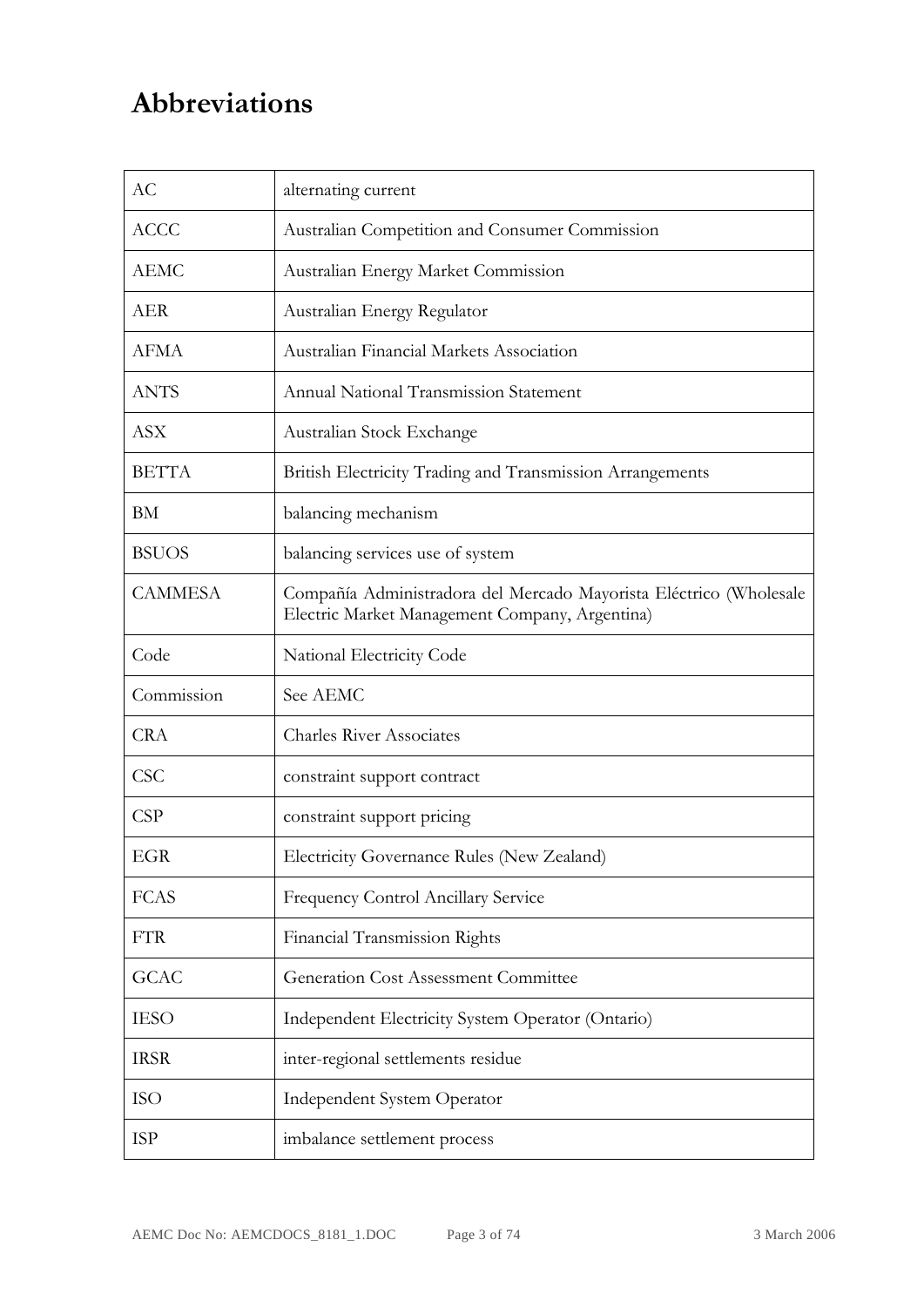| <b>KPX</b>                                                                                                                         | Korean power exchange (Korean operator of the power system and<br>electricity market)                 |  |  |  |  |  |
|------------------------------------------------------------------------------------------------------------------------------------|-------------------------------------------------------------------------------------------------------|--|--|--|--|--|
| <b>LHS</b>                                                                                                                         | left hand side                                                                                        |  |  |  |  |  |
| <b>LMP</b>                                                                                                                         | Locational Marginal Pricing                                                                           |  |  |  |  |  |
| <b>LRPP</b>                                                                                                                        | Last Resort Planning Power                                                                            |  |  |  |  |  |
| <b>MARIA</b><br>Metering and Reconciliation Information Agreement (New Zealand)                                                    |                                                                                                       |  |  |  |  |  |
| <b>MCE</b>                                                                                                                         | Ministerial Council on Energy                                                                         |  |  |  |  |  |
| <b>MEM</b>                                                                                                                         | Mercado Eléctrico Mayorista (Wholesale electricity market, Argentina)                                 |  |  |  |  |  |
| <b>MEMSP</b>                                                                                                                       | Mercado Eléctrico Mayorista del Sur de Patagonia (Southern Patagonia<br>wholesale electricity market) |  |  |  |  |  |
| <b>MNSP</b>                                                                                                                        | Market Network Service Provider                                                                       |  |  |  |  |  |
| MWh                                                                                                                                | Megawatthour                                                                                          |  |  |  |  |  |
| <b>NCAS</b>                                                                                                                        | Network Control Ancillary Service                                                                     |  |  |  |  |  |
| <b>NEC</b>                                                                                                                         | See Code                                                                                              |  |  |  |  |  |
| <b>NECA</b>                                                                                                                        | National Electricity Code Administrator                                                               |  |  |  |  |  |
| <b>NEL</b>                                                                                                                         | National Electricity Law                                                                              |  |  |  |  |  |
| <b>NEM</b>                                                                                                                         | National Electricity Market                                                                           |  |  |  |  |  |
| <b>NEMDE</b>                                                                                                                       | NEM dispatch engine                                                                                   |  |  |  |  |  |
| <b>NEMMCO</b>                                                                                                                      | National Electricity Market Management Company                                                        |  |  |  |  |  |
| <b>NEMMF</b>                                                                                                                       | National Electricity Market Ministers' Forum                                                          |  |  |  |  |  |
| <b>NSA</b>                                                                                                                         | network support agreement                                                                             |  |  |  |  |  |
| <b>NTFP</b>                                                                                                                        | national transmission flow path                                                                       |  |  |  |  |  |
| <b>NZEM</b>                                                                                                                        | New Zealand Electricity Market                                                                        |  |  |  |  |  |
| <b>OTC</b>                                                                                                                         | over the counter                                                                                      |  |  |  |  |  |
| "Towards a Truly National and Efficient Energy Market", Report from<br>Parer Report<br>the Council of Australian Governments, 2002 |                                                                                                       |  |  |  |  |  |
| PJM                                                                                                                                | Pennsylvania-New Jersey-Maryland market (USA)                                                         |  |  |  |  |  |
| <b>PSS</b>                                                                                                                         | price setting schedule                                                                                |  |  |  |  |  |
| Review                                                                                                                             | MCE-directed Congestion Management Review                                                             |  |  |  |  |  |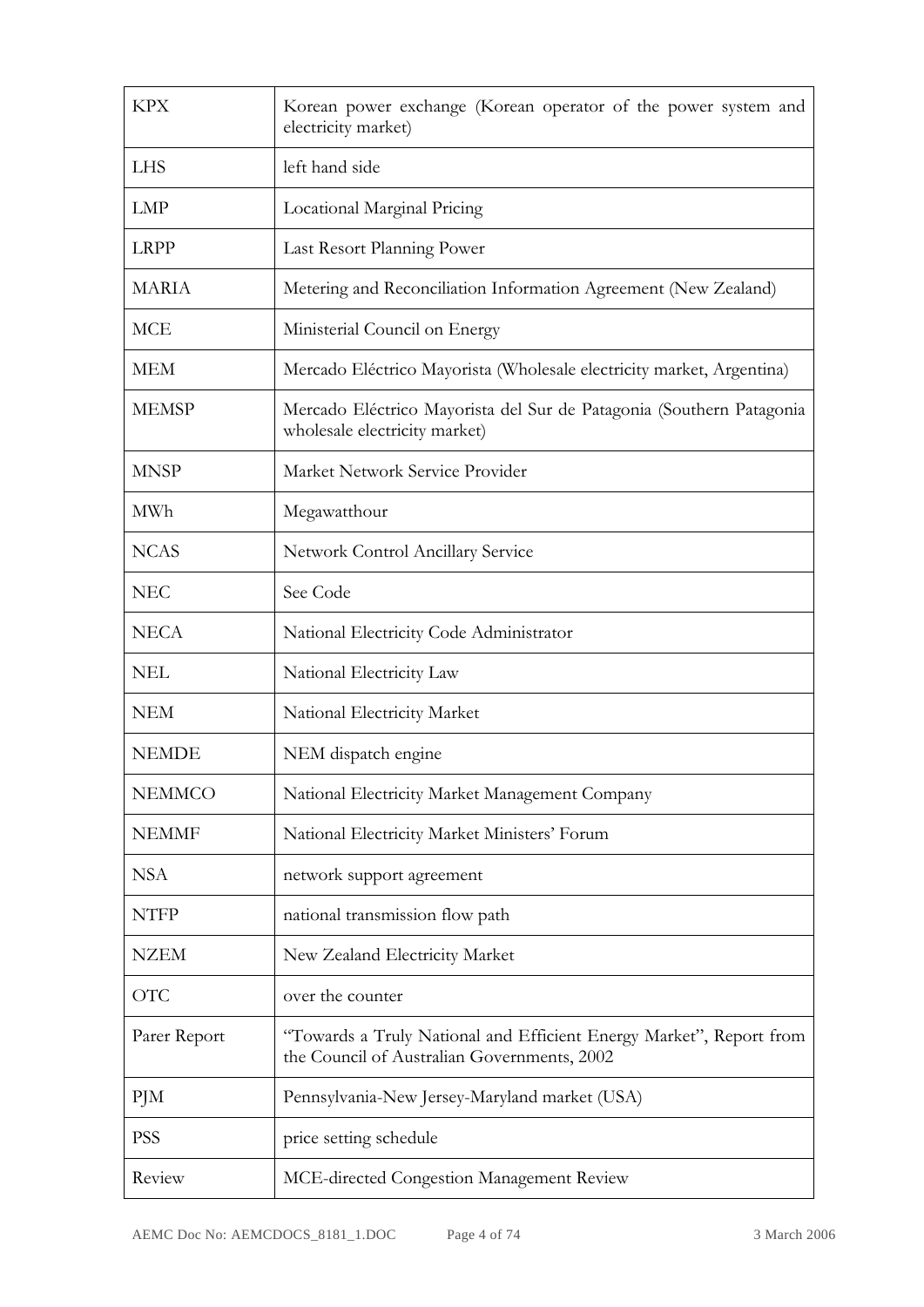| <b>RHS</b>    | right hand side                                                                            |  |  |  |  |  |  |  |  |
|---------------|--------------------------------------------------------------------------------------------|--|--|--|--|--|--|--|--|
| <b>RIEMNS</b> | Review of the Integration of the Energy Market and Network Services                        |  |  |  |  |  |  |  |  |
| <b>RRN</b>    | Regional Reference Node                                                                    |  |  |  |  |  |  |  |  |
| <b>RRN</b>    | Regional Reference Price                                                                   |  |  |  |  |  |  |  |  |
| <b>RSC</b>    | Resource Scheduling and Commitment (security-constrained<br>unit<br>commitment in PJM-USA) |  |  |  |  |  |  |  |  |
| Rules         | National Electricity Rules                                                                 |  |  |  |  |  |  |  |  |
| <b>SFE</b>    | Sydney Futures Exchange                                                                    |  |  |  |  |  |  |  |  |
| <b>SIC</b>    | Central Interconnected System (Chile)                                                      |  |  |  |  |  |  |  |  |
| <b>SING</b>   | Interconnected System of Norte Grande (Chile)                                              |  |  |  |  |  |  |  |  |
| <b>SPD</b>    | scheduling pricing and dispatch                                                            |  |  |  |  |  |  |  |  |
| <b>SRA</b>    | settlements residue auction                                                                |  |  |  |  |  |  |  |  |
| <b>SRMC</b>   | short run marginal cost                                                                    |  |  |  |  |  |  |  |  |
| <b>STNET</b>  | Study network (AC security network analysis model used in PJM-USA)                         |  |  |  |  |  |  |  |  |
| <b>TNSP</b>   | <b>Transmission Network Service Provider</b>                                               |  |  |  |  |  |  |  |  |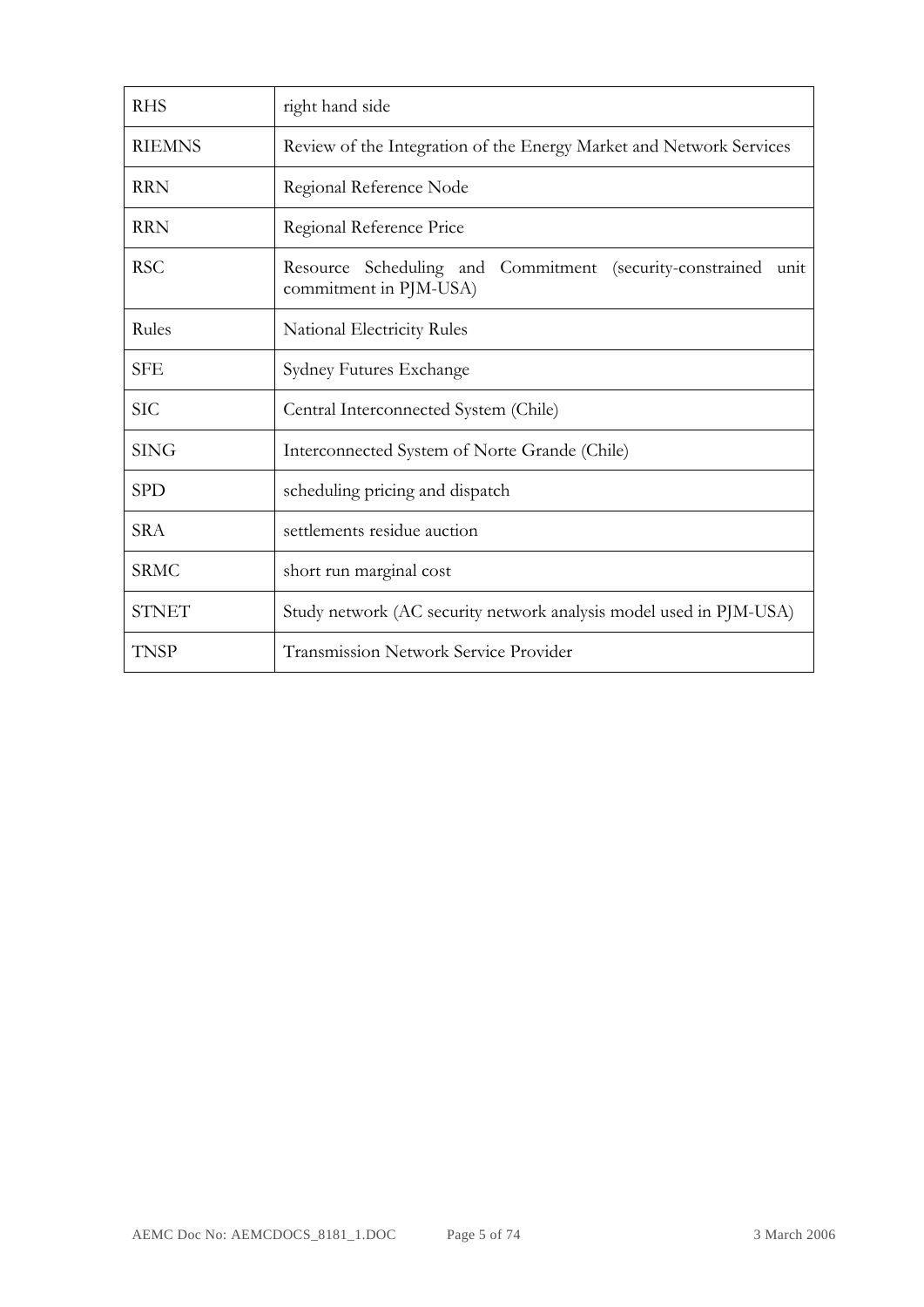# **Preface**

The effective management of congestion is critical to an efficiently operating electricity market. Congestion occurs when the available transmission capacity means electricity demand cannot be met using the lowest cost generation available. It would not be cost effective to invest in the transmission network to remove all congestion. This means that some congestion is inevitable. The approach to managing this congestion can have serious implications for the efficiency of the National Electricity Market (NEM).

Congestion management is vitally important to the security of the electricity system. If electricity transmission lines breach their technical limits this may result in injury, equipment damage, load shedding and potentially the shutdown of part, or all, of the network. Such interruptions can impose considerable economic costs on the community.

Congestion management has other economic effects. If the congestion occurs between regions in the NEM, it will lead to price separation between regions, typically resulting in customers in the importing region paying higher prices. If congestion occurs within a region it can result in incentives for market participants to behave inefficiently and this may adversely affect price outcomes. These factors can adversely affect investment signals and make it difficult for market participants to manage their risk effectively.

The Ministerial Council on Energy (MCE) directed the Commission to undertake this Review to investigate the effectiveness of the current congestion management regime in the NEM and to consider improvements in congestion management. The Commission believes that any improvements will need to be considered in the context of the degree to which options for congestion management:

- provide certainty and practicality;
- facilitate the risk management of financial and physical trading in the NEM;
- promote the efficiency of the NEM, in terms of dispatch, pricing and investment; and
- promote reliability of supply and security of the power system.

The NEM objective, set out in the National Electricity Law (NEL), and the terms of reference will guide the Commission in undertaking this Review. Any proposed improvements to the approach to congestion management must contribute to more efficient investment in, and use of, electricity services and benefit consumers in the long-term. The implications of any changes to the congestion management regime for reliability and security will be considered in this context.

This Issues Paper seeks views from stakeholders on:

- specific network issues that the current approach to congestion management has failed to address adequately;
- problems and issues with the current approach to managing congestion in the NEM, and some indication as to the materiality of these problems; and
- options for improving the management of congestion in the NEM.

While it is important to ensure the detail of any proposal is thoroughly considered, the Commission believes that it is important to have regard to the issues of congestion management in the context of the real and practical congestion problems faced in the NEM. Without a strong link to practical congestion problems, identified solutions may not prove workable. With that in mind, the Commission is interested in understanding existing congestion management issues and examples in detail, as well as the reasons why these issues may not have been addressed by the current approach to congestion management.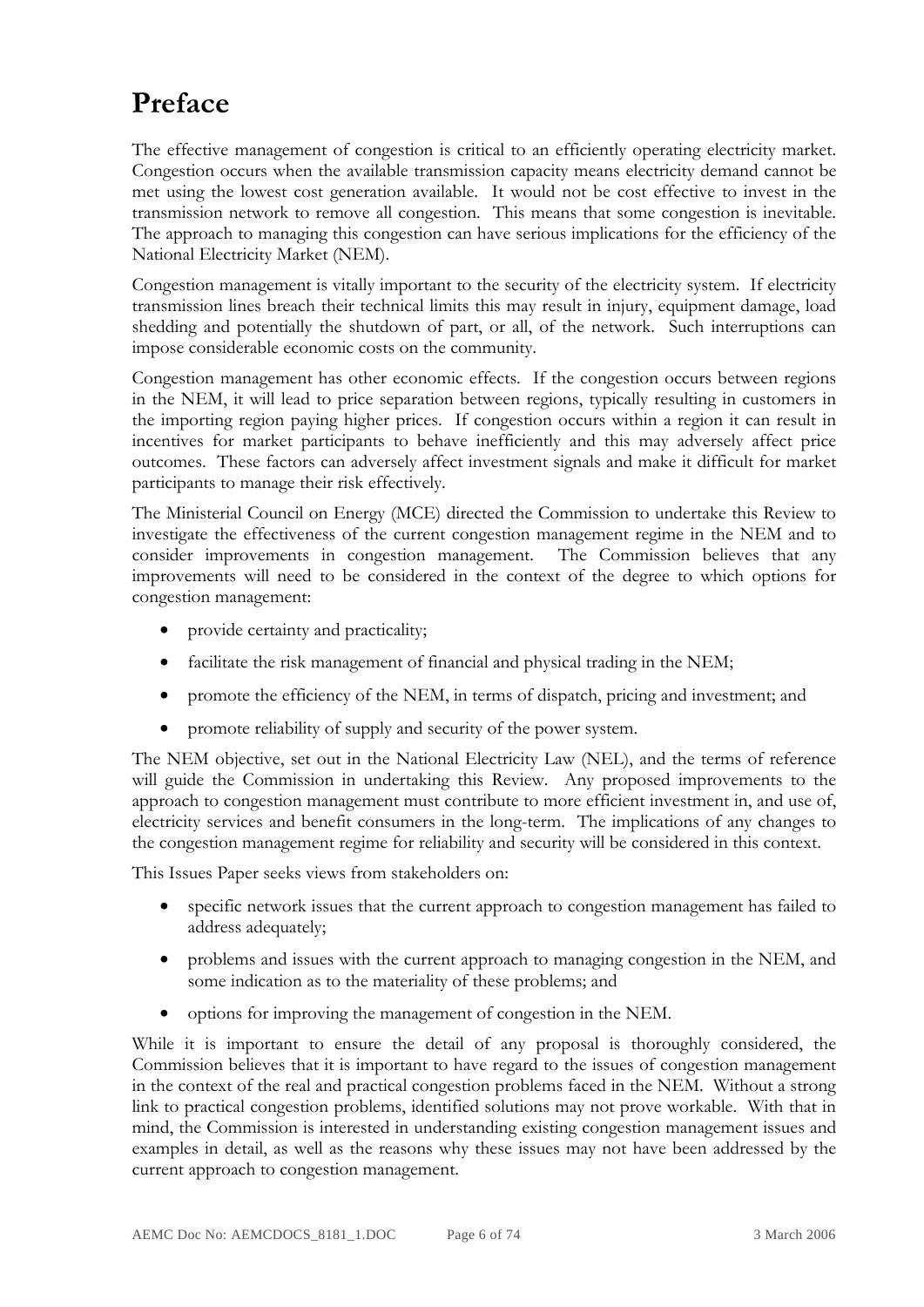These examples will assist in considering and assessing the broader congestion management issues faced in the NEM. Such systemic issues may include inefficient dispatch due to binding constraints and/or the approach used to manage negative settlements residues, inappropriate or limited investment incentives, difficulties for participants in the management of trading risks arising from congestion, failure of the regional structure of the NEM to evolve and potential concerns over the transparency of congestion management. The Commission is interested in stakeholder views regarding the nature of the problems with the current approach to congestion management in the NEM, and the materiality of these problems.

The Commission also invites stakeholders to express their views about options to improve congestion management. Possible solutions should be workable, effective, economically efficient in the long-term and take into account the level of development of the market. In order to elicit views from stakeholders this Paper raises a number of different approaches to managing congestion in the NEM. The Commission welcomes the views of stakeholders on the costs and benefits of these potential approaches and any alternative congestion management proposals that have not been canvassed in this Paper.

**Interested stakeholders are invited to make comment on the issues outlined in this Paper.** Submissions should be received by 5pm on 13 April 2006. Submissions can be sent electronically to submissions@aemc.gov.au or by mail to:

Australian Energy Market Commission PO Box H166 AUSTRALIA SQUARE NSW 1215

Fax (02) 8296 7899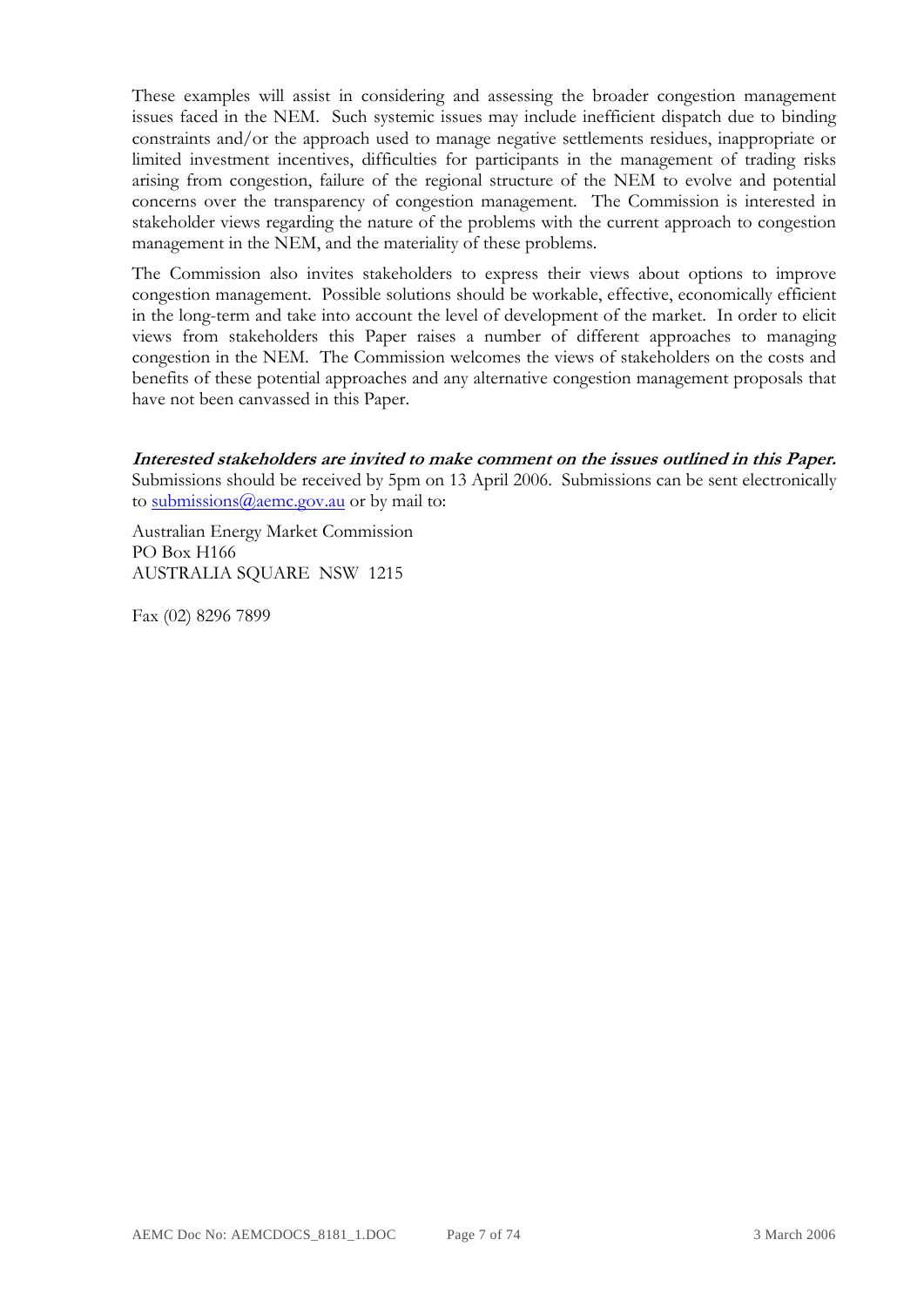# **1 Introduction**

# **1.1 The Review**

On 5 October 2005 the Australian Energy Market Commission (AEMC or Commission) received a direction from the Ministerial Council on Energy (MCE) under s.41 of the National Electricity Law (NEL) to conduct a review of the requirements for and scope of enhanced trading arrangements relating to congestion management and pricing (the Review).<sup>1</sup> The direction is set out in the terms of reference for the Review (Appendix 1).

### **1.1.1 Terms of reference**

The terms of reference for the Review require the Commission to investigate three key areas. Firstly, the Review is expected to identify and develop improved arrangements for managing financial and physical trading risks associated with material network congestion. The MCE specified that the objective of these arrangements should maximise the net economic benefit to all those who produce, consume and transport electricity in the National Electricity Market (NEM). Secondly, the MCE's direction requires the Commission to examine the feasibility of a constraint management regime as a mechanism for managing material congestion issues, until those issues can be addressed through investment or a region boundary change. Thirdly, the direction requires the Commission to take account of and clearly articulate the relationship between a constraint management regime, constraint formulation, region boundary review criteria and review triggers, the Annual National Transmission Statement (ANTS) flow paths, the Last Resort Planning Power (LRPP), the Regulatory Test and transmission network service provider (TNSP) incentive arrangements.

In conducting this Review, the terms of reference require the Commission to have regard to a report prepared by Charles River Associates (the CRA Report) in September 2004, entitled "NEM - Transmission Region Boundary Structure", including submissions to that report.<sup>2</sup> The MCE also directed that the results and broader impacts of the current limited trial of constraint support pricing/constraint support contract (CSP/CSC) in the Snowy region be taken into account by the Commission in conducting this Review.

The MCE has requested a report outlining the Commission's proposals for improved congestion management arrangements, including any draft Rules to support the Commission's proposals. Under the current timetable, the Commission intends to provide its Final Report to the MCE in September 2006.

### **1.1.2 Key themes**

<u>.</u>

A key question which this Review seeks to address is whether the current approach to managing congestion in the NEM is efficient, or if there is another, more optimal set of arrangements. In the context of the NEM objective and the terms of reference for the Review, the Commission considers that an effective congestion management regime should:

1. *Improve certainty and practicality.* For efficient risk management, efficient operation and efficient investment, participants need to understand and be able to predict the likely effects that the congestion management regime will have on the NEM. A regime which is clear in its approach, transparent in its operation and provides certainty to those

<sup>1</sup> The NEL is contained in the Schedule to the National Electricity (South Australia) Act 1996 as amended by the National Electricity (South Australia) New National Electricity Law Amendment Act 2005.

<sup>2</sup> CRA, *NEM – Transmission Region Boundary Structure, Final Report* submitted to the MCE, Melbourne, September 2004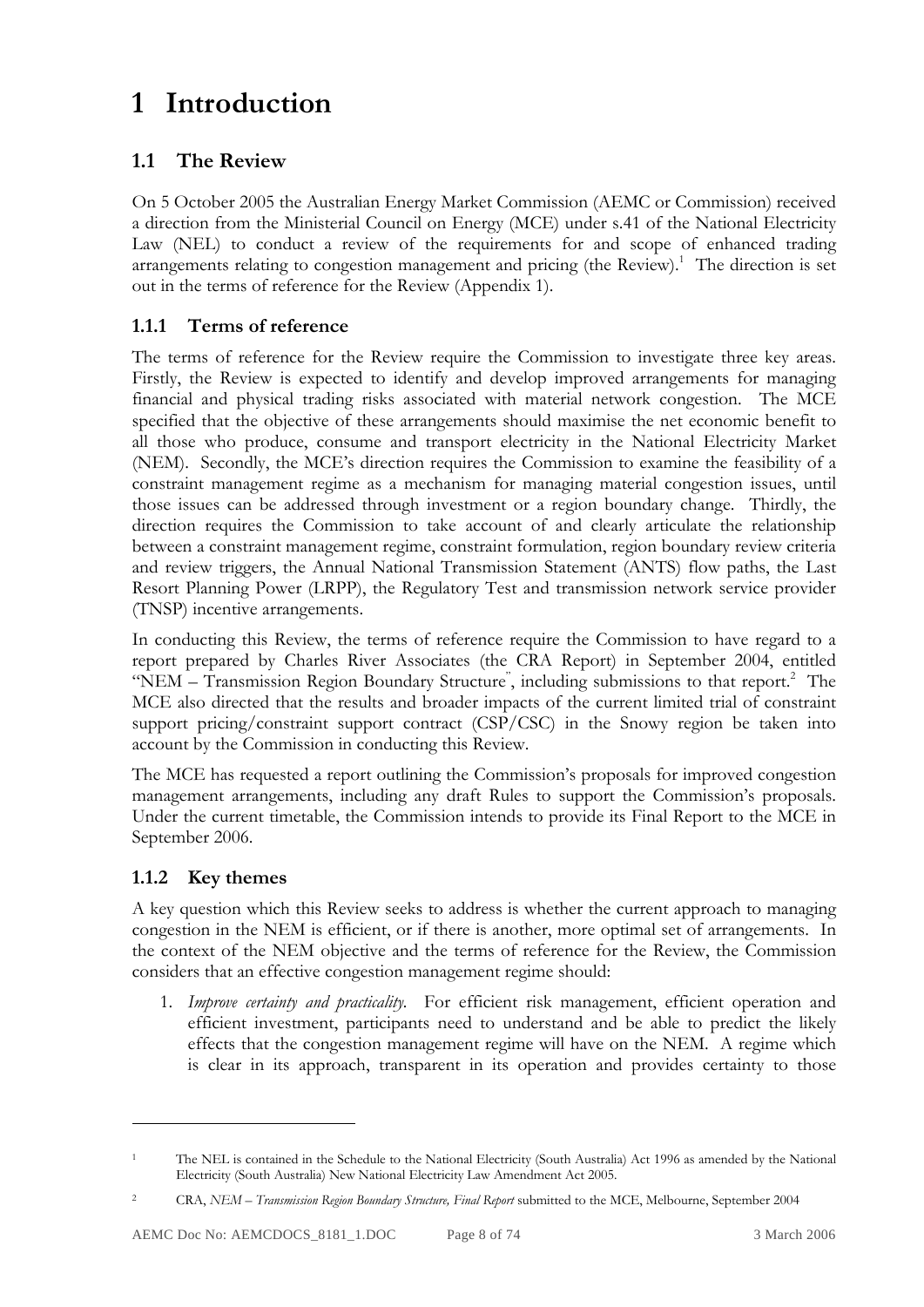affected by it, encourages participation and informed investment and contributes to a more efficient operation of the NEM.

- 2. *Facilitate risk management.* NEM participants face both financial and physical trading risks as a result of congestion. An effective system of risk management should allow participants to manage risk efficiently, including the opportunity to trade risk to parties that are in the best position to manage those risks. Effective risk management should provide greater certainty to market participants and investors, reduce barriers to entry to the market and increase the efficiency of the operation of the market.
- 3. *Ensure the efficiency of the NEM.* An effective congestion management regime should promote economic efficiency both in the short run, in terms of efficient dispatch and pricing, and in the long run, in terms of efficient investment.
- 4. *Protect the reliability of supply and security of the power system*. The first three themes must be considered in the context of protecting reliability of supply and security of the power system. Any congestion management regime cannot put at risk the security of the power system. The Commission will be conscious that any proposed changes to the congestion management regime should not result in any degradation of system security.

These themes provide a framework to consider the current regime and to assist in assessing any proposed improvements. Developing an effective congestion management regime that promotes these four components is likely to contribute to the NEM objective and provide benefits to all those using the market. In developing this regime it may be necessary to make trade-offs between the key themes. For example, economic efficiency may be promoted by sharper congestion pricing signals, but this may in turn have implications for the ability of participants to manage risk effectively.

### **1.2 Related Rule changes**

The Commission is considering a number of National Electricity Rule (Rule) change proposals that relate to the management of congestion in the NEM. The Rule proposals identify a number of issues and present a range of solutions to these issues.

The Rule changes currently before the Commission which it considers relate to this Review include:

- 1. Loop flows and negative residues Rule change from the Southern Generators and National Electricity Market Management Company (NEMMCO);
- 2. Snowy regional boundary Rule change from Snowy Hydro Limited;
- 3. Snowy regional boundary Rule change from Macquarie Generation;
- 4. Reform of Regional Boundaries Rule change from the MCE;
- 5. Economic Regulation of electricity transmission revenue and pricing Rules Rule change, being undertaken by the AEMC (the Chapter 6 Rule proposal);
- 6. Last Resort Planning Power Rule change from the MCE; and
- 7. Reform of the Regulatory Test principles Rule change from the MCE.

The Commission is considering each of these Rule changes in line with the formal Rule change process, including inviting submissions from stakeholders.

The Commission recognises that the overlap of the subject matters of these Rule changes and the Review mean that they should not be considered in isolation. The problems that proposals 1 to 4 are trying to address are specific examples of some of the broader issues under consideration in this Review. The solutions proposed may provide possible tools in addressing similar problems more generally. For example, in the regional structure of the NEM region boundary changes are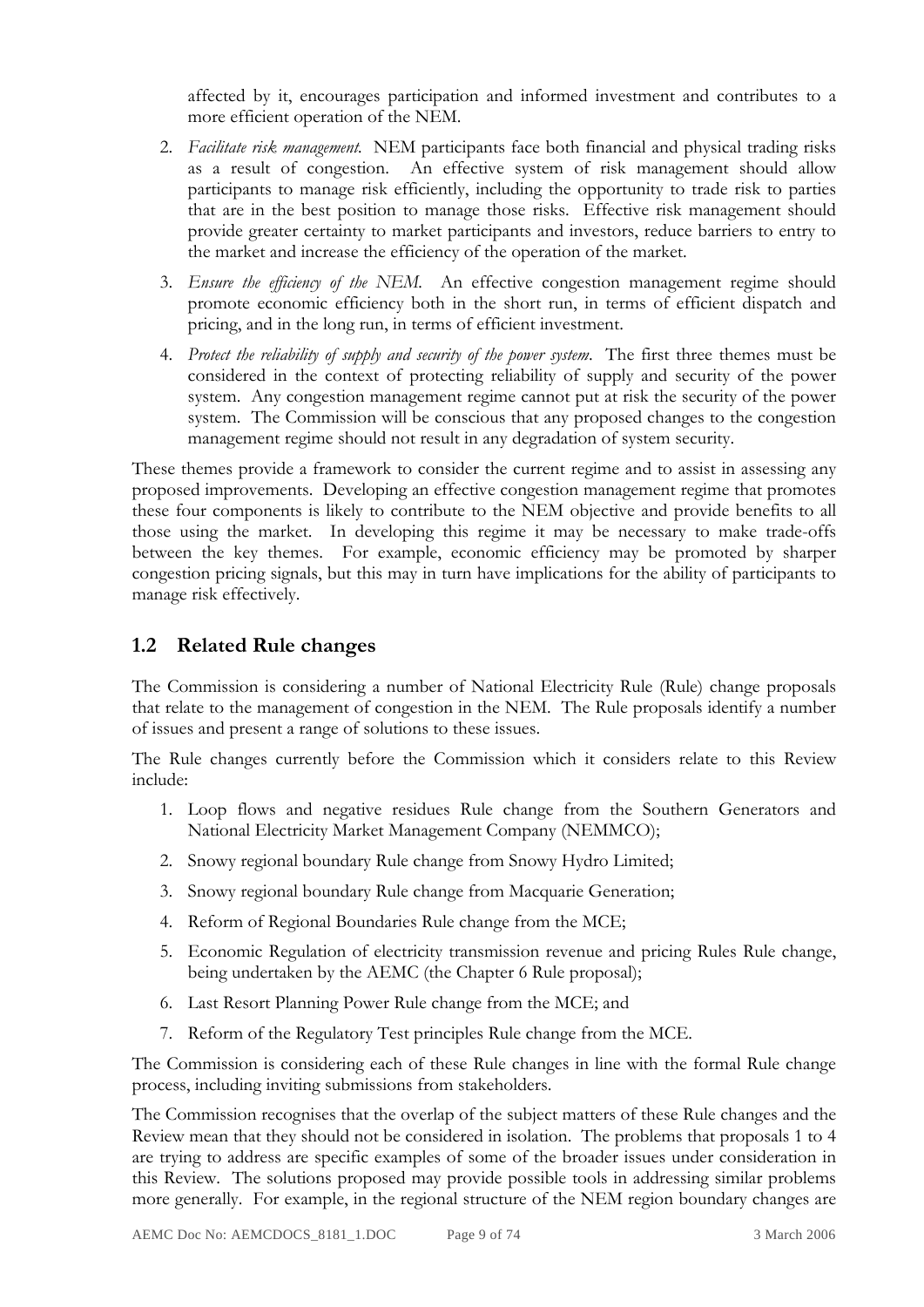a key congestion management tool. It is important that the broader approach considered in the Review is consistent with the process, triggers and timing for a region boundary change, considered in proposal 4. The Commission will consider the merits of the proposed Rule changes in each case. The potential broader application of the proposed solutions will be considered as part of this Review.

Rule proposals 5 to 7 above seek to address problems identified in transmission planning, efficient transmission investment and the associated appropriate incentive arrangements. All these components are important in an efficient congestion management regime. The Commission will consider the proposed solutions to these problems in the context of the specific Rule change.

As improved processes and solutions are developed, the Commission will be able to consider them in the Review. Therefore, to the extent appropriate, the Commission intends to consider and progress these proposals in parallel.

This process will enable an integrated approach to considering congestion management in the NEM. It will also allow stakeholders maximum opportunity to respond to individual proposals within an informed policy environment. Stakeholders will also be able to identify what they consider to be the most important interactions between the Rule change proposals and the Review.

A more detailed description of these Rule change proposals is included in Appendix 2.

## **1.3 Structure of the Issues Paper**

This Issues Paper is structured as follows. Section 2 sets the context for the Review by explaining what congestion is, why it can be an issue and giving a brief history of the evolution of congestion management arrangements in the NEM. Section 3 describes the proposed assessment criteria for evaluating arrangements for managing congestion. Section 4 identifies issues with the existing approach. Section 5 presents a range of options on how current arrangements could be improved.

Additional material is provided in a number of Appendices. Appendix 1 contains the MCE's terms of reference for this Review. Appendix 2 describes the Rule change proposals listed in Section 1.2. Appendix 3 presents an example of a congestion management tool in use in the NEM in Far North Queensland. Appendix 4 discusses different types of constraints and the implications for pricing arrangements. Appendix 5 discusses counter price flows in the NEM. Appendix 6 presents a survey of congestion management in electricity markets around the world.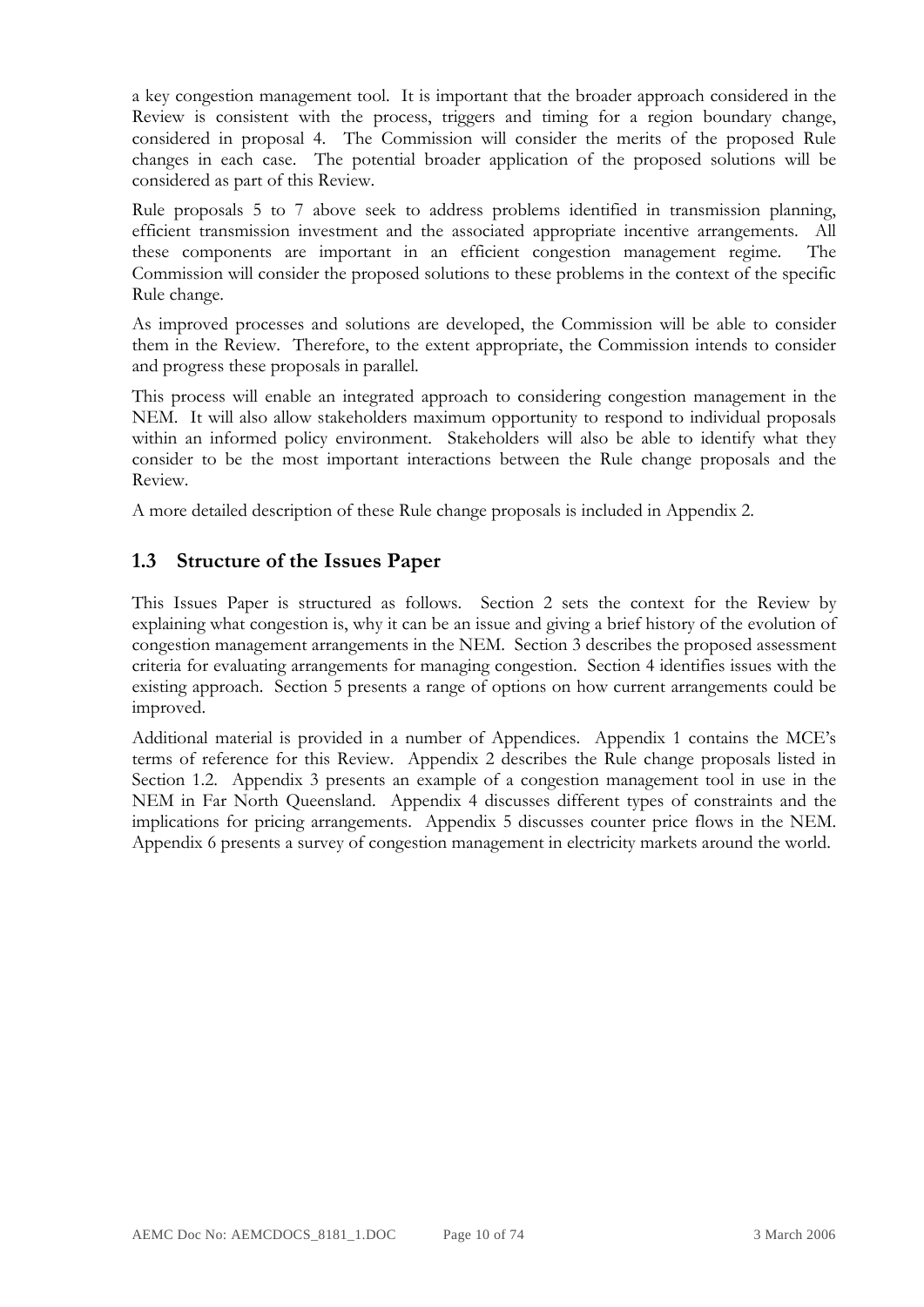# **2 Congestion management**

Before considering issues associated with the management of transmission congestion in the NEM it is useful to outline the concept of congestion management. This Section broadly defines transmission congestion, before discussing why the management of congestion is important. In addition, this Section outlines the existing tools used to manage congestion in the NEM and briefly reviews the experience of congestion in the NEM.

# **2.1 What is congestion?**

In broad terms network congestion occurs when the available network capacity cannot accommodate the dispatch of the least-cost combination of available generation to meet demand across the network. Congestion therefore affects the pattern of generator dispatch, since it usually creates a need to dispatch higher cost generators (or reduce load) in order to meet demand.

It would not be cost effective or efficient to eliminate all transmission congestion as this would lead to over investment in transmission capacity. The costs of doing so would be prohibitively high compared to the likely benefits.

Congestion management is therefore necessary to maintain the physical and operational security of the power system and has important implications for spot prices, the degree of competition, the bidding incentives for market participants and the level of price and volume risk borne by participants. In the long-term, the manner in which congestion is managed affects the investment decisions of new generators, load, network service providers and the opportunities for alternative energy sources.

The approach taken to congestion management therefore plays an important role in:

- ensuring power system security and supply reliability;
- minimising the immediate cost of meeting demand; and
- ensuring that market participants receive the appropriate information about the cost and location of congestion, and therefore make appropriate investment decisions in the longer-term.

### **2.2 Sources of congestion**

The capacity of the transmission network is limited by certain technical characteristics. In broad terms these are known as thermal and stability limits:

- *Thermal limits* refer to the heating of transmission lines as more power is sent across them. The additional heat causes the lines to sag closer to the ground. The clearance above ground level must exceed certain minimum heights to ensure both public safety and power system security; and
- *Stability limits* refer to the need to keep the transmission system operating within design tolerances for voltage, ability to recover from disturbances, interaction of control systems and other technical characteristics that are important to keep the power system intact. Limits tend to vary with the location and quantity of generation and demand, as well as some other factors.

Violating technical limits on individual transmission lines may rapidly result in dangerous situations for the general public, equipment damage, or cascading load shedding that may ultimately lead to partial or full system shutdown. As a result, congestion in the electricity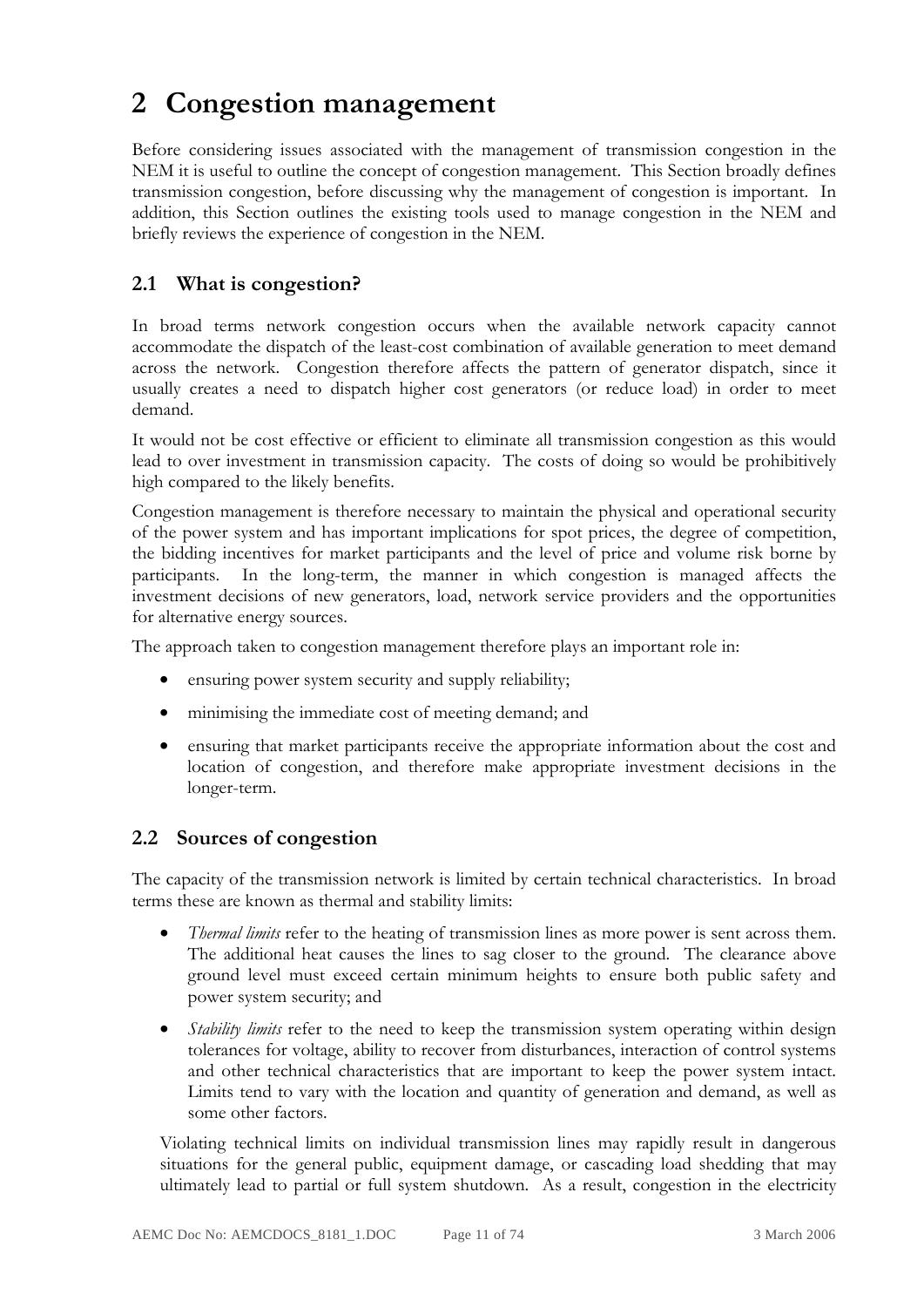industry must be actively managed by the market and system operator to maintain power system security and reliability.

# **2.3 Managing congestion in the NEM**

The National Electricity Rules (Rules) provide for the management of congestion by market institutions using a variety of tools and mechanisms. These arrangements may be separated into three categories:

- the Rules governing dispatch, including the way the power system is represented in the NEM dispatch engine, NEMDE;<sup>3</sup>
- the TNSP activities, including short-term arrangements for transmission availability and long-term incentives for transmission investment; and
- the Rules governing pricing and settlement, including the way prices are determined and settlement is carried out for each participant in the event of congestion within or between regions.

The complex nature of these Rules influences the level and movement in prices and together with a range of other factors results in trading risks for participants, who in this context play an important role in the management of congestion in the NEM.

An understanding of the way that congestion in represented and managed in the NEM is important for identifying areas in which the management of congestion could be improved. The way that congestion is currently managed in the NEM is discussed in more detail below.

### **2.3.1 Dispatch**

The central dispatch process in the NEM has the objective of minimising the cost of supplying power to meet demand at each regional reference node, based on the bids and offers presented by market participants. In dispatching the system in the least-cost manner, NEMMCO must remain within predefined security and reliability parameters that are set out in the Rules.

Network constraints are represented in the dispatch process through constraint equations. NEMMCO formulates constraint equations for inclusion in the central dispatch process to ensure that the pattern of dispatch appropriately reflects the physical limitations of the network.

There are several thousand constraints that are taken into account by NEMMCO in the dispatch process. Many of these constraints are designed to accommodate certain contingencies in the power system; for example, the removal of a transmission line from service due to an outage. In general, a separate constraint equation may be required for each potential contingency that materially impacts the flow of electricity through a network limit, and it may sometimes be necessary for NEMMCO to build additional constraints to manage system security due to the occurrence of unusual network outage configurations.

### **2.3.2 Transmission**

<u>.</u>

The transmission arrangements, including TNSP connection and access agreements, TNSP incentive regimes and transmission investment and planning arrangements, are an important component of the congestion management regime. The NEM operates under an open access regime for networks.

<sup>&</sup>lt;sup>3</sup> NEMDE schedules, prices and dispatches the spot market every five-minutes on the basis of bids and offers submitted by market participants. NEMDE contains an approximation of the underlying physical network, represented as a series of mathematical equations. Each five minutes, NEMDE aims to find the pattern of dispatch that minimises the cost of supplying energy to meet demand at each regional reference node, subject to the physical limitations of network and generation plant, and power system security constraints.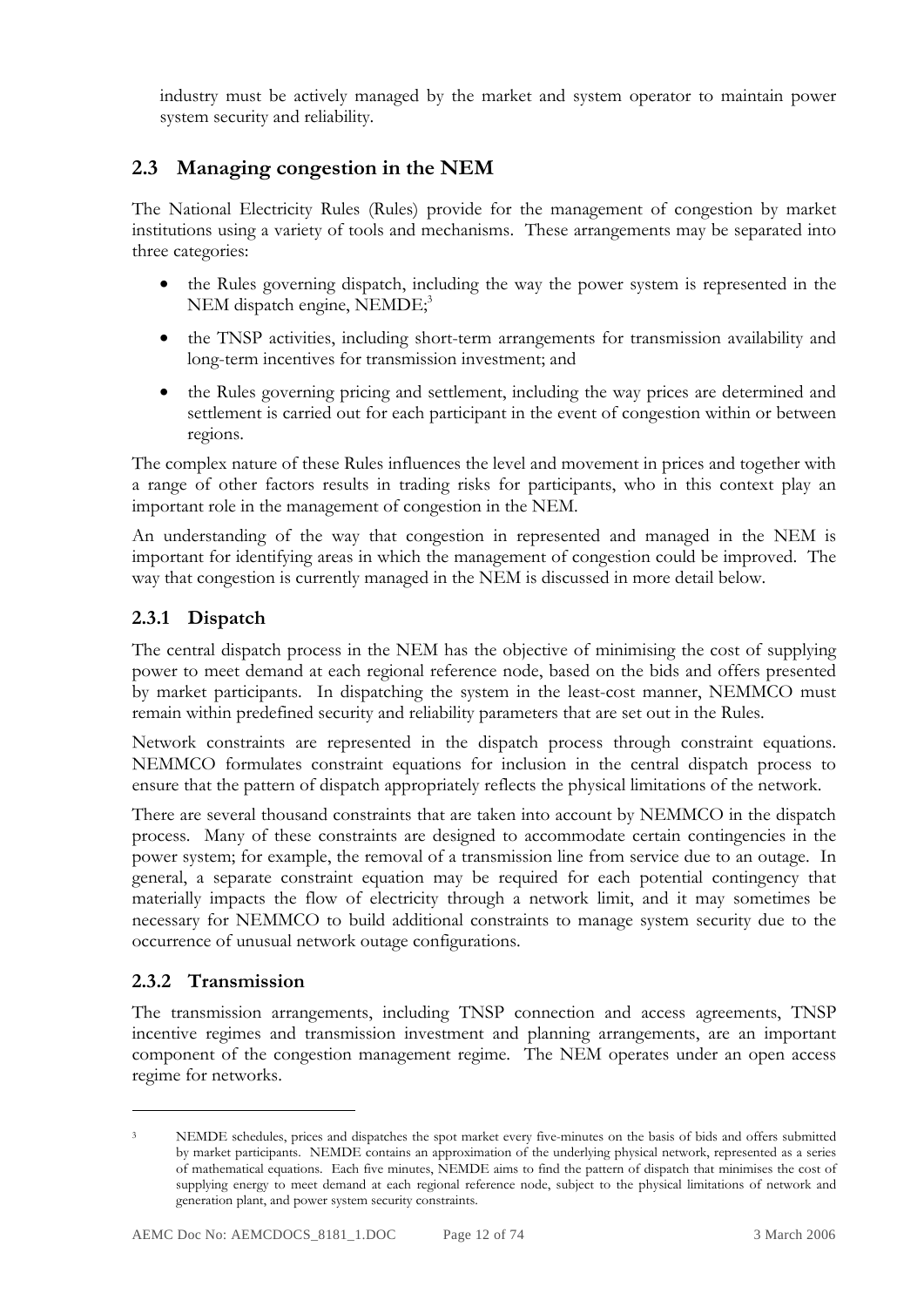Participants in the NEM enter into agreements with TNSPs for access to the transmission network. These are known as connection and access agreements. These agreements provide non-firm physical (and financial) access to the market, since access to the transmission network is contingent on the availability of network capacity.<sup>4</sup> This contrasts to firm access arrangements, where participants are guaranteed access to a particular market price for their output through a set of financial compensation arrangements. The lack of financial firm access effectively means that access to the market (and the market price) for a generator is determined on an open access basis through the dispatch and settlement processes on a five minute by five minute basis.

The technical limits on the network are affected by the design and operation of the transmission network. Both are related to the regulatory regime imposed on transmission networks and the economic incentives this regime creates. The regulatory arrangements create incentives for TNSPs to maximise network availability by putting a material proportion of their regulated revenue at risk. As part of each TNSP's revenue cap decision, the Australian Energy Regulator (AER) links approximately  $+/-1$  per cent of the TNSP's revenue to network 'service standards', which are also set by the AER. The purpose of the service standards regime is to provide incentives for TNSPs to make their networks available, especially at times they are likely to be of most benefit to the market. TNSP performance incentive regimes are being considered as part of the review of Chapter 6 of the Rules.

Transmission investment and planning arrangements are designed to promote efficient transmission investment having regard to the interaction between the competitive wholesale market and regulated transmission activities. There is a range of tools used to manage transmission investment in the NEM, including:

- the ANTS, which provides stakeholders with information about existing and potential future transmission limits, with particular focus on specific national transmission flow paths  $(NTFP);$ <sup>5</sup>
- the Regulatory Test, which assesses the relative benefits of transmission investment compared to the alternatives available. The Regulatory Test is designed to promote transmission investment either where it is the least-cost means of satisfying reliability criteria or where it is the option that maximises the net benefit to the market;
- network support agreements (NSAs) and network control ancillary service (NCAS) contracts which provide mechanisms for contracting with generation or load to assist in the management of network limits where this is more efficient than engaging in transmission investment. Appendix 3 discusses the experience of NSAs in Far north Queensland; and
- the proposed LRPP, which intends to provide a mechanism for ensuring potentially viable investment is not overlooked.

### **2.3.3 Pricing**

<u>.</u>

The regional structure of the market is a key design feature of the NEM. Regional boundaries were initially established at the points across the NEM where the transmission network connection was weak (or non existent) and, hence, where congestion was greatest and/or more likely.

Congestion can result in price differences between regions. These regional price differences are intended to reveal the cost of this congestion so that market participants can determine when and

<sup>4</sup> Clauses 5.5 and 5.5A in the National Electricity Rules provide for compensation in the event a participant is constrained on, but in practice these clauses do not form part of standard TNSP connection and access agreements.

The glossary of the Rules defines an NTFP as 'that portion of a transmission network or transmission networks used to transport significant amounts of electricity between major generation or load centres'.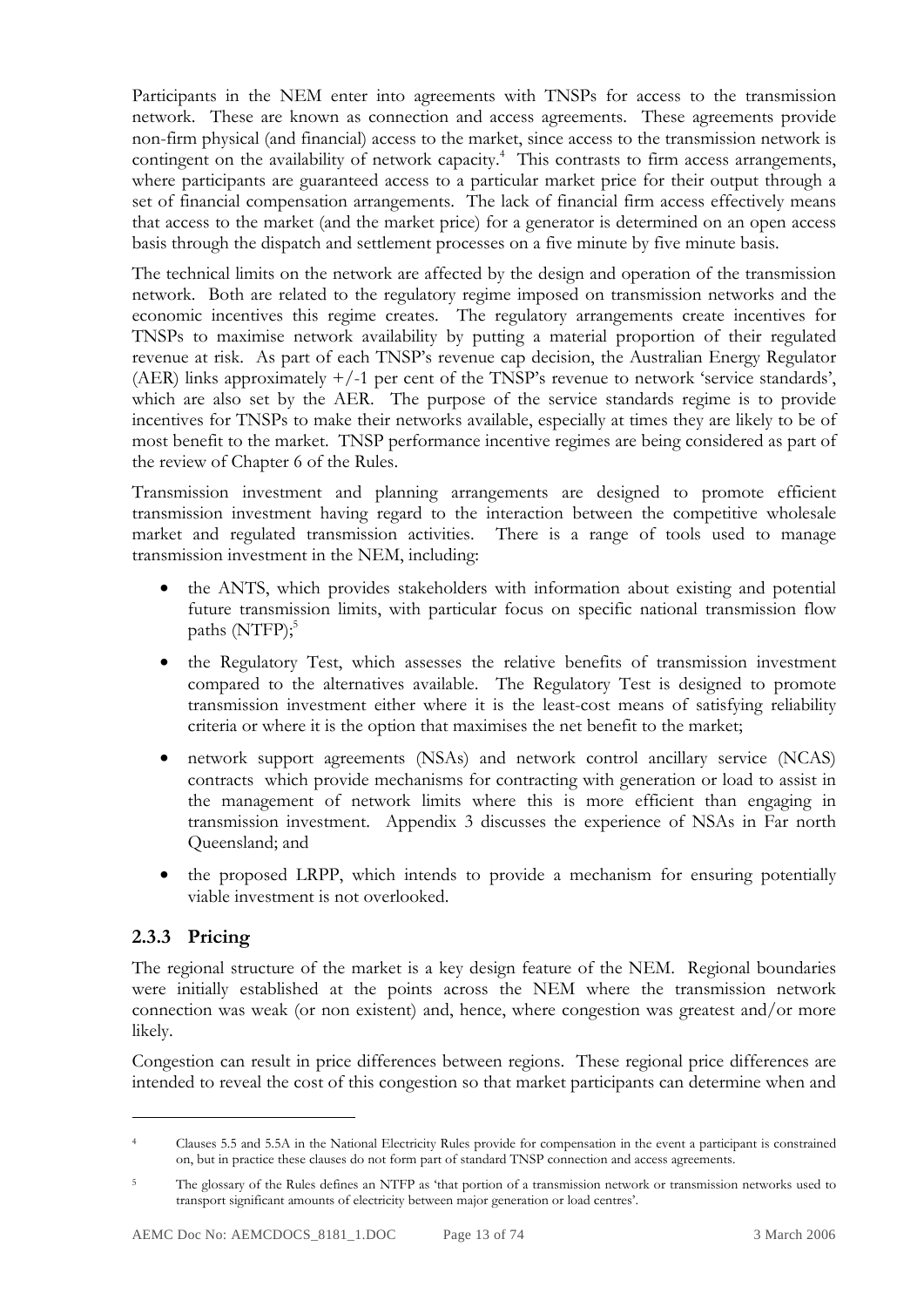where it is efficient to invest to avoid the costs associated with congestion. Possible responses include participants altering their bids and offers, and in the longer-term investment in generation, network, demand side management or non-electricity alternatives.

The extent to which congestion within regions is reflected in wholesale prices depends on the type of constraint, as discussed in Section 4.2.1.

### **2.3.4 Risk management**

Incentives provided by price separation highlight the important role that market participants play in managing congestion. The regional design of the NEM means that there is a strong relationship between the incidence of network congestion and the trading risks for participants. While regional price separation can provide a measure of the cost of network congestion and a price signal that an economic response may be required, it also creates a trading risk for participants buying from one region and selling into another, or producing electricity in one region and selling into another.

The two main forms of managing this risk are:

- financially, for example by participating in settlements residue auctions (SRAs) to purchase a share of inter-regional settlements residues (IRSRs), or by entering into a bilateral contract with a participant in another region; and
- physically, by reducing demand (for example by encouraging customers to use an alternative energy source) and/or increasing supply (through generation, network, demand side management and non-electricity alternative investment in the longer-term) in response to congestion.

Alternatively, participants could avoid this risk by choosing not to trade inter-regionally.

The effectiveness of these arrangements—dispatch, transmission, pricing and risk management is a key theme for this Review.

# **2.4 Experience of congestion in the NEM**

### **2.4.1 Experience of congestion**

The cost of congestion can be defined as the additional cost of meeting demand with more expensive generation plant (or additional demand side response), when congestion occurs and the lowest-price available generation cannot be dispatched. It may be efficient for the NEM to bear this cost, given the cost of alternatives (such as investing in transmission to remove congestion). The Commission is particularly focused on inefficient congestion costs; that is, costs under the current approach to congestion management in excess of the costs which would arise under an optimal approach.

Unfortunately, there is no directly available data on the incidence or cost of congestion in the NEM and it would be difficult to calculate indirectly. Examining the duration of constraints in the NEM can provide a broad indication of the extent of transmission congestion. However, this approach has two main limitations:

- it provides no guidance on the materiality of congestion, for example the potential cost for participants associated with price separation between regions at times of congestion. In some cases a constraint may have little impact on costs and in other cases it may have a very significant impact; and
- it does not include situations where congestion arises but is already being addressed through means which avoid transmission constraints binding through the dispatch process. Possible mechanisms include the use of NSAs to avoid constraints, for example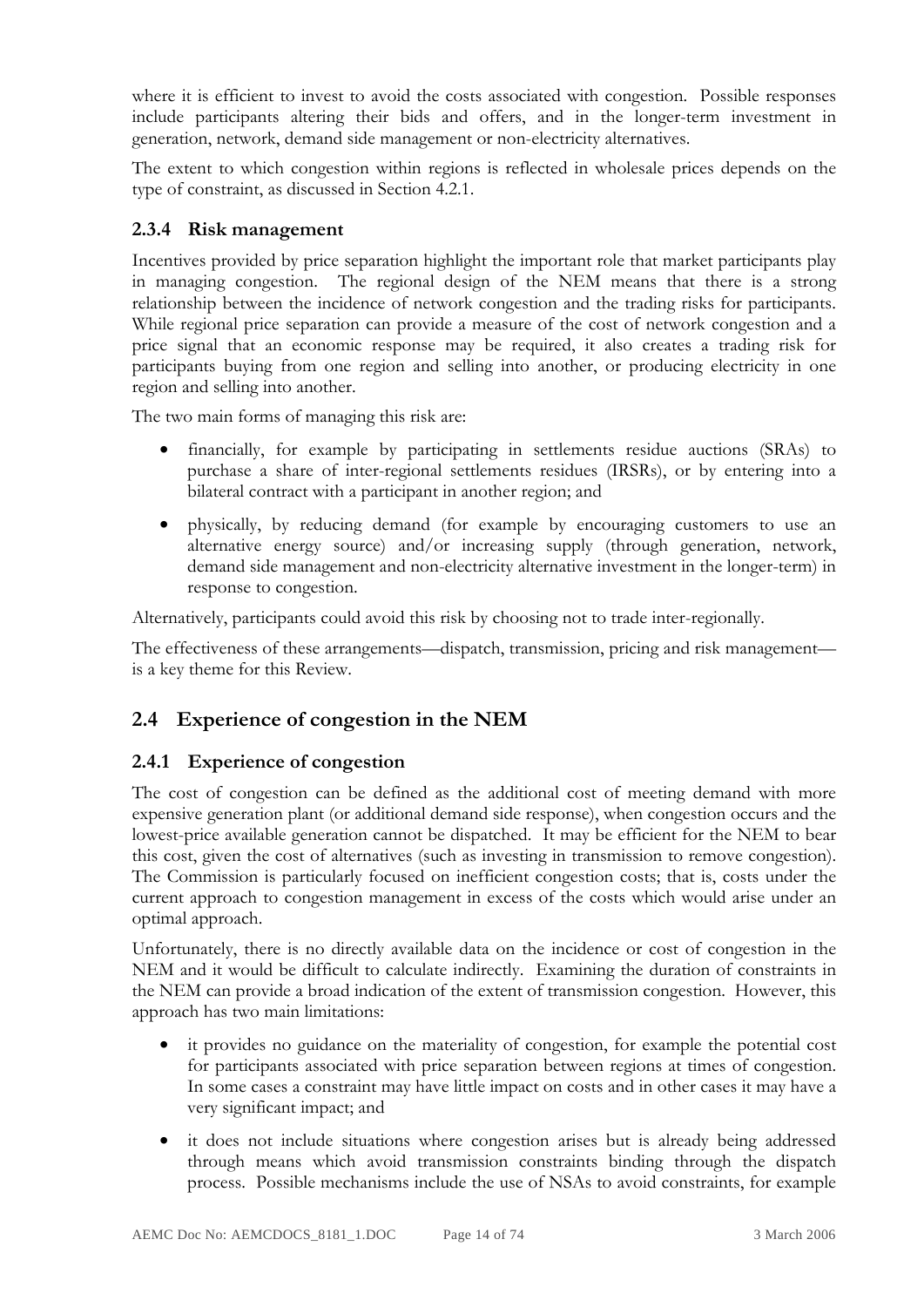in North Queensland (see Appendix 3), or operational measures by market participants to avoid a constraint binding and causing price separation.

Keeping these limitations in mind, Table 1 shows the hours of binding constraints each year in the NEM for the period 2000/01 to 2004/05. For each year the table shows:

- the hours of intra-regional constraints within each region; and
- the hours of inter-regional constraints by interconnector and direction.

|                                              | 2000/01                        |                | 2001/02                        |                         | 2002/03                        |                | 2003/04                        |                | 2004/05                        |                |
|----------------------------------------------|--------------------------------|----------------|--------------------------------|-------------------------|--------------------------------|----------------|--------------------------------|----------------|--------------------------------|----------------|
|                                              | <b>System</b><br><b>Normal</b> | <b>Outages</b> | <b>System</b><br><b>Normal</b> | <b>Outages</b>          | <b>System</b><br><b>Normal</b> | <b>Outages</b> | <b>System</b><br><b>Normal</b> | <b>Outages</b> | <b>System</b><br><b>Normal</b> | <b>Outages</b> |
|                                              | (Hours)                        | (Hours)        | (Hours)                        | (Hours)                 | (Hours)                        | (Hours)        | (Hours)                        | (Hours)        | (Hours)                        | (Hours)        |
| Intra-regional Constraints by Region         |                                |                |                                |                         |                                |                |                                |                |                                |                |
| <b>NSW</b>                                   | 105                            | 74             | 48                             | 70                      | 20                             | 52             | 5                              | 48             | 61                             | 122            |
| Qld                                          | 201                            | 1,573          | 449                            | 840                     | 40                             | 101            | 44                             | 339            | 434                            | 699            |
| $\overline{\text{SA}}$                       | 0                              | $\mathbf 0$    | $\mathbf 0$                    | $\overline{7}$          | 0                              | 43             | $\mathbf 0$                    | 76             | $\mathbf 0$                    | 272            |
| <b>Snowy</b>                                 | $\overline{0}$                 | $\overline{0}$ | $\overline{0}$                 | $\overline{0}$          | 54                             | $\overline{0}$ | 18                             | $\mathbf{1}$   | $\overline{58}$                | $\overline{2}$ |
| $\overline{Tas}$                             | 0                              | 0              | $\pmb{0}$                      | 0                       | $\pmb{0}$                      | $\overline{0}$ | $\overline{0}$                 | $\overline{0}$ | 62                             | 117            |
| $\overline{\mathsf{Vic}}$                    | 7                              | $\overline{0}$ | 17                             | $\overline{0}$          | 80                             | $\overline{2}$ | 167                            | 21             | 101                            | 154            |
| Inter-regional Constraints by Interconnector |                                |                |                                |                         |                                |                |                                |                |                                |                |
| <b>Directlink</b>                            |                                |                |                                |                         |                                |                |                                |                |                                |                |
| <b>QLD-&gt;NSW</b>                           | 386                            | 230            | 102                            | 60                      | 505                            | 86             | 1,319                          | 135            | 1,165                          | 182            |
| <b>NSW-&gt;QLD</b>                           | 108                            | 190            | 165                            | 191                     | 196                            | 50             | 26                             | 36             | 101                            | 43             |
| QNI                                          |                                |                |                                |                         |                                |                |                                |                |                                |                |
| QLD->NSW                                     | 10                             | 281            | 100                            | 335                     | 52                             | 397            | 413                            | 121            | 327                            | 201            |
| <b>NSW-&gt;QLD</b>                           | 75                             | 3,160          | 116                            | 134                     | 165                            | 18             | $\overline{7}$                 | $\overline{7}$ | 16                             | 15             |
| SNOWY1                                       |                                |                |                                |                         |                                |                |                                |                |                                |                |
| NSW->Snowy                                   | 3                              | 3              | $\mathbf 0$                    | 0                       | $\mathbf 0$                    | $\mathbf 0$    | 9                              | $\overline{2}$ | 18                             | $\overline{2}$ |
| Snowy->NSW                                   | 0                              | $\mathbf{1}$   | 2                              | $\overline{\mathbf{4}}$ | $\overline{4}$                 | 2              | 3                              | 3              | 41                             | 5              |
| <b>Murraylink</b>                            |                                |                |                                |                         |                                |                |                                |                |                                |                |
| SA->Vic                                      | 0                              | 0              | $\mathbf 0$                    | 0                       | 117                            | 28             | 486                            | 87             | 222                            | 140            |
| Vic->VSA                                     | 0                              | 0              | $\pmb{0}$                      | 0                       | 560                            | 1,033          | 709                            | 346            | 536                            | 555            |
| $V-SA$                                       |                                |                |                                |                         |                                |                |                                |                |                                |                |
| SA->Vic                                      | 18                             | 6              | 69                             | 13                      | 10                             | 71             | 5                              | $\mathbf{1}$   | 6                              | 16             |
| Vic->SA                                      | 1,317                          | 243            | 316                            | 238                     | 598                            | 1,180          | 898                            | 1,661          | 1,435                          | 1,484          |
| $V-SN$                                       |                                |                |                                |                         |                                |                |                                |                |                                |                |
| Snowy->Vic                                   | 78                             | 43             | 37                             | 11                      | 14                             | 63             | 34                             | 230            | 26                             | 50             |
| Vic->Snowy                                   | 713                            | 43             | 438                            | 57                      | 635                            | 635            | 1,036                          | 160            | 712                            | 276            |

#### **Table 1: Hours of binding constraints in the NEM6**

The table separately reports the number of hours of constraint when relevant transmission lines were out of service (outages) as opposed to the hours when the system was operating under normal conditions (system normal).

<sup>6</sup> NEMMCO, *Statement of Opportunities 2005*, Table 13.11 Hours of Constraint, January 2005, p13-24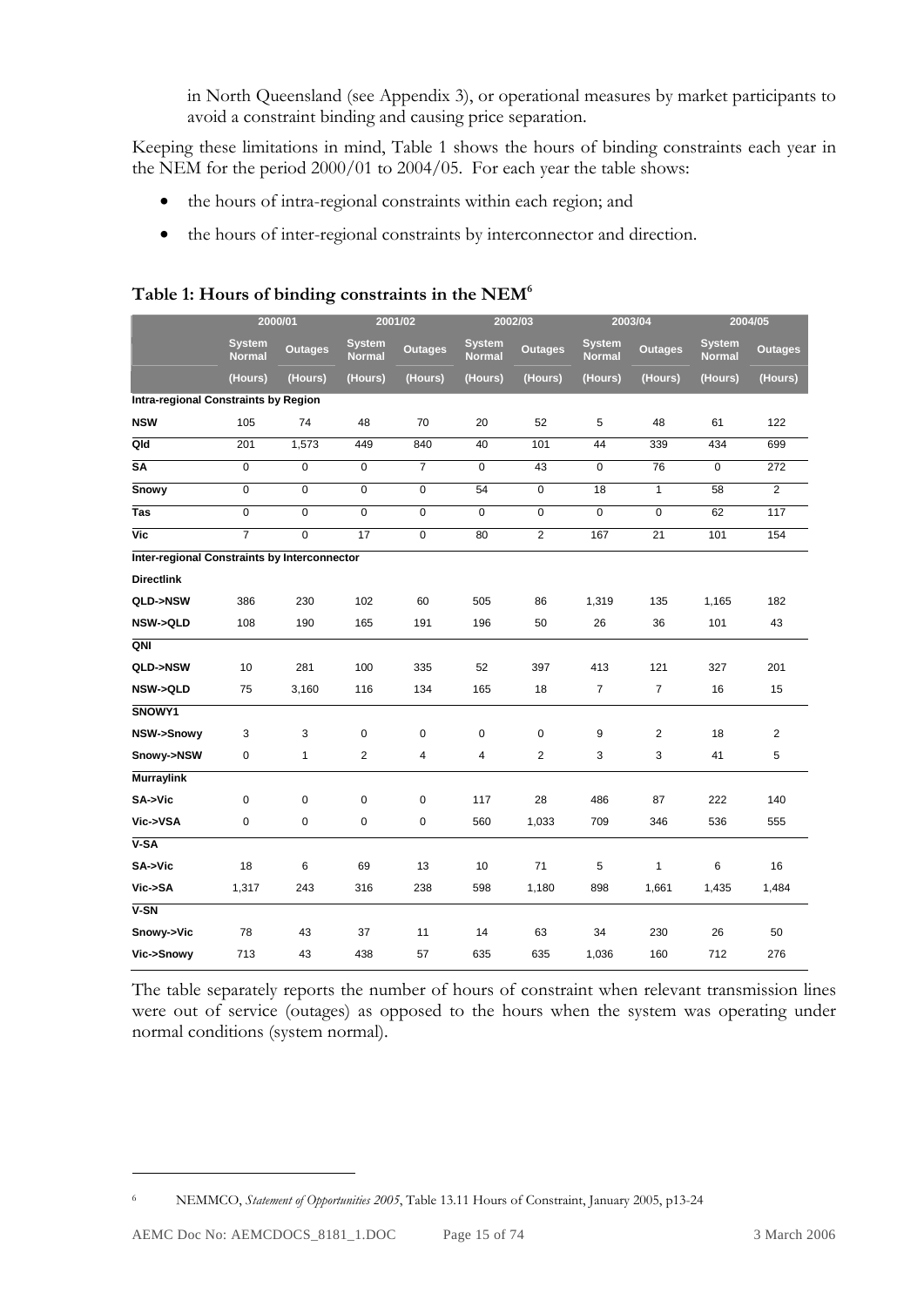The historical data shows that:

- inter-regional constraints bind far more often than intra-regional constraints;
- while some constraints have declined in significance, in general the hours of binding constraints in the NEM is increasing over time, with the largest number of inter-regional constraints occurring in 2003/04 and intra-regional constraints in 2004/05; and
- the most frequently binding inter-regional constraint (Victoria to South Australia) occurred for around 16 per cent of hours in 2004/05. Intra-regional constraints bound for just over 8 per cent of the time in total in 2004/05.

The issues associated with the materiality of constraints are discussed in the context of the issues with the current congestion management regime in Section 4.

The extent and nature of congestion in the NEM is a function of a number of factors, including:

- the location and size of load, generation and network capacity;
- the Rules for operating the system and the market; and
- the interaction of those Rules with the bidding behaviour of participants.

Changing the way congestion is managed, like changing the regional structure of the NEM, may in turn change the incidence and pattern of congestion in the NEM. For example, a change in the current congestion regime may result in congestion emerging in parts of the NEM where it has not previously been observed.

### **2.4.2 Existing congestion**

The discussion above highlighted that there is a wide variation in the incidence of binding constraints in the NEM. The Commission is interested in understanding stakeholders' views on the materiality of constraints, including those constraints which are most material in terms of their effect on the efficiency of the NEM. Identification and assessment of the seriousness of existing constraints can provide useful guidance for the Commission in assessing the strengths and weaknesses of the current approach to congestion management compared to alternative arrangements.

Understanding the background to the development of these constraints, their underlying causes and the consequences of inaction in effectively addressing these issues also provides context for the Commission's broader considerations of the most effective approach to congestion management.

Perhaps most importantly, the Commission is interested in understanding why the distortions caused by these constraints are enduring, and have not been addressed at this point in the development of the NEM. An understanding of the practical consequences of failing to address these material congestion points would assist the Commission in its deliberations.

The Commission is open to considering recommendations on appropriate ways to address serious existing and enduring constraints in the short-term. If these serious constraints are having immediate and significant effects on market efficiency, it may be more appropriate to deal with them immediately, or within a defined timeframe, rather than expecting those issues to be dealt with by a congestion management regime that is designed to deal with emerging constraints over the longer-term. This would need to involve an assessment of the costs and benefits of the various courses of action. It may also be possible that some of these congestion issues remain on a legacy basis from the establishment of the NEM.

One example of this approach may be the treatment of boundaries in the Snowy region. In this regard, the Commission has received two Rule proposals: one from Snowy Hydro and one from Macquarie Generation. Both these proposals are seeking to change the Snowy Region boundary through the Rule change process. The Commission is currently considering the merits of these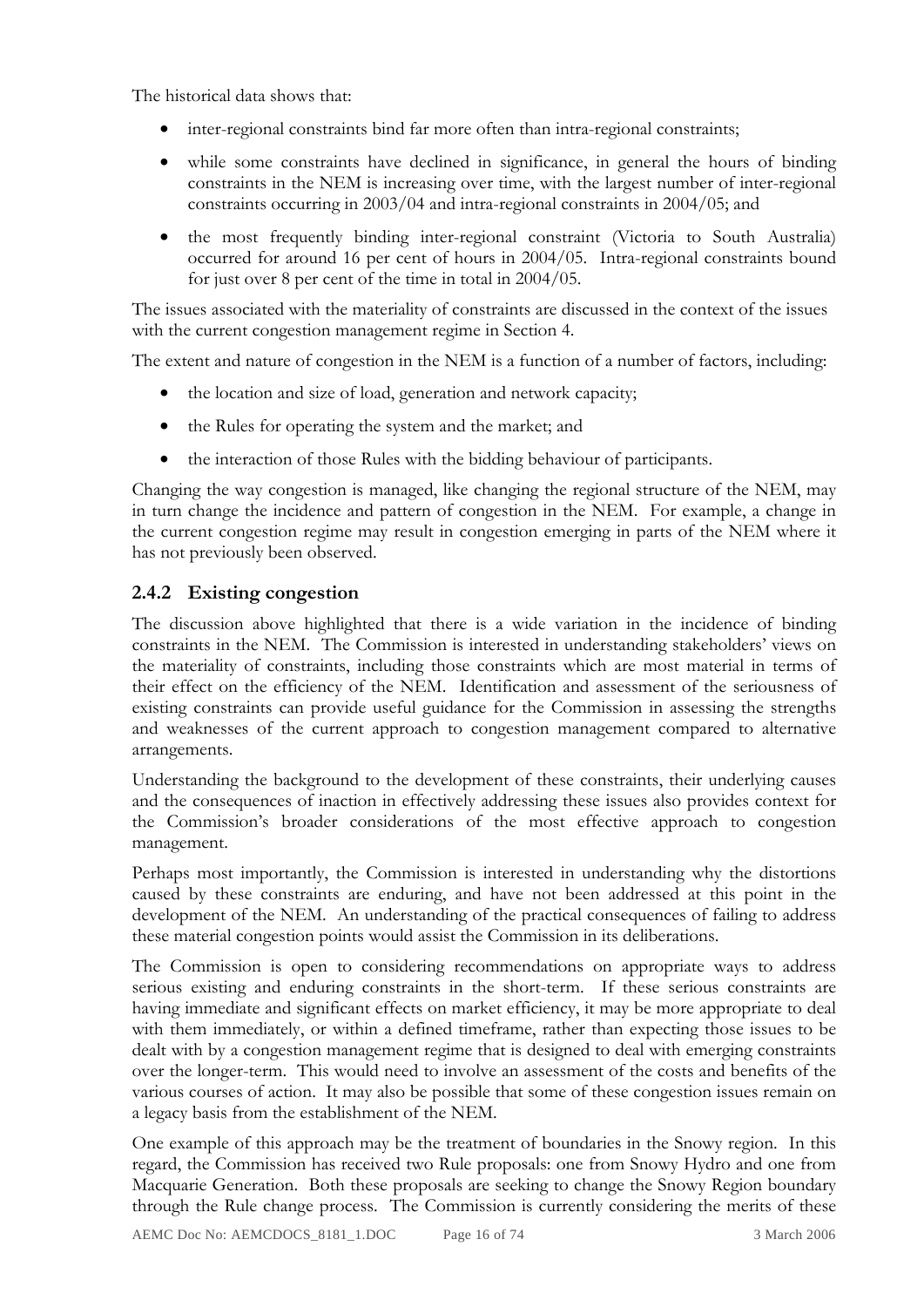proposals, with reference to its statutory obligations, the NEM objective and Rule making test. As indicated in Section 1.2 of this Paper, the Commission intends to co-ordinate its consideration of these proposals and this Review. Another example of this approach could be identifying and addressing major legacy constraints where a timely and certain resolution would provide advantages for the efficiency of the NEM and a new baseline for any future congestion management arrangements to operate.

1. Do existing constraints have a material effect on the efficiency of the NEM? What is the nature and materiality of these constraints? Why is it that these constraints have not been addressed to date? Are there specific points of congestion that should be addressed in advance of the establishment of a new congestion management regime?

## **2.5 Development of congestion management in the NEM**

This Section provides a brief history on key developments since the start of the NEM.

### **2.5.1 Pricing**

<u>.</u>

The NEM spot market is priced on a regional basis. The NEM was established with five regions, and expanded to six regions when Tasmania joined on 29 May 2005.

Clause 3.5 of the Rules sets out criteria applying to the definition of a region, and the location of a regional reference node. The original version of the National Electricity Code (NEC or the Code) envisaged that region boundaries would be reviewed annually, and changed as required to reflect and price new points of congestion. The Australian Competition and Consumer Commission (ACCC) required the National Electricity Code Administrator (NECA) to review the associated criteria within two years, as a condition of Code Authorisation under the Trade Practices Act.<sup>7</sup> NECA undertook this task as part of its Review of the Integration of the Energy Market and Network Services (RIEMNS).<sup>8</sup> NECA released the stage 1 final RIEMNS report in August 2001, and submitted the (as yet unpublished) stage 2 final report to the NEM Ministers Forum (NEMMF) in January 2002 to assist its review of transmission.

In early 2002 as required by the Code, NEMMCO commenced a consultation process on proposed region boundaries to apply from 1 July 2003. Subsequently, the NEMMF commenced a policy review of transmission. After consultation with NECA and the ACCC, NEMMCO suspended its review of region boundaries until the policy review was complete.

In 2003, the NEMMF appointed the consultancy firm Firecone to review the institutional and regulatory framework for transmission. Firecone's report recommended, amongst other things, boundary criteria defined in economic rather than technical terms.<sup>9</sup> The MCE Communiqué of December 2003 indicated that the MCE would commission a study of the criteria, the process, and initial options for boundary change.<sup>10</sup>

In 2004, the MCE appointed consultancy firm CRA to undertake this work. CRA considered the issues of region boundary change criteria and process, constraint formulation and congestion pricing. CRA recommended a move away from the original region boundary approach by reducing the frequency of region boundary change reviews and introducing a form of intra-

<sup>7</sup> ACCC, *Applications for Authorisation: National Electricity Code, Final Determination,* 10 December 1997

<sup>8</sup> NECA, *The Scope for Integrating the Energy Market and Network Services, Draft Report*, October 2000

<sup>9</sup> Firecone, *Regulatory and Institutional Framework for Transmission*, *Final Report*, November 2003

<sup>10</sup> Ministerial Council on Energy, *Reform of Energy Markets: Report to the Council of Australian Governments*, 11 December 2003. Attachment to Ministerial Council on Energy, Communiqué, 11 December 2003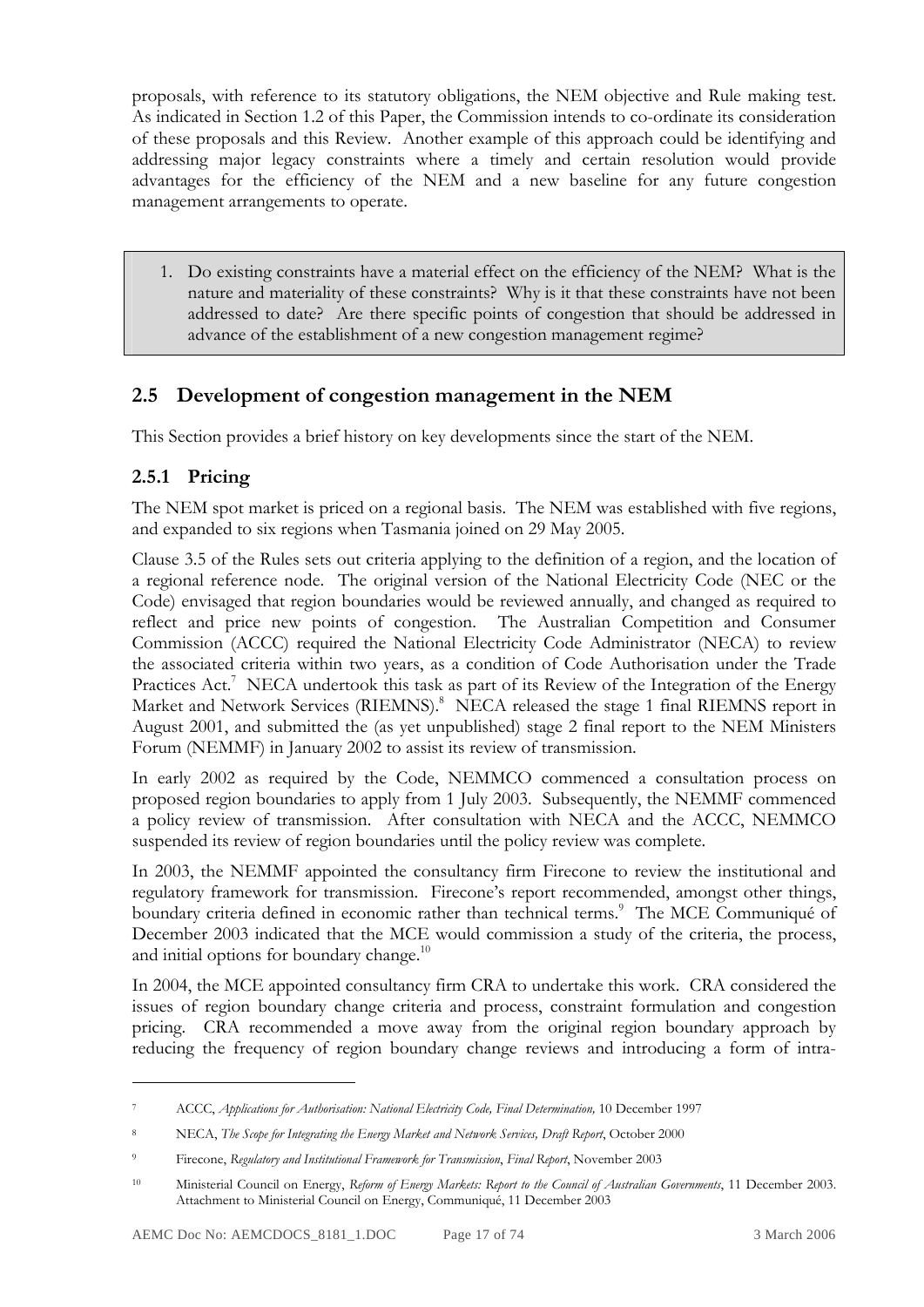regional congestion pricing and contracting to be implemented as an interim step.<sup>11</sup> The study recommended boundary change criteria based on improved economic efficiency of dispatch exceeding \$1 million, or the impact on annual revenues for indicative generation investments, subject to a minimum size for any new region. A five yearly cycle for the review of region boundaries was recommended. The CRA report recommended a staged approach to congestion management, moving from taking no action, to the introduction of CSPs/CSCs for constraints which are significant but not persistent, through to region boundary changes for material and enduring constraints.

The MCE subsequently consulted with participants on the recommendations included in the CRA draft report. Those recommendations form the basis for the MCE's proposed staged approach to congestion management, discussed in more detail in Section 5. The CSP/CSC arrangements recommended by CRA were conceptual in nature and specifically tailored for the NEM. It was recognised that further analysis and consultation with market participants would be required to develop the proposal into a set of arrangements capable of being implemented in practice.

In June 2005, the ACCC approved a derogation from the Code to allow a limited trial to be initiated, partially applying a CSP/CSC framework to a persistent constraint within the Snowy  $region.<sup>12</sup>$ 

### **2.5.2 Dispatch arrangements**

At market start NEMMCO was required to consider how constraints would be managed in the NEM. The arrangements, which were approved by NECA, indicated that constraint equations would initially be sourced from the existing jurisdictional arrangements and incorporated into NEMDE. This resulted in inconsistent approaches to the formulation of constraints, based on historical operating practices. It was foreshadowed there was a need to progressively review the range of constraint equations to standardise their form.

NEMMCO subsequently initiated work on developing a consistent approach to constraint formulation. In March 2003, a report by CRA established a common taxonomy for different forms of constraint formulation.<sup>13</sup> The MCE Transmission Statement of May 2005 set out a view that all constraints should be in a consistent form that allows NEMMCO to control all the variables.<sup>14</sup>

NEMMCO has now established a network and frequency control ancillary services (FCAS) constraint formulation policy document consistent with the MCE Transmission Statement, and has initiated a priority order to convert existing constraint equations to the fully co-optimised formulation.<sup>15</sup> Due to the number of constraint equations, implementation of the conversion for priority constraints was expected to take 12 - 18 months from its start in July 2005.

There has also been significant development in relation to the taxonomy of constraints over the period since commencement of the NEM. Before the NEM started there was an expectation that it would be possible to clearly categorise constraints as either intra-regional constraints

<sup>11</sup> For the recommendations see: CRA, *Region Boundary Structure*, September 2004. For further detail see: CRA, *NEM Regional Boundary Issues: Theoretical Framework*, *Final Report*, submitted to the MCE, Melbourne, 14 September 2004; and CRA, *NEM Regional Boundary Issues: Modelling Report, Final Report*, submitted to the MCE, Melbourne, 16 September 2004

<sup>12</sup> ACCC, *Applications for Authorisation, Amendments to the National Electricity Code, Dispatching the market: CSP/CSC trial at the Tumut nodes, Final Determination,* 15 June 2005

<sup>13</sup> CRA, *Dealing with NEM Interconnector Congestion: A Conceptual Framework, Final report* submitted to NEMMCO, Melbourne, 24 March 2003

<sup>14</sup> MCE Statement NEM Electricity Transmission, May 2005

<sup>15</sup> NEMMCO, *Priority Order for Implementing Fully Co-optimised Constraint Equations*, 28 June 2005. NEMMCO, *Network and FCAS constraint formulation*, Version 8, 4 July 2005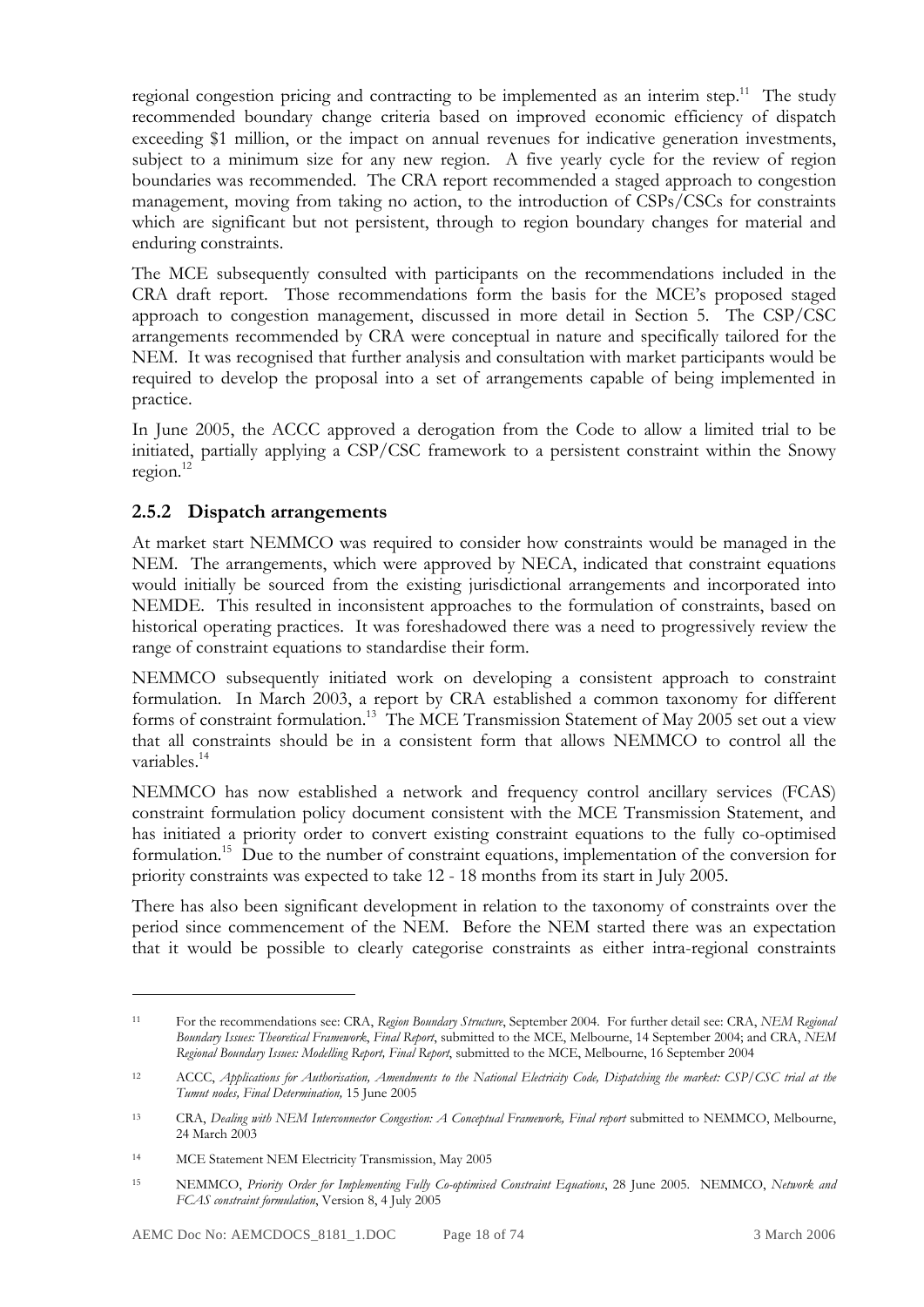(constraints within a region) or inter-regional constraints (constraints between regions). As discussed in Section 4.1 and Appendices 4 and 5, these different types of constraints have different implications on prices. As the understanding and experience of network constraints develops, it is becoming clear that, in many cases, network constraints are a function of both intra-regional and inter-regional power flows. This was a key principle established in CRA's March 2003 report on constraints.<sup>16</sup>

## **2.5.3 Transmission**

Following the start of the NEM, the ACCC authorised Code changes to allow for unregulated transmission investment by market network service providers (MNSP) and to provide timing advantages over regulated investment. MNSPs are merchant transmission owners who recover the costs of the transmission asset entirely by arbitraging the price difference between two regions. In contrast, TNSPs have regulated revenue streams, which are their primary source of revenue. There have been three MNSP investments: Directlink, Murraylink and Basslink. Murraylink, between South Australia and Victoria, has converted to regulated status; Directlink, between Queensland and NSW, is currently in the process of converting to regulated status; and Basslink, connecting Tasmania to Victoria, remains unregulated. The MCE Communiqué of December 2003 indicated an intention to remove the perceived timing advantages for unregulated investment.

Congestion management is also affected by short- and long-term incentives for transmission capacity. In May 2005 the MCE:

- endorsed the ACCC work to amend the Regulatory Test for transmission investment, to include competition benefits; and
- noted work by the ACCC to develop availability standards and incentives, with this work to be taken forward by the Commission and the AER.

The development of an improved incentive regime for TNSPs is currently being addressed under the review of transmission revenue and pricing Rules (Chapter 6 of the Rules) currently being undertaken by the Commission. Key issues for that review are considering TNSP incentives for efficient network investment, reliability and availability with the aim of aligning TNSP incentives with the needs of the NEM.

2. Given the development of the NEM and the recommendations of reviews undertaken to date, what are the significant priority issues for this Review?

<sup>16</sup> CRA, *Dealing with NEM Interconnector Congestion*, March 2003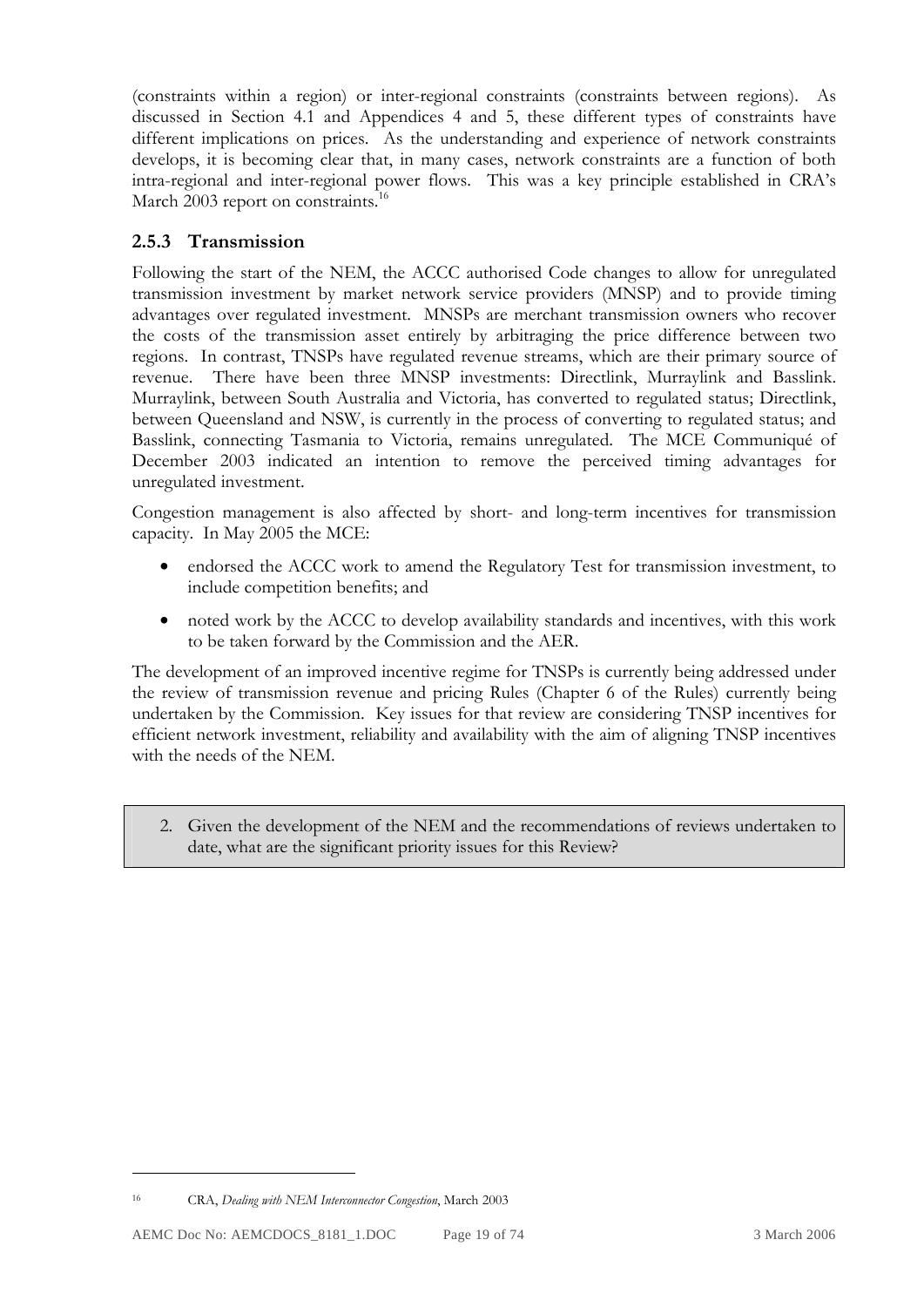# **3 Assessment criteria**

This Section considers the criteria the Commission will apply when considering alternative approaches to congestion management. It begins by discussing the conceptual framework before considering the approach to quantitative analysis. The themes for this Review, discussed in Section 1.1.2, serve as the basis of the assessment criteria.

# **3.1 Conceptual framework**

### **3.1.1 The NEM objective**

The NEM objective, by which the Commission must be guided when performing any of its functions and exercising its powers, is set out in the NEL as follows:

*"The national electricity market objective is to promote efficient investment in, and efficient use of, electricity services for the long-term interests of consumers of electricity with respect to price, quality, reliability and security of supply of electricity and the reliability, safety and security of the national electricity system."17*

As the terms of reference for the Review require the Commission to provide draft Rule changes that would enable implementation of any proposed arrangements, in addition to a report on the review of congestion management, the Commission will also need to have regard to the Rule making test, which states that:

- *(1) The AEMC may only make a Rule if it is satisfied that the Rule will or is likely to contribute to the achievement of the national electricity market objective.*
- (2) *For the purposes of subsection (1), the AEMC may give weight to any aspect of the national electricity market objective as it considers appropriate in all the circumstances, having regard to any relevant MCE statement of policy principles.18*

In undertaking this Review of congestion management, the NEM objective and the Rule making test described above are the critical reference points for making assessments.

### **3.1.2 Applying the NEM objective**

The NEM objective is founded on the concept of economic efficiency, with explicit emphasis on outcomes; in this instance, the long-term interests of consumers. Specifically, it emphasises that the interests of consumers encompass not only the price at which services are provided, but also the quality, reliability, safety and security of the electricity system.

Economic efficiency has three principal dimensions, referred to as productive, allocative and dynamic efficiency. Each dimension is related to the congestion management arrangements. There is also potential for trade-offs between these dimensions of efficiency.

*Productive efficiency* requires that dispatch costs are minimised, and that the quality, reliability, security and safety of electricity services are provided in line with approved standards at the leastcost. The approach to congestion management may affect the use made of existing generation and network capacity. For example, different regulatory incentives for TNSPs may affect the availability of transmission capacity; different approaches to constraint formulation may affect the level of redundancy required in the network; and different approaches to the treatment of negative settlements residues may affect whether or not particular generators can be dispatched.

<sup>17</sup> Section 7, NEL

<sup>18</sup> Section 88, NEL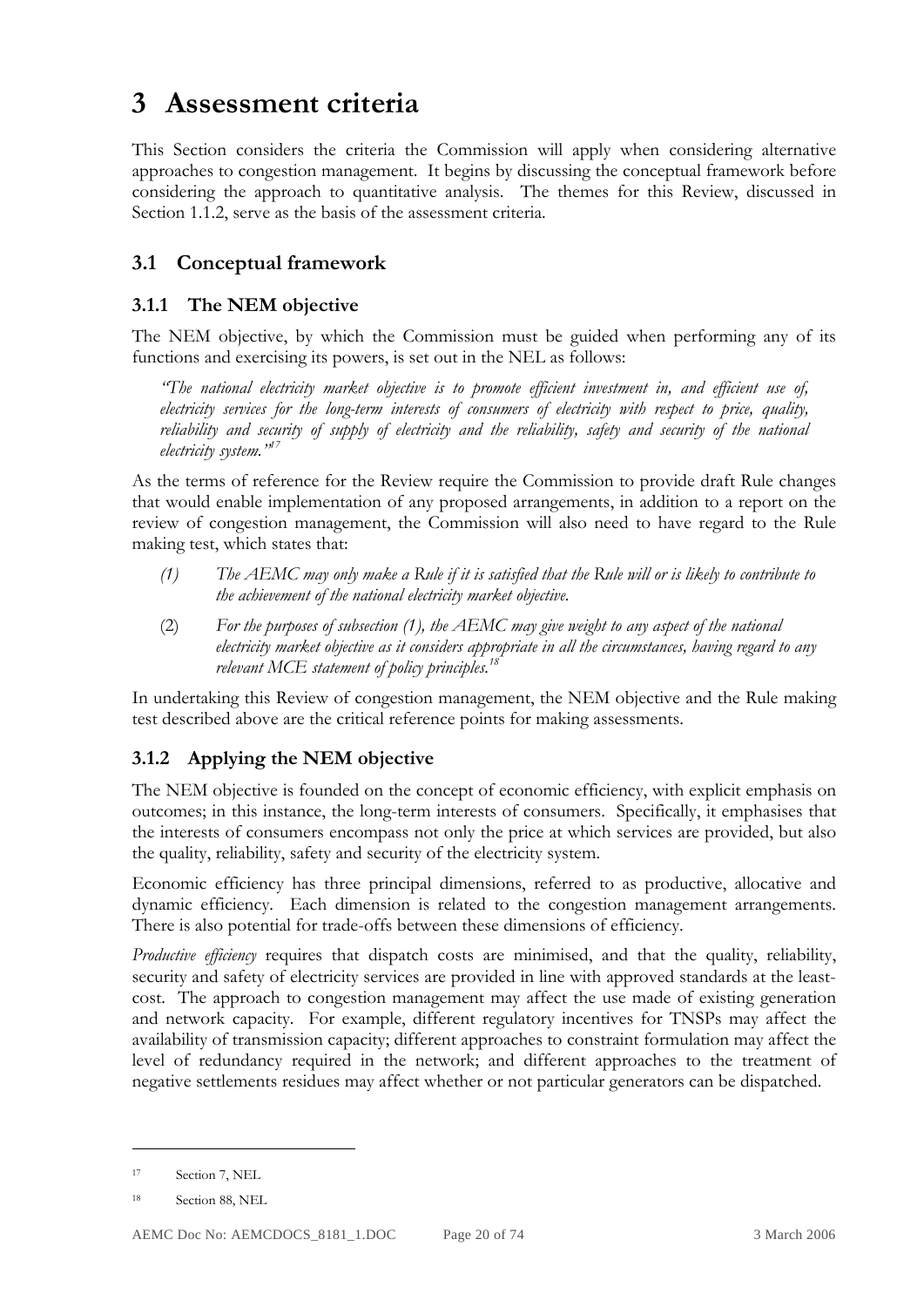As discussed in Section 4 and Appendix 4, the approach to congestion management may also affect generator incentives to submit cost reflective offers, which in turn may affect the efficiency with which the existing capacity is operated.

The Commission will therefore consider how alternative approaches to congestion management affect:

- the competitive pressure on generators and their incentives to offer cost reflective prices;
- the incentives for TNSPs to make capacity available, and the ability of the market operator to make use of network capacity; and
- the efficiency of dispatch.

*Dynamic efficiency* requires that costs are minimised over time. This is advanced by arrangements for congestion management which support efficient investment in transmission, generation and demand-side alternatives. This in turn requires clear signals about the location and extent of congestion, and a robust approach to determining the requirement for regulated transmission investment as opposed to market responses.

Transmission investments are principally affected by regulatory arrangements, and in particular the application of the Regulatory Test. Generation investments are strongly affected by possible location sites, availability of fuel and water and planning approvals. They are also affected by the prices they receive in the wholesale market and by costs related to transmission, including connection charges, losses and the risk of being constrained-off.

The current pricing arrangements can create large price differentials between regions, in response to congestion, but not within regions. Moreover, the open access arrangements for transmission in the NEM mean that one participant's investment decision may affect the ability of other participants to transmit power to customers.

The Commission will consider the likely impact of alternative approaches to congestion management on the efficiency of generation and transmission investment—including the type and the location of investment—and the efficient use of demand-side options.

*Allocative efficiency* requires that electricity is provided in response to the preferences and valuations of customers, where those preferences are based on cost reflective prices. The congestion management arrangements play an important role in determining how electricity is priced for market participants. However, most consumers face prices which are substantially averaged. This may reduce the impact of the approach to congestion management on the prices they face. The Commission will consider the extent to which efficiency of use is affected by the approach taken to congestion management.

The approach to congestion management can have implications for the way NEMMCO manages the quality of electricity delivered to customers.<sup>19</sup> It is important that the security of the system is not compromised by any changes to the congestion management regime. This means that if the effect of one congestion management tool is to reduce NEMMCO's ability to ensure system security, there will need to be other compensating adjustments to ensure that system security is maintained. The approach to congestion management should not compromise system security, and the relative merits of alternative approaches to congestion management will need to be assessed with full regard to the costs of any additional arrangements required to ensure system security.

An important element of efficiency is the *transaction costs* faced by market participants. A key component of those transaction costs is the risk borne by market participants, and their ability to

<sup>19</sup> Quality refers to power system security, reliability and safety; as well as the characteristics (eg voltage, frequency, MVARS) that make the power suitable for use in electric-powered devices.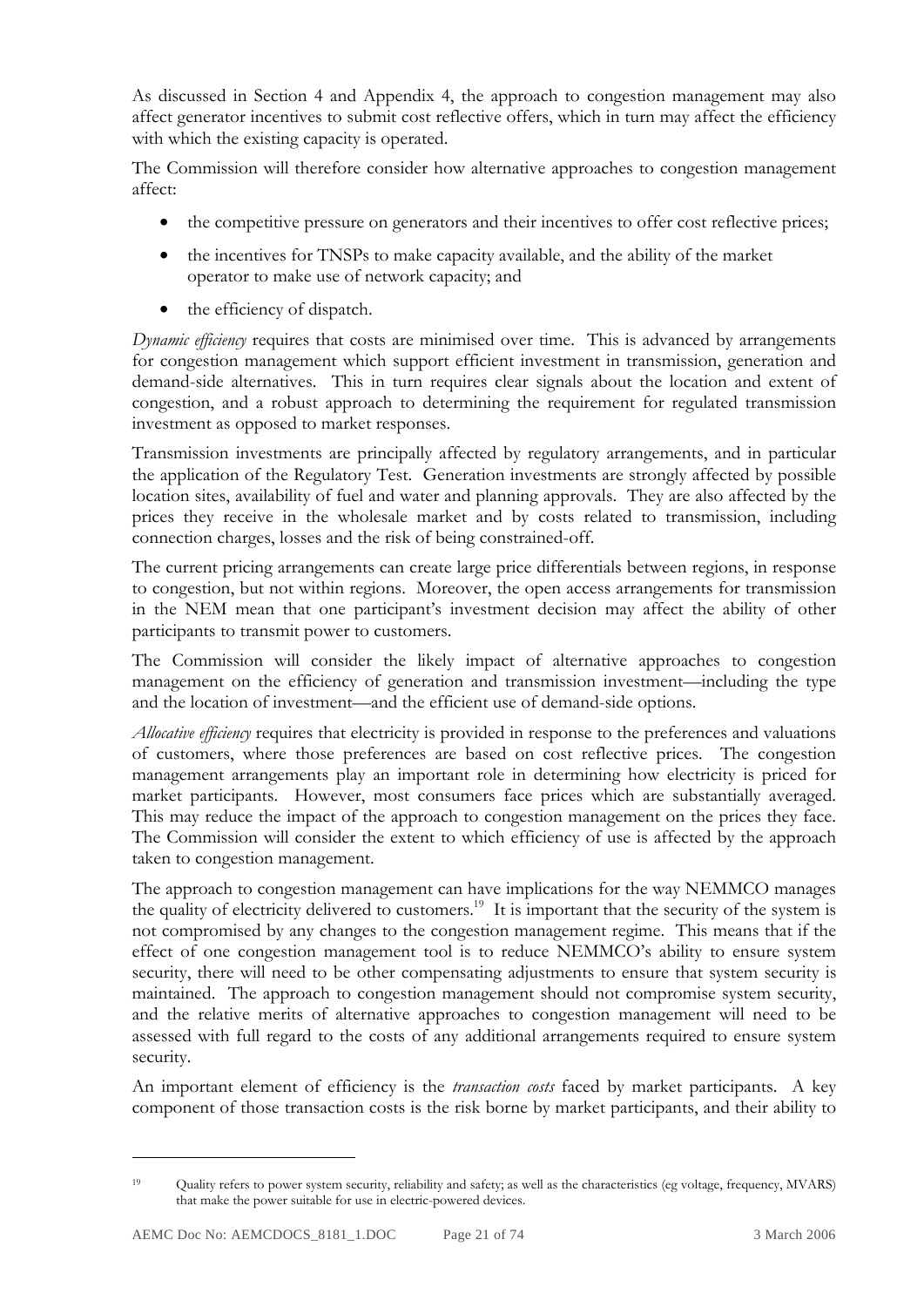assess and manage those risks. The approach to congestion management is likely to affect the risks participants face from price separation in the market (that is, from parties to contracts facing different market prices). It may also affect the nature of instruments for managing risk, and access of market participants to those instruments. The Commission will assess how the approach to congestion management affects the risks borne by market participants, and their ability to manage those risks.

# **3.2 Quantitative analysis**

The debate on the optimal arrangements for congestion management in the NEM to date has been largely qualitative. The existing analytical work has, however, increased the level of understanding about the effects of congestion on dispatch pricing, bidding incentives, and the efficiency of the market. This analytical work can inform and guide any quantitative modelling.

While information about the incidence of binding constraints is made available to market participants through dispatch data and published annually in the ANTS, this does not measure the materiality of the congestion that occurs, or the response of market participants to that congestion. In the context of this Review, the Commission considers that quantitative analysis will be beneficial in considering the materiality of any problems under the current congestion management arrangements and assessing the merit of alternative approaches to congestion management.

Any quantitative analysis needs to recognise the interaction between the congestion management regime, the bidding incentives for participants, the resulting patterns of dispatch and pricing and the associated trading risks for participants. This means it is important that quantitative modelling takes into account the way alternative congestion management options are likely to affect the behaviour of market participants, and therefore market outcomes including the efficiency of dispatch. The modelling approach must therefore be capable of accurately modelling the technical characteristics of the network, the means by which network flows are controlled, and the behavioural responses of market participants.

There are a number of questions that the Commission intends to consider when assessing alternative congestion management options:

- What is the effect of the option on dispatch and pricing, assuming a competitive market?
- What is the effect of the option on participant bidding incentives? What are the resulting implications for the extent of competition among participants, and the resulting dispatch and pricing outcomes?
- How does the option affect the financial trading risks faced by participants?

Any quantitative analysis will be used as an input to the Commission's broader thinking and analysis in the Review. Modelling analysis necessarily requires a number of assumptions to be made, and this may affect the applicability of the results. Moreover, there are a number of important questions that it is not possible to answer definitively through quantitative analysis, such as the effect of alternative congestion management regimes on investment in the longerterm.

3. What are the key questions the Commission should seek to examine quantitatively as part of the Review? What key factors should the Commission take into account in this modelling analysis?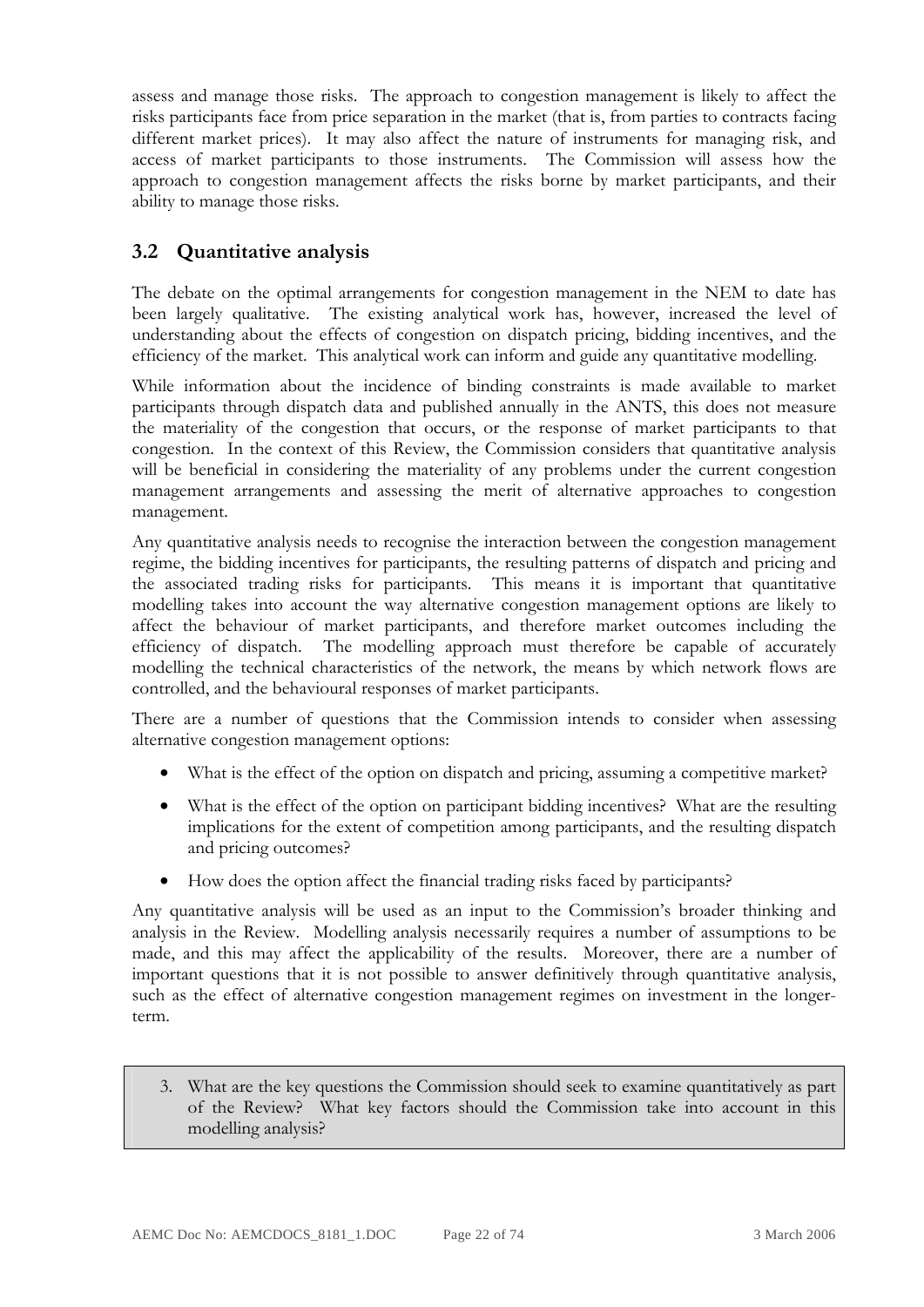# **4 The effectiveness of the current approach**

The effectiveness of the current approach to congestion management in the NEM is a key consideration for this Review. This Section seeks to identify issues in the current framework for congestion management that could be improved. The Commission considers that these issues fall into three categories:

- elements of the Rules or current practice that reduce the ability of the market to operate efficiently, in terms of their effect on dispatch efficiency and in sending appropriate signals for efficient investment;
- elements of the Rules or current practice that do not enable participants to manage risk efficiently; and
- elements of the Rules or current practice that are not sufficiently transparent or clear or do not provide participants and investors with sufficient certainty to operate and invest effectively.

Underlying all of these is the need to maintain security. The Commission is of the view that it is important to consider these issues in that context.

This Section seeks stakeholder views on the issues that are acting as impediments to effective congestion management in the NEM under the current approach. This is necessary to ensure that the Commission can tailor proposed solutions to those issues that stakeholders consider to be the most material and enduring.

The Commission has been guided by the key themes for the Review in identifying the central issues associated with the current approach to congestion management. The issues identified in this Section should not be seen as an exhaustive list of all congestion management issues. The Commission encourages stakeholders to provide views on the issues that they consider to be material and significant within the current congestion management regime.

### **4.1 Constraint formulation and system security**

As system operator, NEMMCO is responsible for maintaining power system security in accordance with Chapter 4 of the Rules. The inclusion of constraint equations in NEMDE is one of the key tools NEMMCO uses to deliver system security by ensuring the network operates within its limits.

Simply, a constraint is an equation included in the central dispatch process to ensure that the pattern of dispatch reflects the physical and security limitations of the network. If dispatch of the least-cost bids and offers would result in a network limit being exceeded, the constraints included in the central dispatch process ensure that network limits are not violated. The dispatch process is designed to deliver the lowest cost pattern of generation (based on offers from participants) to meet demand (based on bids from participants with dispatchable loads plus non-dispatchable demand) without violating any of the constraint equations. A constraint 'binds' when flow across it equals or exceeds the constraint limit.

The way in which a constraint is formulated has implications for system security and reliability, dispatch patterns and pricing outcomes. As noted in Section 2.4.2, it has been agreed that constraints should be formulated using a 'direct physical representation' or so-called 'option 4'  $20$ <sup>20</sup>approach, which NEMMCO is in the process of introducing. Under this approach, all elements that affect flow on a transmission line—for example generating units, interconnector(s), and scheduled loads—are included as terms on the left hand side (LHS) of the network constraint

<sup>20</sup> NEMMCO, *Formulation of intra-regional constraints, Issues and Options Paper*, January 2002.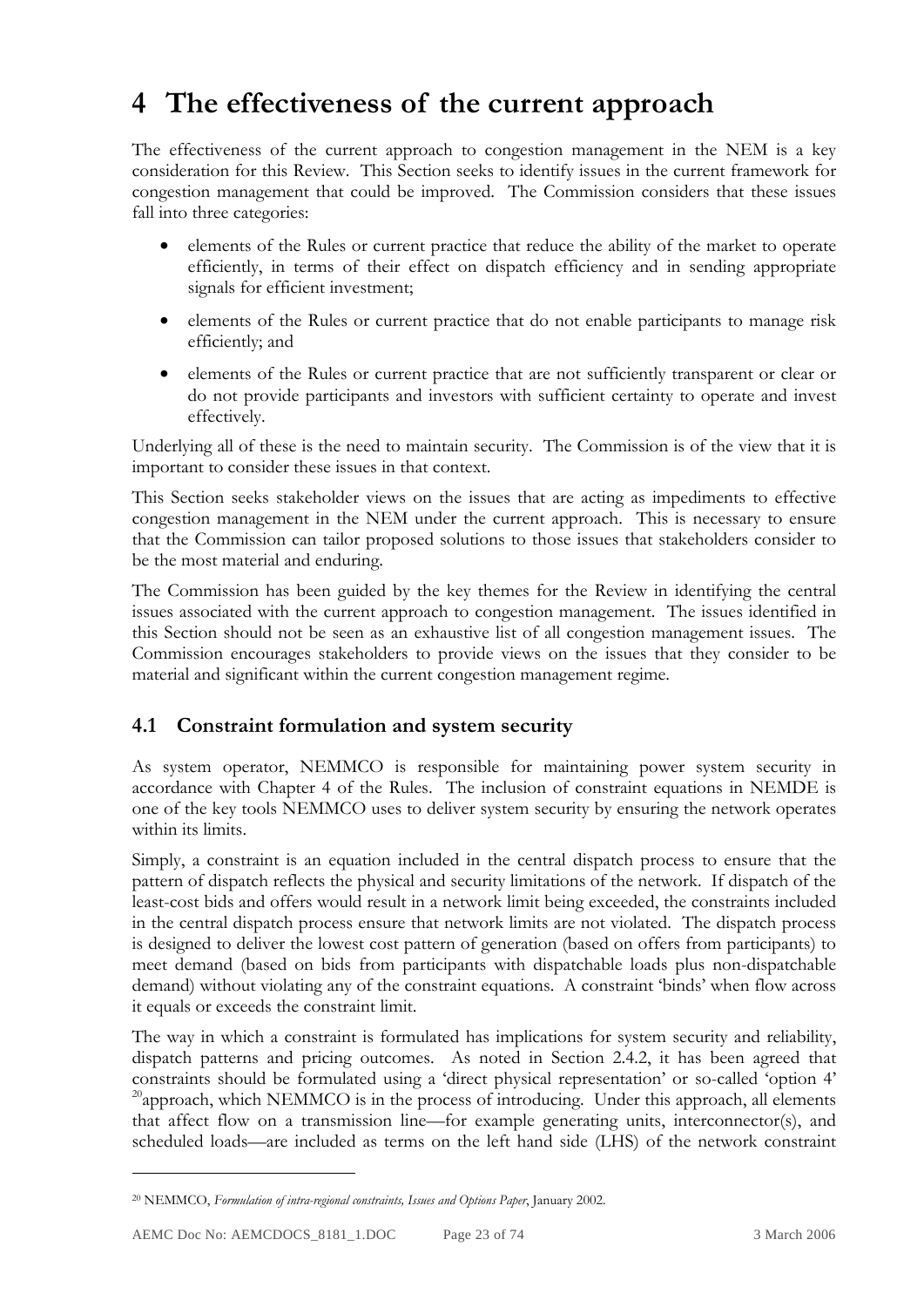equation.21 In simple terms variables on the left hand side of a constraint equation can be optimised or controlled within the dispatch process, while variables on the right hand side (RHS) of a constraint equation are assumed to remain unchanged from their most recently measured value. Under an 'option 4' constraint formulation, generally the network limit and other constants are on the RHS.

This approach to constraint formulation provides NEMMCO with greatest control over the power system. 'Option 4' has the desirable characteristics of enabling NEMMCO, as system operator, to control all the relevant variables in the constraint equation as part of the central dispatch process (ie. a fully co-optimised direct physical representation). This accords with the MCE's view expressed in its Statement on Transmission.

 However, some problems can arise under an 'option 4' constraint formulation where intraregional or hybrid constraints bind:

- first, as discussed in Section 4.2.2.1, remote intra-regional generators may have incentives to bid at prices below their true opportunity cost of supply which may result in inefficient dispatch and counter price flows; and
- second, even if intra-regional constraints do not lead to distorted bidding, it may lead to power flowing from a high-priced region to a low-priced one. This is known as a counter-price flow. This can reduce the value of IRSRs used to support inter-regional trading.

If an alternative constraint formulation was to be used, there is a risk that a network limit would be exceeded as some terms (eg. interconnector flow, generation output) may be assumed to be constant by the dispatch engine, when in reality, this may not be the case. This risk must be managed in some way, such as by the addition of a safety margin on transmission line limits to be used for purposes of dispatch. Such a safety factor would tend to reduce the capacity of the transmission element below that which would be available if an 'option 4' constraint form were used in the short-term, which may in turn accelerate the requirement for transmission investment in the longer-term. There are costs and benefits associated with any approach to constraint formulation.

- 4. Are there any material problems with the 'option 4' approach to constraint formulation to managing system security and reliability? How might such problems be addressed while continuing to maintain system security and reliability?
- 5. Are there any other problems, other than constraint formulation, with the management of system security in the context of the current congestion management regime? How might any such problems be addressed?

# **4.2 Efficiency**

<u>.</u>

### **4.2.1 The impact of congestion on prices in the NEM**

The pricing of congestion may be considered as an issue with the current regime because different types of constraints are reflected to differing extents in regional reference node prices. Ignoring the signal provided by the non-firm access regime, where a constraint is not priced, no

<sup>21</sup> NEMMCO, *Network and FCAS constraint formulation*, 2005, p2. Note that NEMMCO's procedures allow for terms with very small coefficients to be included on the right hand side of a constraint equation to minimise the risk of significant fluctuations in dispatch and pricing outcomes when the dominant variable becomes constrained by a different constraint equation.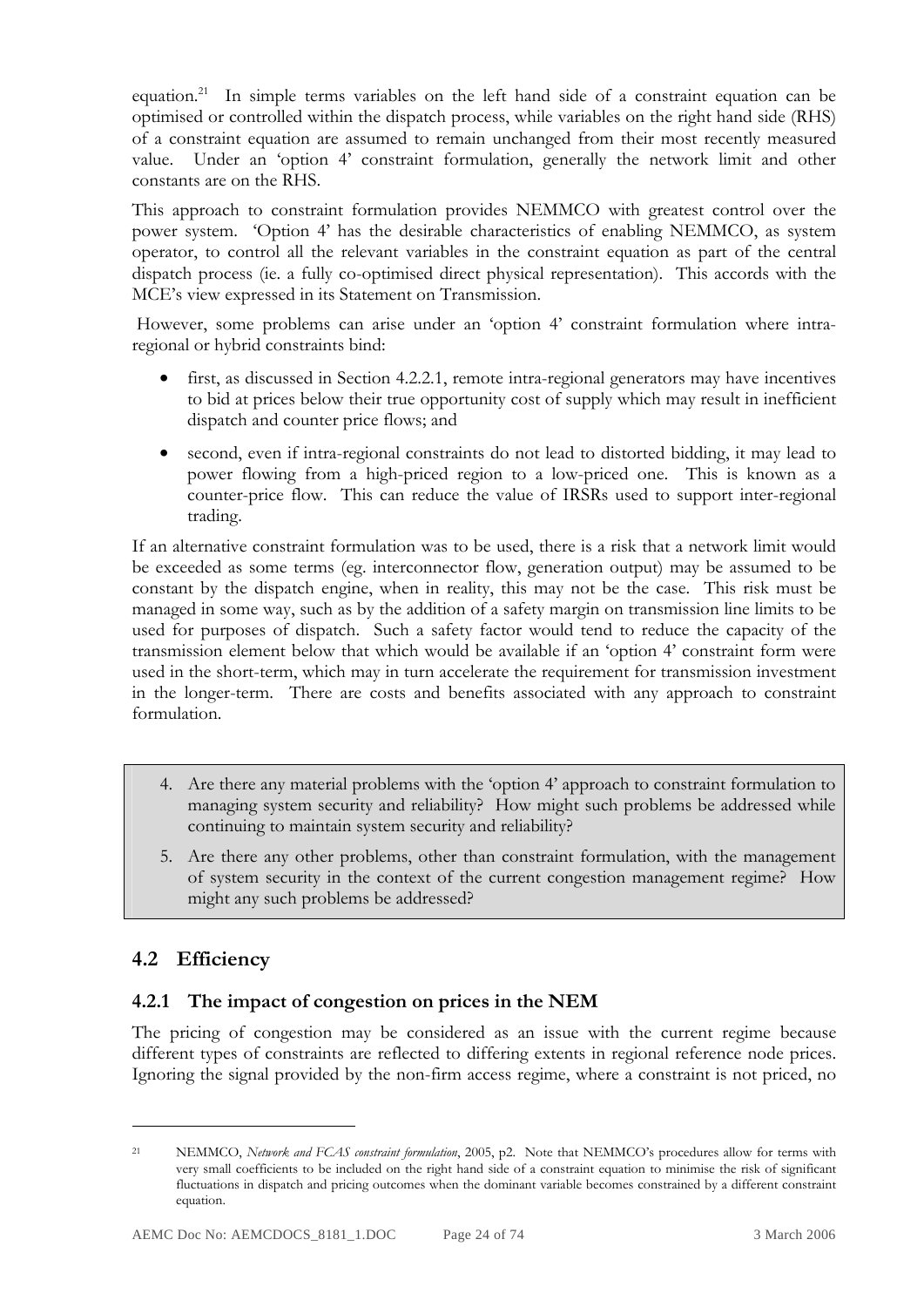signal is given to the market as to the cost of that constraint. This means no incentive is provided to alleviate the constraint. If a constraint is only partially priced, those signals are muted. In the short-term, failure to fully price a constraint can give parties incentives which are not aligned with the interests of the broader market in alleviating constraints. In the longer-term, a failure to price a constraint may lead to a failure to appropriately manage that constraint, either through investment, a network support contract, or other means of congestion management.

However, it may not be efficient to price all constraints in the market. The pricing of a constraint creates price divergence between regions, and therefore reallocates risk to participants trading in the NEM. Additional pricing of congestion would also add significant levels of complexity for participants engaged in trading and this could create additional transaction costs and competitive barriers which may result in higher prices in the long-term. Given these potential disadvantages, a balance is needed between allowing prices to reflect the costs of congestion on one hand and not significantly adding to the risks and complexity faced by participants on the other.

The pricing rules in the NEM allow some, but not all, of the costs of congestion to be incorporated into regional prices. The extent to which the costs of congestion are reflected in regional reference prices depends on the nature of the constraint.<sup>22</sup>

One of the key tools for managing congestion in the NEM is price separation between regions when there is inter-regional congestion. An *inter-regional constraint* occurs where there is a limit on the power that can be transferred between two regions of the NEM that is independent of power flows within a region.

When there are binding constraints between regions the prices at adjacent regional reference nodes diverge, so that separate prices are determined for different regions.<sup>23</sup>

When there is an inter-regional constraint it is usually necessary for additional generation in the importing region to be dispatched, even though it may be more expensive than generators located in the exporting region. Under these circumstances the price in the importing region will usually rise, with all customers in the importing region paying and generators in the importing region receiving the higher price, while customers and generators in the exporting region face a relatively lower price. The inter-regional price differences that emerge when constraints occur provide a guide to the short-term value of transmission capacity and send locational signals to potential investors.<sup>24</sup>

As the market evolves, through changing levels of demand or new investment, the flows of power across the network can change, meaning that the material points of congestion may change as well. The original Code envisaged that region boundaries would be reviewed annually and changed according to certain technical criteria to reflect and price new points of congestion.<sup>25</sup> However, review of region boundaries has been suspended by the MCE pending clarification of the arrangements for boundary change. The Commission is currently considering a Rule proposal, submitted by the MCE on this issue.

Congestion within regions is not priced in the same way as inter-regional constraints. An *intraregional constraint* occurs when power flows within a region are limited (independent of flows between regions). Unlike inter-regional constraints, intra-regional constraints do not result in price separation between regions. The extent to which intra-regional constraints influence the regional reference price in their region depends on the location of generation, load and the

<sup>22</sup> Congestion can arise from four types of constraints: inter-regional, intra-regional, hybrid and trans-regional. These constraint types are referred to in the following text and explained in more detail in Appendix 4.

<sup>23</sup> Prices may vary in the absence of constraints due to losses.

<sup>24</sup> It is possible in the NEM for electricity to flow from high priced regions to low priced regions in some instances, known as counter price flows. This is discussed in more detail in Section 4.2.2.2.

<sup>25</sup> Clause 3.5 of the National Electricity Rules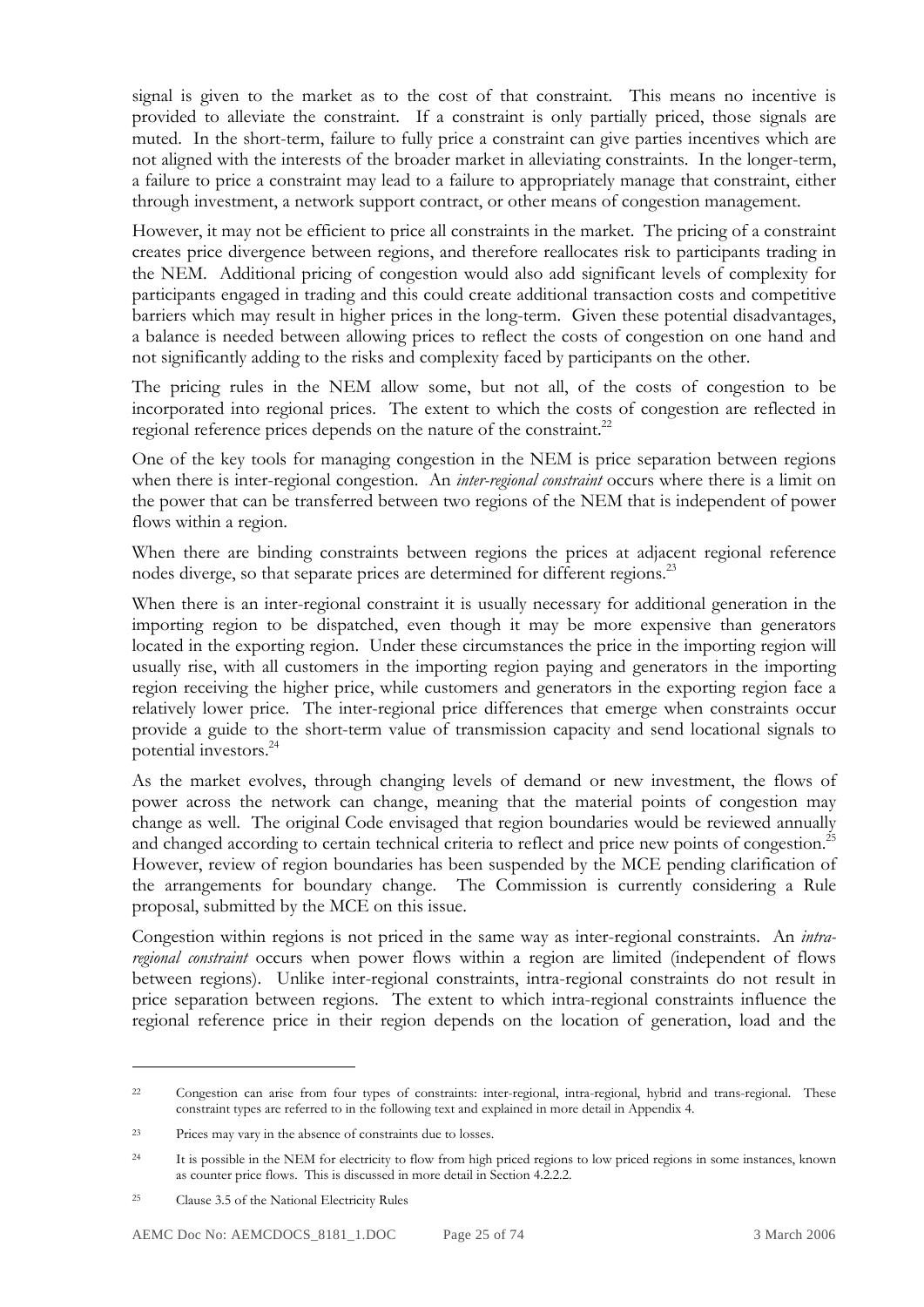regional reference node relative to the constraints. If there is a binding intra-regional constraint between a generator and the regional reference node, the offers of that generator will have limited influence on the regional reference price.

The distinction between inter- and intra-regional constraints is not always clear. In practice congestion can be a function of both power flows between regions and power flows within regions. These could be considered to be *hybrid constraints*.

When a hybrid constraint binds there is price separation between regions, as is the case for interregional constraints. However, because hybrid constraints involve both inter and intra-regional power flows there is no clear means of distinguishing which power flow influenced the pricing outcome. This can make it difficult for market participants to understand the factors that influence pricing. In turn, this makes it difficult to predict prices and manage the risk of price volatility. The effect of hybrid constraints on regional reference node prices across the NEM depends on the relative location of the point of congestion, the regional reference node, the connection point(s) of the interconnector(s) and generation within the region. Hybrid constraints account for a large proportion of constraints in the NEM.

When the constraint is a function of the flows across two interconnectors joining differing regions this is known as a *trans-regional constraint*. Trans-regional constraints can have a number of pricing consequences including:

- "regional reference prices and inter-regional price differences may be set by various combinations of marginal offers in any of the regions involved;
- inter-regional price differences may arise across interconnectors which have not reached their specific capacity limits;
- counter price flows may be optimal in situations where flow on one interconnector supports flow on another; and
- much of the market 'settlement surplus' may be accounted for by rents on the transregional constraint and not obviously attributable to any particular interconnector or owner."<sup>26</sup>

These different types of constraints will affect both the pricing outcomes and the pattern of dispatch in different ways. This would suggest that care needs to be taken in ensuring that the approach to congestion management is robust enough to address the complexities of the actual constraints identified in the NEM. Appendix 4 provides a more detailed discussion of each constraint type and the pricing consequences of that constraint. The following Sections discuss some of the implications of the relationship between constraints and pricing for efficiency in the pattern of dispatch and investment.

### **4.2.2 Efficiency in dispatch**

The central dispatch process in the NEM is intended to minimise the cost of supplying power to meet demand at each regional reference node, based on the bids and offers presented by market participants, while maintaining power system security.<sup>27</sup> The dispatch process is an important means of managing congestion. A dispatch process based on decentralised bids and offers can drive the market towards economically efficient pricing and use of electricity services in the shortrun.28 Where the dispatch process fails to minimise the economic cost of dispatch, consumers may face higher prices for electricity than necessary.

<sup>26</sup> CRA 2003, *NEM Interconnector Congestion: Dealing with Interconnector Interactions*, p.1

<sup>27</sup> Clause 3.8.1(b) of the National Electricity Rules

<sup>28</sup> Ring, B.J, *Dispatch Based Pricing in Dececntralised Power Systems*, PhD Thesis, University of Canterbury, Christchurch, 1995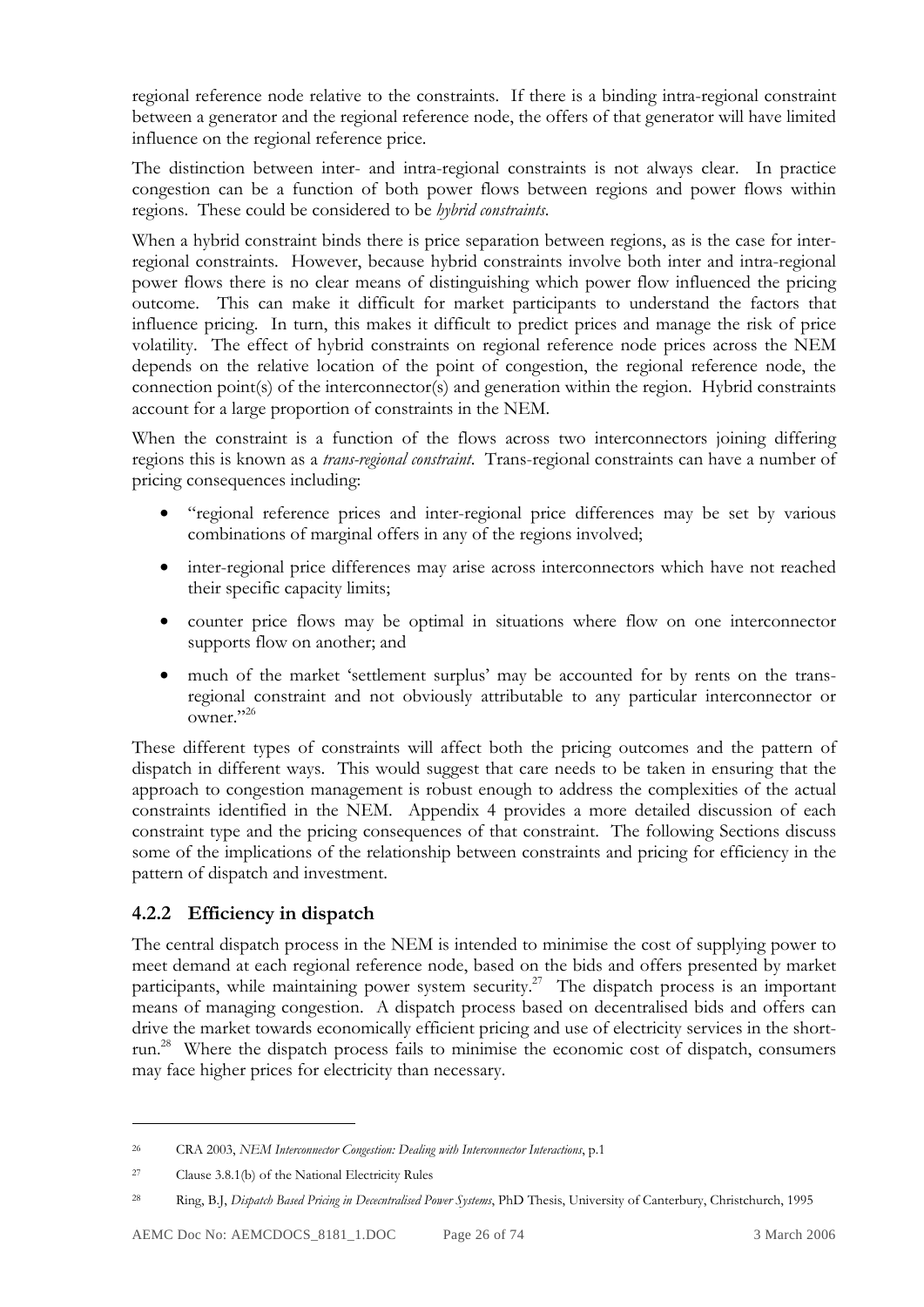#### **4.2.2.1 Bidding incentives for participants**

Congestion can cause inefficient dispatch by affecting a participant's incentives to bid in relation to their true costs as part of the dispatch process. The current design and operation of the NEM is predicated on the assumption that market participants have incentives to reveal costs in their bids and offers, and that dispatching the system based on those bids and offers is therefore efficient, or will tend toward efficient levels.

However, these incentives may be weakened if there is a binding intra-regional or hybrid constraint. In simplified form, if there is a binding intra-regional constraint between a generator and the regional reference node, the generator cannot influence the price set at the regional reference node. This will mean that the price the generator receives is unlikely to be influenced by its bidding behaviour.

This can result in a situation where participants offer at low prices, even submitting negative offers, as they compete to be dispatched, in the knowledge that their offers are unlikely to affect the price they receive (see also Appendix 4). These perverse commercial incentives can result in inefficiencies in dispatch and pricing, which can then result in more long-term inefficiencies.

Importantly, while the distorted bidding incentives created by a binding constraint may lead to inefficient dispatch, this is not necessarily the case. It may be that the generator whose bids are distorted by the constraint is actually the lowest-cost generator available to meet load. Therefore, whether the constraint leads to inefficiency would vary on a case-by-case basis.

6. How material are reductions in the dispatch and pricing efficiencies due to binding intraregional constraints under the current arrangements? How can they be quantified?

#### **4.2.2.2 Managing counter price flows and negative settlements residues**

Counter price flows occur when the optimal pattern of dispatch (based on bids and offers) results in electricity flows from a high priced region to a low priced region, leading to an accrual of negative settlements residues. In some situations, counter price flows can be consistent with efficient dispatch as a result of transmission congestion. In other situations, counter price flows may occur as a result of distorted bidding (see above). Appendix 5 discusses in more detail the circumstances when counter price flows are likely to arise.

There may be concerns with the accumulation of negative settlements residues for a number of reasons. Under the current arrangements when negative settlements residues occur, NEMMCO offsets these residues against any positive residues within the trading week. This in turn reduces the positive residues accruing to IRSR unit holders. This reduces the usefulness IRSRs as an inter-regional hedging instrument.

Additionally, accumulation of negative settlements residues may have an impact on NEMMCO's financial and risk positions. At present, NEMMCO has concerns that the means of funding large negative residues is inadequate. Any negative residues in excess of positive residues for a particular trading week are carried forward by NEMMCO as a liability and recovered from future IRSR auction participants. The issues associated with the management and recovery of this liability are the subject of a separate Rule change proposal currently before the Commission.<sup>29</sup>

<sup>29</sup> Australian Energy Market Commission, *Draft Rule Determination: Recovery of Negative Inter-Regional Settlements Residue*, 19 January 2006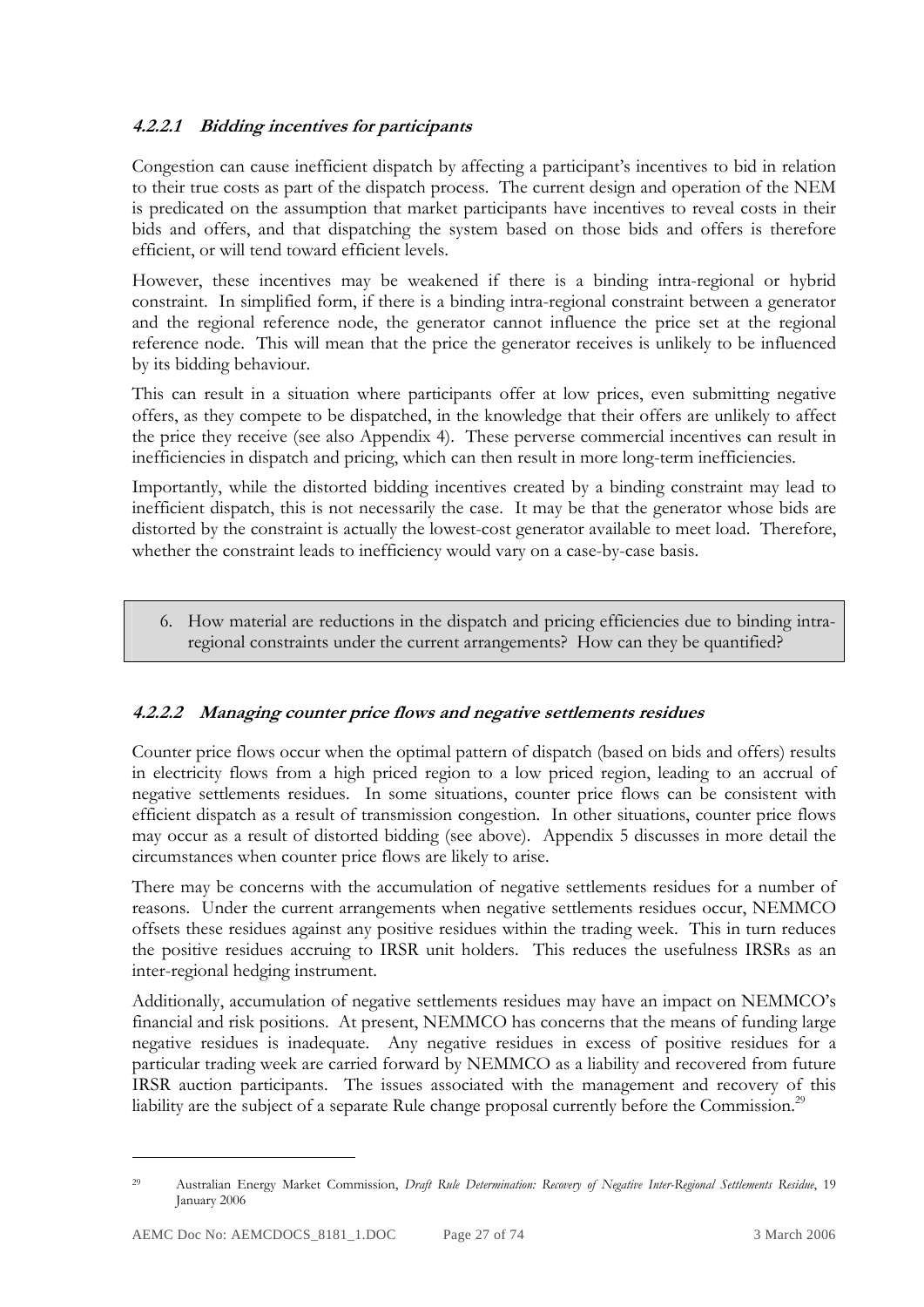The Rules provide for NEMMCO to manage counter price flows by applying an alternative constraint formulation for the duration of the counter price flows.<sup>30</sup> NEMMCO's procedures require it to intervene each time negative residues over the period of counter price flows are forecast to reach, or actually reach, an accumulated value of  $$6,000.<sup>31</sup>$  In most cases, NEMMCO currently manages counter price flows by directly limiting flow on the relevant interconnector, which could be referred to as 'clamping', to avoid the accumulation of negative settlements residues. However, there are special procedures for the management of negative settlements residues between Snowy to VIC and Snowy to NSW given the Snowy CSP/CSC trial (discussed in Appendix 4). The intervention is removed when NEMMCO is satisfied that this will not result in counter price flows.

While these arrangements allow NEMMCO to limit the accumulation of negative settlements residues, where dispatch was originally efficient, this intervention to manage counter price flows can result in inefficient dispatch and pricing outcomes.

7. How material are the reductions in dispatch and pricing efficiencies due to the management of negative settlements residues under the current arrangements? How can they be quantified?

### **4.2.3 Efficient signals for investment**

Investment is another key response by participants to congestion. Participants can respond to the price signals and trading risks associated with congestion by:

- increasing supply (by investing in new generation); and/or
- reducing demand (through investing in demand side management or alternative energy sources).

The congestion management regime, including price signals, loss factors and transmission arrangements provide important locational signals to ensure investment is efficient.

The regional pricing structure of the NEM means that the locational signals arising from wholesale prices are reasonably muted across areas. This means that wholesale prices in the NEM provide dampened information about the requirement for investment at particular locations within a region because they contain limited information on the location costs of congestion within regions.

There are many locational signals for potential investors in the NEM. Loss factors, transmission connection charges and the physical risk of being constrained-off all create locational signals for potential investors. It may be the case that the location of new generators is primarily driven by the location of fuel and available sites. However, despite these locational signals, it is possible that a different set of congestion management arrangements in the NEM might result in a different, perhaps more efficient, pattern of investment.

<sup>30</sup> Chapter 8 Part 8A of the National Electricity Rules

<sup>31</sup> NEMMCO, *Operating Procedure: Dispatch,* SO\_OP3705, 27 September 2005, p28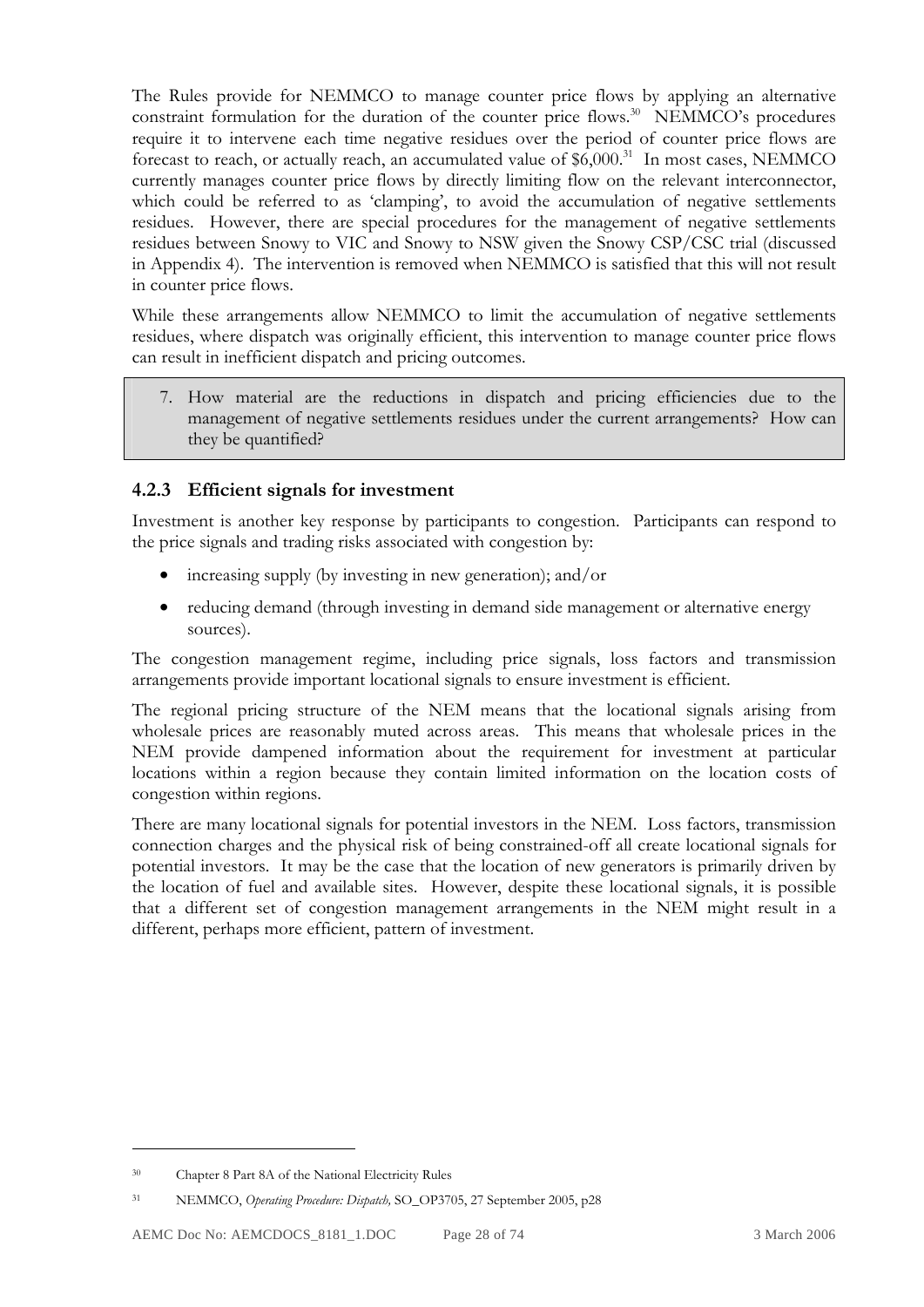- 8. Have the existing arrangements resulted in materially inefficient investments? Could the existing arrangements result in materially inefficient investments in the future? What kind of inefficiencies may result?
- 9. How well do existing arrangements provide signals for efficient investment over time and locationally using the least-cost technology—generation, network demand side management or non-electricity alternatives?

## **4.3 Risk**

Congestion, and the way that congestion is managed in the NEM, may involve the reallocation of risk to specific market participants. This Section considers the impact of two types of risk: financial and physical risk. The congestion management regime is an important determinant of the level and nature of risk borne by certain market participants, and their ability to manage that risk. For example, increasing the number of regions may increase the extent of inter-regional price separation, which in turn is likely to have implications for the cost of hedging for participants. On the other hand, it could reduce uncertainty about physical dispatch because the incidence of NEMMCO constraining-on or off generators in respect of their regional reference price may be reduced.

### **4.3.1 Risks arising from congestion**

Electricity prices in the NEM vary throughout the day with movements in demand and supply. NEM spot prices can vary between -\$1,000 and \$10,000 per MWh over a trading day (the socalled VoLL limits). This price volatility results in risk for generators and retailers:<sup>32</sup>

- generators are exposed to the risk of low spot prices. They need to manage cash flows to meet financial obligations relating to operational and maintenance costs, fuel costs and financial charges; and
- retailers are exposed to the risk of high spot prices. They need to manage their gross margin, that is the difference between the price at which they purchase energy and the price that they charge customers for the energy they consume.

These risks are largely inverse, creating a potential for the parties to manage the risk by entering into financial contracts.

Participants in the NEM also face the financial risk of regional price separation. This means that writing contracts with participants in other NEM regions can result in some price exposure for market participants if their local regional reference price differs from the regional reference price at which the contract is struck. The extent of this inter-regional price risk depends on the frequency of constraints between regions and the divergence between regional prices at these times. Importantly, this price separation between regions can break the inverse relationship between generator and retailer risks, exposing one or other of the parties to inter-regional price risk.

Congestion also introduces the physical risk for market participants that they may be constrainedoff or constrained-on. This means that there are times when participants could be dispatched for a price that is less than their offer price, or not dispatched even though their offer price is less than the regional reference node price.

<sup>32</sup> ASX website, http://www.asx.com.au/investor/futures/electricity/index.htm, accessed 7 February 2006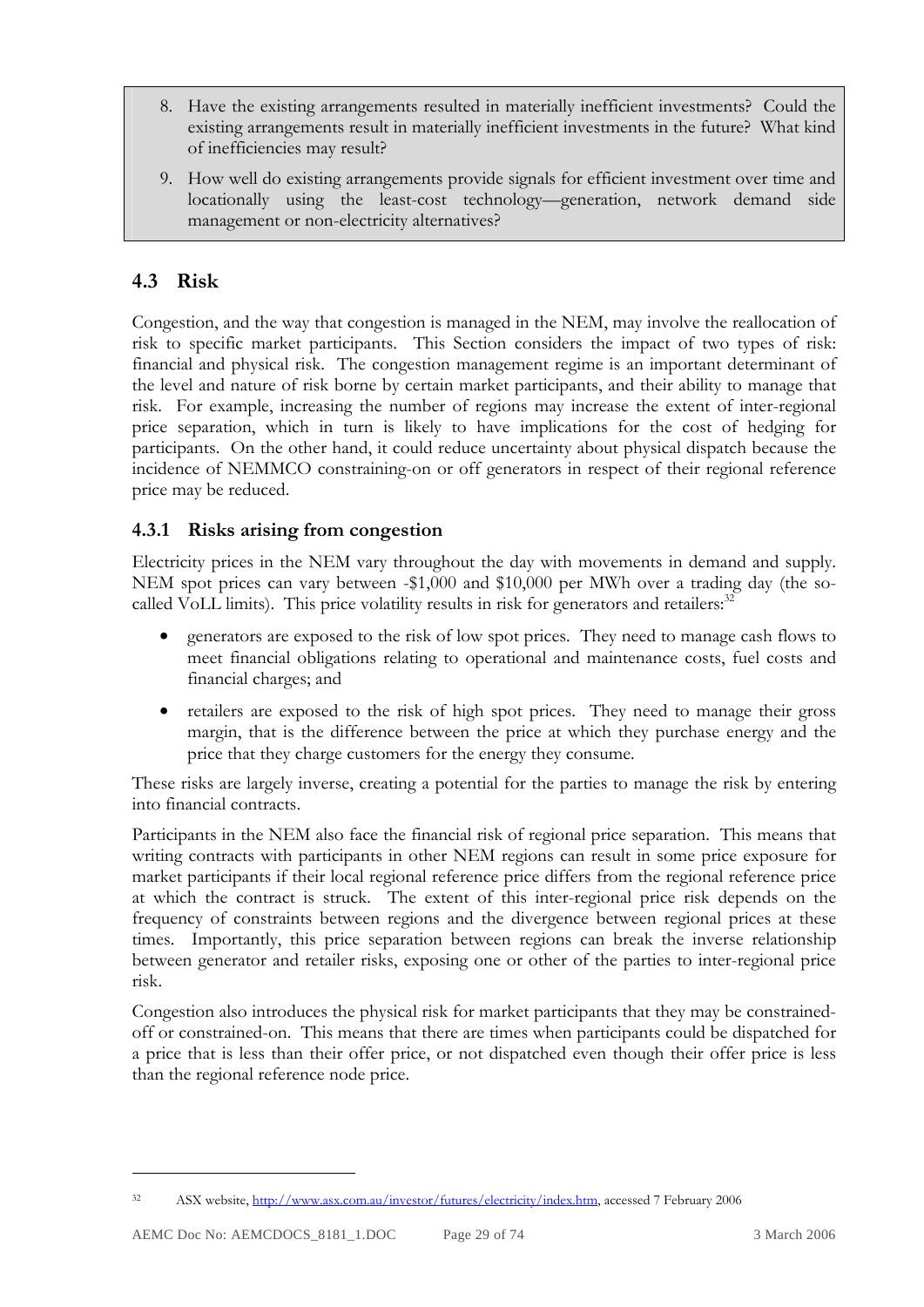A generator might be considered to be constrained-off when its offer price is less than the regional reference price, but it is not dispatched. This situation arises if a binding constraint means that it is not possible to dispatch the least-cost bids and offers to meet demand.

A generator could be considered constrained-on when its offer price is more than the regional reference price, and it is dispatched to meet demand. This situation arises because when a constraint binds, the price at the regional reference node is a combination of the offer prices of those generators whose output is increased to ensure that the network remains within operating limits. In such cases, multiple generators may be marginal, so that the regional reference price is not set solely by the highest offer price of an individual unit constrained on to manage the congestion.

Being constrained-on or constrained-off raises potential financial and physical risks for generators. This is because if they are constrained-on, it is possible that generators are being required to generate, but receive a price that is less than their operating costs. If they are constrained-off, they could be unable to earn the revenue required to cover their costs of meeting contract payments.

10. Does the potential to be constrained-off or constrained-on relative to the regional reference price result in material risks for market participants? How are those risks managed?

### **4.3.2 Risk management**

Market participants undertake a range of actions to manage risk caused by congestion including participating in IRSR auctions to reduce and manage inter-regional price risk. Participants can also enter into financial contracts, capacity swap agreements or demand side management arrangements with participants in other regions to manage the risk of inter-regional trade.

In practice the extent to which participants attempt to mitigate inter-regional price risk depends on their assessment of the likely risk of inter-regional price differentials, including their size and duration, and the risk preferences of the participant. Alternatively, some participants avoid interregional price risk by choosing not to engage in inter-regional trade. If many participants decide to avoid inter-regional price risk by deciding not to engage in inter-regional trade this is likely to limit the depth of contract markets in the NEM.

#### **4.3.2.1 Financial risk management**

Participants in the NEM hedge their exposure to volatile spot prices primarily using financial or derivative contracts. These contracts are used to set or limit the price ultimately paid or received for wholesale electricity in the NEM. Financial contracts allow participants in the NEM to manage their exposure to the risk of adverse spot price movements (high or low, depending upon the participant's perspective).

There are a number of options for entering into contracts in the NEM:

- over the counter (OTC) contracts involve entering into a bilateral agreement with a known counterparty. OTC transactions can either be negotiated directly with other market participants (that is retailers or generators as set out earlier), or arranged via a broker who offers contracts with standard terms and conditions; and
- exchange traded contracts involve entering into a standardised contract with an exchange, such as the Sydney Futures Exchange (SFE) or the Australian Stock Exchange (ASX). The exchange stands between the buyers and the sellers of futures contracts, so that the buyers and sellers do not trade directly with each other.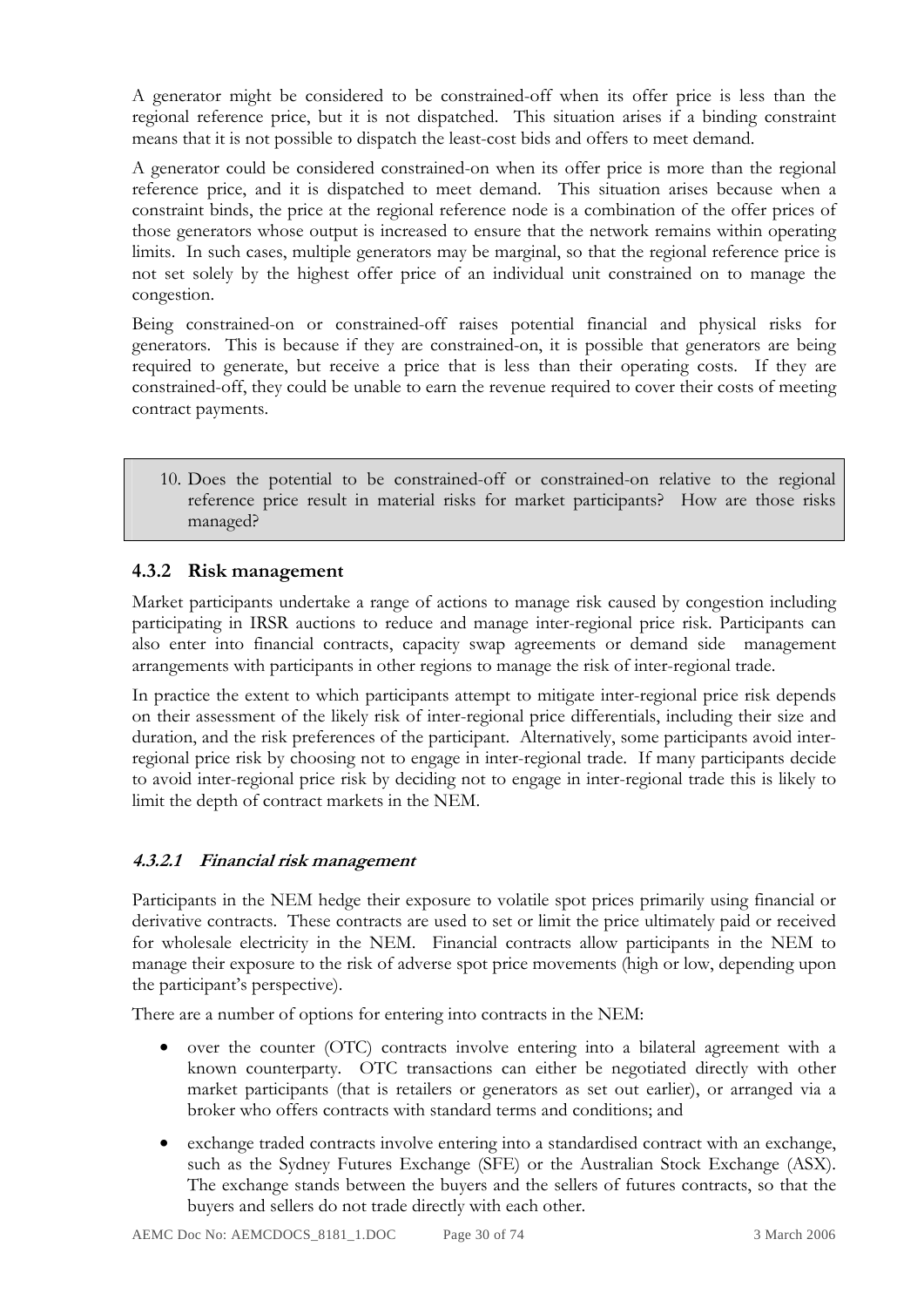The vast majority of trading in electricity derivatives occurs using OTC contracts rather than through exchange traded contracts. There is limited publicly available information on OTC contract trading, however data on OTC trading is reported each year by the Australian Financial Markets Association (AFMA). This data has important limitations, since it is based on surveys of a limited number of market participants, but it represents the most comprehensive source of publicly available data on the OTC market. For electricity derivatives, AFMA reports OTC contract turnover, in MWh, by instrument, by region and by counterparty type. Table 2 summarises OTC electricity trading volumes. The volumes inTable 2 include trading in swaps, caps, swaptions, collars and Asian options, and other options.

|                  |             |            | Annual OTC contract turnover in electricity<br>derivatives (MWh) | Total (MWh)    | Sent out<br>demand | <b>Total OTC</b><br>contract<br>turnover as $\%$ |                       |  |
|------------------|-------------|------------|------------------------------------------------------------------|----------------|--------------------|--------------------------------------------------|-----------------------|--|
|                  | Generators  | Retailers  | Intermediaries                                                   | Other          |                    | (MWh)                                            | of sent out<br>demand |  |
| $2000 -$<br>2001 | 91,460,820  | 88,541,605 | 23,258,126                                                       | $\theta$       | 203,260,551        | 160,261,000                                      | 127%                  |  |
| $2001 -$<br>2002 | 89,080,406  | 45,759,742 | 12,990,639                                                       | 20,266,14<br>3 | 168,096,930        | 158,079,000                                      | 106%                  |  |
| $2002 -$<br>2003 | 133,562,781 | 77,424,803 | 23,937,959                                                       | 107,295        | 235,032,838        | 162,709,000                                      | 144%                  |  |
| $2003-$<br>2004  | 106,685,246 | 82,169,364 | 28,367,664                                                       | 1,814,495      | 219,036,768        | 172,379,000                                      | 127%                  |  |
| $2004 -$<br>2005 | 99,350,598  | 60,570,699 | 36,935,853                                                       | 2,018,866      | 198,876,016        | 176,144,000                                      | 113%                  |  |

Table 2: Annual turnover in OTC electricity derivatives<sup>33</sup>

While sent out demand has grown relatively steadily since 2000-01, total trading volumes in electricity derivatives have been more volatile. Nevertheless, in each year since 2000-01, trading volumes in derivatives have been greater, although not significantly greater, than sent out demand.

Electricity derivatives can also be traded on organised exchanges. On the SFE, electricity derivatives are a result of a partnership between the SFE and d-cyphaTrade, a privately owned company. This partnership resulted in the launch of d-cyphaTrade SFE Australian Electricity Futures contracts in September 2002. There are eight contracts, based on peak period and base load electricity in NSW, Victoria, South Australia and Queensland. The contract unit for the baseload futures contract is 1 MW over the quarter. Trading volumes in these contracts are volatile, but increasing over time. Over the past year, trading volumes have tended to be around 2,000 contracts per month. Options on electricity contracts are also available for trade on the SFE through a partnership with d-cyphaTrade, although such options are predominantly traded OTC.

Electricity futures are also traded on the ASX. In October 2002, the ASX launched electricity futures contracts based on peak and off-peak electricity. These contracts never achieved any significant trading volumes, and there has been no trade in these contracts since January 2004.

<sup>33</sup> AFMA, Australian Financial Markets Report: Comprehensive, and NEMMCO Annual Report, 2005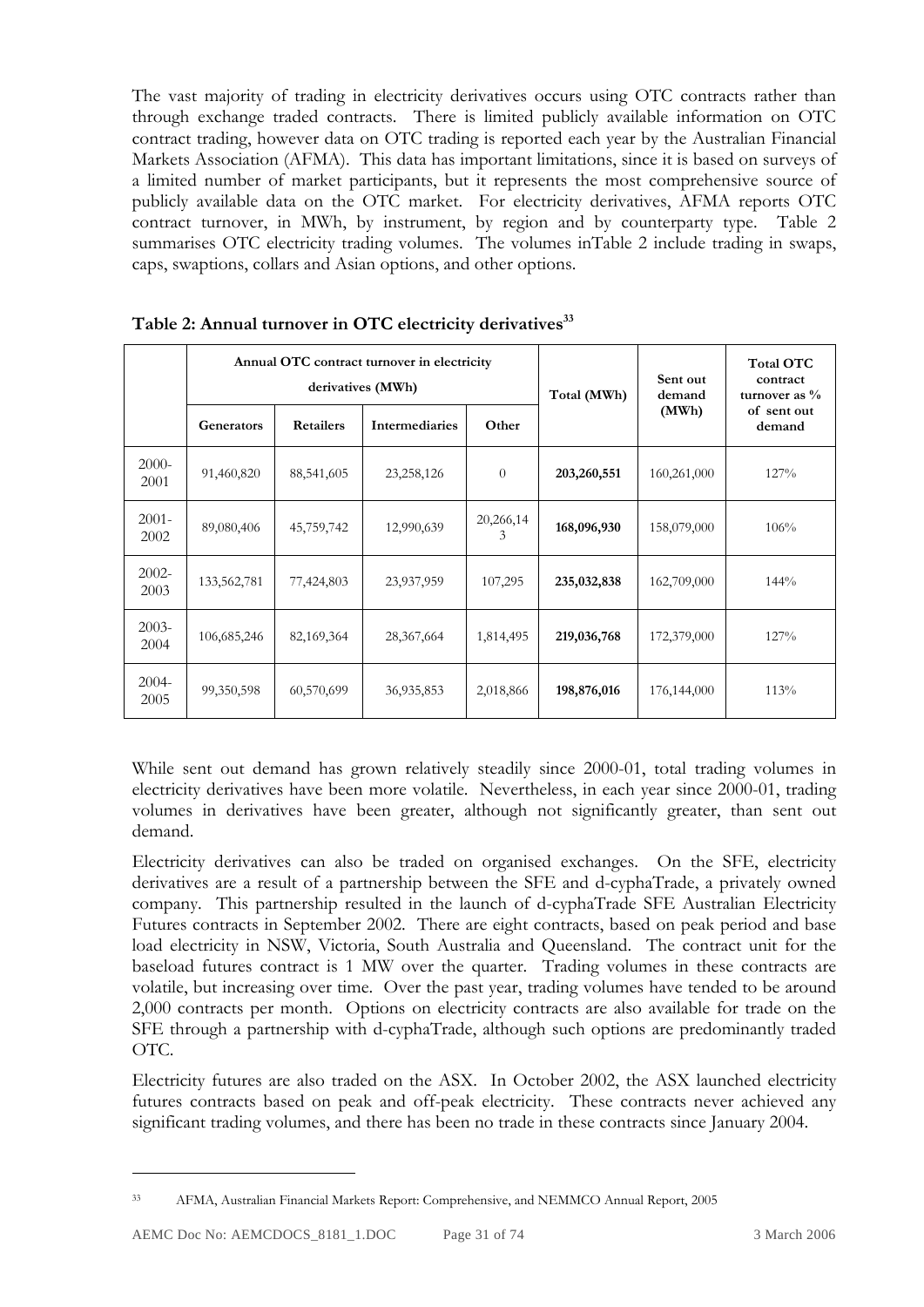The publicly available information on the contract market highlights several key points:

- there is limited publicly available data, which makes identifying and assessing issues associated with financial risk management difficult;
- while OTC contracts dominate, the available data indicates no clear direction in traded volumes; and
- attempts to develop exchange based trade have met with limited success to date.

The Council of Australian Governments' 2002 Report "Towards a Truly National and Efficient Energy Market" (Parer Report) raised concerns about the lack of liquidity and an effective interregional hedging mechanism, which in turn may result in a lack of interstate trading.<sup>34</sup> The term market liquidity refers to the ease at which participants are able to enter into financial contract arrangements of their choice. Liquidity is therefore often used as an indicator of the success or maturity of a financial market. Mature financial markets, such as bond markets, are generally very liquid—the total volume in derivative contracts traded is usually many times the value of the underlying bond.

Given most contract trades occur OTC and are therefore confidential, assessing liquidity in the context of the NEM is difficult. Another issue may be that in many cases liquidity concerns are raised in relation to non-standard products.

- 11. Do market participants face problems in managing risk due to the nature of the instruments available, or the liquidity of market for those instruments? If so, how are those problems related to the current approach to congestion management?
- 12. Are there problems in accessing information to support effective risk management in the context of congestion in the NEM? Is the lack of exchange based trading a problem in this context?

### **4.3.2.2 Inter regional settlements residues**

When regional prices diverge, market participants are exposed to price and volume risks when trading across regions. The Rules provide a mechanism for managing inter-regional price risk when trading across regions through the auction of IRSR units. This Section considers the effectiveness of IRSR units as a risk management tool. It has a particular focus on whether the lack of 'firmness' of IRSR units limits their effectiveness as a tool to manage risk.

The IRSR is the revenue that accumulates at settlement as a result of customers paying more for imported electricity than the generators exporting electricity are paid.<sup>35</sup> Due to the fact that the IRSRs generally reflect the price differential between the two regions where they accumulate, they provide a useful hedging instrument to parties that trade between those regions.

NEMMCO periodically auctions the rights to shares of IRSR attributable to each direction of each notional interconnector in future periods. Units are auctioned quarterly up to a year in advance. The proceeds of the auction are paid to the owners of the transmission assets that

<sup>34</sup> Council of Australian Governments, *Towards a Truly National and Efficient Energy Market*, 2002, (Parer Report), p.164

<sup>&</sup>lt;sup>35</sup> The IRSR is the economic rent that notionally accrues at settlement to the transmission asset owner as a result of power flows across the network. This transmission rental is also referred to as the transmission 'merchandising surplus'. The value of the transmission rental is influenced by marginal losses and congestion on the network and is equal to the difference in locational marginal prices between two points multiplied by the flow between those points. In the NEM, there are a limited number of locational marginal prices (ie. regional reference prices) and so only a limited number of IRSRs.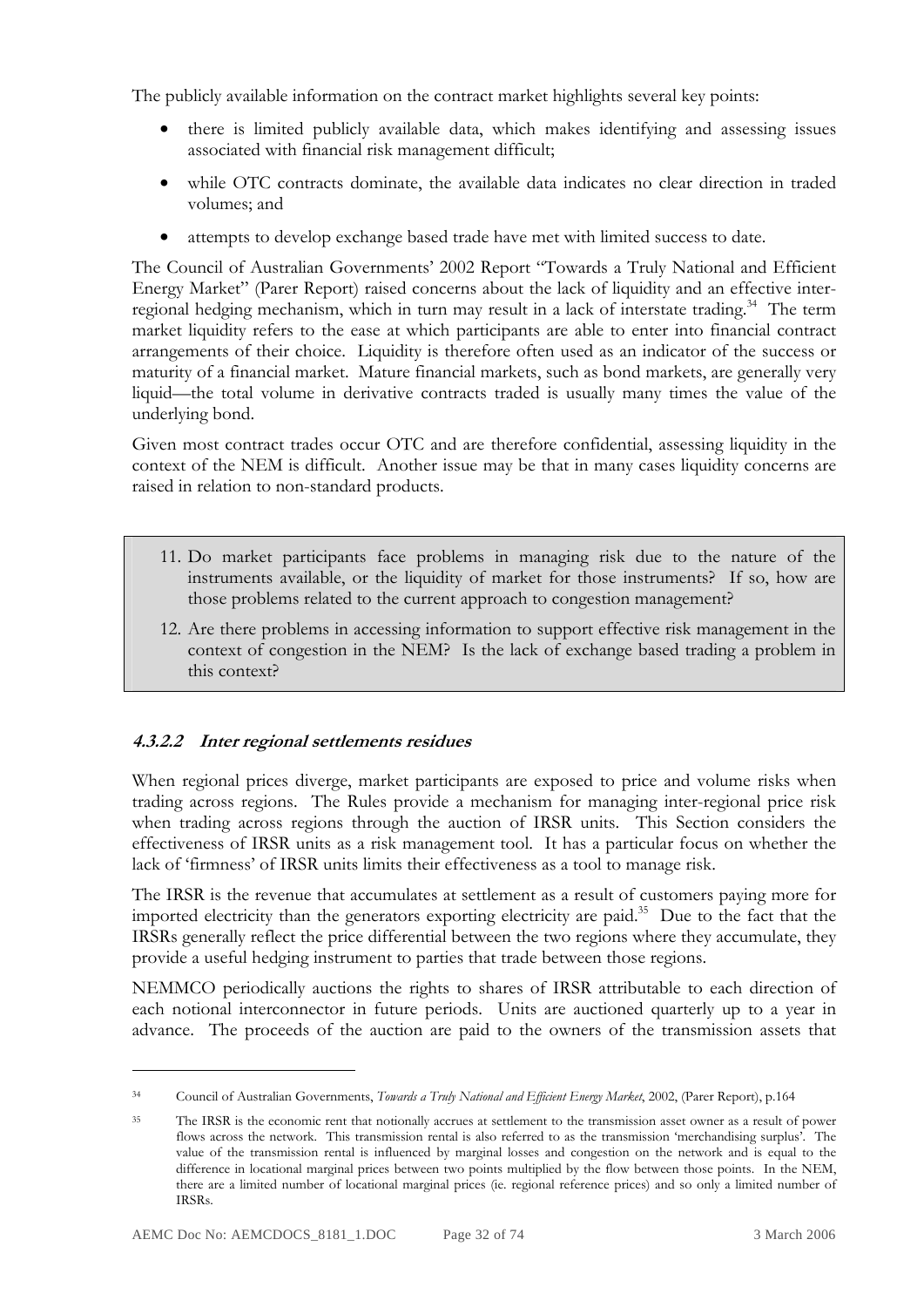comprise the interconnector to offset network use of system charges and connection charges. Any settlements residues that accrue are paid to IRSR unit holders based on their share of IRSR units.

Typically, the IRSR has a positive value, indicating that the price paid in an importing region exceeds that paid in the exporting region. However, the IRSR can sometimes be negative, indicating the reverse—that is, power flows are counter to the price difference, from a high price region to a low price region.

The IRSR units do not provide a firm financial hedge against inter-regional price risk. This is because the IRSRs that accrue are a function of the direction and flow on the link over time and the units sold at the IRSR auctions are an entitlement to a proportion of the residues that accrue. If the flow on an interconnector is limited to less than the nominal rating used as the basis of the SRA, the amount of IRSR to be shared among IRSR unit holders will be reduced on a pro-rata basis, even though their financial exposure from price separation may be unchanged.

Some participants have expressed concerns that the non-firm nature of IRSRs reduces their effectiveness as an inter-regional hedging tool.<sup>36</sup> Similar concerns may arise in relation to the limited duration of the units that are auctioned (quarterly), and the limited degree to which they can be purchased on a forward basis, compared to the longer-term nature of many bilateral financial contracts.

13. Does the current design of IRSR units impact the ability of participants to efficiently manage inter-regional price risk?

## **4.4 Certainty and transparency**

Section 4.1 noted that the original market design provided for the evolution of the regional structure of the NEM. However, this has not happened in practice. The MCE has intervened by placing a moratorium on region boundary change, and there has been considerable debate about the appropriate arrangements for region boundary change and potential alternatives. The uncertainty about the likely approach to region boundary change, including the potential for and timing of future boundary changes, may create a climate of uncertainty for existing and potential future market participants. This may have implications for their trading and investment decisions. This issue may also be the case for other potential changes to the congestion management regime.

Transparency is also an important feature of the congestion management regime. A high level of transparency around the likelihood of constraints, and the way in which NEMMCO will dispatch and settle the market when those constraints bind, is necessary to ensure participants can manage the associated trading risks. The following approaches are used in the current regime in order to promote transparency:

- the Rules go some way towards clarifying the broad approach to congestion management (eg. clause 3.8.1 of the Rules and Chapter 8 Part 8A derogation);
- NEMMCO provides information to participants about the likelihood of binding constraints and the associated price effects through the pre-dispatch information;
- NEMMCO publishes procedures that outline the way in which it will formulate constraints and manage negative settlements residues when they arise; and

Parer Report. KPMG, *Development of energy related financial markets*, Report to Council of Australian Governments Energy Market *Review, Final Report*, Sydney, September 2002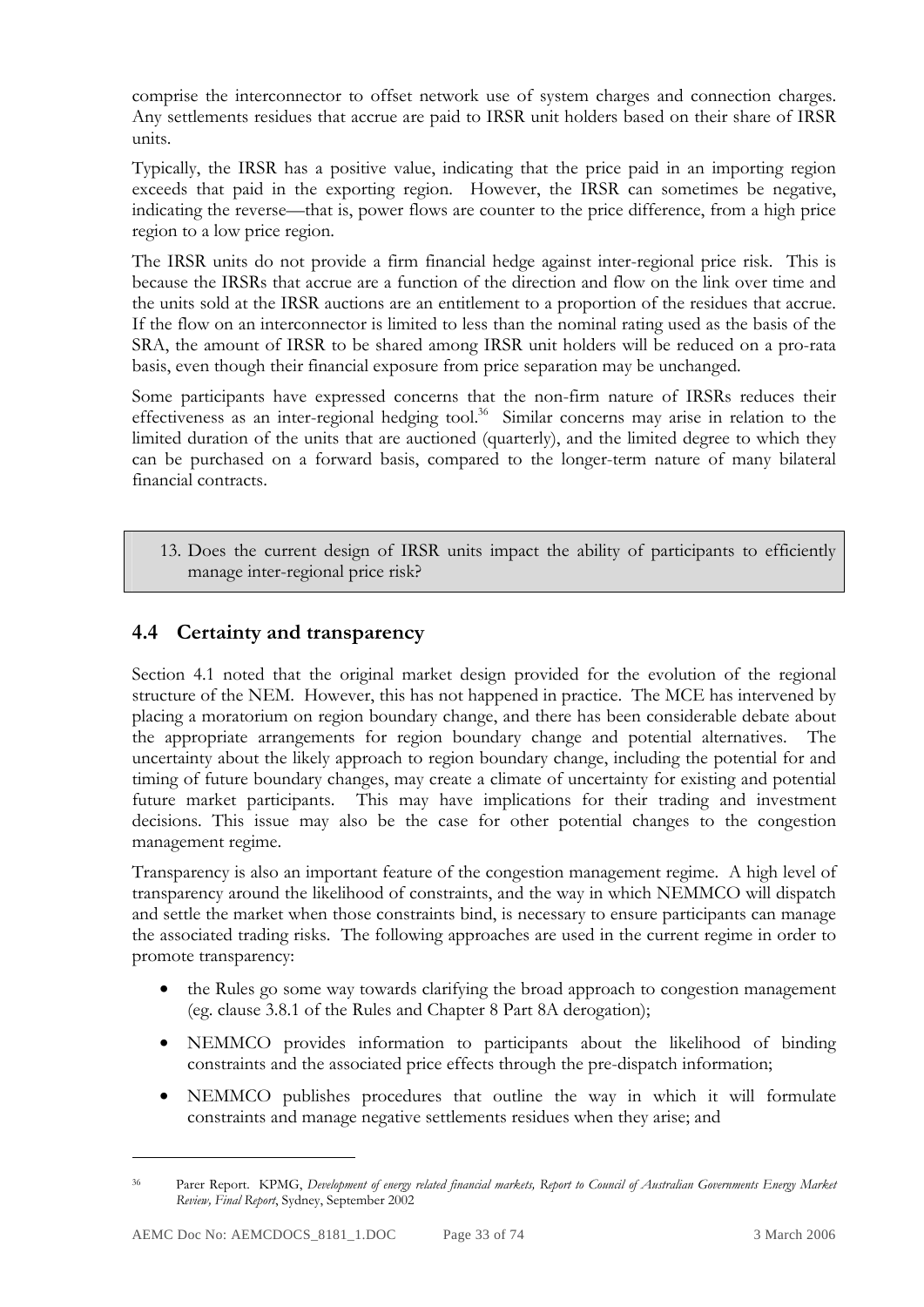- NEMMCO issues market notices when new constraints are developed, for example as a result of network outages, and when non-routine constraints are invoked, for example as a result of the management of negative settlements residues.
- 14. Has the uncertainty regarding regulatory process and decisions created material risks for participants?
- 15. Do market participants face problems in managing risk due to a lack of transparency associated with the current approach to congestion management? If so, what are the nature and materiality of these problems?

### **4.5 Other issues**

This Section has highlighted a range of potential issues with the current approach to congestion management, in line with the key themes for the Review. It may be that there are other issues with the current congestion management regime that should be considered by the Commission in the context of the Review. The Commission is keen to ensure that it understands all of the congestion management issues of concern to stakeholders, including the materiality of these concerns, so that it can design a regime that appropriately addresses these key issues.

16. Are there any additional issues with the current congestion management regime that should be considered as part of the Review? How can the materiality of these concerns be quantified?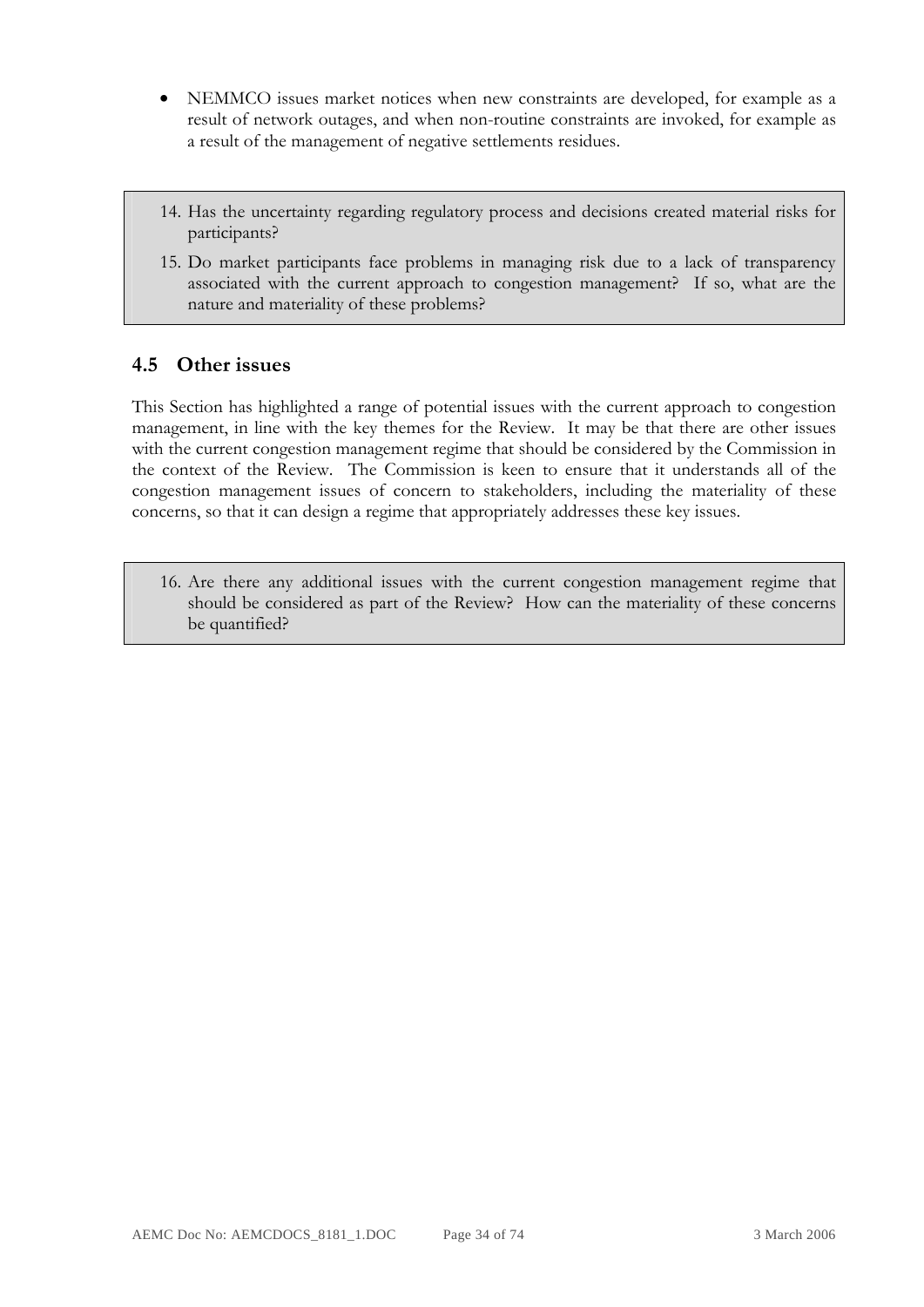# **5 Future options**

For the purpose of inviting comments from stakeholders, this Section explores the tools that could form part of a comprehensive congestion management regime and the issues associated with the application of those tools as part of the package of congestion management arrangements in the NEM. It begins by describing the range of approaches for congestion management before discussing the proposed staged approach to congestion management. It then outlines, and invites comment, on a number of alternative approaches that may improve the current approach to congestion management in the NEM. The Commission does not consider the approaches identified in this Paper as exhaustive. The purpose of the discussion is to elicit comments from stakeholders on potential approaches to managing congestion in the NEM.

### **5.1 Approaches to congestion management**

This Section summarises various international approaches to congestion management, and compares this to the approach adopted in the NEM. It then defines the key features of the current approach to congestion management, which will form the 'base case' for comparison with the congestion management implications of alternative approaches.

### **5.1.1 International approaches**

The management of congestion in electricity markets around the world differs in three main ways:

- the extent to which wholesale market prices differ by location. Under a nodal pricing regime, different prices are determined for each transmission node while under a regional pricing regime the extent of locational pricing is more limited;
- the extent to which there are 'side payments' to generators outside of the spot market. Where the locational price does not fully incorporate congestion costs, it may be efficient to make 'side payments' outside the spot market, for example to pay a generator that is constrained-on due to intra-regional constraints. These payments are normally financed through an 'uplift charge' spread across market participants; and
- the nature of financial instruments which are supported by the surpluses from locational price differences, and how market participants gain access to those instruments. Where prices differ by location, this creates a settlement surplus which can be used to underpin financial instruments to hedge market participants against the price separation. Markets differ in the extent to which that instrument is firm or non-firm and whether participants have to purchase hedging instruments or receive them through some form of administrative allocation.

These elements of market design are inter-related. For example:

• the electricity market in Great Britain (BETTA) is effectively one zone, with no locational pricing. There is, therefore, a high level of side-payments and of uplift charges. There are no settlement surpluses from locational price separation, and so no use of instruments such as IRSRs or financial transmission rights  $(FTRs)$ ;<sup>37</sup>

-

<sup>37</sup> An FTR is a tradable instrument that can be used to allow market participants to hedge the spot price difference between two locations at which they buy and sell energy. In its simplest form an FTR confers on its holder the right to receive payment (or the obligation to pay) based on the locational price difference between two points for a defined volume of trade MWh. Importantly, FTRs do not confer any right to priority physical dispatch, and so are compatible with an openaccess transmission regime. A defining characteristic of FTRs is that they are funded from the 'settlement surplus' that arises as a natural consequence of LMP. These surpluses are the economic rents on the transmission system that arise from electrical losses and congestion between different locations on the network.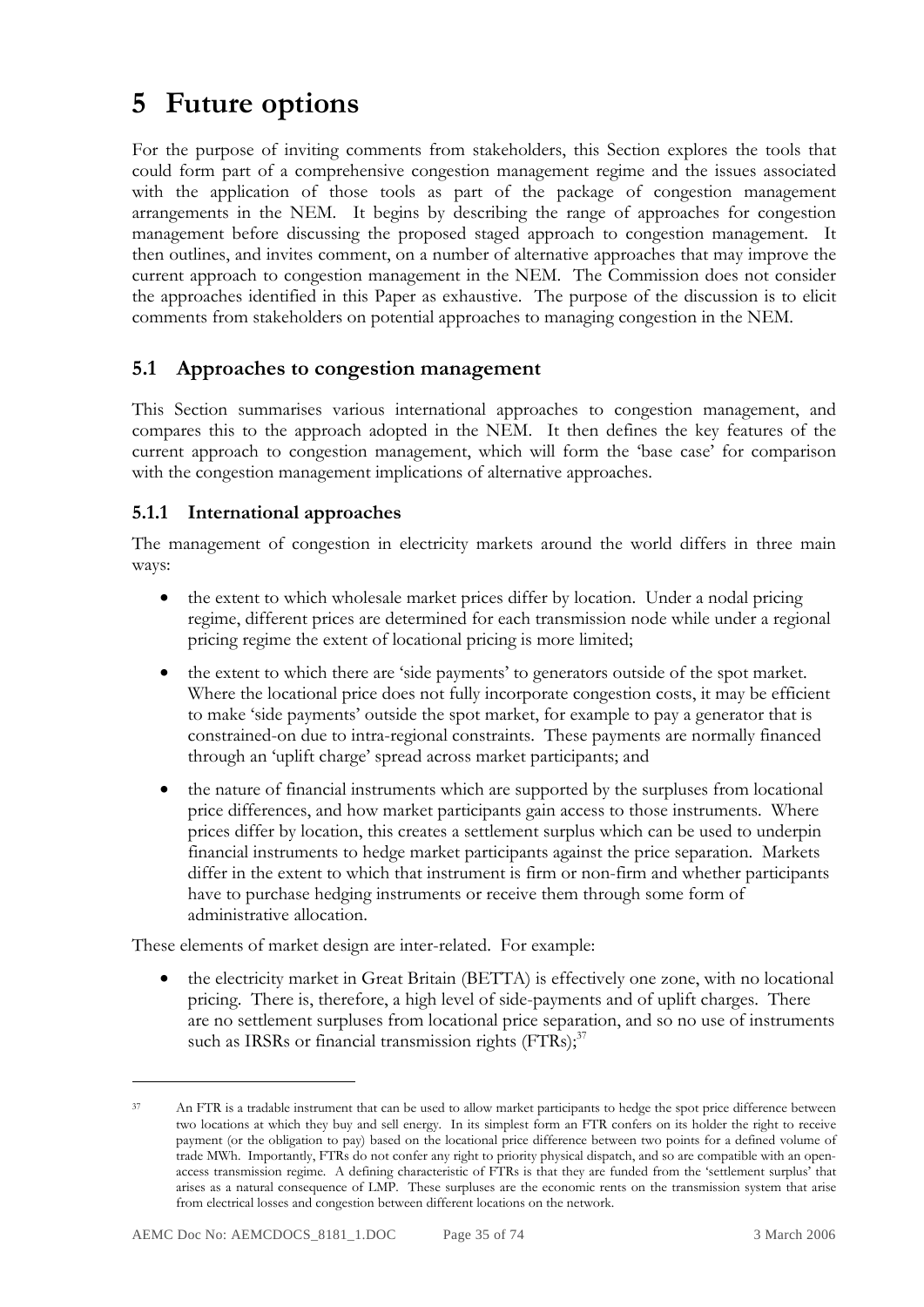- the NEM takes an intermediate position on locational pricing—prices are uniform within large regions, but can separate between them. Side-payments to constrained-on generators are capped, limiting the impact on charges to other market participants. Settlement surpluses from regional price separation are auctioned (rather than allocated) to provide a (non-firm) instrument to hedge against price separation; and
- the New Zealand electricity market has nodal pricing, which means that the need for sidepayments are low. Settlement surpluses are not currently used to support hedges against price separation, and there have been concerns that this has reduced generators' willingness to write contracts at distant nodes, and so the level of competition. However, there has been attempts for more than a decade to develop FTRs and make them available to market participants.

Appendix 6 briefly summarises the approach to congestion management in a number of international markets, including Great Britain, New Zealand, Pennsylvania-New Jersey-Maryland (PJM) in the United States, Korea, Chile, Argentina and Ontario (Canada).

Alteration to one of these three key elements of market design therefore needs to ensure a consistent approach to other elements.

## **5.1.2 Current approach to congestion management**

It is important that there is a clear and agreed reference point for this Review, against which potential improvements to the regime can be considered. For the purposes of this Review, it is assumed that this reference point or base case involves making no further changes to current arrangements other than to allow changes that are already in process. That is:

- regional pricing, with prices between regions separating when congestion affects interregional flows. The current regional structure is assumed to be the starting point for the Review;
- SRAs, to provide participants with a non-firm mechanism to manage inter-regional price separation:<sup>38</sup>
- boundary change, based on technical criteria currently in the Rules and assuming the moratorium currently in place is lifted; $39$
- no pricing of intra-regional constraints (for example through the use of  $CSP/CSCs$ );<sup>40</sup>
- NEMMCO completes its implementation of the fully optimised constraint form, so that a consistent approach to the formulation of constraints is in place; and
- that there is no explicit means of managing counter price flows (ie. NEMMCO intervention to manage counter price flows ceases), following expiry of the Chapter 8 Part 8 derogation under which NEMMCO currently limits interconnector flows to control negative residues.

The characteristics of the existing IRSR units are assumed to remain unchanged, with the value of IRSR payments affected by negative settlements residues and reductions in the available capacity of the network.

<sup>&</sup>lt;sup>39</sup> That is, the processes and criteria currently in clause 3.5 of the National Electricity Rules are assumed to apply, in the absence of any rule changes being made in response to the MCE's reform of regional boundaries Rule change proposal to modify clause 3.5 of the National Electricity Rules (see Appendix 2).

<sup>&</sup>lt;sup>40</sup> The presence of hybrid constraints means that some network limits within regions can have an effect on price outcomes in the NEM.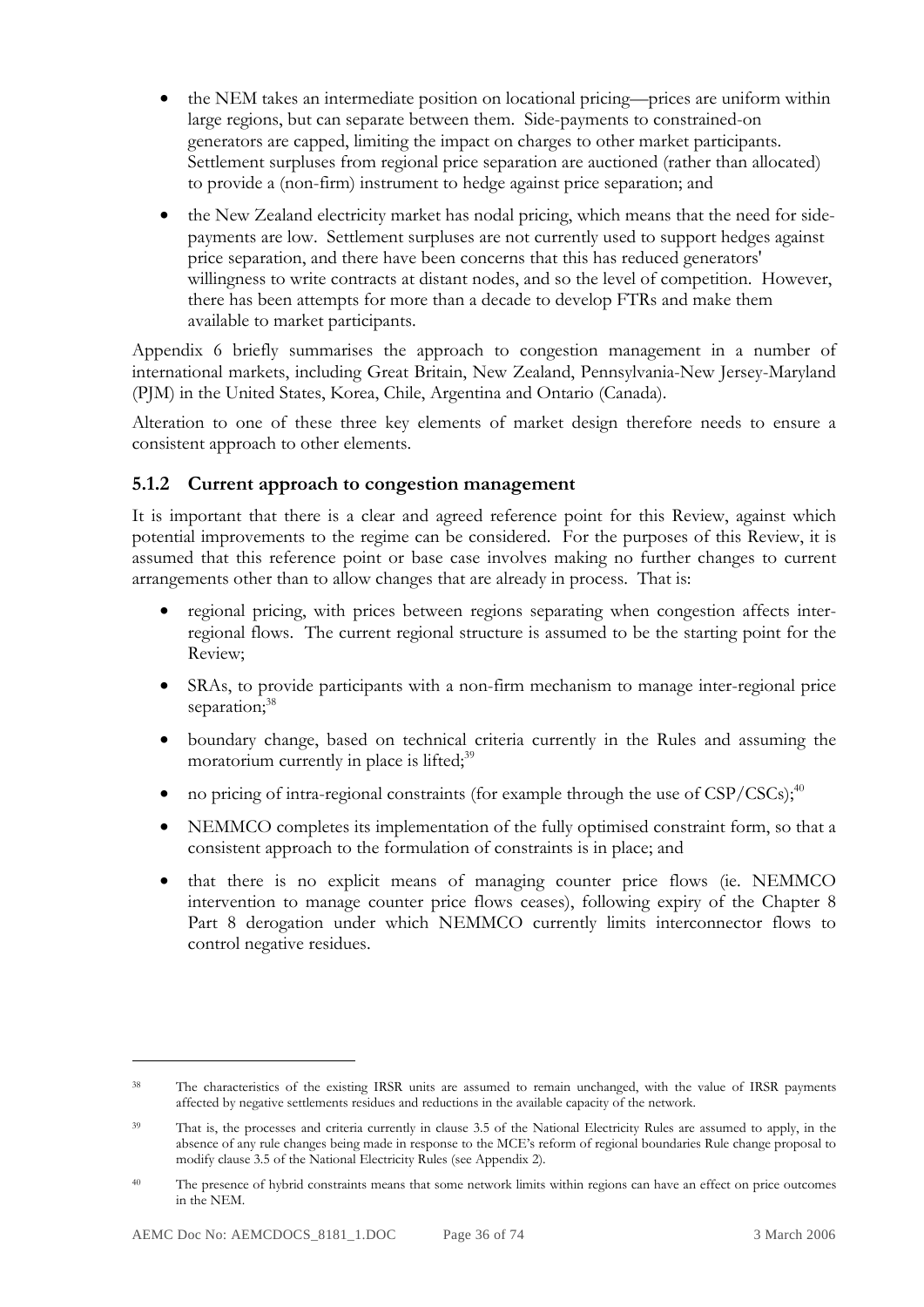17. Is this an appropriate characterisation of the current arrangements in the NEM for the purposes of assessing potential improvements to the congestion management regime?

# **5.2 A staged approach to congestion management**

The terms of reference for this Review and the MCE's proposed boundary Rule change outline a proposal for a 'staged approach' to congestion management in the NEM. Under this staged approach:

- no action would be taken in response to minor or temporary congestion;
- a congestion management regime would be introduced in response to material congestion. The proposed CSP/CSC regime, discussed in more detail in Section 5.4, would introduce modified pricing for generators affected by a material constraint and might incorporate contracts, which protected their financial position. The arrangement would leave pricing for load unchanged;
- where congestion is both material and enduring, investment in transmission may be justified. This could where necessary be facilitated by the Commission invoking a LRPP process; and
- if the congestion persists, and no investment response is forthcoming, the Commission may undertake a review of whether the criteria for region boundary change are met, and if so initiate a boundary change. The boundary change would lead to changed pricing arrangements for load as well as generation.

This proposal is outlined in the terms of reference for this Review, the MCE's rule change request for region boundaries, the MCE Transmission Statement of May 2005 and in the CRA Report. The staged approach was intended to provide a mechanism to address transient or temporary constraints in the NEM without changing region boundaries.

# **5.2.1 Rationale for a staged approach**

The Commission notes that the introduction of a staged approach to congestion management could represent a significant change in market design. It is important that any change of this significance is based on clear identification of the problems being addressed (within the framework of the NEM objective), confirmation that the approach taken is the most effective response and confirmation of the technical and commercial feasibility of the proposed change.

The Commission's consideration will be based on analytical work done to date on this issue, further analytical work undertaken by the Commission during this Review and submissions in response to this Issues Paper and any subsequent consultation.

18. Is the proposed 'staged approach' to congestion management an appropriate framework? Is it the most effective response to those problems? Is it technically and commercially feasible?

## **5.2.2 Need for a staged approach**

One argument for a staged approach to congestion management, including an intermediate step prior to region boundary change, is that boundary change can result in high costs. It may require amendments to systems operated by market institutions and market participants. It is also likely to be disruptive to participant hedging arrangements. Many participants enter hedges of several years duration, which could be affected by a change to region boundaries.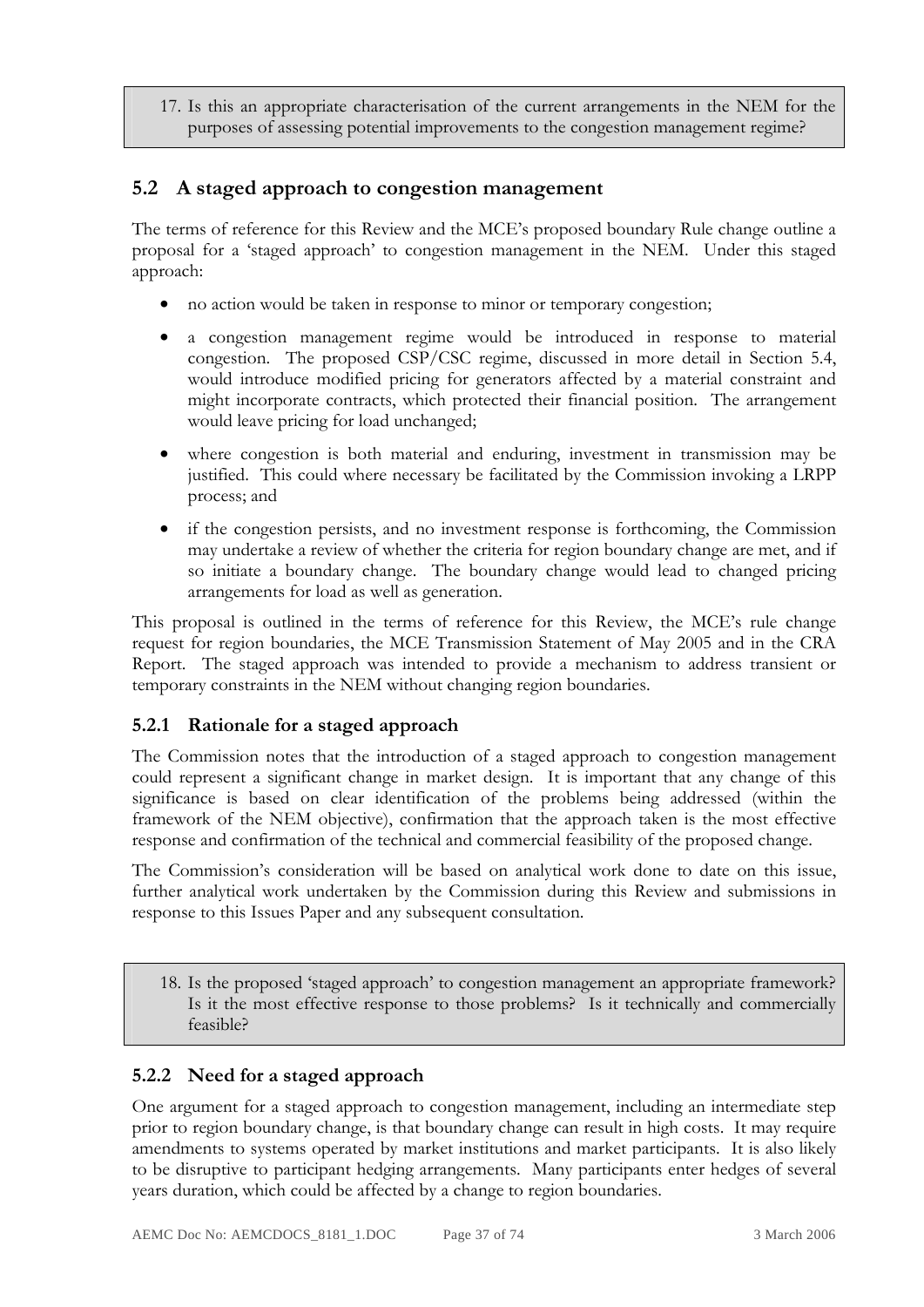A staged approach would enable a different approach to be taken to congestion which is material but short-lived. For example, in some cases, congestion could be material, but may be reduced or removed within a few years through transmission investment.

The case for a staged approach would be enhanced if it was clear that the NEM frequently has material, but short-lived, congestion problems. However, if most congestion problems are enduring, the benefits of an interim instrument would be less clear. Similarly, the case for a staged approach would be enhanced if it is clear the costs to market participants of an interim arrangement are lower than the costs associated with boundary change.

- 19. Has the NEM had material congestion problems which have not been enduring? Is it likely to do so in future?
- 20. Are the costs of an interim congestion regime (discussed in greater detail below) clearly lower than the costs associated with region boundary change?

## **5.2.3 Process for implementation**

A staged approach to congestion management requires clear criteria and accountability for the implementation of various stages. This includes

- triggers or conditions for the introduction of various congestion management tools at each stage. For example, under the MCE proposed staged approach, a region boundary change would be introduced if a constraint was found to be material and enduring, no investment response was forthcoming and there was likely to be a material and enduring increase in economic efficiency above a defined level; and
- responsibility for monitoring the materiality of congestion, and so identifying when the conditions have been met. The appropriate location of these functions within the NEM institutions depends in part on the detailed design of any scheme. For example, the appropriate institution to introduce a congestion management tool might vary according to whether there are clear and agreed rules for the introduction of the tool, or whether this entails a degree of negotiation with affected parties.
- 21. What triggers should be considered for the introduction of various congestion management tools under a staged approach? Which institutions should be responsible for recommending and approving the introduction of congestion management tools at each stage?

# **5.3 Amendments to existing arrangements**

This Section considers amendments or extensions to arrangements that exist within the context of the current Rules, including the potential for changes to the existing arrangements for:

- the region boundary change criteria, trigger and guidelines;
- firming up IRSRs;
- the formulation of constraints:
- the management of counter price flows;
- payments to constrained-on generators; and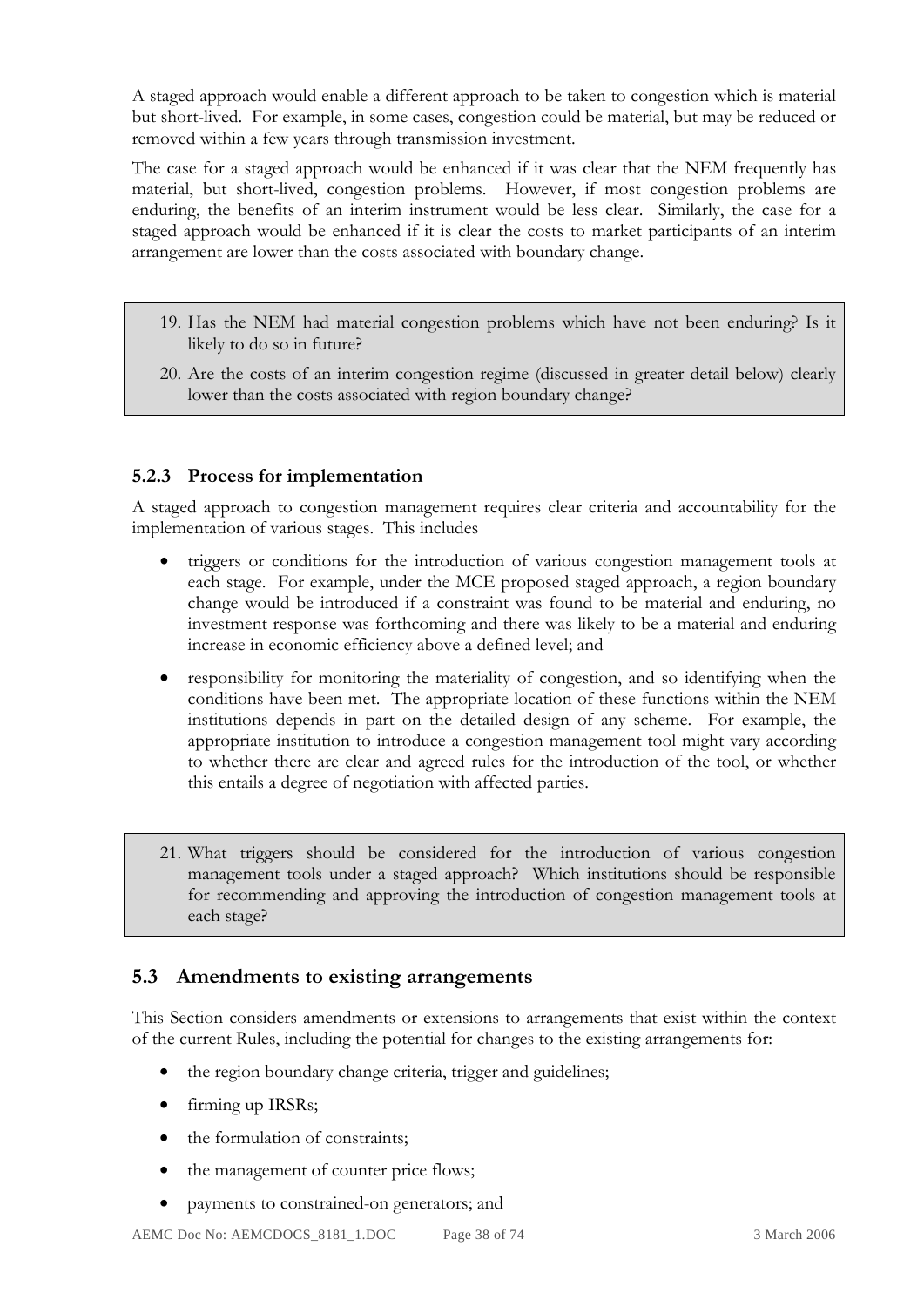• NSAs and NCAS.

## **5.3.1 Regional boundary change criteria, trigger and guidelines**

Regional boundary change is a key tool for congestion management in the NEM. This Section considers the MCE boundary Rule change before discussing region boundary change in the context of a staged approach to congestion management.

## **5.3.1.1 MCE reform of regional boundaries Rule change proposal**

As outlined in Section 4.2.1, while the original design of the NEM envisaged evolution of the region boundaries against criteria for boundary change provided in the Rules, this evolution has not taken place. The MCE has proposed a Rule change to replace the technical criteria and process currently articulated in the Rules. The proposal looks to implement a consistent and defined process to consider region boundary changes, including the creation of economically based, forward-looking region boundary change criteria. It is proposed that the Rule change would also cover matters such as the frequency and process for boundary change, including timings, thresholds and triggers. Appendix 2 describes this Rule change proposal in more detail.

The Commission is currently consulting on the MCE region boundary Rule change proposal. The Commission encourages interested stakeholders to comment on the appropriate criteria, process, and timing issues for boundary change in the context of that consultation. Issues the Commission anticipates stakeholders would address in their submissions to the Rule change proposal include:

- What are the appropriate economic criteria for assessing the benefit of changing the regional structure of the market? How should any thresholds on net efficiency improvements be set?
- What is the optimal process for considering region boundary changes?
- How material is the threat of potential 'gaming' of region boundary applications? What are the implications for the design of the optimal process?
- What are the implications of region boundary change for participant trading risk? To what extent could a change in risk be managed by introducing a delay between the announcement and implementation of a region boundary change? What sort of delay would be appropriate?

## **5.3.1.2 Region boundaries and the staged approach**

The Commission notes submissions to the MCE region boundary Rule change proposal will address the role of region boundaries in managing congestion and its implications for boundary change criteria and process. In the context of this Review, the Commission is interested in stakeholder views on the appropriateness of a staged response to congestion management and the implications for the boundary change arrangements.

A key question for the criteria and process for region boundary change is whether region boundaries should be the primary means of handling transmission congestion or whether boundary change should be the last part of a staged response to congestion as suggested in the MCE's region boundary Rule change proposal. If boundary change were to be the primary response to congestion, it may be appropriate to have more frequent reviews and stricter thresholds and triggers for change than if boundary change were the 'last resort' to congestion as part of a staged response. In the latter case, less frequent reviews and less stringent criteria may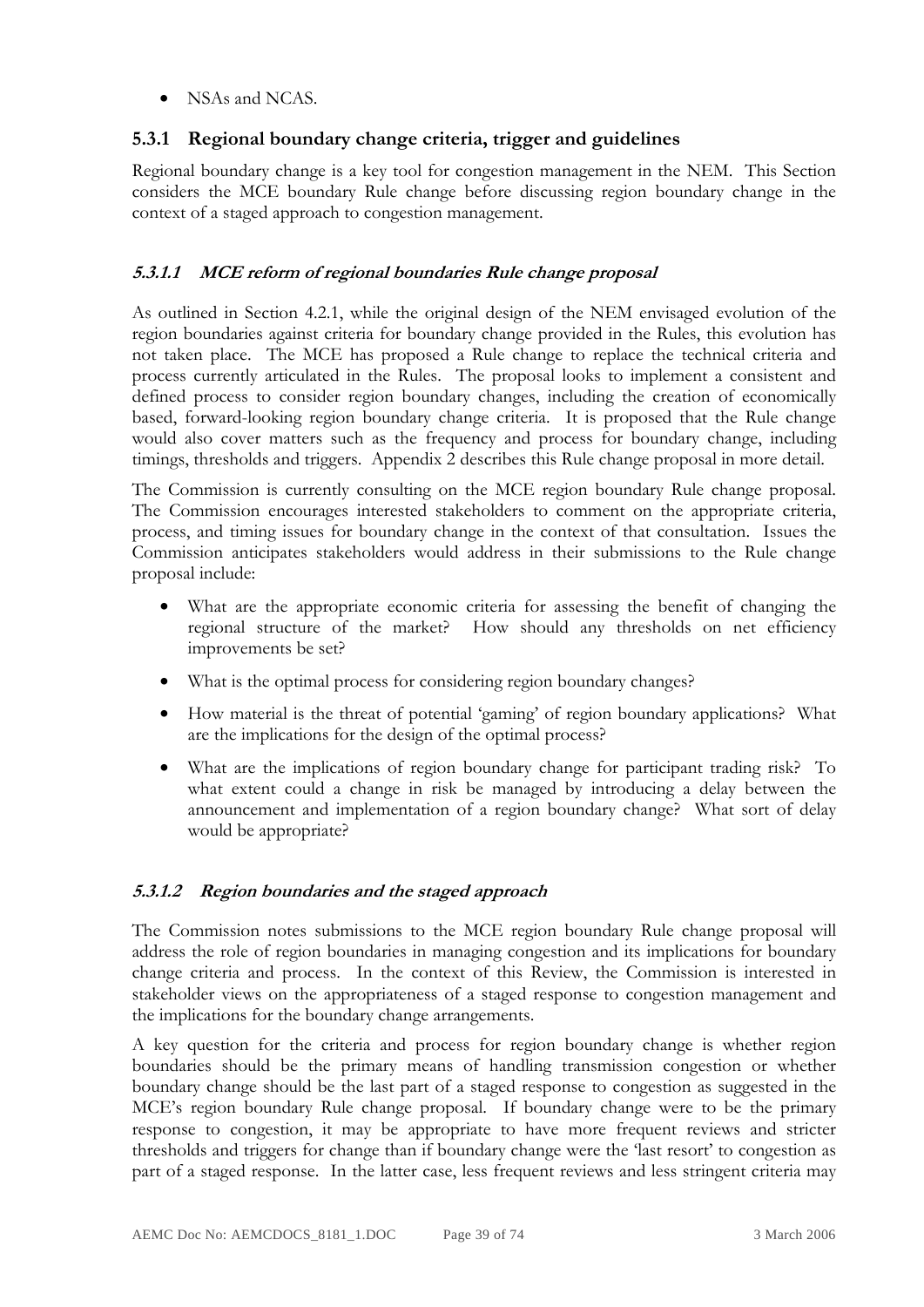be more reasonable. The Commission recognises the importance of ensuring consistency between the MCE Rule change proposal and the outcomes of this Review.

An additional question remains whether there is likely to be a net improvement in efficiency resulting from region boundary change when an interim congestion management regime is in place. The MCE proposal suggests that efficiency of dispatch would be the criterion for a boundary change. As discussed below in Section 5.4, the introduction of CSPs is intended to provide improved incentives for cost-reflective bidding, leading to improved efficiency of dispatch. The case for subsequent region boundary change would therefore appear to rely on a further gain to dispatch efficiency, over and above that already realised through the CSP.

- 22. What role should region boundary changes play in managing congestion, particularly in a staged response? How much emphasis should be placed on that role?
- 23. Is the economic boundary change criterion proposed in the MCE region boundary Rule change proposal consistent with the staged approach to congestion management? What further efficiency gains would be realised from region boundary change, after the introduction of an interim congestion management tool?

## **5.3.2 Firming up IRSRs**

As discussed in Section 4.3.2 the IRSRs that accrue as a result of inter-regional price differences due to losses and congestion are made available to market participants through SRAs to facilitate inter-regional trade. These IRSR units are not a firm hedge. Some parties have expressed a concern that this lack of firmness may limit the extent of inter-regional trade.

There are a number of ways that IRSR units could be 'firmed-up', to offer participants a hedge that is less dependent on the available capacity of a particular interconnector. For example:

- the volume of IRSR units offered in SRAs could be reduced, with NEMMCO retaining any excess of positive settlements residues to fund firmer inter-regional products. Under this approach it may also be possible to offer a range of SRAs products, with varying degrees of firmness;
- the IRSRs could be shared across a number of constraints or interconnects. This is similar to the approach suggested by the Southern Generators Rule change proposal, and generalised in a submission to the Southern Generators' Rule change proposal.<sup>41</sup> The generalised proposal involves redesigning the allocation of the settlements residue to more closely reflect a constraint residue, rather than an interconnector residue; and
- the volume of IRSR products offered could be reduced, with TNSPs required to make up any shortfall in IRSRs due to a lack of availability on an interconnector. This would effectively involve the introduction of firm transmission rights for inter-regional trade which would be a material change to the current arrangements in the NEM including the role and risk position of TNSPs.

Many of these changes would take the design of the IRSRs closer to that of the firm transmission rights. Alternatively, it may be optimal to leave the existing SRA arrangements in place, and supplement them with other congestion management tools. This may include, for example, altering the approach to counter price flow management or the introduction of CSCs as part of a CSP regime.

<sup>41</sup> See Biggar, Daryl, *Management of Negative Settlement Residues in the Snowy Region: Comments on the Proposal by LYMMCO and Other Generators,* 9 February 2005 and Biggar, Daryl, *Managing Negative Settlement Residues on the Vic-Snowy Interconnector*, 20 May 2005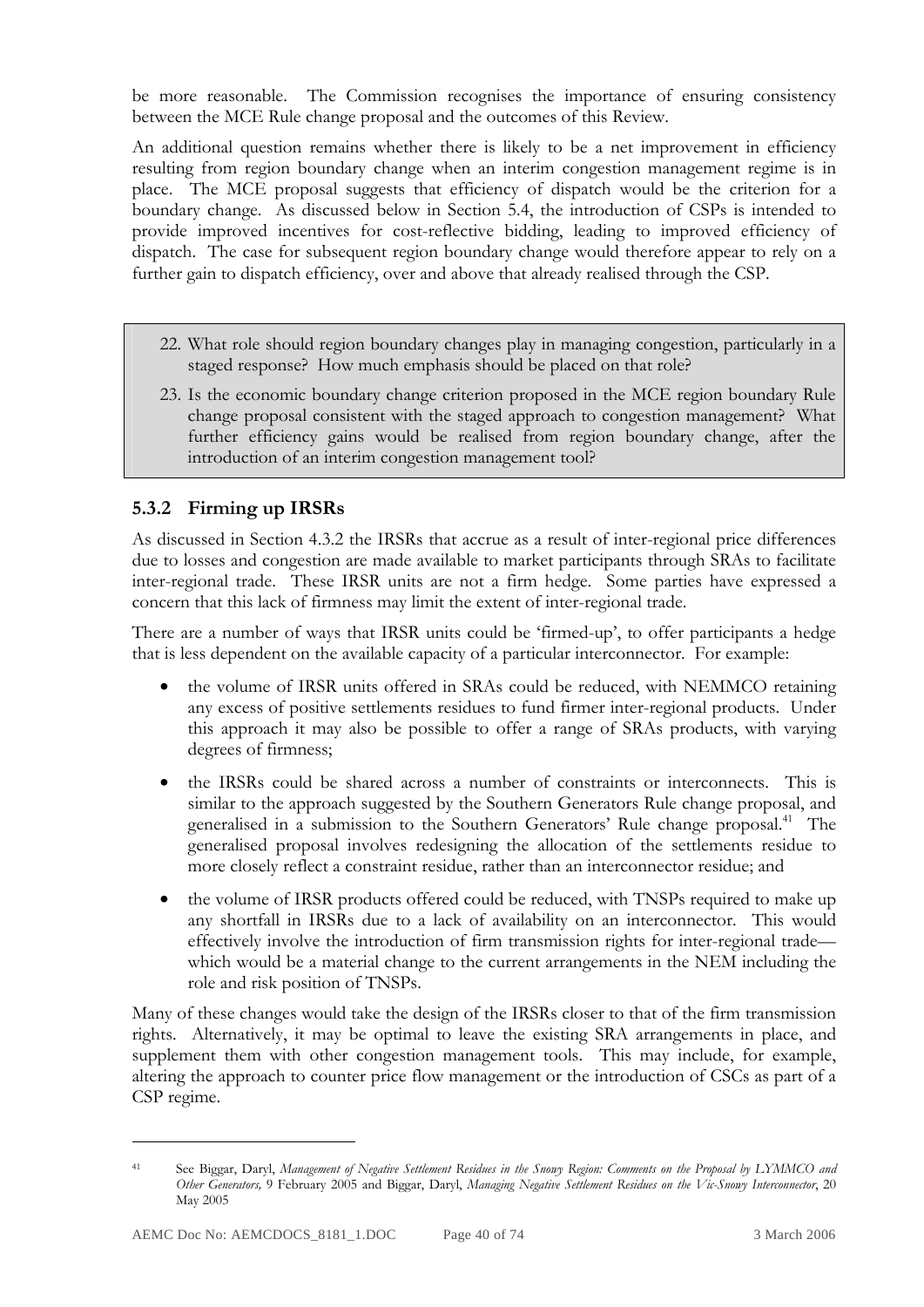24. To what extent will firming-up IRSRs facilitate inter-regional trade? What is the best approach to firming up IRSRs and how would this work?

## **5.3.3 Constraint formulation**

As discussed in Section 4.1, NEMMCO is progressively implementing a consistent approach to constraint formulation throughout the NEM. The consistent formulation was selected after consultation on a range of options, and is known as 'option 4'. This approach to constraint formulation has the desirable characteristics of enabling NEMMCO, as system operator, to control all the relevant variables in the constraint equation as part of the central dispatch process. This is consistent with the MCE's view expressed in its Statement on Transmission. Further, where generator offers reflect their true willingness to supply, an 'option 4' constraint formulation should lead to efficient dispatch and price signals for investment.

However, as discussed in Section 4.1 some problems can arise under an 'option 4' constraint formulation where intra-regional or hybrid constraints bind. This includes a weakening of the incentives for generators to bid at prices that reflect their opportunity cost and the potential for counter price flows.

It may be possible to address these problems by using an alternative form of constraint formulation. For example, moving some of the variables in the constraint equation to the RHS may remove the potential for counter price flows. However, there is no guarantee that such an approach would improve dispatch efficiency. Moreover, if an alternative form of constraint equation were adopted it would be necessary to take action to avoid any deterioration of system security, as discussed in Section 4.1. The benefits of avoiding negative settlements residues using an alternative constraint formulation therefore need to be offset against the cost of a fall in transmission utilisation and potentially the acceleration of transmission investment in the longerterm.

The 'option 4' approach to constraint formulation was selected after a detailed assessment of the alternatives and consultation with stakeholders. The Commission is keen to understand from stakeholders whether this debate should be reopened in the context of the Review. There may be other tools for promoting more cost reflective generator offers under an 'option 4' approach to constraint formulation—for example, a region boundary change or a CSP/CSC regime.

25. Is there a need to review the case for the 'option 4' constraint formulation approach in the context of this Review? If so, what would be advantages and disadvantages of moving away from an 'option 4' approach to constraint formulation?

## **5.3.4 Counter price flow management**

As discussed in Section 4.2.2.2 counter price flows arise under the current arrangements for managing congestion in the NEM, and NEMMCO currently intervenes to manage those counter price flows.

The first question to consider in the context of the Review is the necessity of intervening to manage counter price flows. It may be that counter price flows either do not have significant impacts on inter-regional trading or are not likely to occur often enough or for long enough to justify any intervention. If no means were used to prevent or limit counter price flows, the impact on NEMMCO's financial and risk positions would need to be considered.

If active counter price flow management is deemed necessary, the question arises as to the appropriate form of intervention to manage counter price flows. This could include for example: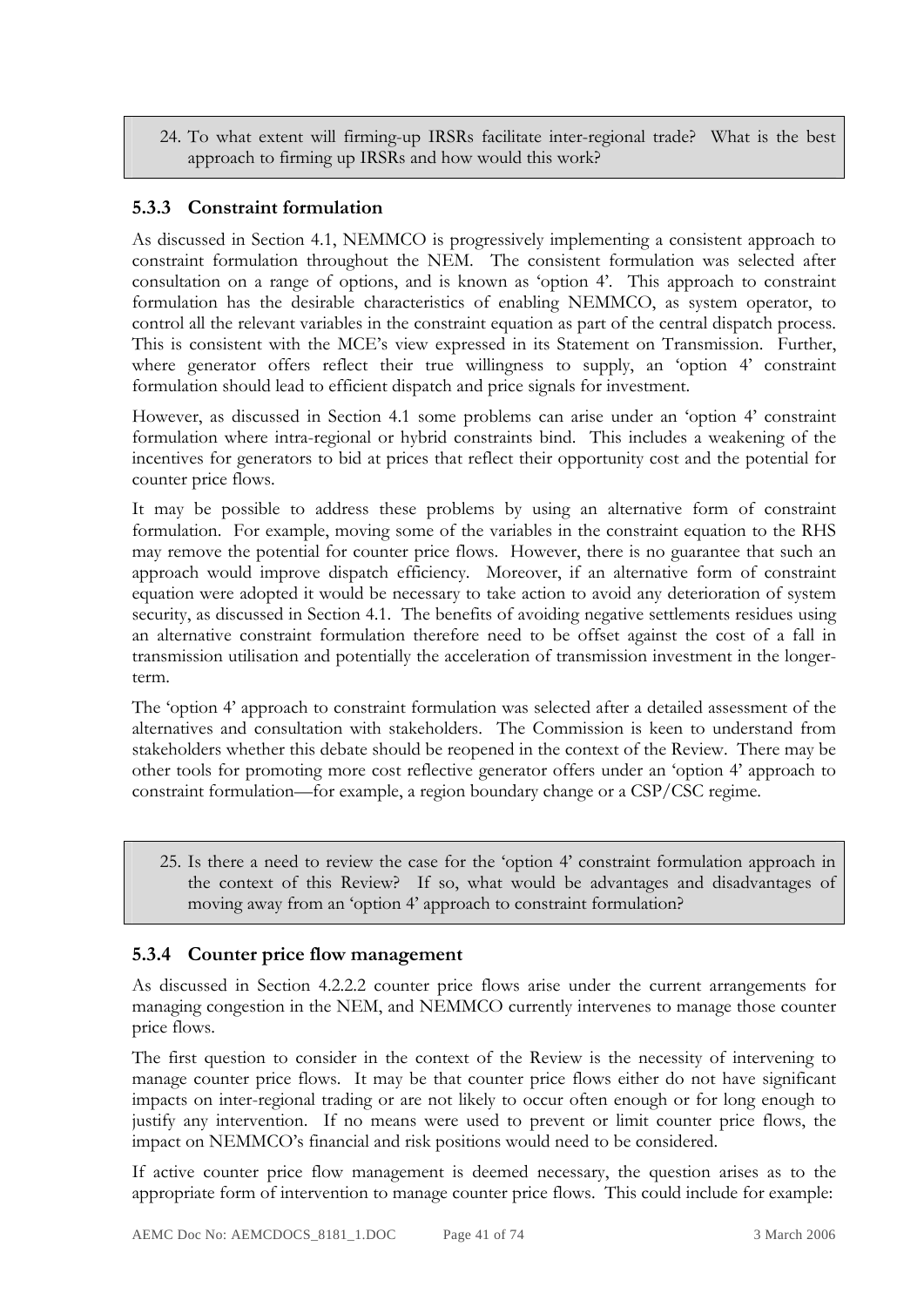- directly limiting the flow on the relevant interconnector, which is the approach currently applied to manage northward counter price flows on the VIC-Snowy interconnector;
- using a different constraint formulation for the duration of the constraint; or
- reorientating the constraint so that the regional reference node is moved when particular constraints bind, to prevent the accumulation of counter price flows. This is the approach currently applied to manage southward counter price flows on the VIC-Snowy interconnector.

Alternatively, it may be that arrangements to firm up IRSRs (discussed in Section 5.3.2) could be implemented, removing the necessity to intervene to manage counter price flows.

- 26. What would be the effect of ceasing NEMMCO intervention to manage counter price flows? To what degree does this depend on other factors such as the region boundary criteria and process?
- 27. How should negative settlements residues be funded? Should the current process of offsetting negative residues with positive residues within the current billing week be continued or changed?

#### **5.3.5 Constrained-on payments**

As noted previously, an issue with the current arrangements is that generators may be dispatched even though their offers are above the regional reference price at which they will be settled. Some market participants have suggested that being 'constrained on' in this manner may encourage generators to make themselves unavailable for dispatch, which may cause dispatch to be less efficient than if those generators were available.

One option to address generators being constrained-on at prices below their offers may be to make constrained-on payments to them; that is, to pay generators an amount in addition to the regional reference price as compensation for being constrained-on. This additional amount could be determined in a number of ways. For example, it could be the difference between:

- the generator's offer price and the regional reference price; or
- a reasonable estimate of the generator's opportunity cost of generating and the regional reference price.

The former approach, which would result in generators earning their offers, may raise concerns about the exercise of market power by generators who know that they will be required to generate when a constraint binds. If the latter option were selected, some process would be necessary to determine reasonable costs, including for example assigning responsibility to a party to make the estimate. Potential parties could be the AER, AEMC, NEMMCO or an independent expert appointed by these parties. Other options for determining the level of constrained-on payments may also be available. An alternative way of viewing this is that high returns to constrained-on generators could surely attract new investment in generation, transmission, demand side participation or non-electricity alternatives to that area of the network, which would ultimately result in normal returns and a more efficient pattern of dispatch.

Regardless of how the quantum of constrained-on payments was determined, they would need to be funded in some manner. One option is for the payments to be funded by a levy on participants, similar to the ancillary services arrangements. There would need to be agreement on who would pay for the uplift. Uncertainty about the size and timing of the uplift may increase the complexity of risk management for market participants.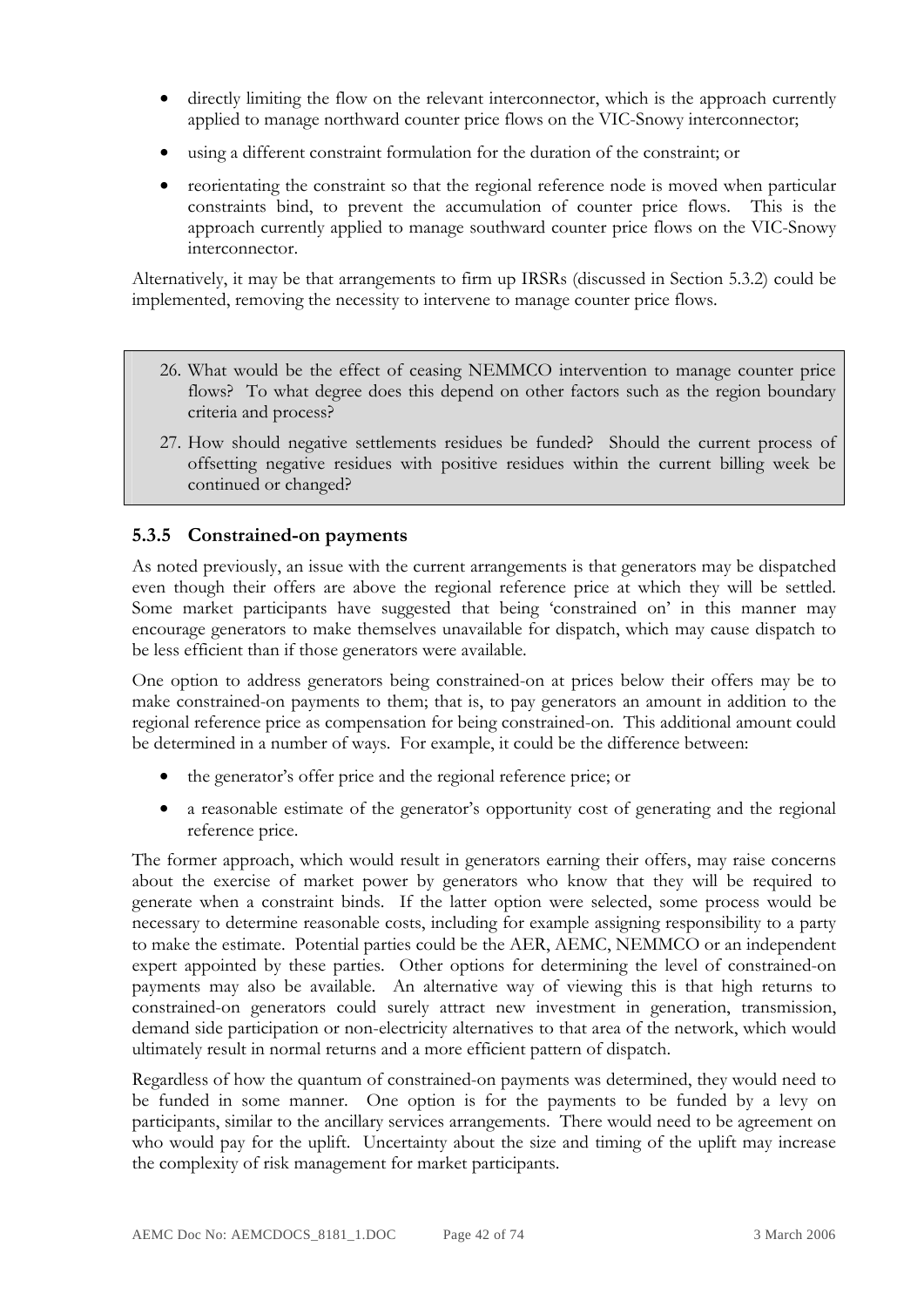Alternatively, it may be preferable to address the issues of constrained-on payments through an alternative congestion management tool, such as a CSP (discussed in more detail in Section 5.4).

- 28. Are constrained-on payments an appropriate solution to generators being paid regional reference prices less than what they offer? If so, what principles should apply for determining the size of payments, who should apply them and how should they be funded?
- 29. Would the funding of constrained on payments be likely to introduce a material financial risk for participants making the payments? How could this risk be managed?

### **5.3.6 Network support agreements (NSAs) and network control ancillary services (NCAS) contracts**

#### **5.3.6.1 Network support agreements**

NSAs, like the ones in Far north Queensland (see Appendix 3), help address transmission congestion without the need to invest in new transmission or generation assets. It may be that it is beneficial to consider extending the use of NSAs as a congestion management tool in the NEM. Consideration would need to be given to the arrangements for TNSPs to recover the costs of NSAs, including the timing of any pass through and the incentives to ensure network support costs are minimised. It will also be relevant to have regard to the way generators or demand side participants providing network support services would be bid into the NEM, and the resulting implications for dispatch and pricing signals. A key question is whether there are any inefficiencies in the existing arrangements that prevent the more widespread use of these contracts as a congestion management tool.

30. Would there be merit in extending the existing NSAs as a congestion management tool in the NEM? If so, how should such arrangements be implemented?

#### **5.3.6.2 Network control ancillary services contracts**

It may also be worthwhile to consider extending the use of contracts as a congestion management tool to the provision of NCAS. NCAS are primarily used to control voltage and power flow on the network and as such play a major role in maintaining system security and transmission capability. In some circumstances, the provision of NCAS can help substitute for network augmentation. While one means of implementing such agreements may be through a CSP/CSC regime (see below), another option may be through specific NCAS support contracts.

One question that arises with NCAS contracts is the appropriate counterparty. TNSPs currently enter into NSAs with generators and would also seem to be the natural counterparty for NCAS contracts. Indeed, the TNSPs are major providers of NCAS and are partly accountable for network availability under service performance schemes imposed by the AER. If TNSPs were to be entrusted with the role of NCAS contract counterparty, this would need to be reconciled with their incentives under these schemes. On the other hand, the provision of NCAS is currently tendered for by NEMMCO, as system operator, and funded through a market levy. The potential to transfer the responsibility for NCAS contracting to TNSPs was considered in the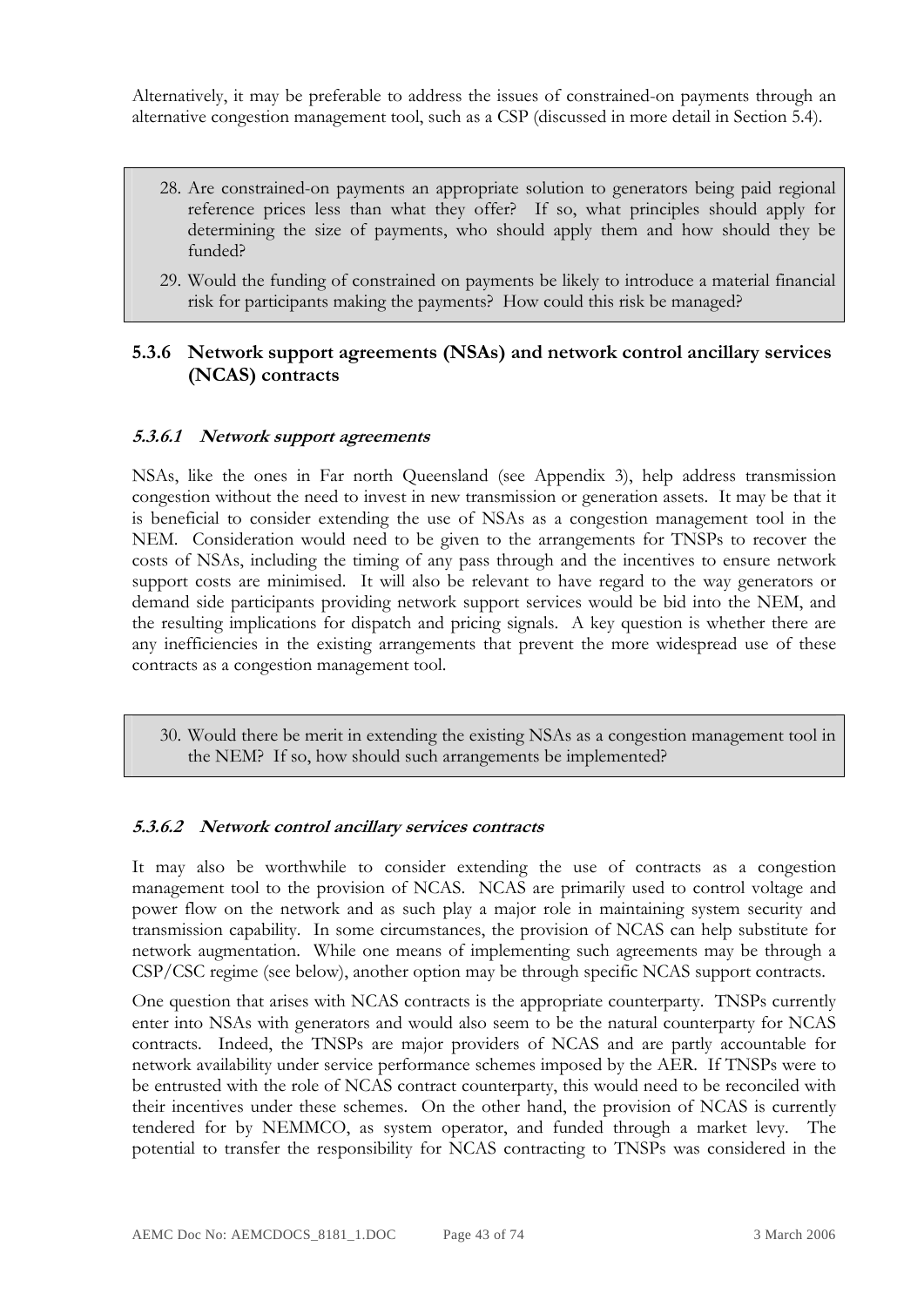review of market and system operations, and highlighted as a potential option for the jurisdictions to consider.<sup>42</sup>

- 31. Should NCAS support contracts be used to enhance transmission network capability? If so, who should offer these contracts?
- 32. Is there merit in having TNSPs responsible for procurement of NCAS, rather than NEMMCO, so that NCAS forms a part of the Network Services? If so, how should this be arranged?
- 33. What would be the best way of funding NCAS payments and how should this be implemented?

# **5.4 Introduction of new arrangements – CSP/CSCs**

This Section considers the use of constraint support pricing/constraint support contracts as a congestion management tool. It begins by discussing the proposal in more detail, before discussing elements of the design of the CSP/CSC arrangements requiring further work and analysis. It then considers the lessons that can be drawn from the partial trial of the CSP/CSC regime in the Snowy region.

## **5.4.1 The CSP/CSC mechanism**

CSP/CSCs are a generator-only mechanism designed to overcome the dispatch inefficiencies created by certain network constraints. As discussed in Section 4.2.2, when a constraint within a region binds, the mismatch between dispatch and settlement can distort incentives for participants, reducing the efficiency of dispatch and pricing. The combination of CSPs and CSCs is designed to create economic incentives for a generator to act in a way that relieves a constraint.

When a constraint within a region binds, the CSP element of the mechanism adjusts the price earned by generators to reflect the congestion costs of those constraints and the generator's contribution to that congestion. This means that generators earn the marginal cost of supply at their local node instead of the price at their local regional reference node, which may be higher or lower than the price at that generator's node. By ensuring generators are paid according to the marginal cost of supply that their local node, CSPs at least partially mitigate the incentives for remote generators to bid in a way that is unrelated to their costs at times of binding constraints.

By settling a generator at its local node, rather than the regional reference node where other participants are settled, CSPs introduce an additional potential source of trading risk for participants. It is proposed that this is managed through the allocation of a CSC. CSCs provide a corresponding financial transmission right (FTR) to generators at times of constraint. Where a constraint binds, a CSC ensures that, for a specified volume or share of transmission capacity, the generator effectively receives the regional reference node price instead of the local price it receives as a result of the application of the CSP. Because a CSP can decrease or increase the price received by a generator, a CSC may either increase of decrease, respectively, the final price paid to a generator—in other words, offset the effect of the CSP. The presence of the CSC means that the generator has access to the regional reference node price for a share of its output, facilitating contract with other participants.

<sup>42</sup> Market and System Operation Review Committee, *System Security and System Operation Review, Report 1: System Operator Functions and Responsibilities*, March 2001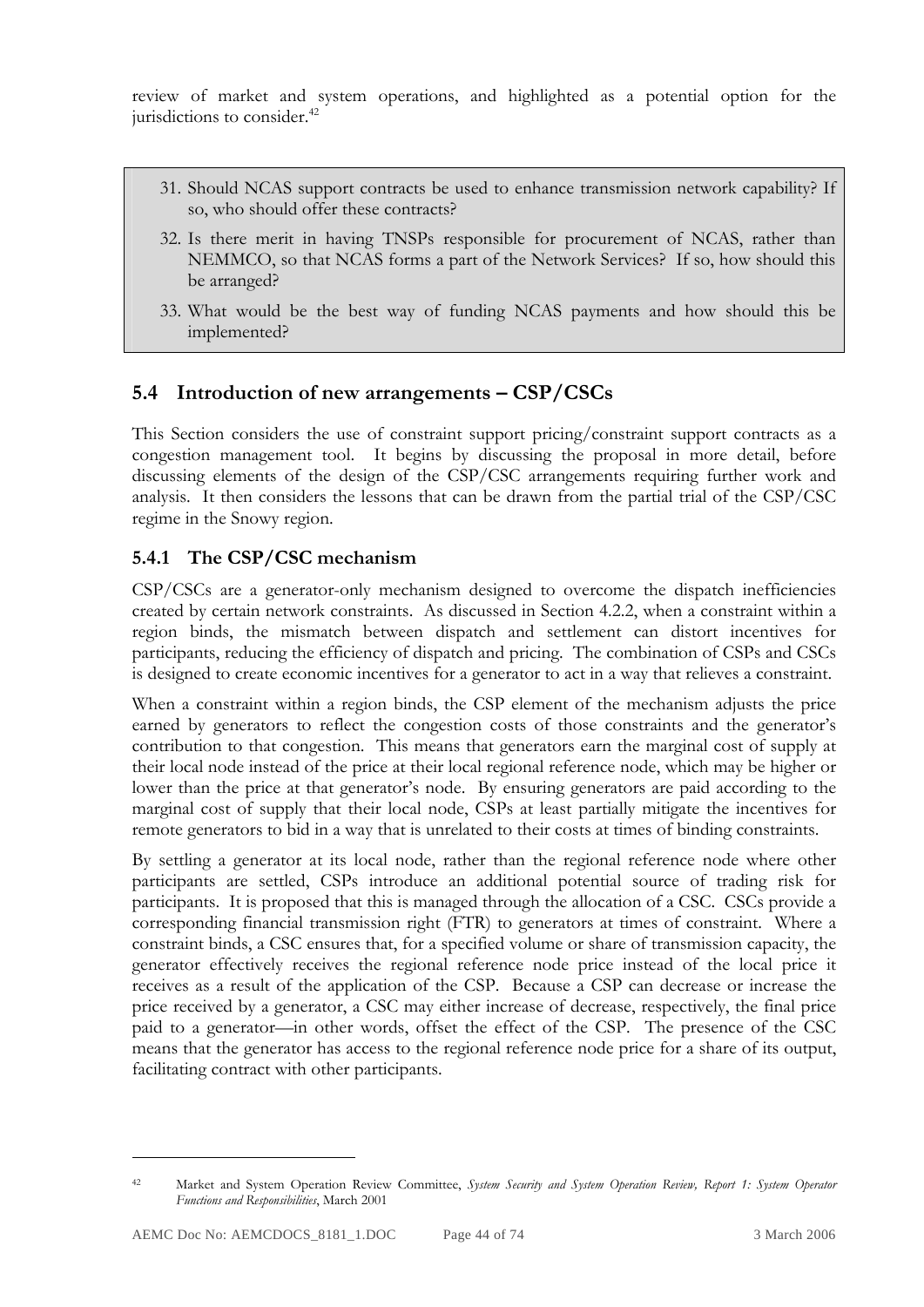The intent is that generators affected by a CSP or CSC would make or receive payments from a defined congestion fund. If CSCs are non-firm the CSP/CSC regime is self-funding. However, creating firm CSCs means that the CSP/CSC regime is not self-funding.

The introduction of a CSP/CSC regime was a key recommendation of the CRA Report. The MCE conducted consultation on the CRA Report in late 2004. The submissions raised a number of key issues involving the CSP/CSC regime suggested by CRA, including the trigger for implementing a regime, the approach to the allocation of CSCs, the characteristics of CSCs including the approach to determining the size of the contract and the extent to which they would be tradeable on a secondary market and the transparency of the CSP/CSC regime relative to other forms of congestion management. Many of these issues are currently unresolved.

# **5.4.2 Designing the CSP/CSC arrangements**

The consultation on the CRA Report highlighted that there are many elements of the proposed CSP/CSC regime that would require further development if it were to be implemented more broadly. This Section considers and invites comments on some of the key issues relating to further development of the CSP/CSC arrangements.

#### **5.4.2.1 Allocation of CSCs**

The impact on market participants of a CSP/CSC regime will differ, depending on whether or not the introduction of CSPs is combined with CSCs, which largely protect the financial position of incumbents. The use of CSCs is likely to have the effect of offsetting the impact of CSPs on the financial position of affected generators. This is likely to make it more acceptable to market participants to introduce CSPs rapidly in response to newly emerging congestion.

However, international experience (such as the problems associated with the introduction of FTRs in New Zealand) suggests that it may be challenging and time-consuming to develop and implement an approach to the allocation of financial transmission instruments like CSCs that is broadly supported by market participants. It is possible that CSCs could be allocated to incumbents, or alternatively could be made available via auction to interested parties. These approaches will have differing impacts on the financial position of affected generators and on the competitiveness of the NEM. The arrangements for the introduction of CSCs were a key concern during the MCE consultation on the CRA Report and the ACCC consultation on the introduction of the Snowy trial, even with only one participant directly affected.

- 34. Is the allocation of CSCs a necessary element of a CSP/CSC regime, or would it be practical to introduce CSPs without simultaneously allocating CSCs?
- 35. If CSCs are a necessary component, what is the optimal way to allocate CSCs? What effect will this have on the ability to introduce CSPs rapidly and flexibly?

## **5.4.2.2 Characteristics of CSCs**

A key question for the design of CSCs is the extent to which they should be firm (that is a fixed MW amount independent of available transmission capacity), or non-firm (that is a function of available transmission capacity). The advantage of a firm right is that it would support participant contracting positions. The disadvantages of a firm right are:

• it may encourage a conservative approach to the allocation of CSCs to minimise the funding risk associated with the regime, which could hamper inter-regional trading;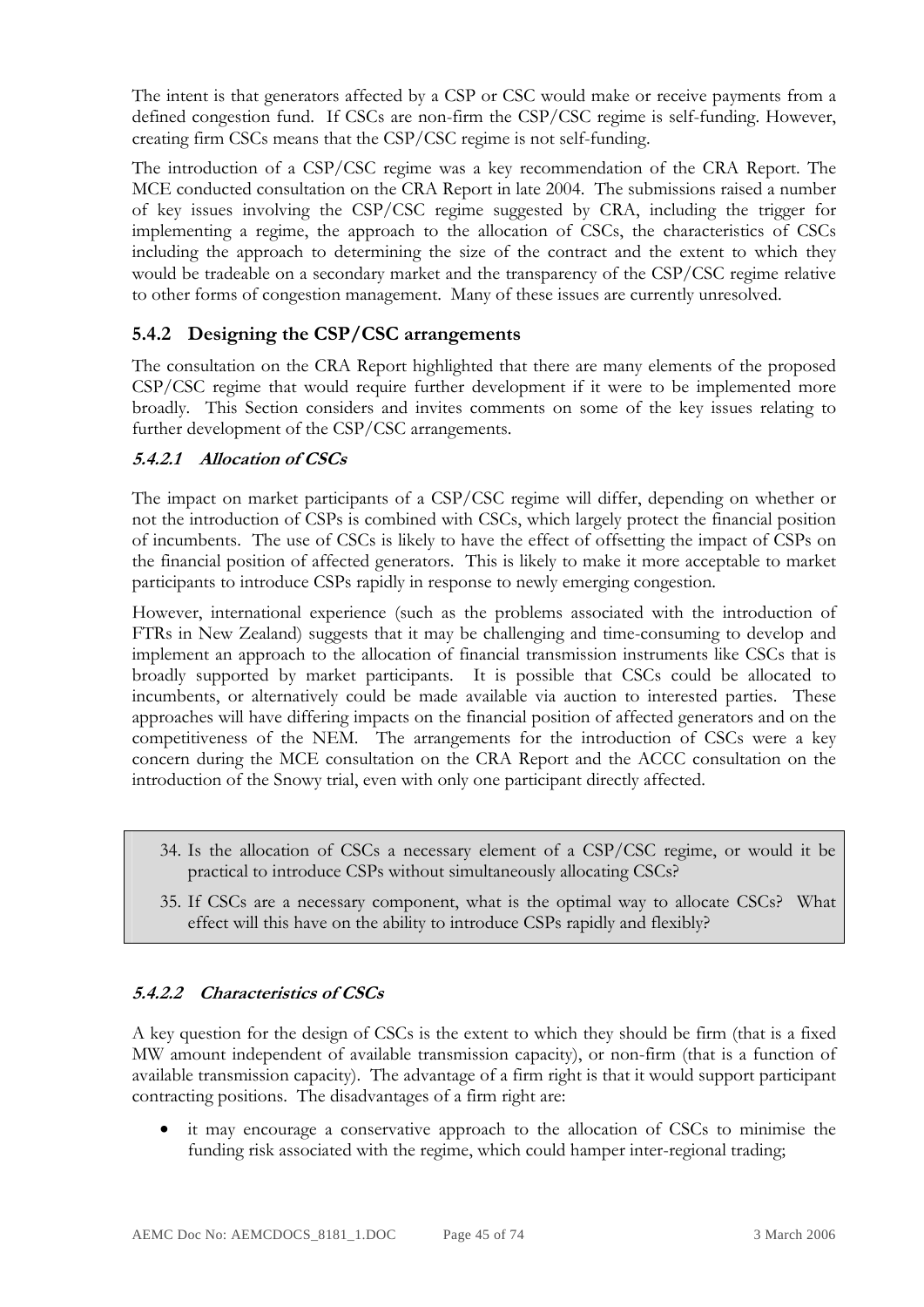- it would not be automatically self-funding, and so would require alternative funding. This would mean that the CSC counterparty (NEMMCO or the TNSP) was exposed to the risk of having to make additional payments under the regime; and
- there would be two instruments in the NEM—CSCs and IRSRs—with different characteristics and this could further complicate trading.

The introduction of another instrument with differing characteristics to IRSRs then raises a question about the interaction with the process of region boundary change. Introducing a boundary change might imply that parties who held CSCs (which might be allocated and might be firm) no longer held them. Instead they would have access to a non-firm instrument (IRSRs), which is auctioned rather than allocated, which may be less attractive to the participants concerned.

- 36. Is it important to the design of a congestion management regime whether or not CSCs are firm? If so, what issues should the AEMC consider in reaching a view on the appropriate nature of CSCs?
- 37. How should the process of region boundary change be coordinated with the allocation of CSCs under a staged approach to congestion management?

#### **5.4.3 Lessons from the Snowy trial**

A partial trial of CSP/CSC is currently in operation with respect to Tumut generation in the Snowy region. The trial is intended to address concerns that the Tumut generators faced inappropriate pricing signals at times when the constraint between Murray and Tumut in the Snowy region binds, creating inappropriate bidding incentives. Specifically, the trial was intended to address concerns that, at times when the Snowy intra-regional constraint binds and:

- flows through the Snowy region are northward, Tumut generators had limited incentive to generate to assist in meeting demand at times of high prices in NSW, because they were earning the relatively lower Snowy region price;
- flows through the Snowy region are southward Tumut generators had an incentive to maximise output to earn the relatively higher Snowy price, potentially sending counter price flows to NSW.

Under the trial, when the constraint between Murray and Tumut in the Snowy region binds, the price earned by the Tumut generators is adjusted by the CSP. This has the effect of ensuring Tumut generators earn a price similar to the NSW regional reference price, addressing the issues outlined above. The trial also involves:

- the allocation of CSCs to Snowy in respect of southbound flows only, so that Tumut generators receive the (higher) Snowy price on the first 550 MW of their output instead of the (lower) NSW price. The CSCs are non-firm in that they are linked to the availability of transmission capacity; and
- arrangements for the management of counter price flows, as discussed in Section 5.

The terms of reference for the Review require the Commission to consider the experience from the Snowy CSP/CSC trial. The Commission is currently considering how best to draw on that experience, to assist in decisions on both the merits of future use of CSP/CSCs, and any modifications required to the approach taken to their introduction and operation.

Assessing the trial's performance requires clarity on the issues that are being tested. The Commission has not determined a final basis for assessing the Snowy trial, but considers that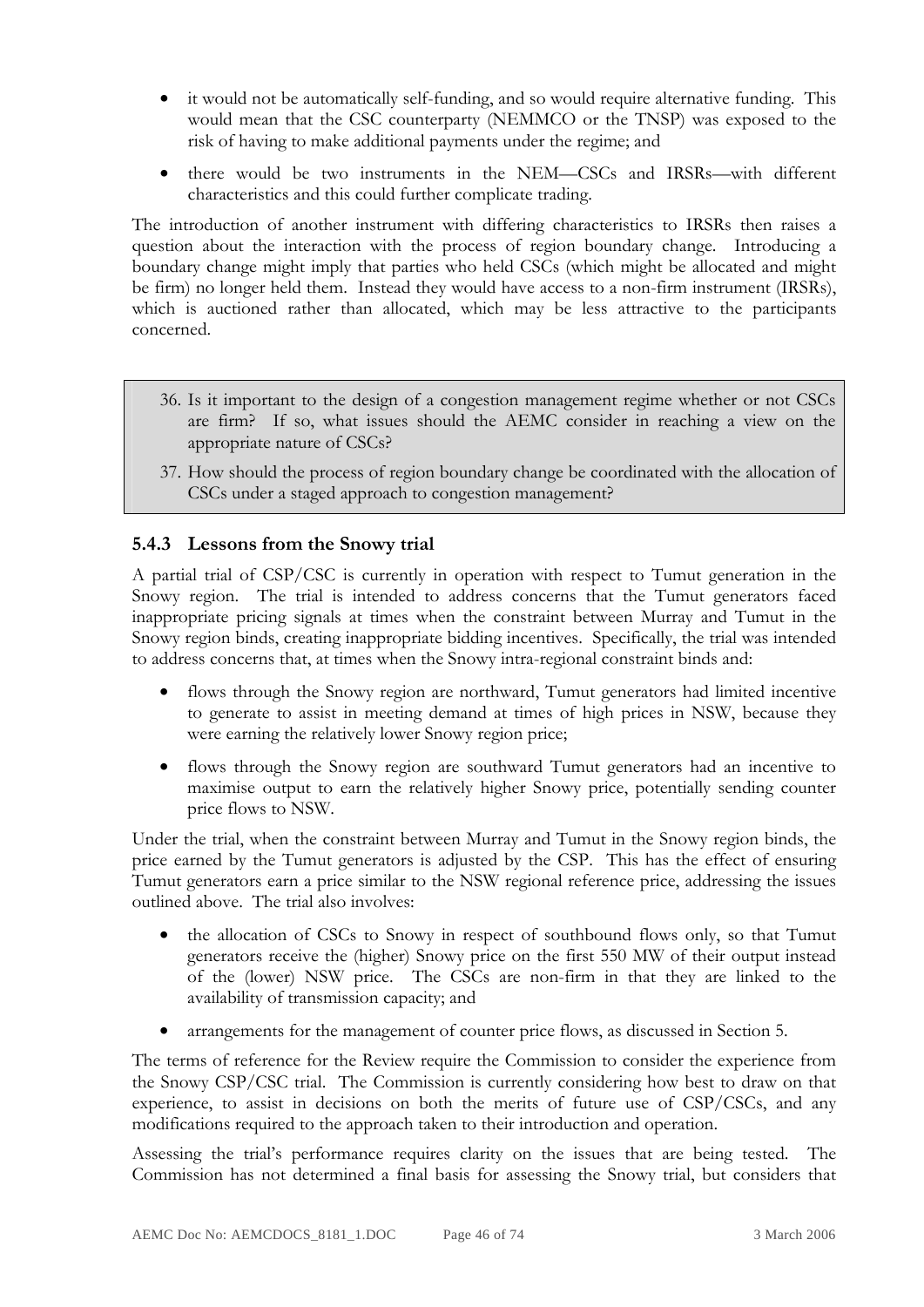assessment against the following issues would be helpful for decisions on the broader congestion management framework:

- *Efficiency*: the CSP/CSC framework is intended to change generator bidding behaviour in a way that will improve the overall efficiency of dispatch. How has the Snowy CSP/CSC trial changed generator bidding behaviour? Has this had an impact on the incidence of binding constraints? How has it affected prices in Snowy and neighbouring regions?
- *Flexibility*: the proposal for a staged approach to congestion management is intended to enable a more rapid and flexible response to constraints as they emerge, combined with infrequent boundary change. What lessons have been learned from the Snowy CSP/CSC trial on the ability to introduce such new arrangements rapidly and flexibly, in response to new congestion?
- *Disruption*: a further rationale for a staged approach to congestion management is that it is less disruptive than boundary change. What evidence is there from the Snowy trial of the difference in costs for market participants between introducing CSP/CSCs compared to a boundary change?
- *General application*: will findings from the Snowy trial be applicable across the NEM? If not, what particular features of the trial, or particular characteristics of the Snowy region, make the findings less applicable?
- *Scheme design*: what lessons have been learned from the Snowy trial on how to design, implement and operate CSP/CSCs.
- 38. How can the Commission best draw on the partial Snowy CSP/CSC trial to evaluate the costs and benefits of the use of CSP/CSCs? How can the Commission best draw on the Snowy CSP/CSC trial to consider modifications to the proposed design of CSPs and CSC<sub>s</sub>?

# **5.5 Alternative congestion management arrangements**

The discussion above has considered a range of options for managing congestion in the NEM. It may be that there are other instruments that could form part of a comprehensive congestion management regime. The Commission is interested in understanding participant proposals for any alternative congestion management arrangements, including the nature of the arrangements, the way they would be implemented, the interaction with other congestion management arrangements and the likely effects on participant behaviour, pricing and dispatch in the shortterm and investment in the longer-term. For example, as an alternative to full nodal pricing it could be possible to introduce an arrangement where generators are settled according to nodal prices, while customers continue to pay for electricity based on zonal prices. Similar arrangements have been implemented internationally, including for example in Singapore, and are being implemented in the Philippines.

39. Are there any additional congestion management tools that should be considered as part of this Review? How would these tools be implemented? How would they interact with other aspects of the congestion management regime? What would be the effect of such tools on participant behaviour and market outcomes?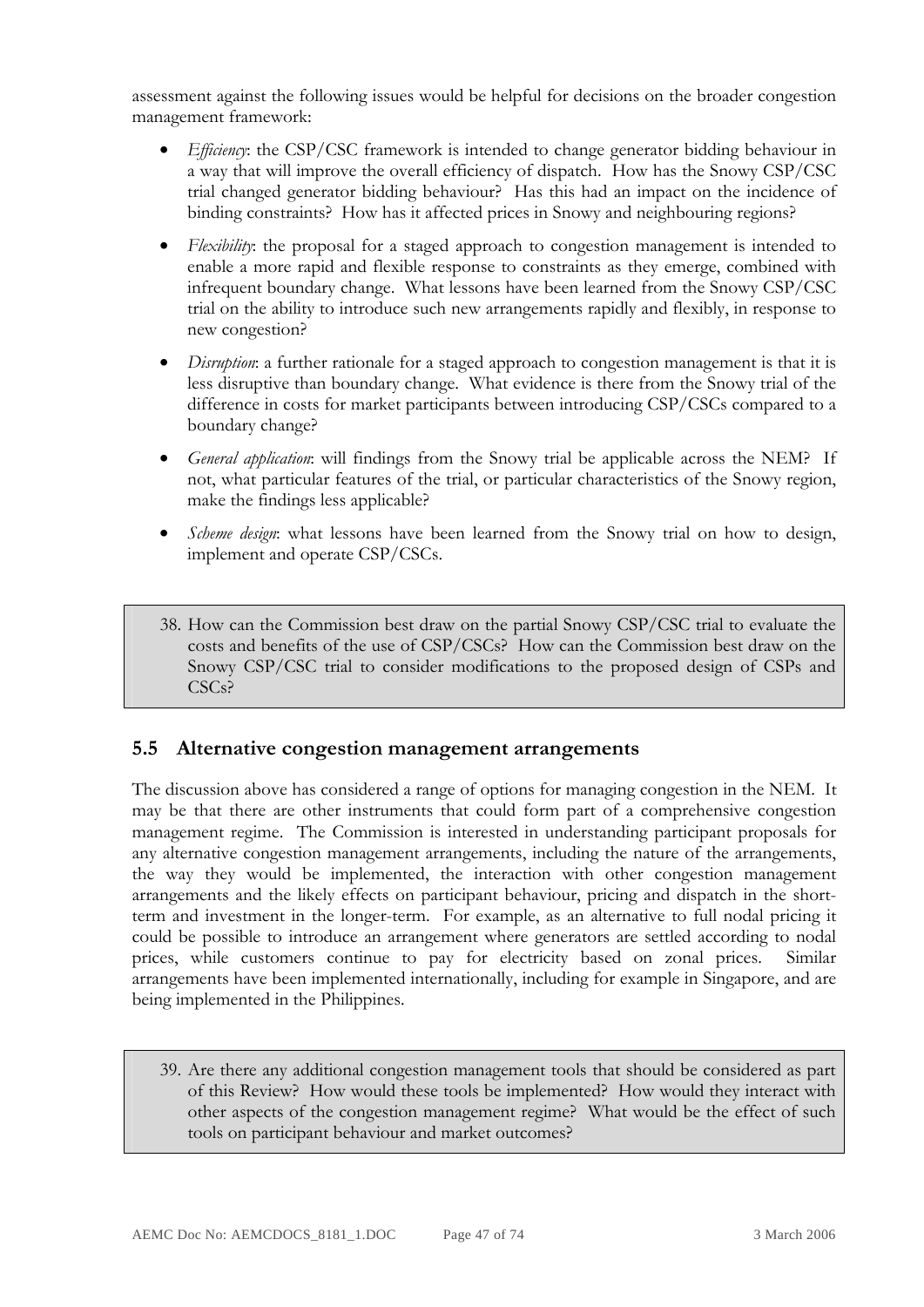# **5.6 Packaging of options**

As noted in the previous Section, the options for managing transmission congestion are not necessarily perfect substitutes for one another. Some options may offer specific advantages and disadvantages over others, while some options may complement others, either at a point in time or over time, through a staged implementation process.

The Commission is conscious of the interaction between the congestion management options. This means that it is important to think about the way the various options should be combined and sequenced to form a comprehensive congestion management regime. While it may be possible to consider the merits of some options on a relatively stand alone basis, for example the potential to extend NCAS arrangements, the interaction between options does need to be carefully considered. For example, without an intermediate means of dealing with congestion pending region boundary change, it may be appropriate to have more frequent boundary reviews with shorter lead times than if the staged response approach proposed by the MCE were adopted. In assessing potential improvements to the current approach to congestion management in the NEM, the Commission will consider packages of options, recognising the interactions between the congestion management options.

40. Which, if any, of the congestion management issues identified in this paper could be considered on a stand-alone basis? Which issues need to be considered together to ensure a comprehensive and consistent congestion management regime?

The Commission will canvass responses from stakeholders about the extent and nature of congestion management issues in the NEM, and the relative merits of alternative approaches for managing congestion, before developing any approach to congestion management for assessment and further consultation.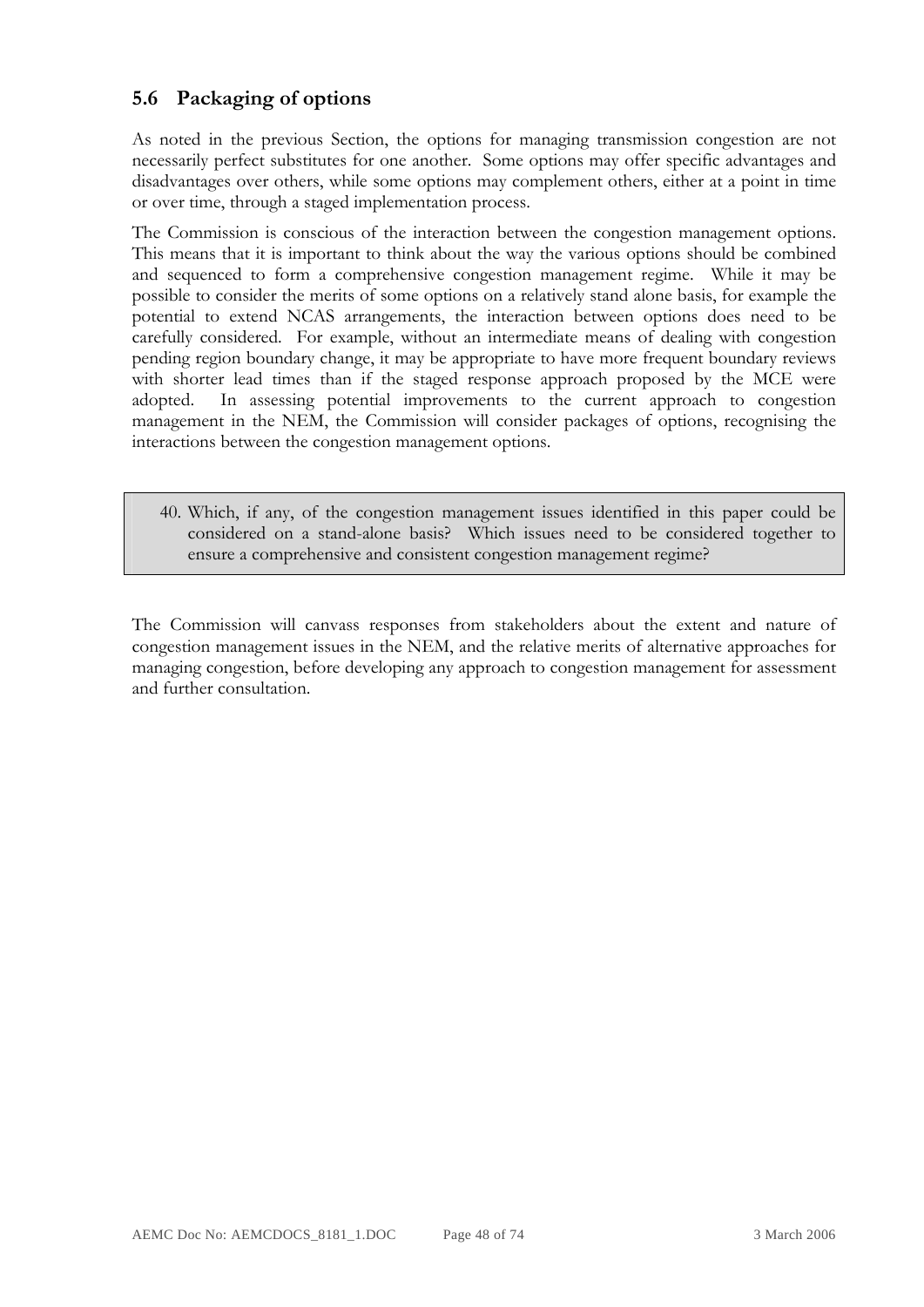# **Appendix 1 MCE terms of reference for the Review**

MCE

Ministerial Council on Energy

**CHAIR** 

The Hon Ian Macfarlane MP Minister for Industry, Tourism and Resources Telephone: (02) 6277 7580 Facsimile: (02) 6273 4104

Dr J Tamblyn Chair Australian Energy Market Commission PO Box H166 AUSTRALIA SOUARE NSW 1215

 $-5.0$ CT 2005

John

Dear Dr Tambl

Pursuant to Part 4, Division 4 of the National Electricity Law, the Ministerial Council on Energy (MCE) by written notice, directs the Australian Energy Market Commission (AEMC) to consider the requirement for and scope of enhanced trading arrangements in relation to congestion management and pricing.

The MCE terms of reference provide guidance in three key areas.

- this review should identify and develop improved arrangements for managing financial and physical trading risks associated with material network congestion, with the objective of maximising the net economic benefit to all those who produce, consume and transport electricity in the market:
- the review should take account of, and clearly articulate, the relationship between a constraint management regime, constraint formulation, regional boundary review criteria and review triggers, the ANTS flow paths, the Last Resort Planning Power, the regulatory test and Transmission Network Service Provider incentive arrangements; and
- the constraint management regime should apply as a mechanism for managing material and enduring constraint issues, until it is addressed through investment or regional boundary change.

In conducting the review into congestion management regimes, the AEMC would benefit from having regard to

- the previous work undertaken by Charles River Associates on constraint management and pricing as part of their report, NEM - Transmission Region Boundary Structure (September 2004) and submissions to associated consultation; and
- the results emerging from the limited trial of Constraint Support Pricing/Constraint Support Contracting in the Snowy Region and an assessment of its broader impacts.

**MCE** Secretariat GPO Box 9839 CANBERRA ACT 2601 Telephone: (02) 6213 7789 Facsimile: (02) 6213 7904 E-mail: MCE@industry.gov.m Web Site: www.moe.gov.au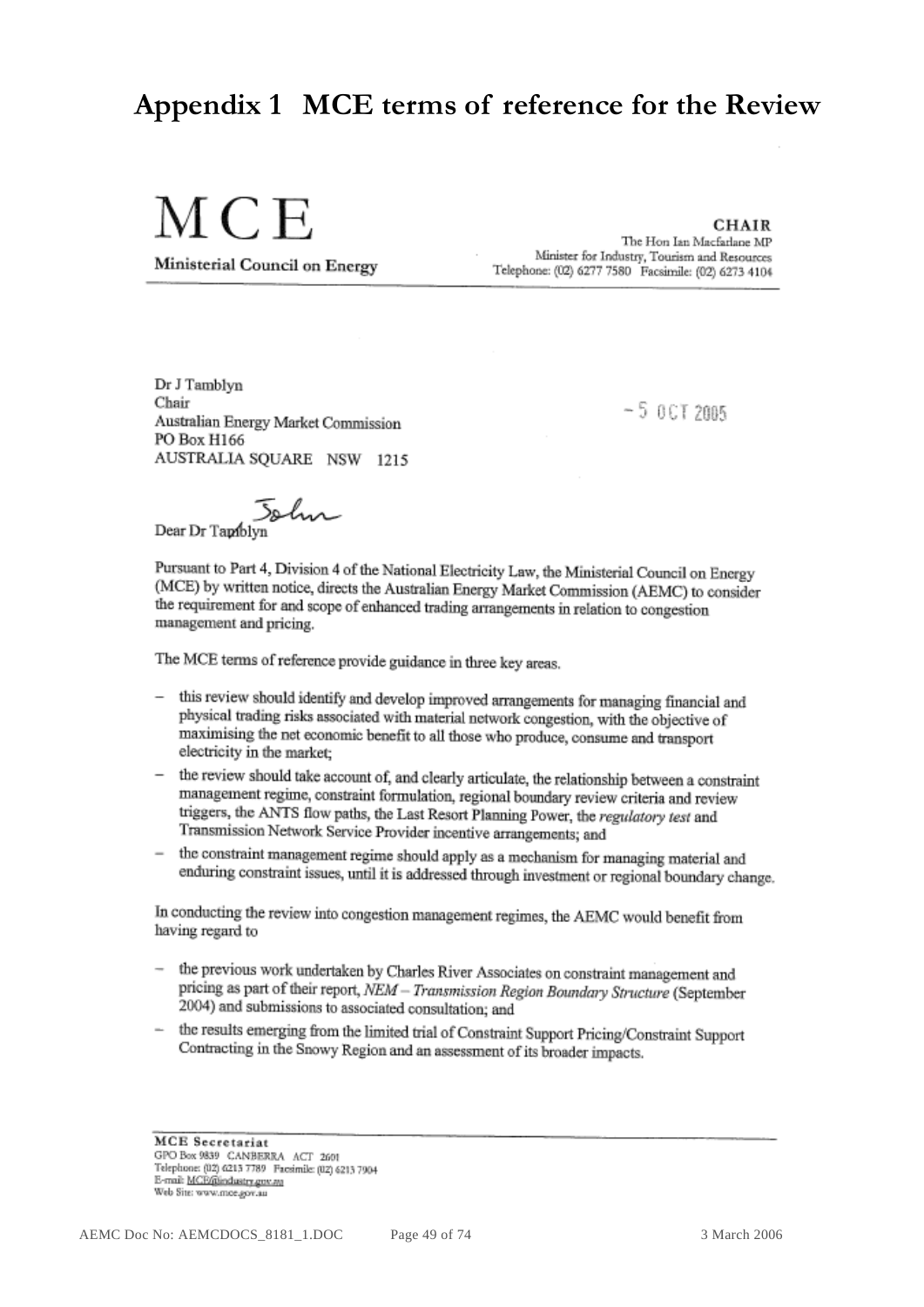In light of the complexity of the review, the MCE requests that a final report be provided to the MCE, and made publicly available, no later than nine (9) months following receipt of these terms of reference.

The MCE provides terms of reference relevant to the Review at Attachment A. The MCE anticipates that the attached information will be posted on the AEMC website. I trust this information is of assistance. Should you have any further enquiries, please contact Ms Loretta Boman of the Department of Energy on telephone 07 3225 8207.

Yours sincerely

Jan Maryan

Ian Macfarlane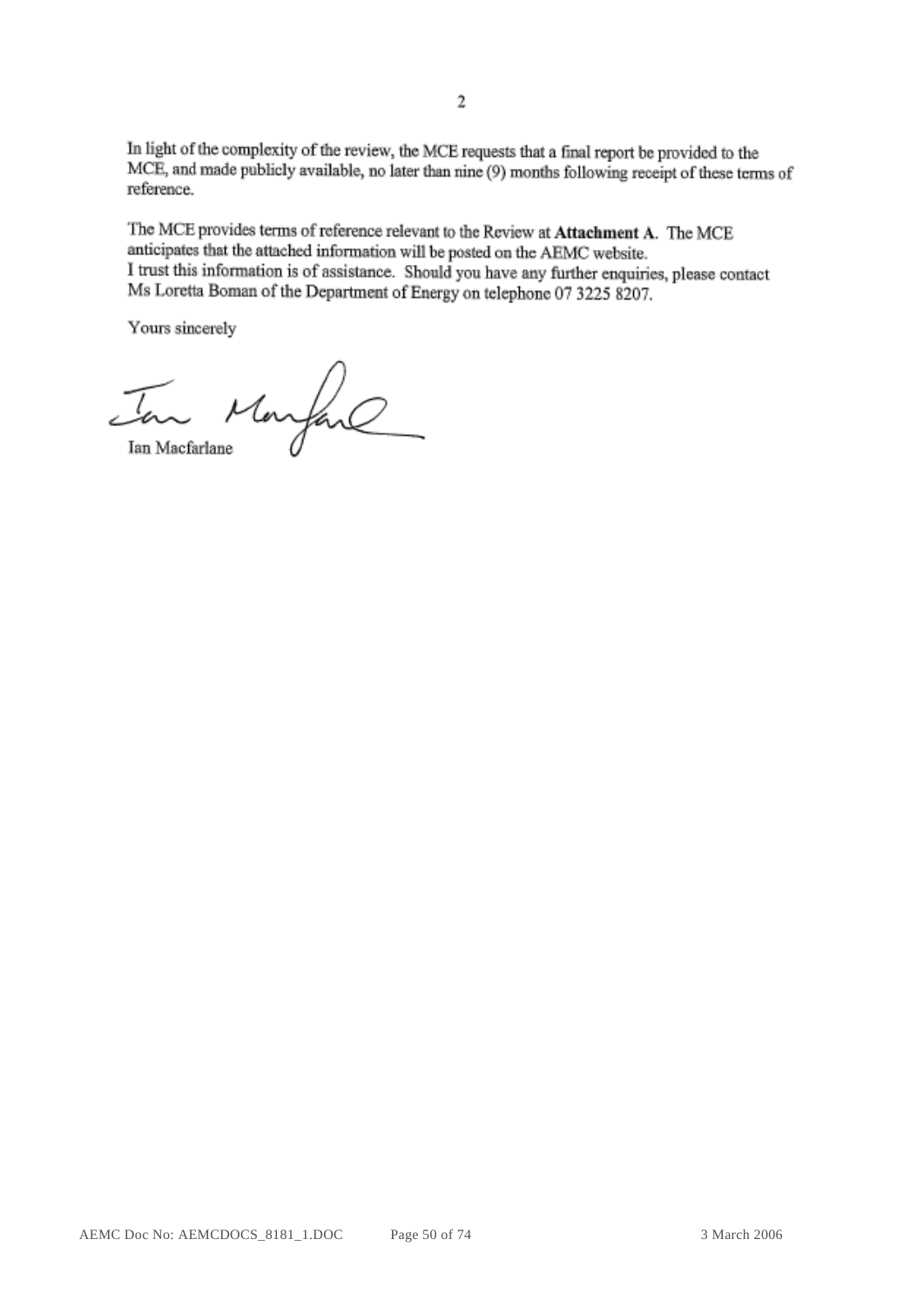#### **ATTACHMENT A**

# National Electricity (South Australia) Act 1996 **NATIONAL ELECTRICITY LAW**

## NOTICE OF REFERENCE UNDER PART 4, DIVISION 4

Terms of Reference for Australian Energy Market Commission

#### **Congestion Management Review**

#### 1. BACKGROUND

- $1.1$ The Ministerial Council on Energy (MCE) has recognised that no material efficiency benefits would be gained from a nodal pricing approach at this stage of market development. The MCE has endorsed a rule change to implement a regional boundary assessment process whereby new boundaries are created to price material and persistent network constraints with an emphasis on incremental and infrequent changes to the current boundaries. The MCE also endorses the consistent formulation of constraints using a form of constraint equation that allows the National Electricity market Management Company (NEMMCO) to control all variables (i.e. fully co-optimised direct physical representation).
- $1.2$ The 20 May 2005 MCE Statement on NEM Electricity Transmission tasked the Australian Energy Market Commission (AEMC) to consider the requirement for and scope of enhanced trading arrangements in relation to congestion management and pricing. taking into account the results emerging from the Snowy trial and the Charles River Associates (CRA) study.
- Pursuant to Part 4, Division 4 of the NEL (a Schedule set out under  $1.3$ the National Electricity (South Australia) Act 1996 (Act)), the MCE by written notice, may direct the AEMC to conduct a review into:
	- any matter relating to the National Electricity Market; or
	- the operation and effectiveness of the Rules; or
	- any matter relating to the Rules.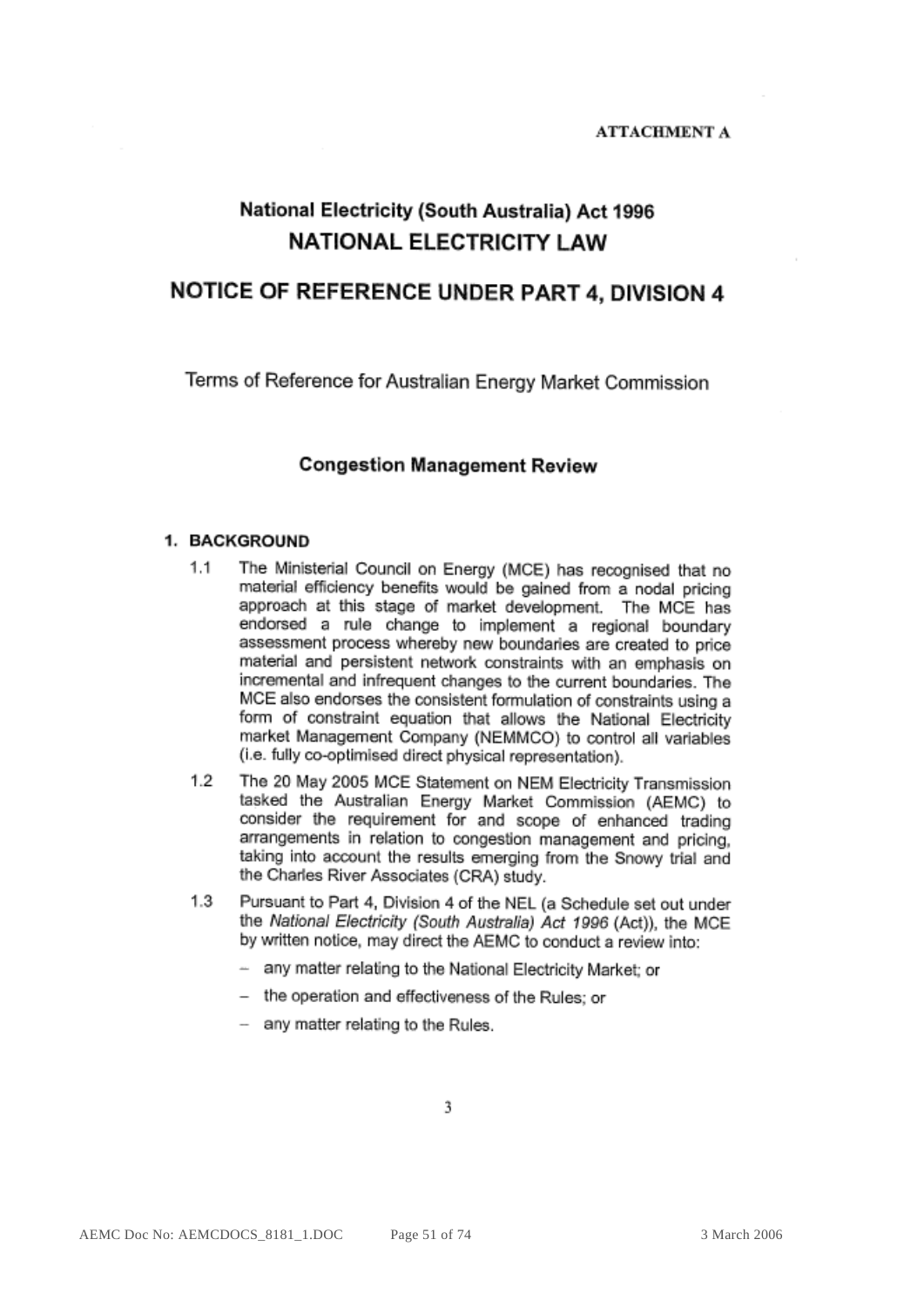$1.4$ Participating jurisdictions under the NEL are:

The Commonwealth:

The State of New South Wales:

The State of Victoria:

The State of Queensland:

The State of South Australia:

The Australian Capital Territory: and

The State of Tasmania.

and have agreed to the reference set out below.

#### 2. REFERENCE

We, the MCE, by resolution dated XX September 2005, hereby direct the AEMC to review the matter described in section 3 of the Terms of Reference pursuant to Part 4, Division 4 of the NEL, in accordance with the Terms of Reference specified below.

#### 3. TERMS OF REFERENCE

The following are the Terms of Reference for the review specified pursuant to section 41 of the NEL:

- $3.1$ This review will identify and develop improved arrangements for managing financial and physical trading risks associated with material network congestion, with the objective of maximising the net economic benefit to all those who produce, consume and transport electricity in the market.
- 3.2 The AEMC review should take account of, and clearly articulate, the relationship between a constraint management regime; constraint formulation; regional boundary review criteria and review triggers; the ANTS flow paths; the Last Resort Planning Power; the Regulatory Test and TNSP incentive arrangements. The AEMC should develop a constraint management regime that applies as a mechanism for managing material constraint issues, until it is addressed through investment or regional boundary change.
- $3.3$ The AEMC review on constraint management should have regard to the previous work undertaken by CRA on constraint management and pricing as part of their report NEM - Transmission Region Boundary Structure dated September 2004 and submissions to associated consultation should form the basis for the AEMC review on constraint management. In addition the results emerging from the limited trial of Constraint Support Pricing/Constraint Support Contracting in the Snowy Region and an assessment of its broader impacts should also be considered in this review. The AEMC should consult directly with NEMMCO on progress of the Snowy trial.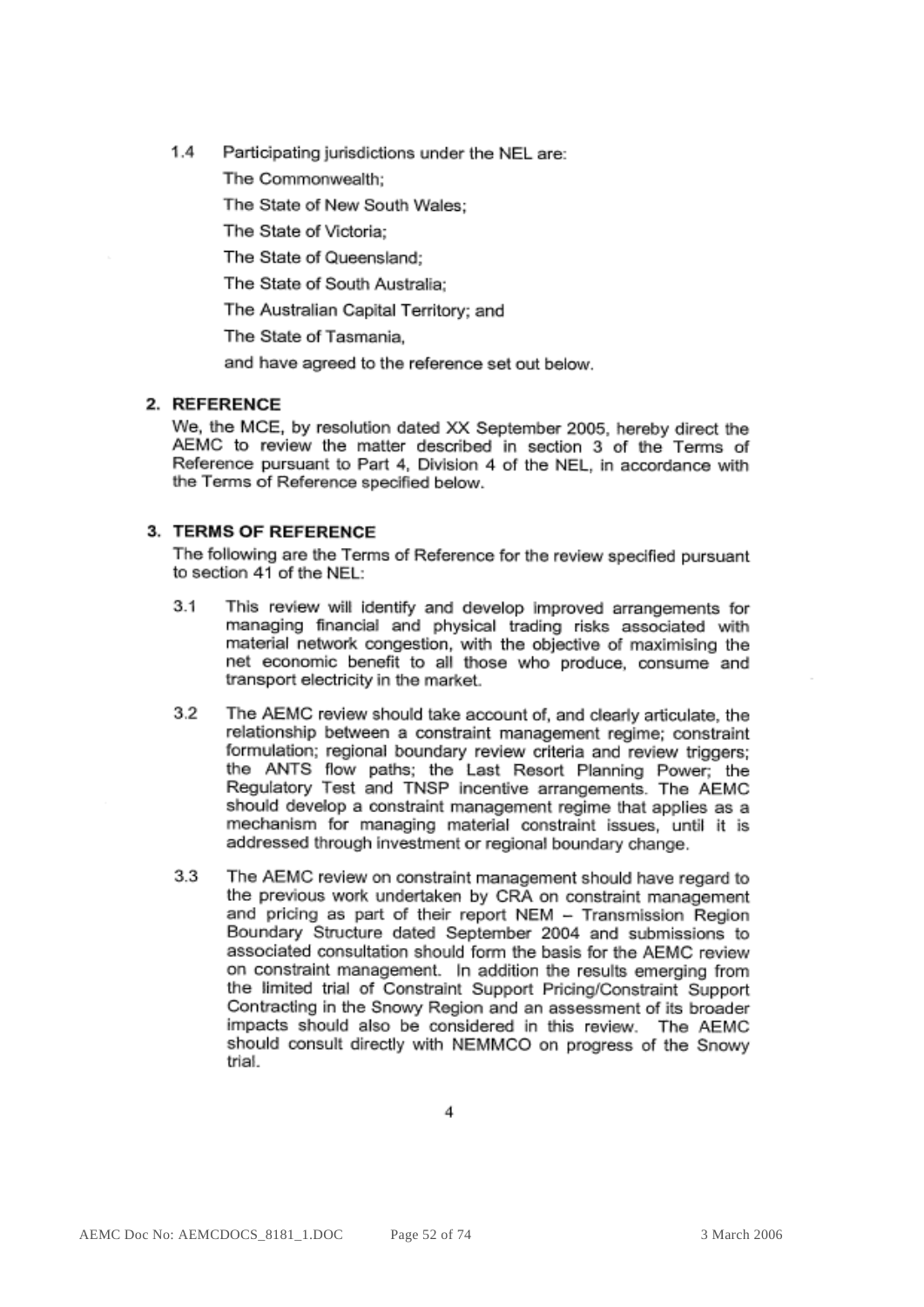- $3.4$ The Snowy trial is due to conclude in June 2007, and subject to the development of replacement arrangements that are found to benefit the market, there is an expectation that new arrangements will be implemented by this date.
- $3.5$ On completion of the review, the AEMC will provide a report to the MCE, which will be made publicly available, outlining the AEMC's proposals in relation to the opportunities for enhanced constraint management arrangements. The AEMC must also provide draft Rule changes that would enable implementation of the proposed arrangements.

#### 4. CONDUCT OF THE REVIEW

- 4.1 This review must be conducted in accordance with Part 4, Division 4 of the NEL.
- 4.2 The AEMC will provide a final report to the MCE, to be made publicly available, no later than 9 months following receipt of these terms of reference.
- $4.3$ The AEMC must consult with industry and NEMMCO.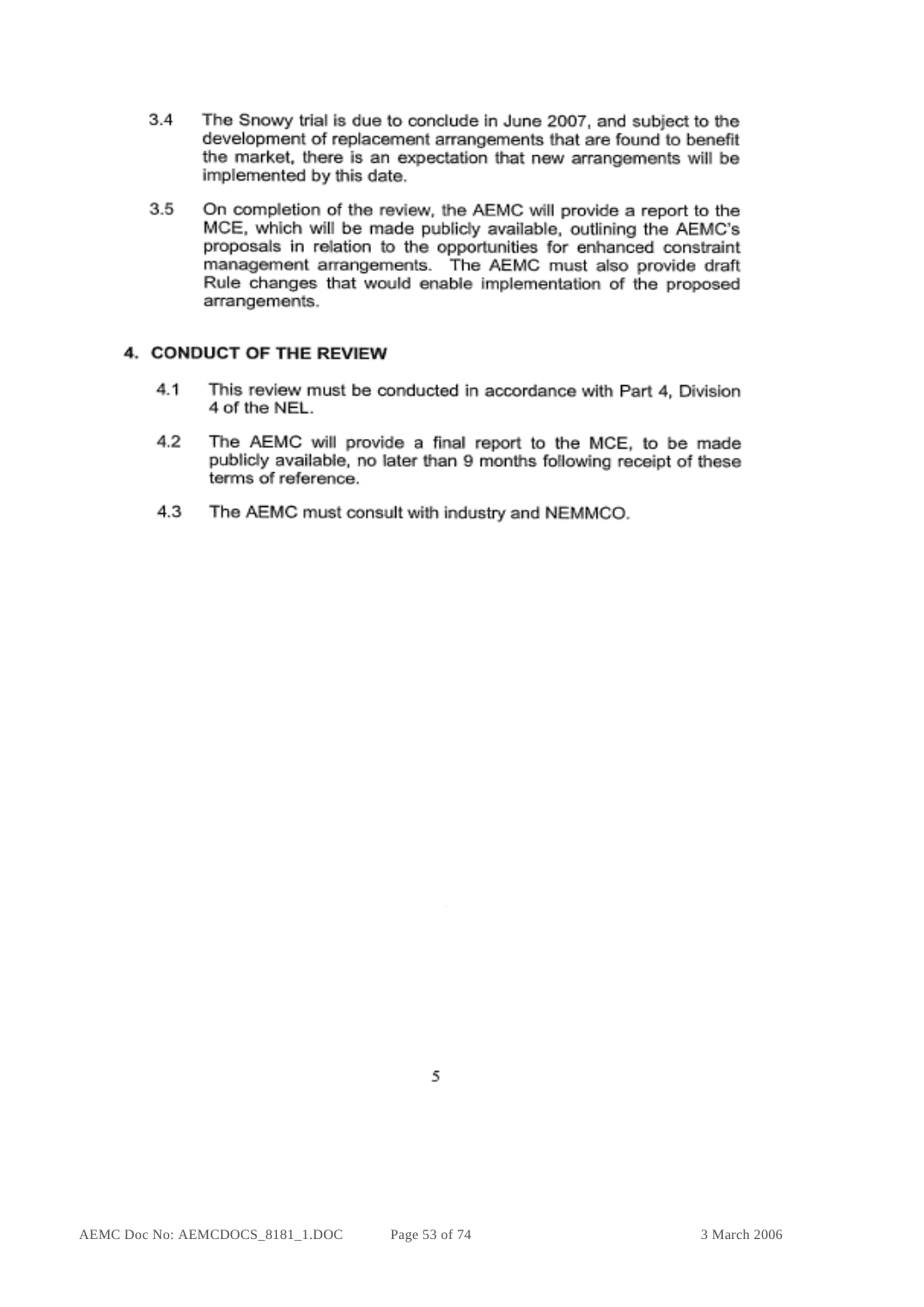# **Appendix 2 Related Rule changes**

The Rule changes currently before the Commission which it considers relate to this Review include:

- 1. Loop flows and negative residues Rule change from the Southern Generators and National Electricity Market Management Company (NEMMCO);
- 2. Snowy regional boundary Rule change from Snowy Hydro Limited;
- 3. Snowy regional boundary Rule change from Macquarie Generation;
- 4. Reform of Regional Boundaries Rule change from the MCE;
- 5. Economic Regulation of electricity transmission revenue and pricing Rules Rule change, being undertaken by the AEMC (the Chapter 6 Rule proposal);
- 6. Last Resort Planning Power Rule change from the MCE; and
- 7. Reform of the Regulatory Test principles Rule change from the MCE.

# **1 Loop flows and negative residues Rule change (Southern Generators and NEMMCO)**<sup>43</sup>

The Southern Generators<sup>44</sup> and NEMMCO put forth this participant derogation to address the management of negative settlements residue on the interconnector between the Victorian and Snowy regions. Currently, when market conditions result in electricity flows moving from a high priced Victorian region to a lower priced Snowy region, NEMMCO intervenes in dispatch to prevent the further accumulation of negative inter-regional settlements residue.

The Southern Generators propose that one way to prevent NEMMCO from needing to intervene, and therefore impacting efficient generation dispatch, is to find a way to fund the accruing negative residues.<sup>45</sup> They propose to fund negative residues on the Vic-Snowy interconnector from positive settlements residues accrued on the Snowy-NSW interconnector. This would be possible by modifying the existing Chapter 8A Part 8 derogation (Network Constraint Formulation) which implements the Snowy CSP/CSC trial. Section 5.4.3 discusses the trial in more detail.

This derogation is due to expire on either: 31 July 2007; implementation of the first region boundary review by the AEMC; or as otherwise determined by the AEMC.

Consultation under s.95 of the NEL for this Rule change proposal closed on 10 February 2006. The Commission is currently considering submissions.

# **2 Snowy regional boundary Rule change (1) (Snowy Hydro Limited)**

Snowy Hydro believes that the congestion issues currently prevalent in the Snowy region are significant enough to propose a one-off change to the Snowy region boundary. The proposed

<sup>43</sup> Under Section 91(6) of the NEL, NEMMCO is required to be a proponent on any derogation that amends its functions.

<sup>44</sup> The Southern Generators include: Loy Yang Marketing Company Pty. Ltd., Southern Hydro Pty. Ltd, International Power (Hazelwood, Synergen, Pelican Point, Loy Yang B and Valley Power), TRUenergy Pty. Ltd., NRG Flinders Pty. Ltd., and Hydro Tasmania.

<sup>&</sup>lt;sup>45</sup> The Commission is currently consulting on a proposal from NEMMCO to adjust the recovery of negative settlements residue. Submissions on that draft Rule determination are due by 3 March 2006.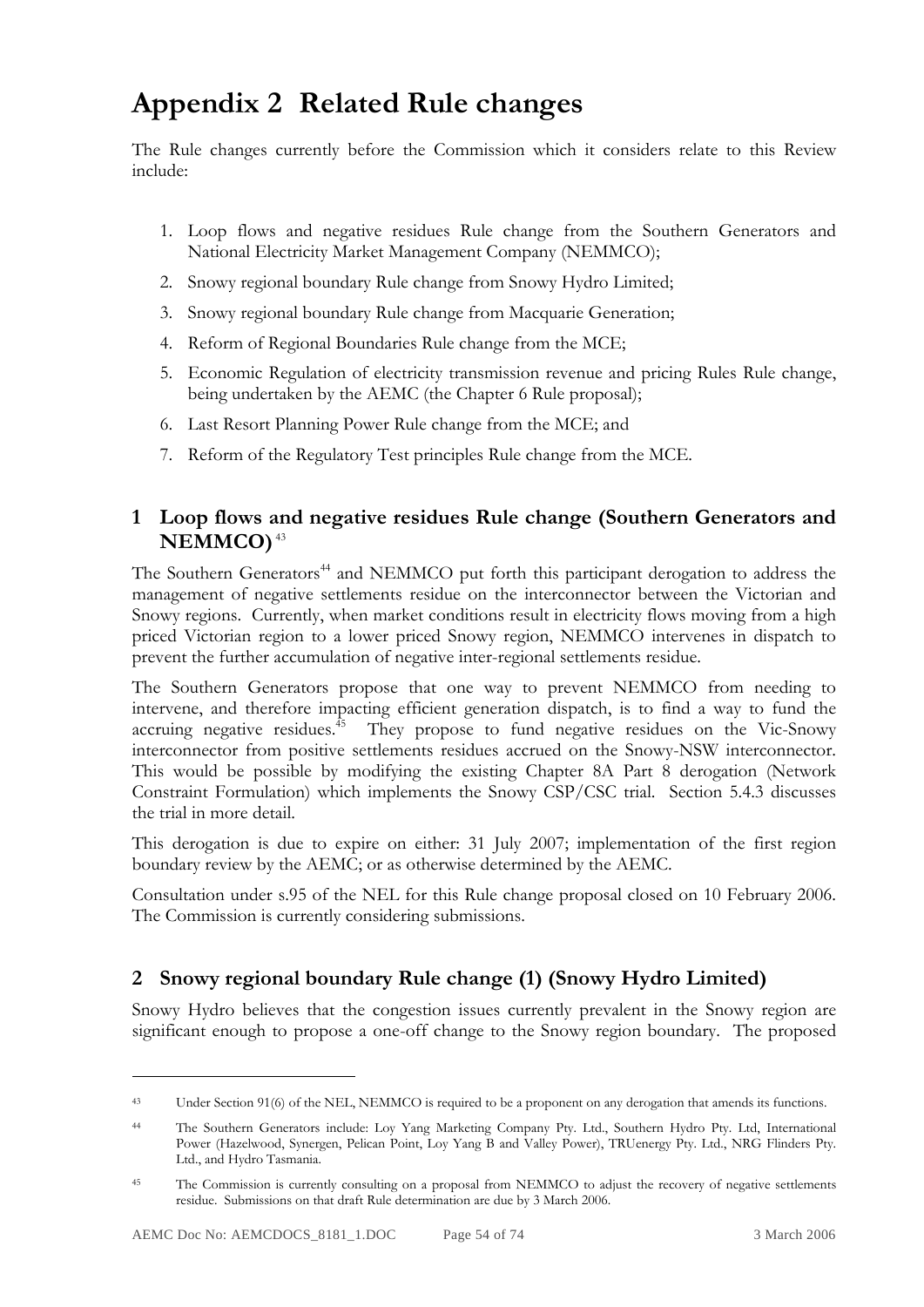new boundary would adjust the Snowy region boundary to relocate Upper and Lower Tumut generation in the NSW region, and Murray generation in the Victorian region, effectively abolishing the existing Snowy region.

This region boundary change would change the regional reference prices that Tumut and Murray generators would settle at. The view is that by changing the prices these generators receive, the incentives to constrain the transmission lines between them would decrease. The transmission line between Lower Tumut and Murray is the line that constrains the most during times of high demand in NSW, limiting the volume of electricity that can flow into NSW.

Snowy Hydro argues that the congestion in the region is such a significant problem that a boundary change is more appropriate than waiting until after the Commission considers the MCE's reform of regional boundary Rule change (described below) or completes its Congestion Management Review. Snowy proposes the implementation of the region boundary change from 1 August 2007, following the completion of the region's current congestion management trial (CSP/CSC trial).

The Rule change proposal is currently open for consultation under s.95 of the NEL. Submissions are due by 24 March 2006.

# **3 Snowy regional boundary Rule change (2) (Macquarie Generation)**

Macquarie Generation has also proposed a region boundary change to address the intra-regional congestion problems in the Snowy region. It too believes that the congestion issues are a sufficient enough problem to consider a boundary change now, rather than after the Review.

Their proposal seeks to abolish the existing Snowy region and establish two new NEM regions in its place, one in Northern Victoria and one in South-West New South Wales. Macquarie Generation states that the new boundaries would separate significant and enduring points of transmission congestion, and would place the regional reference nodes, where the regional price is set, at major load centres.

Macquarie Generation also proposes the implementation of the region boundary changes from 1 August 2007, following the completion of the CSP/CSC trial.

This Rule change proposal is currently open for consultation under s.95 of the NEL. Submissions are due by 24 March 2006.

# **4 Reform of regional boundaries Rule change (MCE)**

The MCE has submitted a Rule change proposal on the process and criteria for determining NEM region boundaries. The criteria in the current Rules are technically based and backward looking. The MCE proposes to replace those criteria with forward looking and economically based boundary criteria. The Commission would assess any application for a boundary change against these new criteria to determine whether the region change was likely to result in a material and enduring net economic benefit to the market.

 The proposal suggests that Registered Market Participants or NEMMCO would put forth boundary change applications for consideration. The proposal also states that a region change application for a particular boundary could only be considered by the Commission every five years, unless market conditions around that boundary changed. This means that if the Commission considers an unsuccessful region boundary application, it would not consider any further applications to change a similar boundary within five years. If the Commission deemed a proposed change met the economic criteria, then the change would be implemented after at least three years' notice of the decision.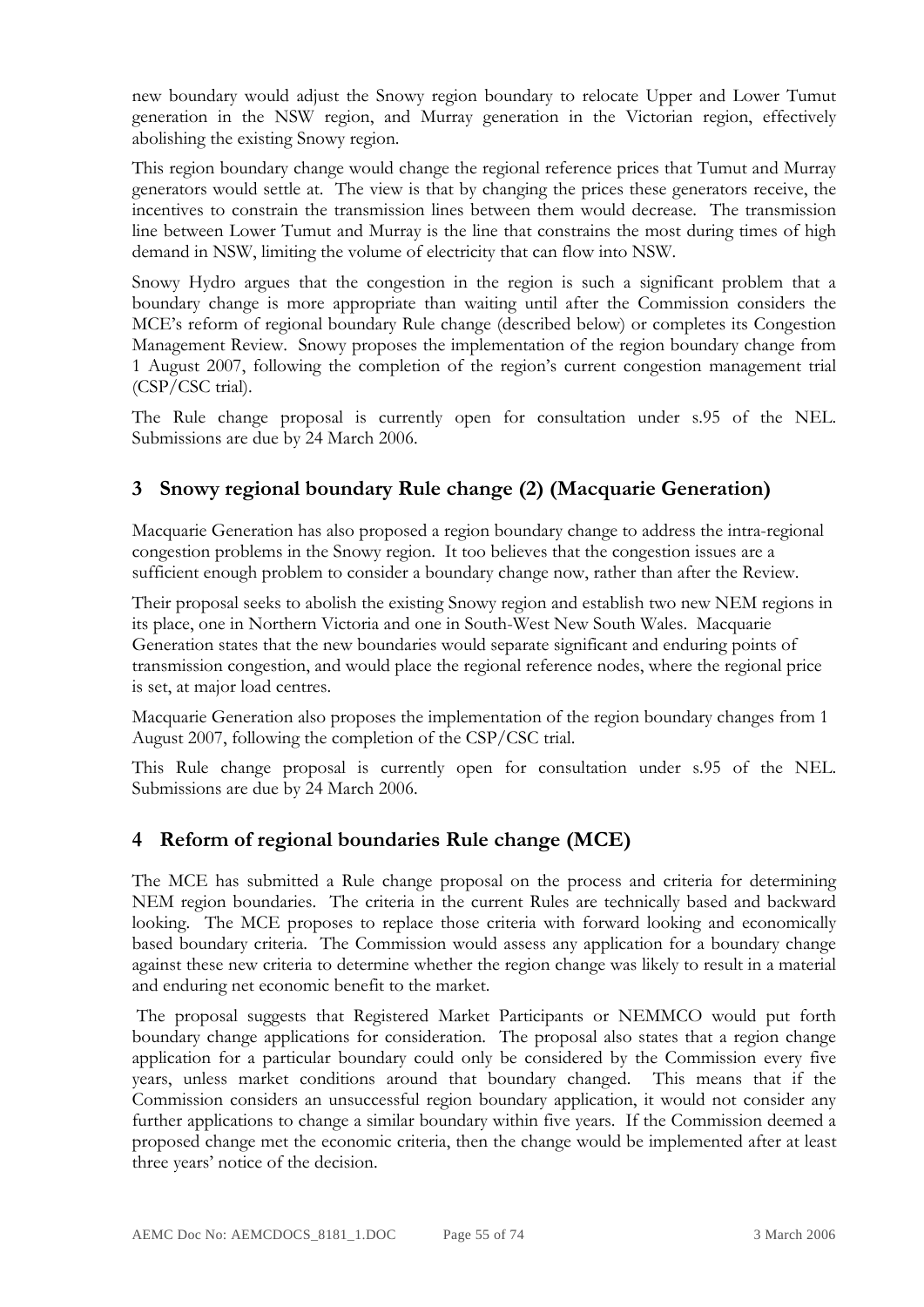This Rule change proposal is currently open for first round consultation under s.95 of the NEL. Submissions are due by 10 March 2006.

# **5 Economic regulation of electricity transmission revenue and pricing Rules Rule change (AEMC) (the Chapter 6 Rule proposal)**

The NEL requires the AEMC to amend the Rules governing the regulation of electricity transmission revenue and prices (Chapter 6 of the Rules) by 1 July 2006.

The Commission is undertaking the project in two phases: Revenue and Pricing. The Commission recently released a Rule Proposal for Revenue. In developing the Proposal, the Commission has sought a balanced regulatory framework, providing incentives for efficient network investment and operation. The framework is also designed to manage the potential for the exercise of market power by network operators while maintaining effective regulation with an appropriate requirement for clarity, transparency and accountability on the part of the Regulator.

The Commission has sought an extension to the implementation of the Rules relating to Pricing. The Pricing Rules will be amended by 1 January 2007, while the Revenue Rules will be amended by 1 July 2006. The next step in the Pricing phase will be the release of an Options Paper in March 2006.

The Commission is currently consulting under s.95 on the proposed Rules for Revenue. Submissions close on 20 March 2006. A Draft Determination is expected in April 2006.

# **6 Last Resort Planning Power Rule change (LRPP) (MCE)**

The Commission is considering another MCE Rule change proposal which seeks to empower the Commission with a LRPP. This power would only be used if the normal market arrangements to provide efficient and timely incentives for the assessment of transmission investments failed. While not actually directing investment to take place, the Commission would direct TNSPs to undertake the Regulatory Test to assess the economic benefits of potential investments affecting major national flow paths. The results of the Regulatory Test application would be published to inform potential investors whether an economically viable project exists. This would provide valuable information for potential investors as to the viability of undertaking new investment.

The MCE's proposal explains that introducing a LRPP is part of a range of processes aimed at providing nationally (NEM–wide) consistent transmission planning arrangements. Such arrangements are key tools for establishing efficient network investment. At present there is no provision for an LRPP in the Rules.

Consultation under s.95 of the NEL for this Rule change proposal closed on 24 February 2006. The Commission is currently considering submissions.

# **7 Reform of the Regulatory Test principles Rule change (MCE)**

Another Rule change proposal from the MCE seeks to reform the existing Regulatory Test for assessing new transmission investment. The MCE's intention with this proposal is to provide greater clarity for the application of the Regulatory Test and reduce the scope for dispute, which has proved problematic in the past.

The purpose of the Regulatory Test, developed by the AER under clause 5.6.5A of the Rules, is to evaluate proposed regulated transmission investment against all other reasonable network and non-network alternatives. The overarching objective of the Regulatory Test is to deliver economically efficient transmission investment within the NEM's network regulatory regime.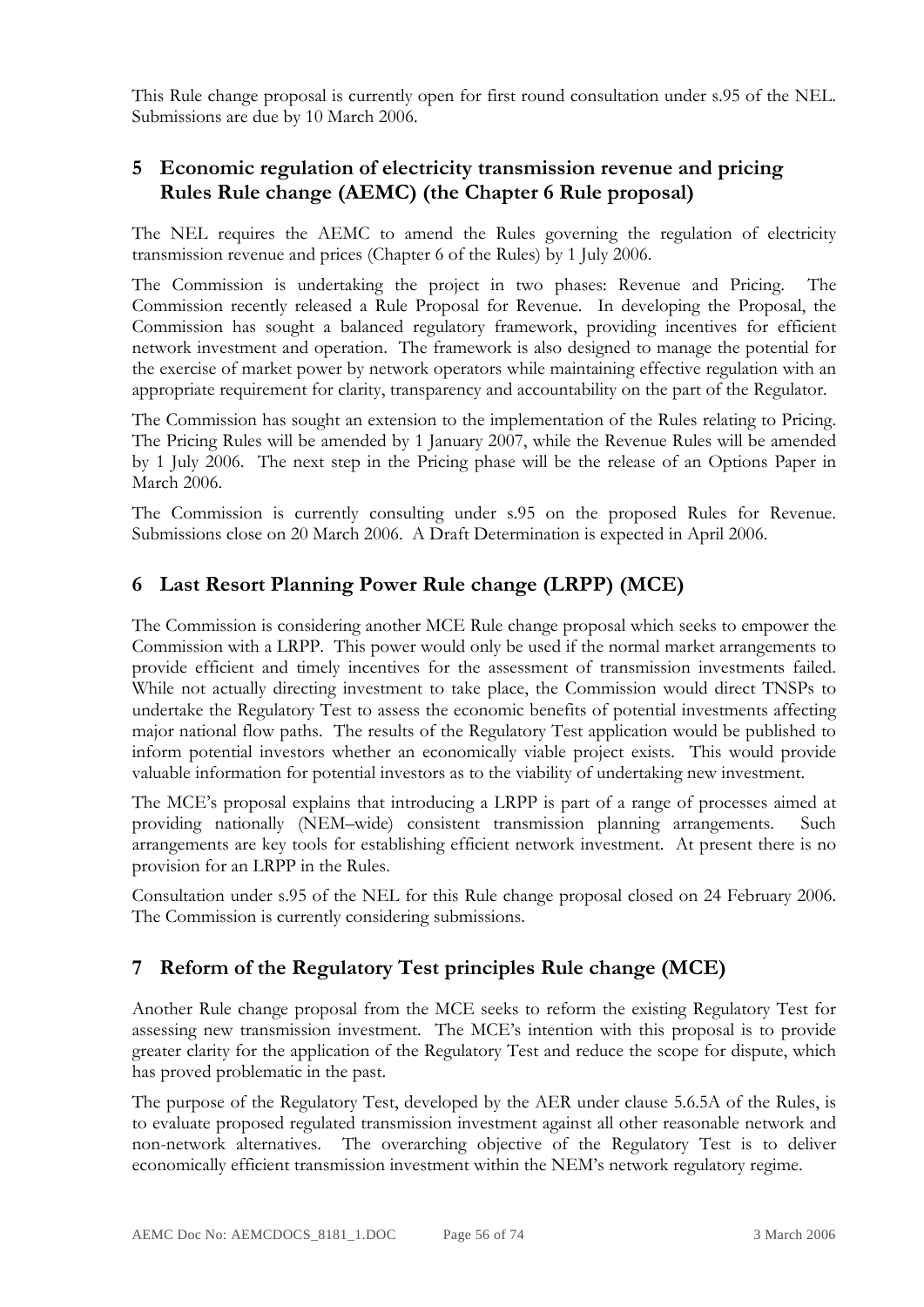The Rule change proposal outlines a suite of principles that would provide minimum coverage guidelines for the AER to apply in promulgating the Regulatory Test. These principles include an economic and competition focus, currently underplayed in the existing Regulatory Test. These principles are intended to establish a streamlined process that helps to maximise the net economic benefits to the market.

Consultation under s.95 of the NEL for this Rule change proposal closed on 24 February 2006. The Commission is currently considering submissions.

# **8 Other Rule change proposals**

As indicated in its draft Rule determination of 19 January 2006 on the recovery of negative interregional settlements residue, the Commission has decided to consider some of the issues raised in submissions to that proposed Rule change within the broader context of this Review. The broader issues discussed in the draft Rule determination included the:

- *Management of negative settlements residue accumulation.* NEMMCO currently intervenes in dispatch when significant counter-price flows are forecast or accruing. Submissions raised concerns with this practice, currently described in the Chapter 8A Part 8 Network Constraint Formulation derogation in the Rules. Submissions questioned the need for the intervention and the trigger for intervention.
- *Intra-billing week deduction of negative settlements residue.* Clause 3.6.5.4(i) of the Rules currently requires NEMMCO to deduct any accrued negative IRSR from positive IRSR values within the same billing period. Submissions stated that this practice reduced the value of SRA units as a hedging tool and removal of the practice would achieve a consistent negative residue funding approach across all timeframes
- *Discussion of the issue of negative residues*. Submissions expressed a need to discuss both the potential causes of negative residues and the procedure for NEMMCO to intervene because of insufficient funding mechanisms for negative residues.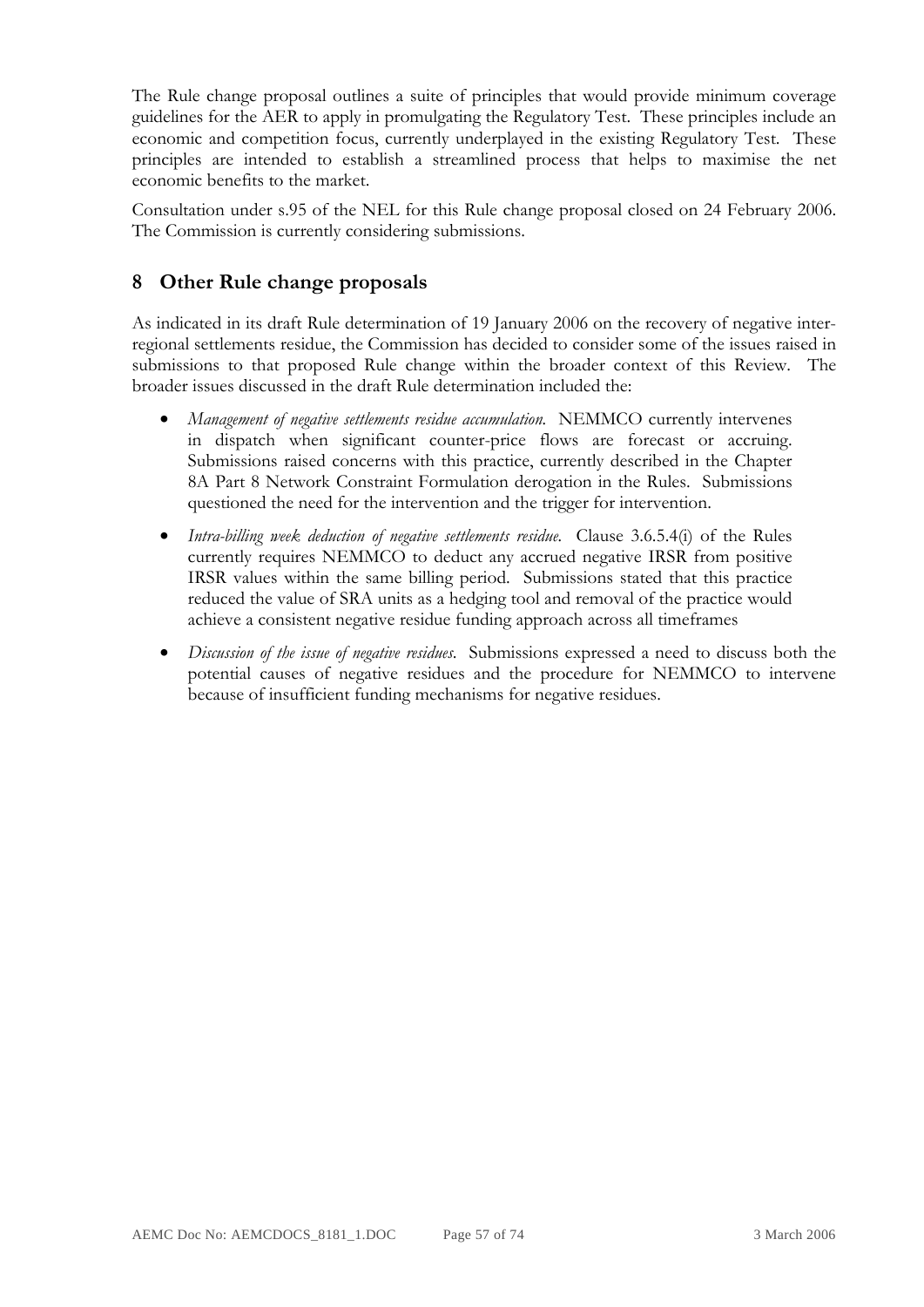# **Appendix 3 Network support agreements in the NEM**

Far north Queensland provides an example of how the Rules allow a NSA to be used to manage transmission congestion so that supply reliability is maintained at points of the network for which there is no explicit price signal under the NEM's regional pricing structure (see Box 1).

#### Box 1: Network support agreements (NSA) in the NEM<sup>46</sup>

Powerlink is the TNSP that owns and operates Queensland's high voltage electricity transmission network. The regulatory regime and statutory requirements oblige Powerlink to maintain the safety, security and reliability of energy supply across it entire network.

Powerlink has entered into NSAs with generators to manage transmission constraints in the north of Queensland. Electricity demand in north Queensland and far north Queensland exceeds the capacity of transmission capacity into those areas at times of high demand.<sup>47</sup> This means that local generation is required to meet demand and maintain the transmission network in a secure operating state.

Powerlink has entered into NSAs with Enertrade (the entity responsible for trading Collinsville, Mt Stuart and Townsville Power Stations) and the Pioneer Sugar Mill. When power flows are approaching the capacity of transmission lines between central Queensland and north Queensland Powerlink instructs these local generators to generate under the terms of the contracts. This in turn prevents the constraint from binding.

In 2001, when there were no NSAs in place, the constraint bound for over 1000 hours in the last three months of the year.<sup>48</sup> However, since NSAs were signed in 2002 the incidence of the constraint binding has fallen significantly. For example, from October 2004 to March 2005 the constraint between central Queensland and north Queensland bound for only 15.5 hours. However, generation was dispatched under contract to avoid this constraint from binding for 365 hours (8% of the time).

Powerlink recovers the cost of the NSAs through its revenue cap and the resulting transmission use of system charges. Powerlink's NSAs are expected to cost \$13-38 million in 2005/06 and \$13-26 million in 2006/07. The agreements expire in 2007/08. A network augmentation has been recommended after 2008, following the application of the Regulatory Test in late 2005.<sup>49</sup>

*<sup>46</sup>* Powerlink*, Annual Planning Report 2005,* Powerlink, Brisbane, 2005*;* Powerlink*, Request for Information Paper: Future Electricity Supply Requirements – North and Far North Queensland,* Powerlink, Brisbane, 7 May 2004

<sup>&</sup>lt;sup>47</sup> The north and far north Queensland area comprises all areas north of Broadsound and Dysart that take supply from the main Queensland electricity grid.

<sup>48</sup> Enertrade, Annual Report 2001-02, p.13

<sup>49</sup> Powerlink, *Recommendation to Address Forecast Reliability of Supply Requirements in 2007-2010, North and Far North Queensland Final Report*, 29 November 2005, p.5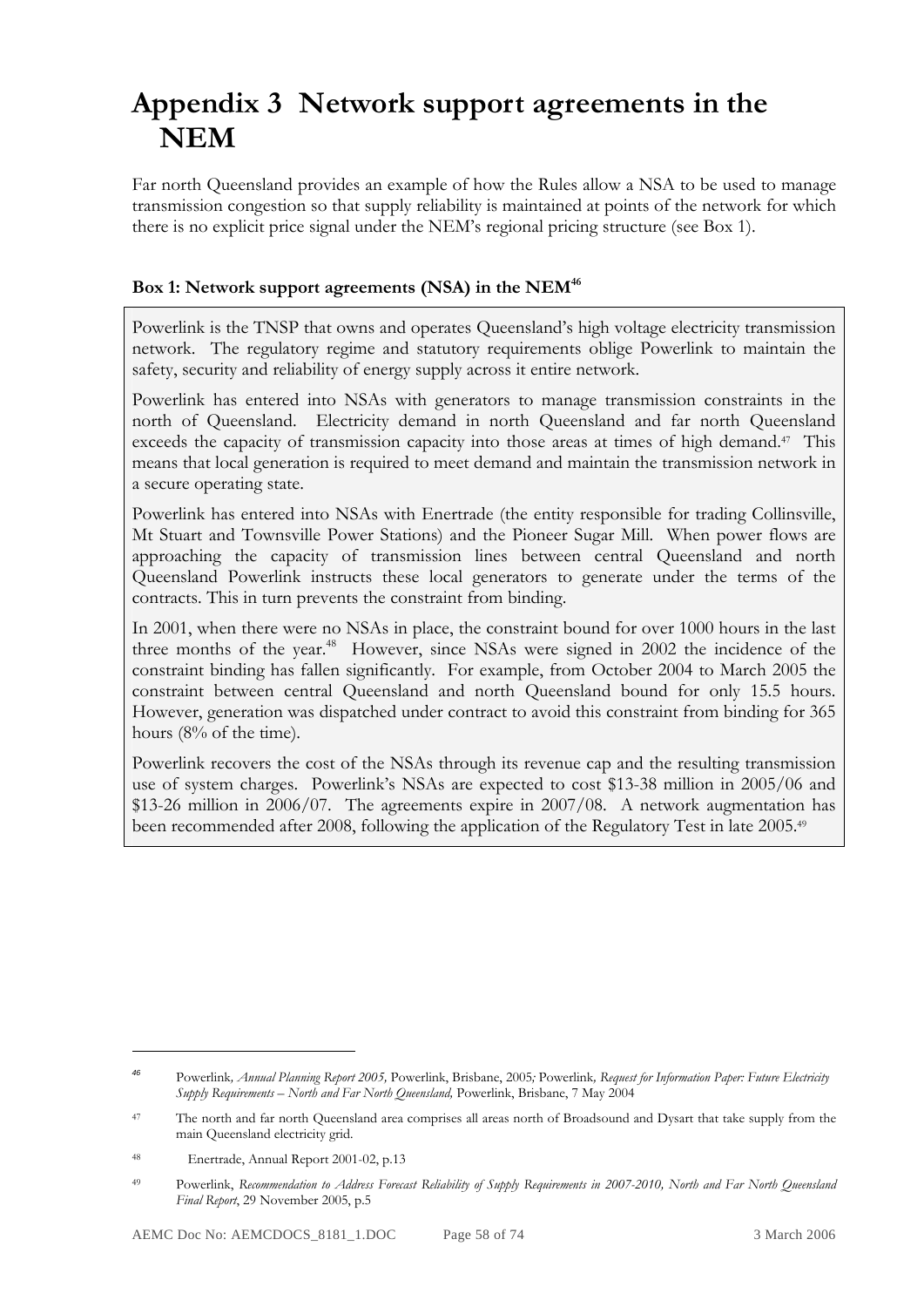# **Appendix 4 Types of constraints**

This appendix provides additional details on three types of constraints:

- Pure intra-regional;
- Pure inter-regional;
- Hybrid;

and the effects each has on regional reference prices. For further discussion of trans-regional constraints and their pricing impacts, see the CRA report, *NEM Interconnector Congestion: Dealing with Interconnector Interactions*. 50

## **1 Pure intra-regional constraints**

A pure intra-regional constraint restricts the flow of power through a constrained network element within a region, but is not affected by power flows from other regions. That is, the physical effects of the constraint are limited to one region. If a binding pure intra-regional constraint affects power transfers to and from the reference node, then the regional reference price will reflect the impact of the constraint binding. The price at the reference node will not be affected in any way if a binding pure intra-regional constraint does not affect power transfers to and from the reference node. These concepts are illustrated below. All examples assume no network losses and that each generator offers all its capacity at the offer price indicated.

#### **Pure intra-regional constraint that affects the regional reference price**

A pure intra-regional constraint binds in such a way that power flows to the regional reference node are affected. In order to balance supply with demand at the reference node, either additional energy is required or demand must be reduced. The incremental cost of procuring additional supplies of energy at the reference node as a direct result of the constraint binding is the congestion cost of the constraint. This congestion cost is reflected in the regional reference price. In Figure 1, there is no way of increasing generation to meet a 1 MW increase in load at the reference node because  $G_{\text{A1}}$  is at maximum output and the 1500 MW transmission limit restricts additional output from  $G_{A3}$ , so in the absence of any demand-side bids, the marginal price at the reference node is set by VoLL, \$10,000/MWh. It can be shown that the marginal economic cost of the congestion equals \$9970/MWh.

If this flow limit persisted over time, then the congestion costs implicit in the reference node price could provide incentives for economically efficient investments to:

- upgrade the transmission line from  $G_{A3}$  and  $G_{A2}$  to the reference node;
- increase the amount of generation capacity located on the other side of the constraint, which has unrestricted access to the reference node price; and
- reduce demand at the reference node through demand-side management.

<sup>50</sup> CRA, *NEM Interconnector Congestion: Dealing with Interconnector Interactions*, Report to NEMMCO, Wellington, 2003. Available at http://www.mce.gov.au/assets/documents/mceinternet/InterconnectorInteractions20041123171938%2Epdf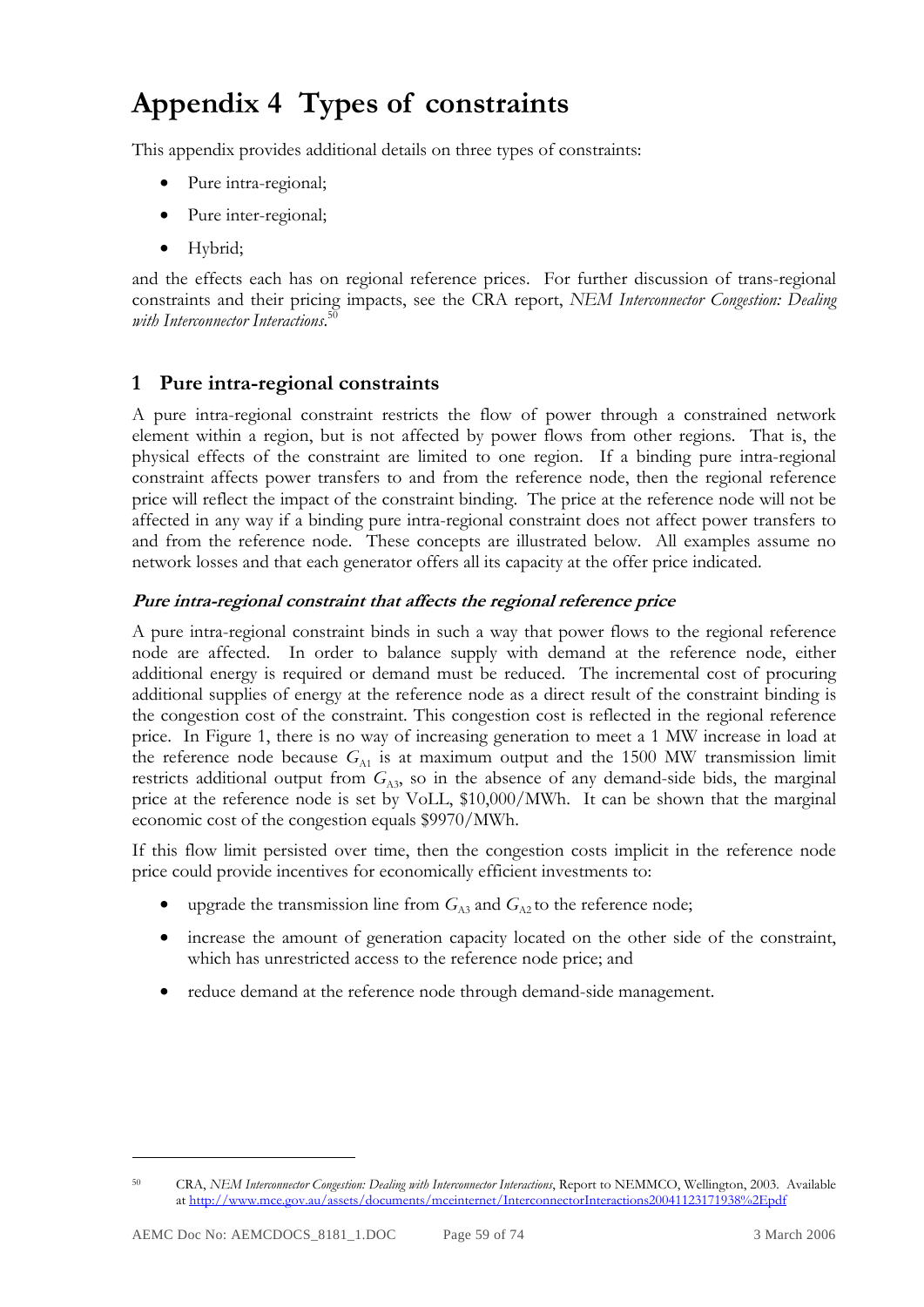

**Figure 1: Pure intra-regional constraint that affects the regional reference price** 

**Pure intra-regional constraint with no impact on regional reference price** 

Figure 2 illustrates the case of a pure intra-regional constraint binding that has no effect on the regional reference price. In Figure 2, total demand at the reference node is 2000 MW but fifteen per cent of this load (ie., 300MW) occurs physically in the sub-region containing node Z. Incremental demand at the reference node can be met by  $G_{\text{A3}}$ , at a price of \$30, which sets the regional reference price. At that price,  $G_{\text{A1}}$  would not expect to be dispatched based on its offer price of \$300. However, in order to meet the 300MW demand at node *Z*, generator  $G_{\text{A1}}$  will have to be constrained on to meet the 100 MW of the sub-regional load at *Z* that can not be met because the 200MW flow limit is binding.<sup>51</sup> Under the Rules generator  $G_{A1}$  would be paid the \$30/MWh reference price for all its output because it is constrained on generation that has no effect on the ability to balance supply and demand at the regional reference node.



**Figure 2: Pure intra-regional constraint with no impact on regional reference price** 

<sup>51</sup> Although all load is notionally treated as being at the reference node, in reality load occurs at different locations of the network. TNSPs and NEMMCO are both required to meet loads across the physical transmission network, not just at reference nodes.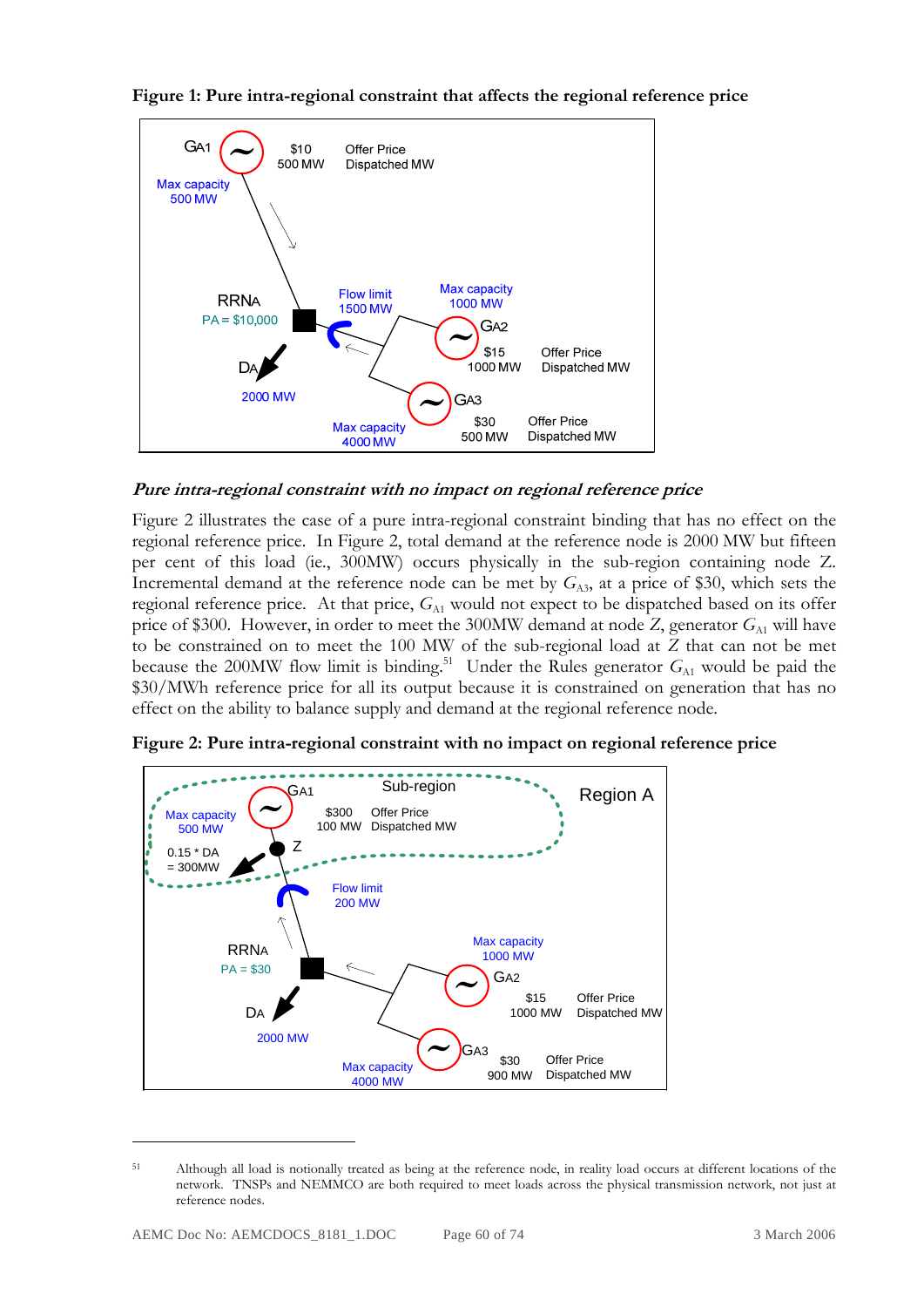The Rules also state that if a generator is initially unavailable, but is directed by NEMMCO to start generating, it may apply for compensation payments when the regional price is below the price at which it is prepared to offer its capacity.

These pricing arrangements can provide incentives for:

- $G<sub>AI</sub>$  to declare itself unavailable, so that it can be compensated at a higher price than the reference price;<sup>52</sup>
- The local TNSP and  $G_{A1}$  to enter into a NSA.

## **2 Pure inter-regional constraints**

A pure inter-regional constraint is one in which the ability to transfer power between regional reference nodes is unaffected by power flows through a constrained element within a region, but only affected by the (security constrained) physical capabilities of the interconnector itself (see Figure 3 below).

#### **Figure 3: Pure inter-regional constraint**



Under the NEM's pricing rules, pure inter-regional constraints will be fully reflected in the price of energy at the boundary between two regions.

When there is a pure inter-regional constraint it is usually necessary for additional generation in the importing region to be dispatched to meet load in that region, even though it may have a higher offer price than generators located in the exporting region. Under these circumstances the price in the importing region will usually rise, with all customers in the importing region paying and generators in the importing region receiving the higher price, while customers and generators in the exporting region face a relatively lower price.

<sup>&</sup>lt;sup>52</sup> This might occur if: a)  $G_{\text{A1}}$  has SRMC that are substantially above the prevailing spot price; b)  $G_{\text{A1}}$  is seeking to exercise its localised market power; or c) GA1 wishes to capture underlying economic rents that are not explicit because of the NEM's regional pricing structure.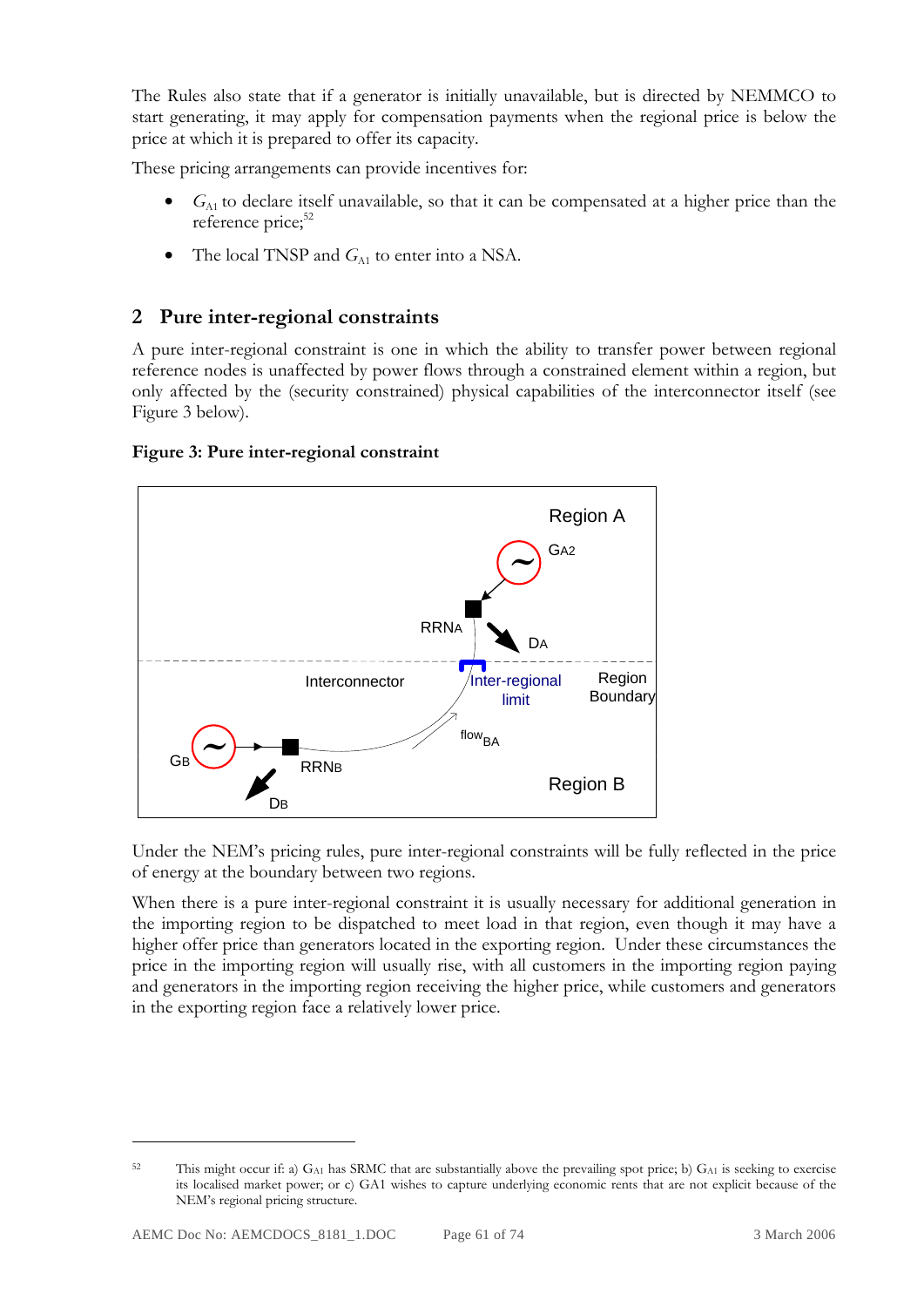## **3 Hybrid intra-regional and inter-regional constraints**

With a hybrid constraint, power flows through the constrained network element are affected by a combination of flows along a single interconnector and flows through constrained network elements within a region. Figure 4 illustrates this. In Figure 4 there is a network limit between generator  $G_{A1}$  and the Region A regional reference node ( $RRN_A$ ). This limit affects the ability of both  $G_{A1}$  and the interconnector to supply power through the constrained element of the network. In this case, when the constraint binds, additional demand at  $RRN_A$  will be met by output from generator  $G_{A2}$ , whose ability to deliver power to the reference node is unaffected by the constraint. Given that  $G_{A2}$  will be the marginal supplier at the reference node, under the NEM Rules it will set the price at  $RRN_A$ . The price at *Reference* Node B ( $RRN_B$ ) could also be affected by the constraint if flows on the interconnector change the marginal cost of balancing supply and demand at  $RRN_B$ .





The relative locations of the point of congestion, the reference node, generation, and the interconnector all play a role in determining the extent to which the congestion affects the regional reference prices in the region with the constraint and the regions linked by the interconnector.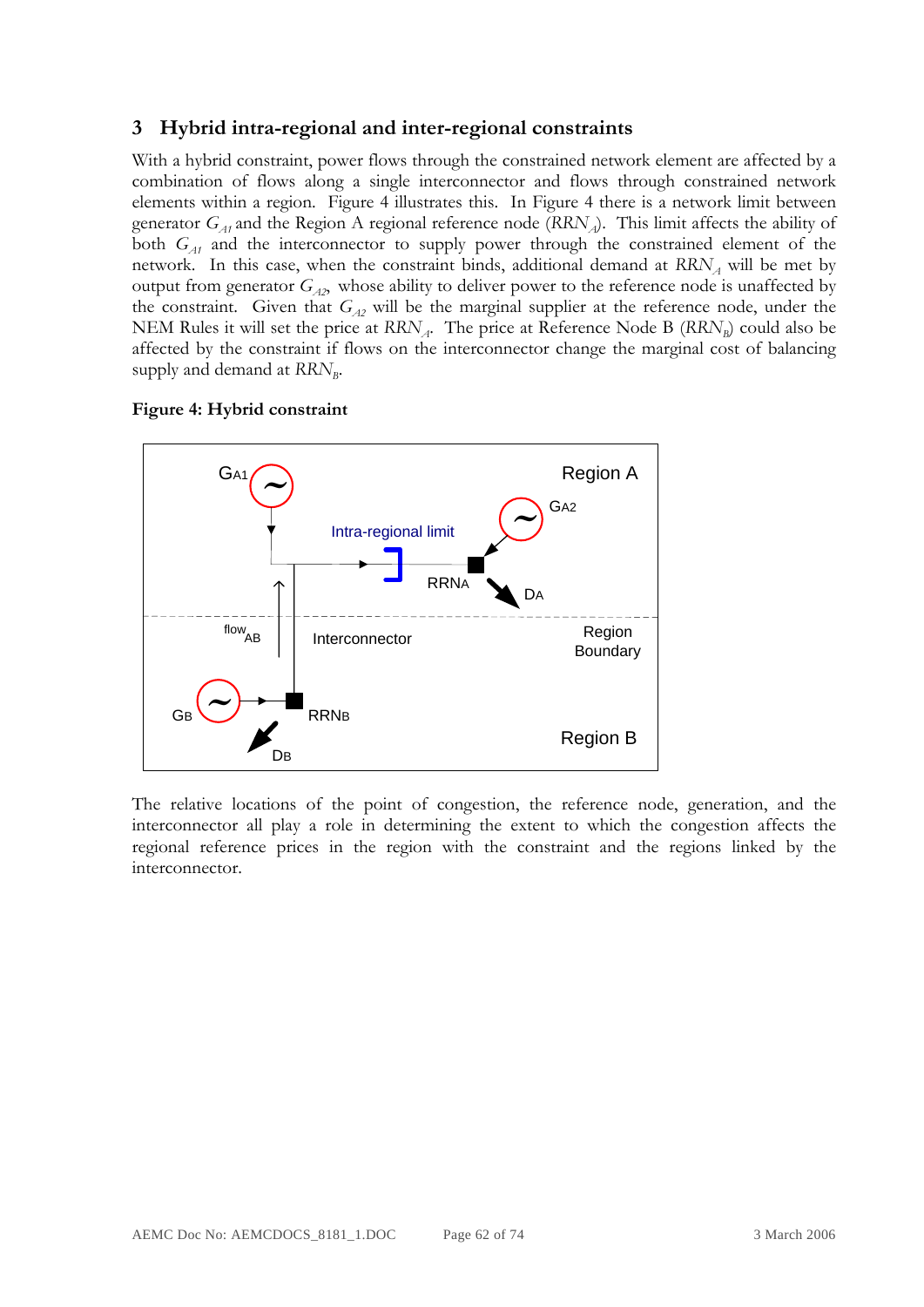# **Appendix 5 Counter-price flows and negative settlements residues**

This Appendix discusses the causes of counter-price flows and the consequences such flows can have on the economic efficiency of dispatch. Counter-price flows, together with any intervention by NEMMCO to manage such flows, can adversely affect the ability of market participants to manage financial risks associated with trading between regions.

# **1 Managing counter price flows**

Counter-price flows occur when the central dispatch process results in electricity flows from a high priced location to a low priced location, resulting in an accrual of negative settlements residues between those locations.

Counter-price flows consistent with efficient dispatch can emerge as a result of:

- binding constraints on a radial network; or
- a binding constraint on part of a transmission loop with different pricing nodes located around the loop.

Each of these possibilities is discussed in more detail below. All examples assume no network losses and that each generator offers all its capacity at the offer price indicated.

# **2 Counter-price flows on a radial network**

When there is a binding constraint on a radial network with regional pricing, counter-price flows can emerge as a result of the inconsistency between dispatch outcomes and the price at which some participants are settled. This inconsistency arises because under the NEM's dispatch and pricing rules, generators that are constrained off have a limited effect on the local regional reference price. This can be demonstrated by way of a simple example on a radial network (see Figure 5).

Figure 5 compares the optimal dispatch outcomes based on bids and offers to the economically efficient dispatch that would arise if the market were dispatched on the basis of short run marginal costs (SRMC). The purpose of this comparison is to demonstrate that settlement based on regional reference prices can sometimes encourage bidding behaviour that results in a market equilibrium that uses a combination of generation with a higher underlying cost than would be the case if bids and offers reflected underlying SRMC.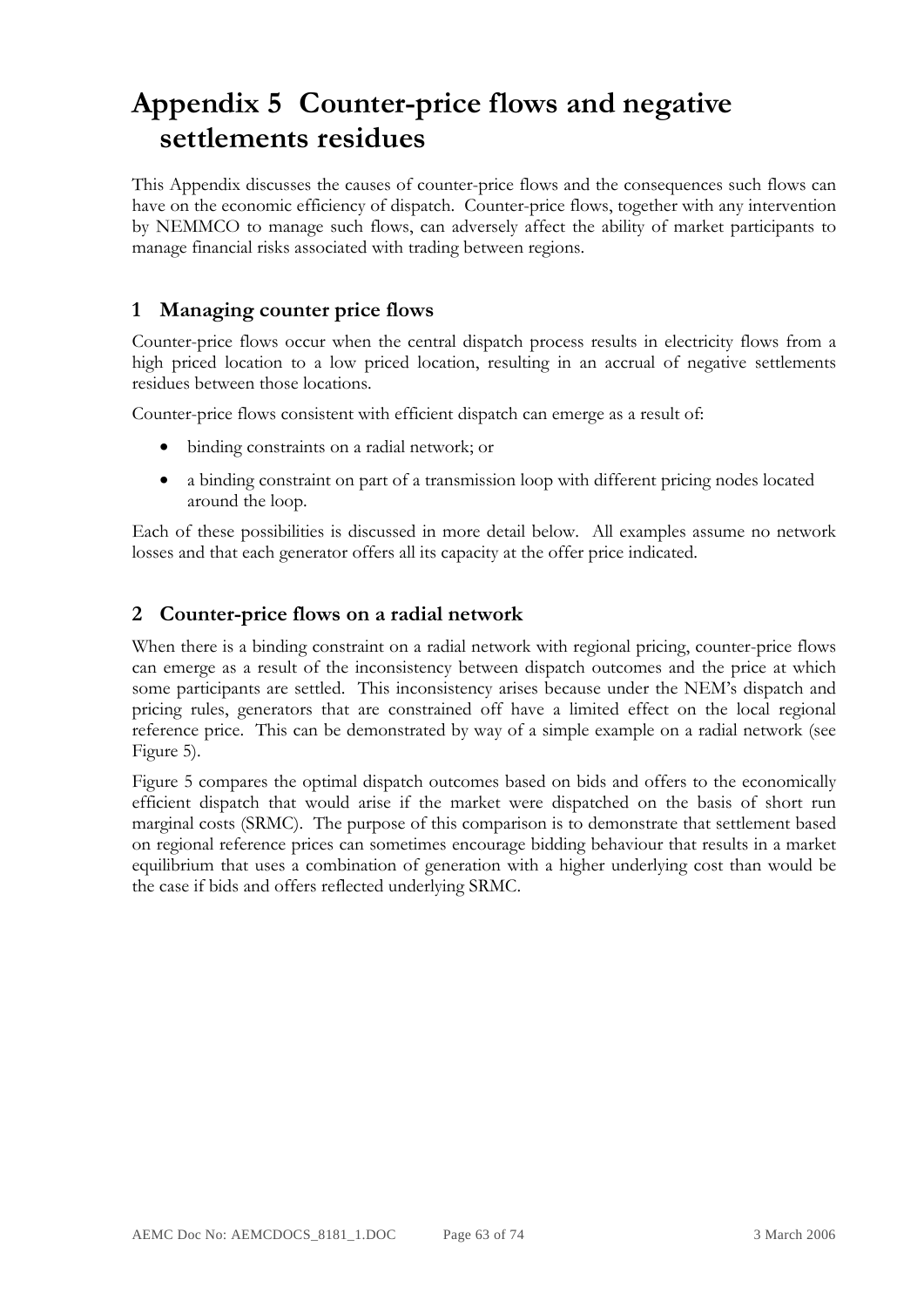**Figure 5: Economically efficient counter-price flow in a radical network with a hybrid constraint and regional pricing.** 



The figure assumes there is a constraint in Region A that limits the flow on the interconnector between Region B to Region A. The constraint also limits generator  $G_{A1}$ 's ability to deliver power to Region Reference Node A (RRN<sub>A</sub>). It is assumed that there is a generator ( $G_{A2}$ ) located at  $RRN<sub>A</sub>$  that is sufficiently large to meet any increase in demand at that node, despite the constraint binding. This generator  $G_{A2}$  will therefore be the marginal generator that sets the price at  $RRN_A$ , based on its offer price (\$100/MWh). In Region B, demand at the reference node can be met from generation by  $G_B$  and imports from Region A along the interconnector. Assume that  $G_B$  is the marginal generator whose offer price sets the Regional Reference Price (RRP<sub>B</sub>) at \$30/MWh. Under the NEM's regional settlement, all of  $G_{A1}$ 's output will be paid the  $\rm{RRP}_{A}$ price, \$100/MWh. This creates the incentive for  $G_{A1}$  to maximise its dispatch volume by lowering its bid price to, perhaps, \$2/MWh, which is below its SRMC of \$12/MWh. In this case, least-cost dispatch based on bids and offers will result in  $G_{A1}$  being dispatched up to the point where its output is limited by the interconnector flow limit from Region A to Region B and the hybrid constraint affecting transfers through to  $RRN_A$ . The prevailing flow of power will be from Region A to Region B, which is counter to the price difference  $(RRN_A > RRN_B)$ .

This counter-price flow results in the accumulation of negative inter-regional settlements residue. In this case, the negative settlements residue arises from dispatching the least-cost optimal outcome, based on bids and offers *and* consistent with least-cost economic dispatch based on SRMC. An objective of the market design is to drive dispatch towards that which one would expect if underlying costs were used. In this case, if dispatch were based on the underlying SRMC with everything else unchanged, there would be no change in the pattern of dispatch each generator would be dispatched to the same MW volume as before, but the prices at the reference nodes would be lower,  $\text{RRP}_A = $30/\text{MWh}$  and  $\text{RRP}_B = $18/\text{MWh}$ . In this case, four conclusions can be drawn:

- the regional pricing structure of the market creates incentives for  $G_{A1}$  to offer below its underlying SRMC in order to maximise the revenue it receives from settlements based on  $RRP<sub>A</sub>;$
- dispatch based on bids and offers results in accrual of a negative settlements residue on the interconnector;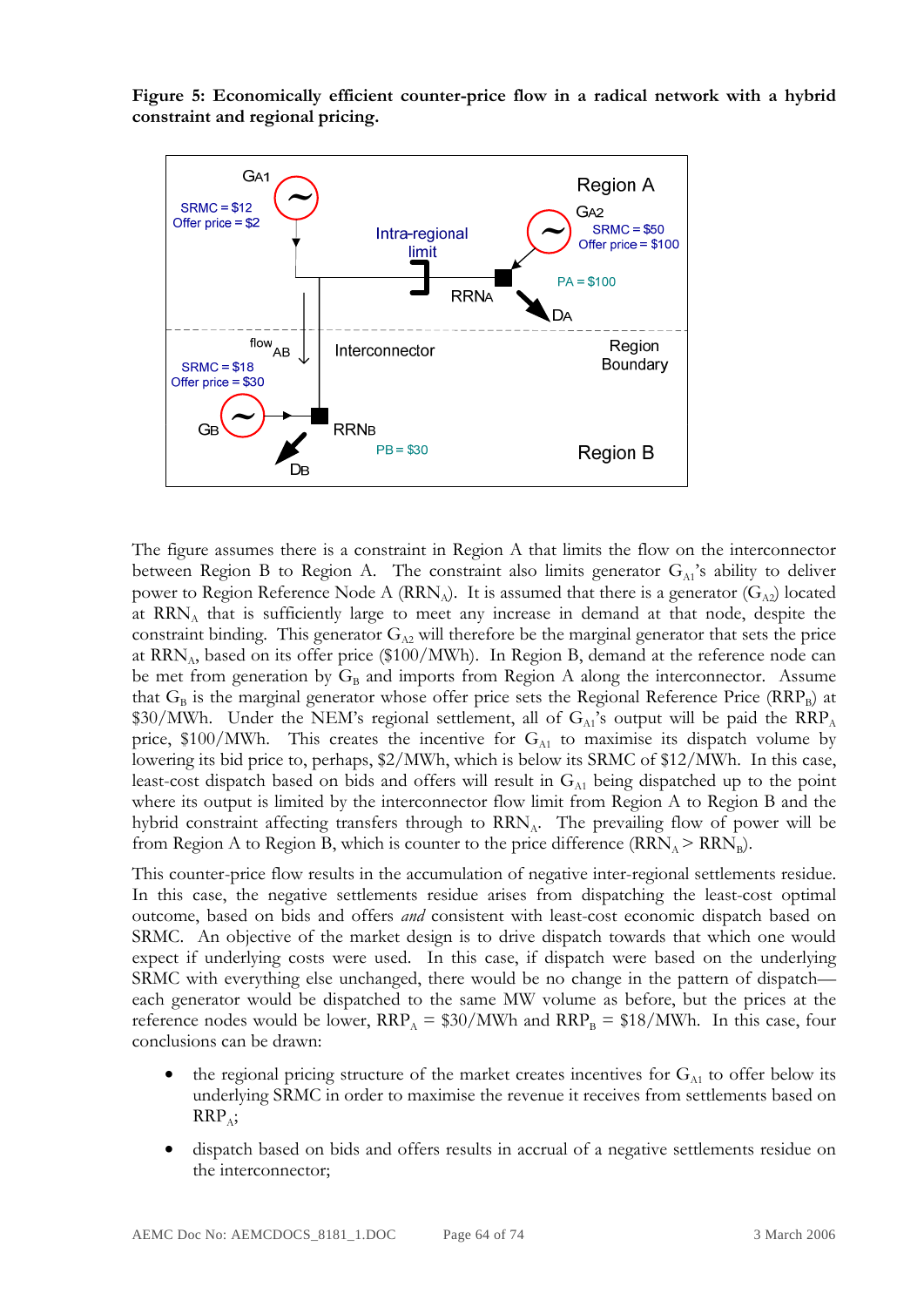- the physical dispatch outcomes, including the power flows that give rise to the negative settlements, would be identical if dispatch were based on SRMC—the benchmark for measuring the economic efficiency of the market. The pricing outcomes will, however be different; and
- the negative residues are consistent with economically efficient dispatch based on SRMC.

Figure 6 is identical to Figure 5 except that the SRMC of  $G_{\text{A1}}$  is now \$25/MWh. In this case, the dispatch outcomes based on bids and offers would be unchanged from Figure 5. However, in Figure 5:

- the dispatch outcomes based on bids and offers will be inconsistent with economically efficient dispatch based on SRMC, because GA1 is dispatched to higher level based on its offer price than it would expect under SRMC-based dispatch;
- the incentives created by regional pricing for GA1 to offer below its underlying SRMC contribute to a reduction in economic efficiency relative to SRMC-based dispatch and pricing; and
- the negative residues are arising from dispatch based on bids and offers are *not* consistent with economically efficient dispatch based on SRMC.

#### **Figure 6: Economically inefficient counter-price flow in a radical network with a hybrid constraint and regional pricing.**



# **3 Counter-price flows on a looped network**

A constraint on a segment of physical loop in an alternating current (AC) transmission network can create economically efficient counter-price flows on one or more locations around the loop.<sup>53</sup> The current regional structure deliberately avoids loops being created as part of the regional structure. Instead, regions are arranged in a radial manner. However, there are a number of physical loops in the system, for which the price effects of congestion on one part of the loop are not fully reflected in the regional reference price.

<sup>53</sup> This is often referred to as the "spring washer effect". See E. G. Read and B. J. Ring, *Dispatch Based Pricing: Behaviour of Nodal Power Prices*, In A. J. Turner (editor), *Dispatch Based Pricing*, Trans Power (NZ) Ltd, Wellington, 1995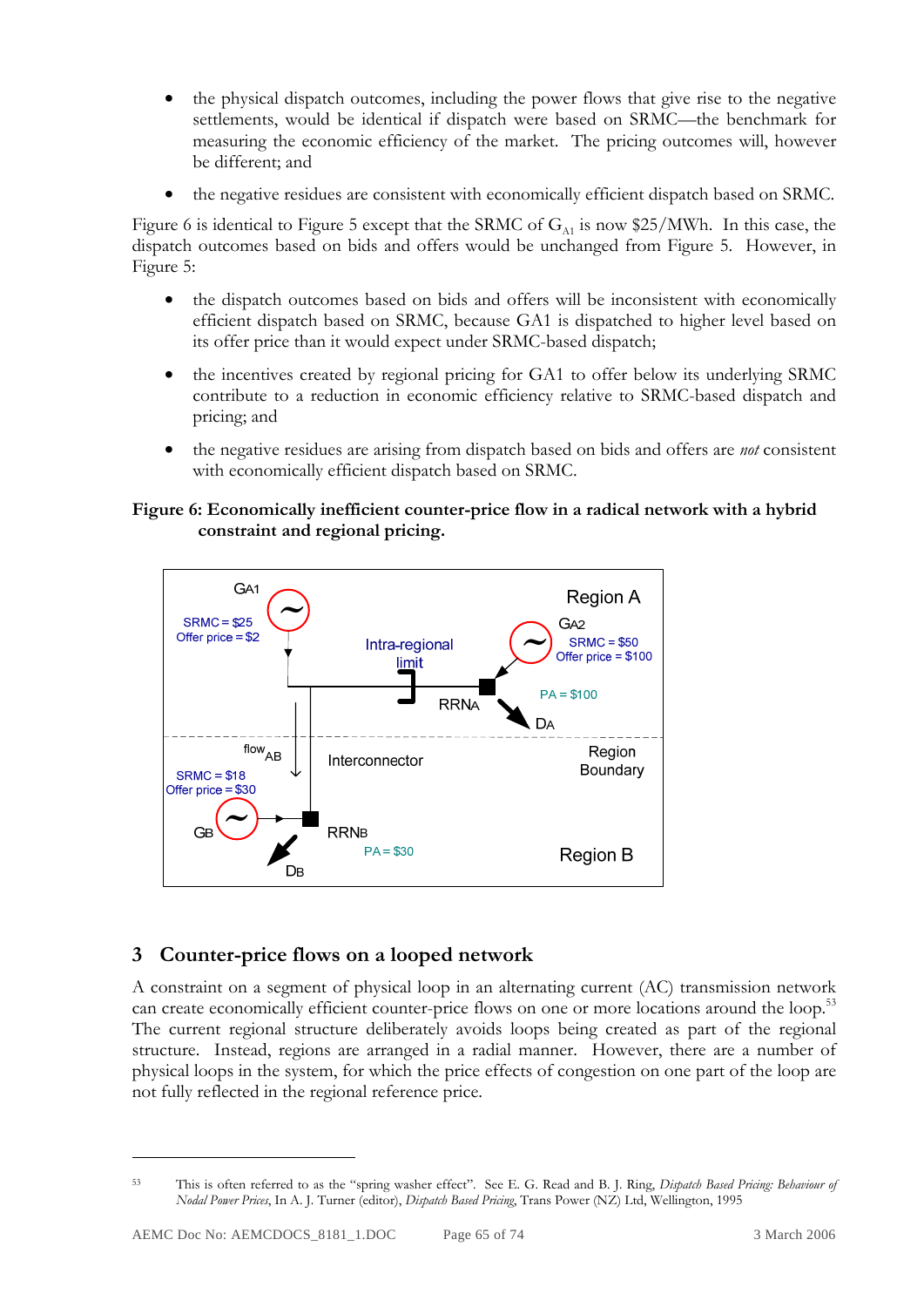The only AC transmission loop that spans several regions is the area around the Snowy region. The effect of one element of this loop reaching its flow limit, combined with the NEM's regional pricing structure, can result in economically efficient counter-price flows. These counter-price flows can result in the accrual of substantial negative IRSRs.

Figure 7 shows the looped network in and around the Snowy region of the NEM. One arm of the loop links the VIC reference node—via Dederang, Wodonga, Jindera and Wagga—to the NSW reference node. The other arm of the loop links the Dederang, Murray and Tumut transmission connection points. Power flows around the loop are determined by the relative impedance of the different paths around the loop. For example, if power is injected into the loop at Dederang, it splits in two and travels around the two alternative paths, towards the NSW reference node. There is an intra-regional constraint within the Snowy region between the Murray and Tumut connection points. If flows between Murray and Tumut reach their limit, the lines become constrained. This constraint can affect prices in the NSW, Snowy and VIC regions because it affects flows on the Snowy-NSW and Vic-Snowy interconnectors. In these circumstances, there may be counter-price flows that are consistent with efficient economic dispatch. This can be illustrated assuming the prevailing trans-regional flow is from VIC towards NSW.54



**Figure 7: Snowy region network topology** 

<sup>54</sup> It is also possible to illustrate this when flow is in the reverse direction – from NSW to VIC.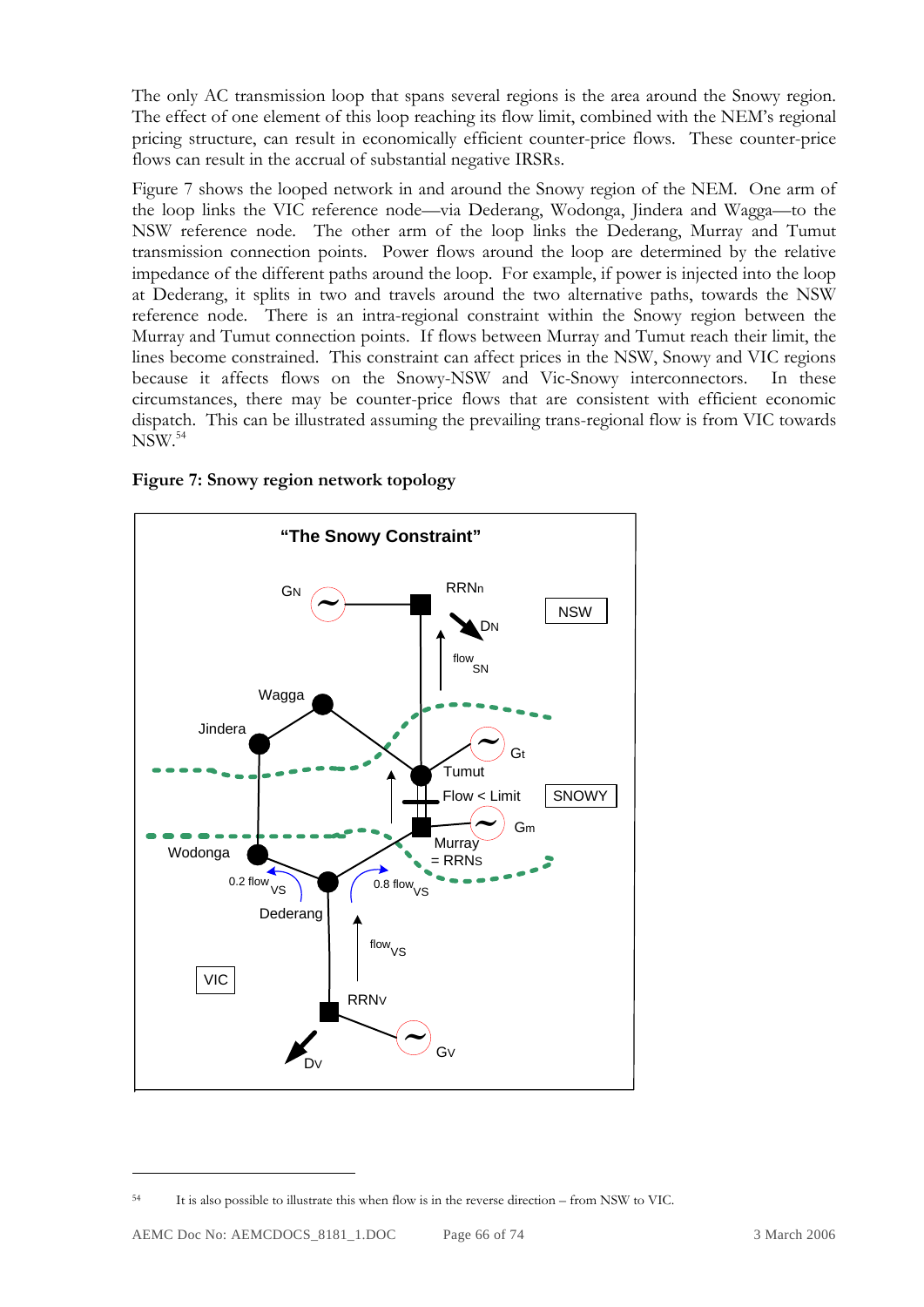When there are northward flows from Victoria into the Snowy region, and the intra-regional constraint between Murray and Tumut binds, the location on the loop where the value of generation is lowest is Murray. This is because an increase in 1MW in output at Murray increases congestion on the constrained link by more than power injected anywhere else on the loop (including the Victorian RRN). Since Murray is also the location of the regional reference node for the Snowy region this results in the Snowy regional price being lower than the Victorian reference price, leading to negative settlements residues on the VIC-Snowy directional interconnector.

In this case, the Murray regional reference price correctly reflects the economic costs of congestion at that point and provides a signal to reduce generation at Murray. This is because a reduction in generation at Murray provides the greatest relief to the constraint, relative to the reductions in generation anywhere else on the loop. A reduction in the level of generation at Murray would contribute to a reduction in the total costs of meeting demand across the network.

However, since generation at Tumut receives the Murray price under the NEM's settlement rules, it might not have any incentive to generate at a level that would relieve the constraint. In the extreme, Tumut generation might not generate at all if the Murray price is well below the opportunity cost of energy at Tumut (ie. the water value at Tumut). Since Tumut does not receive a price that reflects the value of its generation to the market, it may produce an inefficiently low level of output from a dispatch perspective.

The existing Rules and regional pricing structure potentially adversely affect the economic efficiency of dispatch around this loop in three ways:

- 1. the regional pricing structure does not include prices for all points around the loop. This deprives the market of the locational price signals that would enable them to reduce the level of congestion in the most economically efficient manner via the dispatch process;
- 2. the mis-match between the price received by generation at Tumut, its offer price and SRMC; and
- 3. the Rules allow intervention by NEMMCO to limit the value of negative IRSRs. This intervention can curtail the level of flows from VIC to SNOWY, and raise the total cost of meeting demand across the NEM, based on bids and offers.

Under the Rules, procedures have been developed which allow NEMMCO to manage counter price flows in order to limit the accumulation of negative settlements residues. These procedures have been put in place because there is as yet no robust means of funding negative IRSRs.

In general terms counter price flows are managed by introducing an additional constraint into the central dispatch process.<sup>55</sup> This constraint directly limits the flow on the notional interconnector to the extent necessary to prevent further accumulation of negative residues.<sup>56</sup> NEMMCO's procedures require it to intervene each time negative residues over the period of counter price flows are forecast to reach, or actually reach, an accumulated value of  $$6,000$ .<sup>57</sup> The interconnector flow limitations are removed when NEMMCO is satisfied that this will not result in further counter price flows.

As these actions essentially constitute an intervention in the optimal dispatch process, it is important that there is transparency in the way that they are implemented.

<sup>55</sup> Another option for limiting the accumulation of negative IRSRs involves changing the location of the regional reference node by re-orienting constraints to an adjoining connection point. This option was considered in by NEMMCO in 2005, but rejected after public consultation. See NEMMCO, *Revision to Procedures for Management of Negative Residues – Final Determination*, NEMMCO, Melbourne, 20 September 2005.

<sup>&</sup>lt;sup>56</sup> The interconnector flow is adjusted gradually, or ramped at a rate no greater than that which applies for a planned outage.

<sup>57</sup> NEMMCO, SO\_OP3705, September 2005, p.28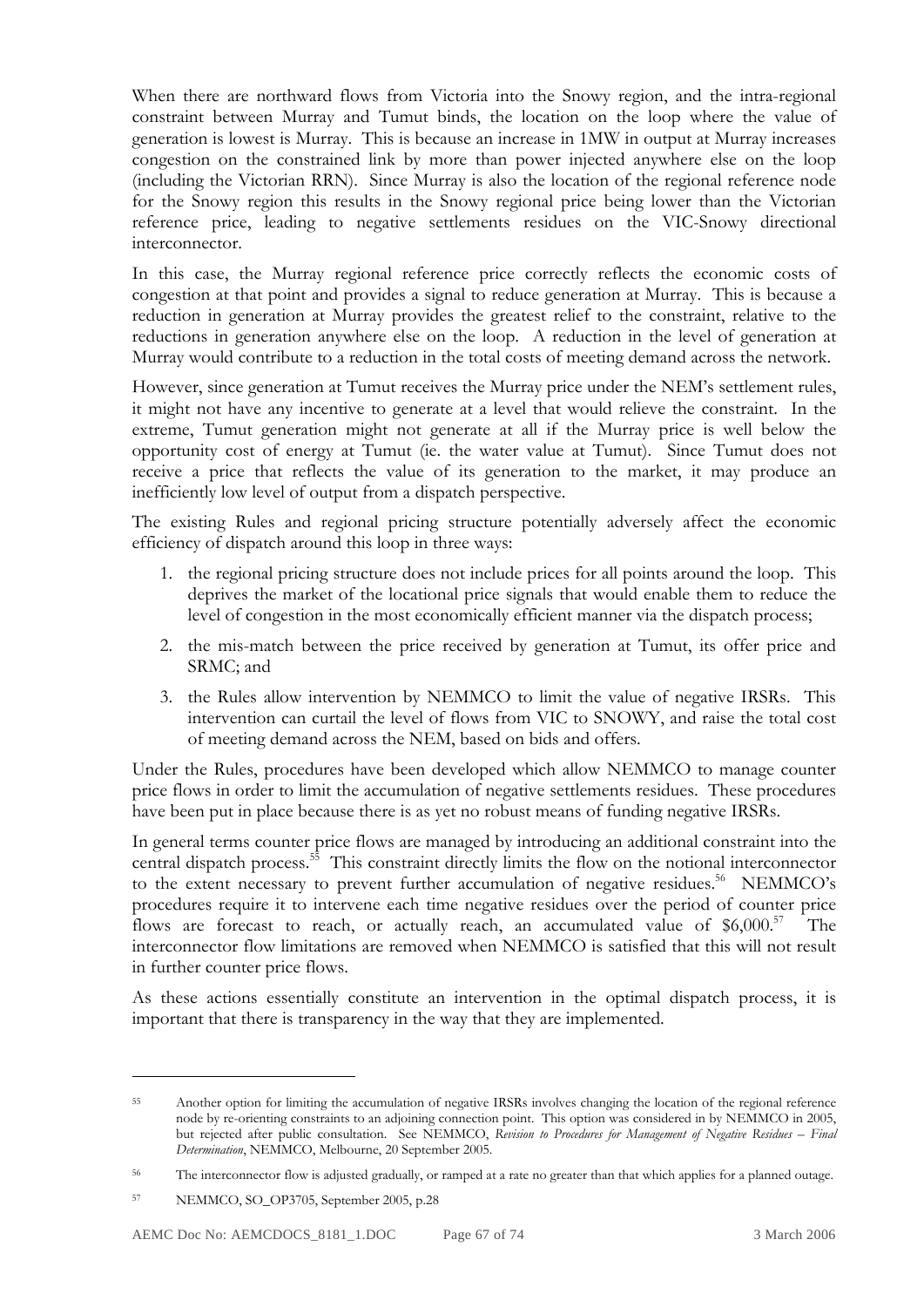For the purpose of evaluating alternative approaches to congestion management it will be assumed that the current approach to congestion management includes the management of negative settlements residues by directly limiting the flow on the interconnector, as outlined above.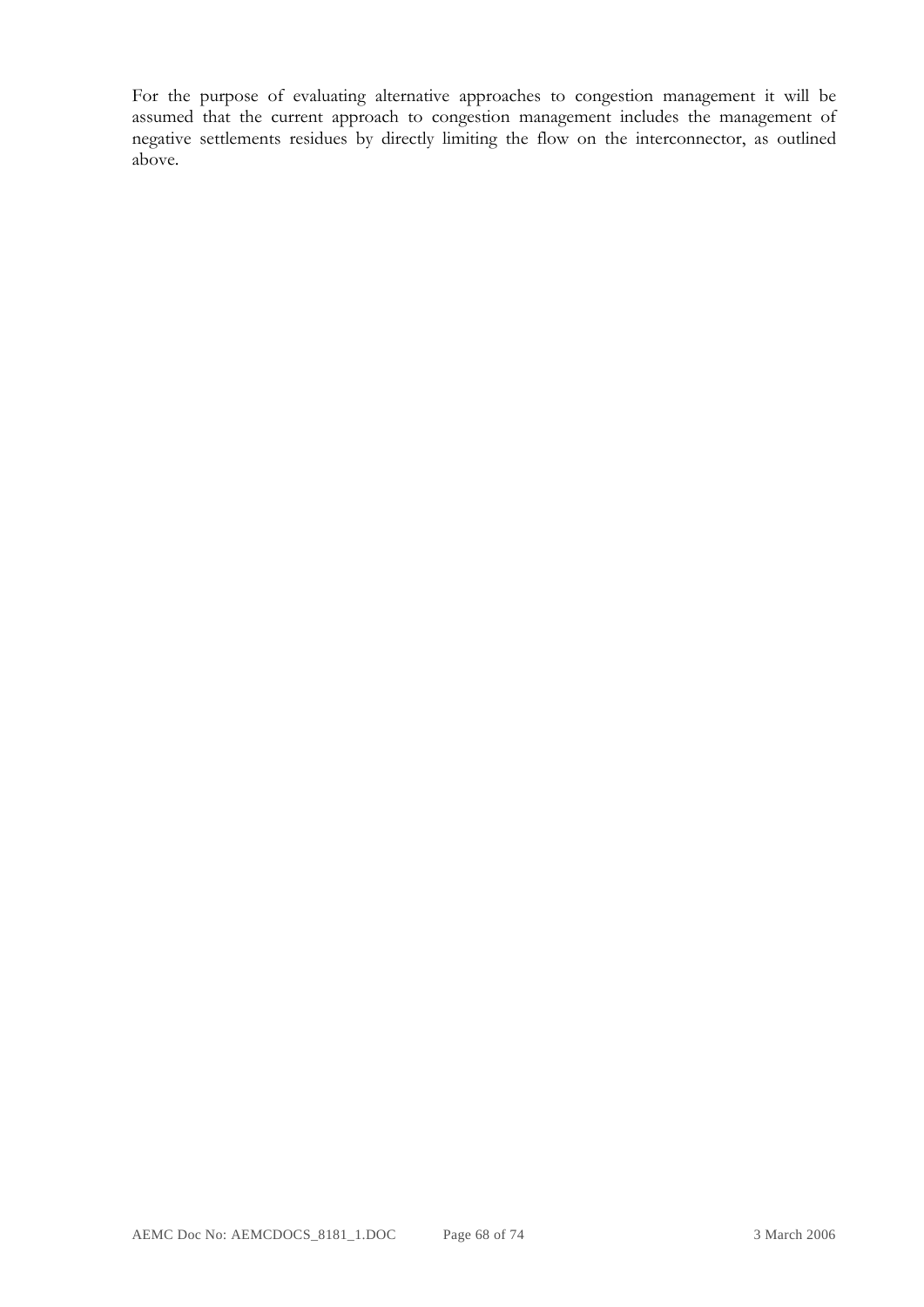# **Appendix 6 Summary of international approaches**

**Table 3: International summary on approaches to electricity market design and congestion management** 

| Market                                                      | Market structure and hedging instruments                                                                                                                                                                                                                                                                                                                                                                                                                                                                                                                                                                                                                                                                                                                                                                                                                                                                                                                                                                                                                                                                                                                                                                                                                                                                            | Dispatch and<br>constraint model                                                                                                                                                                                                                                                                                                                                                       | Approach to settlement/pricing<br>and congestion management                                                                                                                                                                                                                                                                                                                                                                                                                                                    | Changes to regional<br>boundaries and<br>market design                                                                                                                                                                                |
|-------------------------------------------------------------|---------------------------------------------------------------------------------------------------------------------------------------------------------------------------------------------------------------------------------------------------------------------------------------------------------------------------------------------------------------------------------------------------------------------------------------------------------------------------------------------------------------------------------------------------------------------------------------------------------------------------------------------------------------------------------------------------------------------------------------------------------------------------------------------------------------------------------------------------------------------------------------------------------------------------------------------------------------------------------------------------------------------------------------------------------------------------------------------------------------------------------------------------------------------------------------------------------------------------------------------------------------------------------------------------------------------|----------------------------------------------------------------------------------------------------------------------------------------------------------------------------------------------------------------------------------------------------------------------------------------------------------------------------------------------------------------------------------------|----------------------------------------------------------------------------------------------------------------------------------------------------------------------------------------------------------------------------------------------------------------------------------------------------------------------------------------------------------------------------------------------------------------------------------------------------------------------------------------------------------------|---------------------------------------------------------------------------------------------------------------------------------------------------------------------------------------------------------------------------------------|
| Pennsylvania<br>-New Jersey<br>-Maryland<br>Market<br>(USA) | Full nodal pricing market covering Pennsylvania, New Jersey and<br>Maryland in the USA. There are over two thousand nodes, but<br>most transactions are referenced to a small set of 'trading hubs'.<br>PJM has both day-ahead and real-time balancing markets, both<br>based on nodal pricing. It also has separate markets for regulation<br>and spinning reserve. PJM also imposes capacity obligations on<br>load-serving entities (suppliers), with capacity credits traded in a<br>market.<br>PJM allocates FTRs to buyers of firm transmission services. FTRs<br>provide their holders with a right to a proportionate share of the<br>annual congestion charges associated with the points of receipt<br>and delivery designated in their service agreements.<br>FTRs are not completely firm, in that there are some (limited)<br>exceptions to full payment.<br>Other ('non-firm') customers may either choose to pay congestion<br>charges as they arise in the day-ahead market or be curtailed.<br>These customers must also pay transmission charges, but at a<br>lower rate than firm customers.<br>FTRs may produce obligations to pay if counter-price flows occur.<br>Since 2003, FTR options have been available, which only carry a<br>positive value (ie. cannot impose an obligation to pay). | PJM uses a set of computer<br>programs known as the<br>PJM Two-settlement<br>Technical Software, which<br>performs security-<br>constrained unit<br>commitment (RSC) and<br>economic dispatch (SPD).<br>Both these models use<br>generic constraints<br>produced by the STNET<br>powerflow model, which<br>contains a full<br>representation of the<br>underlying physical<br>network. | Transmission customers may submit<br>fixed, dispatchable or 'up to'<br>congestion bid bilateral transaction<br>schedules into the day-ahead market<br>and may specify whether they are<br>willing to pay congestion charges or<br>wish to be curtailed if congestion<br>occurs in the real-time balancing<br>market.<br>All purchases and sales in the day-<br>ahead market are settled at the day-<br>ahead prices. The day-ahead<br>scheduling process incorporates<br>reliability and reserve requirements. | In 1998, following<br>repeated intervention by<br>the system operator to<br>manage congestion in a<br>zonal pricing market, PJM<br>switched to a nodal<br>pricing design.<br>Boundary change is<br>therefore no longer<br>applicable. |
| <b>Britain</b>                                              | Real time single node ex-post net market covering England, Wales<br>and Scotland. Participants submit nominations of supply and<br>demand side requirements. BETTA is concerned with managing<br>and pricing any imbalances between these nominations and actual                                                                                                                                                                                                                                                                                                                                                                                                                                                                                                                                                                                                                                                                                                                                                                                                                                                                                                                                                                                                                                                    | NG operates the system<br>using a full network model.                                                                                                                                                                                                                                                                                                                                  | In the energy market transmission<br>congestion is not priced. There are no<br>locational prices and the cost of<br>managing the resultant congestion is                                                                                                                                                                                                                                                                                                                                                       | Fundamental market<br>design change from ex-<br>ante gross pool<br>(established in 1990) to                                                                                                                                           |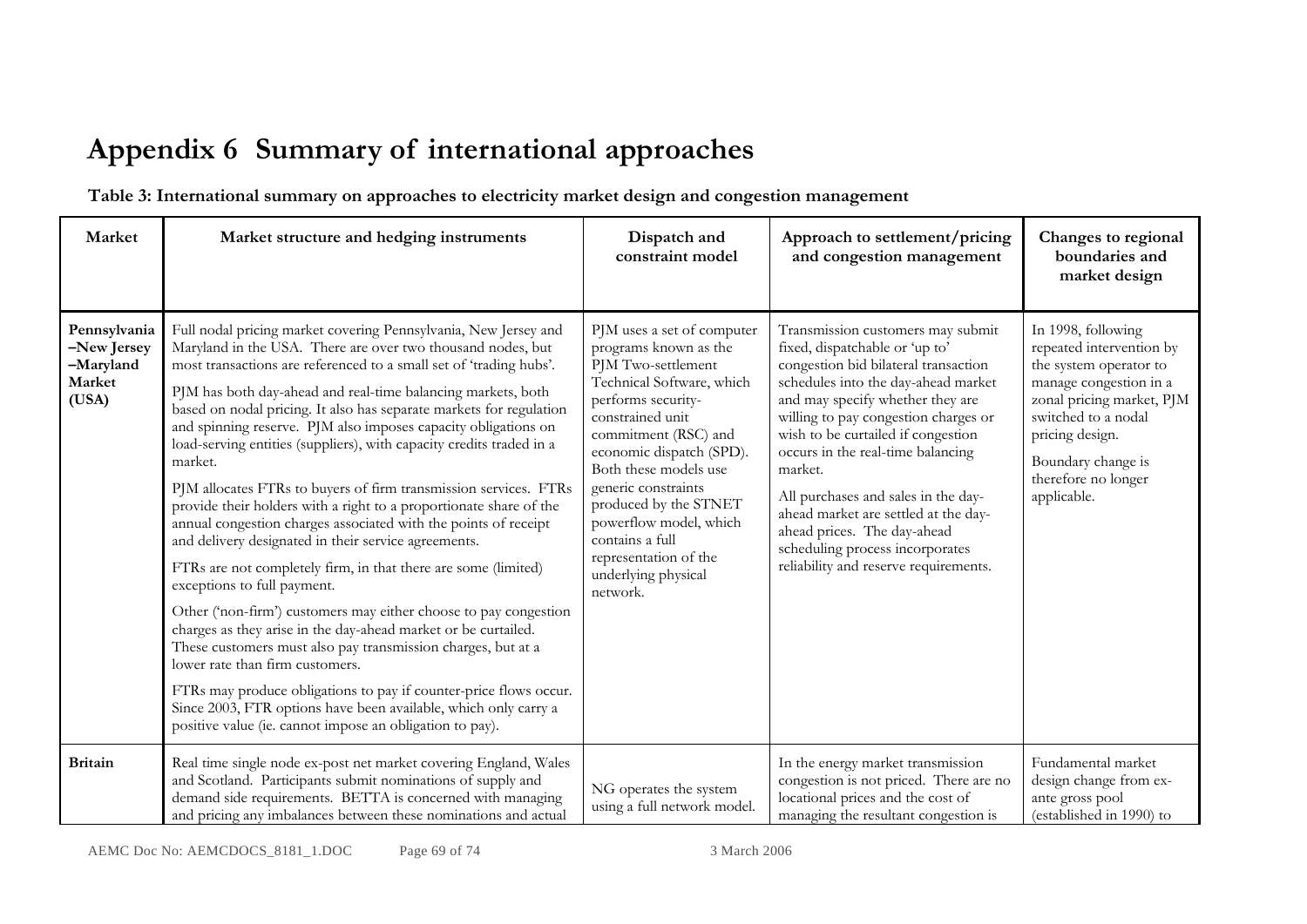| Market                | Market structure and hedging instruments                                                                                                                                                                                                                                                                                                                                                                                                                                                                                                                                                                                                                                                                                                                                                        | Dispatch and<br>constraint model                                                                                                                                                                                                                                                                                                                                                                                        | Approach to settlement/pricing<br>and congestion management                                                                                                                                                                                                                                                                                                                                                                                                                                                                                                                                                                                                                                 | Changes to regional<br>boundaries and<br>market design                                                                                                                                                                                                                                                                                                                                                                                                        |
|-----------------------|-------------------------------------------------------------------------------------------------------------------------------------------------------------------------------------------------------------------------------------------------------------------------------------------------------------------------------------------------------------------------------------------------------------------------------------------------------------------------------------------------------------------------------------------------------------------------------------------------------------------------------------------------------------------------------------------------------------------------------------------------------------------------------------------------|-------------------------------------------------------------------------------------------------------------------------------------------------------------------------------------------------------------------------------------------------------------------------------------------------------------------------------------------------------------------------------------------------------------------------|---------------------------------------------------------------------------------------------------------------------------------------------------------------------------------------------------------------------------------------------------------------------------------------------------------------------------------------------------------------------------------------------------------------------------------------------------------------------------------------------------------------------------------------------------------------------------------------------------------------------------------------------------------------------------------------------|---------------------------------------------------------------------------------------------------------------------------------------------------------------------------------------------------------------------------------------------------------------------------------------------------------------------------------------------------------------------------------------------------------------------------------------------------------------|
|                       | supply and demand on a half-hourly basis.<br>National Grid (NG) (the system operator) manages any<br>imbalances through the balancing mechanism (BM, which covers<br>only about 2% of total electricity traded), by accepting a bid or<br>offer to increase or decrease generation (or demand). The BM is<br>also used to resolve transmission constraints and maintain the<br>quality and security of supply. Participation in the BM is voluntary<br>and participants are paid for their response on a pay-as-bid basis.<br>The cost of managing these imbalances is recovered via the<br>imbalance settlement process (ISP), which is by managed by<br>Elexon (the market operator). In this process participants are<br>charged for short and long positions relative to their nominations. | The BM is dispatched on a<br>locational basis to ensure<br>the system is maintained in<br>balance. NG manages<br>congestion by calling bids<br>and offers through the BM<br>as required. NG hedges its<br>exposure to the imbalance<br>prices by entering into<br>contracts with participants<br>(which specify the offers<br>that the generators will<br>submit to the balancing<br>market at times of<br>constraint). | shared through the balancing services<br>use of system (BSUOS) charges on a<br>\$/MWh basis. NG is incentivised<br>under the regulatory arrangements to<br>minimise these costs.<br>Constraints and losses are taken into<br>account in the way NG manages the<br>system in real time using bids and<br>offers from the BM (supported by<br>longer term contracts with specific<br>generators). However, the costs of<br>these constraints and losses are then<br>removed from the prices used for the<br>ISP (which are based on BM bids and<br>offers called) via agreed systems and<br>algorithms. The ISP sets national<br>(non-location specific) system buying<br>and selling prices. | net arrangements based<br>on ex-post, real time net<br>market (established in<br>2001, and extended to<br>include Scotland in 2005).<br>Mechanism for managing<br>constraints - calling bids<br>and offers from<br>participants (and entering<br>into contracts with<br>generators to hedge the<br>cost of this) and setting<br>energy market prices that<br>do not reflect the cost of<br>congestion has not<br>changed substantially with<br>design change. |
| <b>New</b><br>Zealand | Real time ex post nodal market, with about 250 nodes.<br>NZ electricity market consists of an energy market and a co-<br>optimised instantaneous reserves market, akin to the NEM FCAS<br>market. The market is cleared by stacking supply offers and<br>demand bids; the clearing price is set by the marginal generator.<br>The System Operator provides scheduling and dispatch services<br>under the EGRs (Electricity Governance Rules).<br>There are no FTRs in place but they have been under<br>consideration. Most transactions are referenced to two 'trading<br>hub' nodes.                                                                                                                                                                                                          | The New Zealand power<br>system is modelled for the<br>purposes of Scheduling,<br>Pricing, and Dispatch<br>(hence the term SPD<br>Model) as a national set of<br>nodes and branches<br>connecting those nodes.<br>When unconstrained<br>dispatch does not allow the<br>System Operator's security<br>policies to be met - for<br>example, if transmission<br>assets are expected to be                                  | A price for wholesale electricity is<br>posted at around 250 market nodes for<br>each half-hour trading period. Spot<br>prices reflect transmission losses and<br>grid constraints. The NZ electricity<br>market traditionally uses three key<br>price calculations - a forecast price, a<br>dispatch price and a final price.<br>A market clearing price is determined<br>for every node in the New Zealand<br>transmission grid. Thereby any<br>possible congestion in the grid is<br>automatically appropriately<br>incorporated in the market clearing                                                                                                                                  | The new arrangements<br>introduced in December<br>2003 terminated the<br>former NZEM and<br>MARIA (metering and<br>reconciliation information<br>agreement) as part of<br>broader industry and<br>institutional reforms<br>replacing self-regulation,<br>including the<br>establishment of the<br>Electricity Commission.<br>Industry has view that                                                                                                           |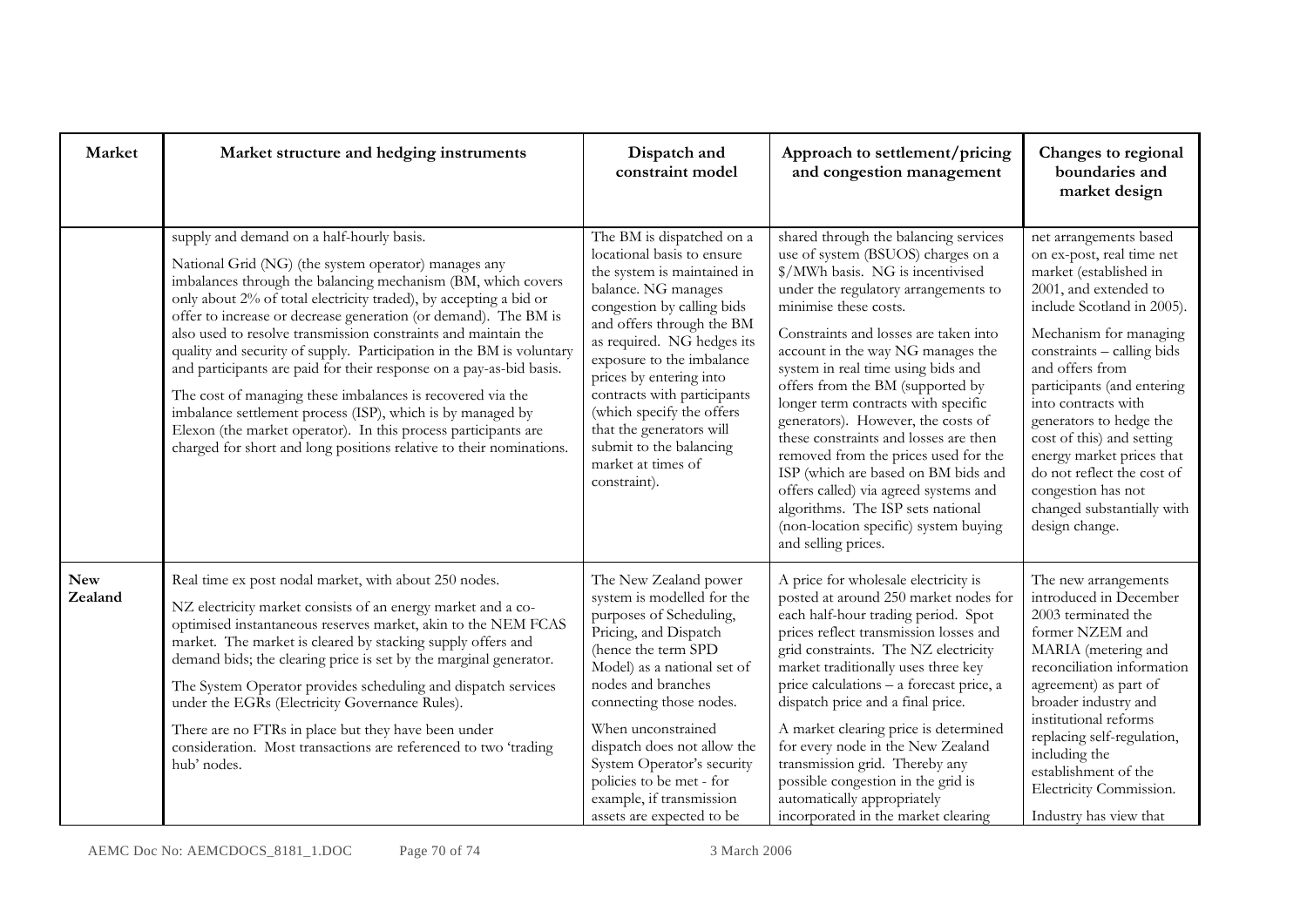| Market      | Market structure and hedging instruments                                                                                                                                                                                                                                                                                                                                                                  | Dispatch and<br>constraint model                                                                                                                                                                                                                                                                                                                                  | Approach to settlement/pricing<br>and congestion management                                                                                                                                                                                                                                                                              | Changes to regional<br>boundaries and<br>market design                                                                                                                                                                                                                                                            |
|-------------|-----------------------------------------------------------------------------------------------------------------------------------------------------------------------------------------------------------------------------------------------------------------------------------------------------------------------------------------------------------------------------------------------------------|-------------------------------------------------------------------------------------------------------------------------------------------------------------------------------------------------------------------------------------------------------------------------------------------------------------------------------------------------------------------|------------------------------------------------------------------------------------------------------------------------------------------------------------------------------------------------------------------------------------------------------------------------------------------------------------------------------------------|-------------------------------------------------------------------------------------------------------------------------------------------------------------------------------------------------------------------------------------------------------------------------------------------------------------------|
|             |                                                                                                                                                                                                                                                                                                                                                                                                           | operated beyond rated<br>short-term capability after<br>any defined contingent<br>event - then a security<br>constraint is applied in<br>SPD.<br>Constraints are represented<br>by equations in SPD. A list<br>of both permanent and<br>temporary (outage) security<br>constraints (including<br>equations) is published by<br>close of business every<br>Monday. | price.                                                                                                                                                                                                                                                                                                                                   | there are too many nodes<br>and that number of nodes<br>was engineering driven<br>and not necessarily<br>practical.                                                                                                                                                                                               |
| Korea (KPX) | Day ahead spot market, with ex post pricing. Cost based pool<br>with both energy and capacity payments.<br>The market price is composed of the marginal price (that differs<br>for base load and non-base load plant) and a capacity payment.<br>Both fixed (capacity payment) and variable costs for each<br>generating unit are determined monthly by a Generation Cost<br>Assessment Committee (GCAC). | The market and system<br>operator (KPX) runs a<br>scheduler system to<br>establish a Price Setting<br>Schedule (PSS) and<br>calculate the marginal price<br>a day ahead according to<br>the demand forecast of the<br>trading day. An operation<br>schedule considering<br>various fuel and<br>transmission constraints is<br>then published.                     | Congestion and generation constraints<br>such as fuel limitations and district<br>heat supply are not considered in<br>setting the system marginal price.<br>Constraints in the transmission grid are<br>handled by re-dispatch and balancing<br>arrangement.<br>Congestion costs (including losses) are<br>recovered through an uplift. | Original market<br>development plans<br>contemplated a move to a<br>bid driven (rather than<br>cost based) system<br>marginal price<br>determination in 2004,<br>but this has been delayed.<br>It is expected that the<br>capacity payment would<br>be abolished when the<br>new arrangements are<br>implemented. |
| Chile       | Nodally priced pool involving two main regional markets (not<br>interconnected):                                                                                                                                                                                                                                                                                                                          | Dispatch is undertaken on<br>an economic merit order,<br>pre-programmed basis for                                                                                                                                                                                                                                                                                 | Cost based pool with both energy and<br>capacity payments. At each node there<br>is a price for the energy and a price for                                                                                                                                                                                                               | Wholesale design changes,<br>including the<br>establishment of a power                                                                                                                                                                                                                                            |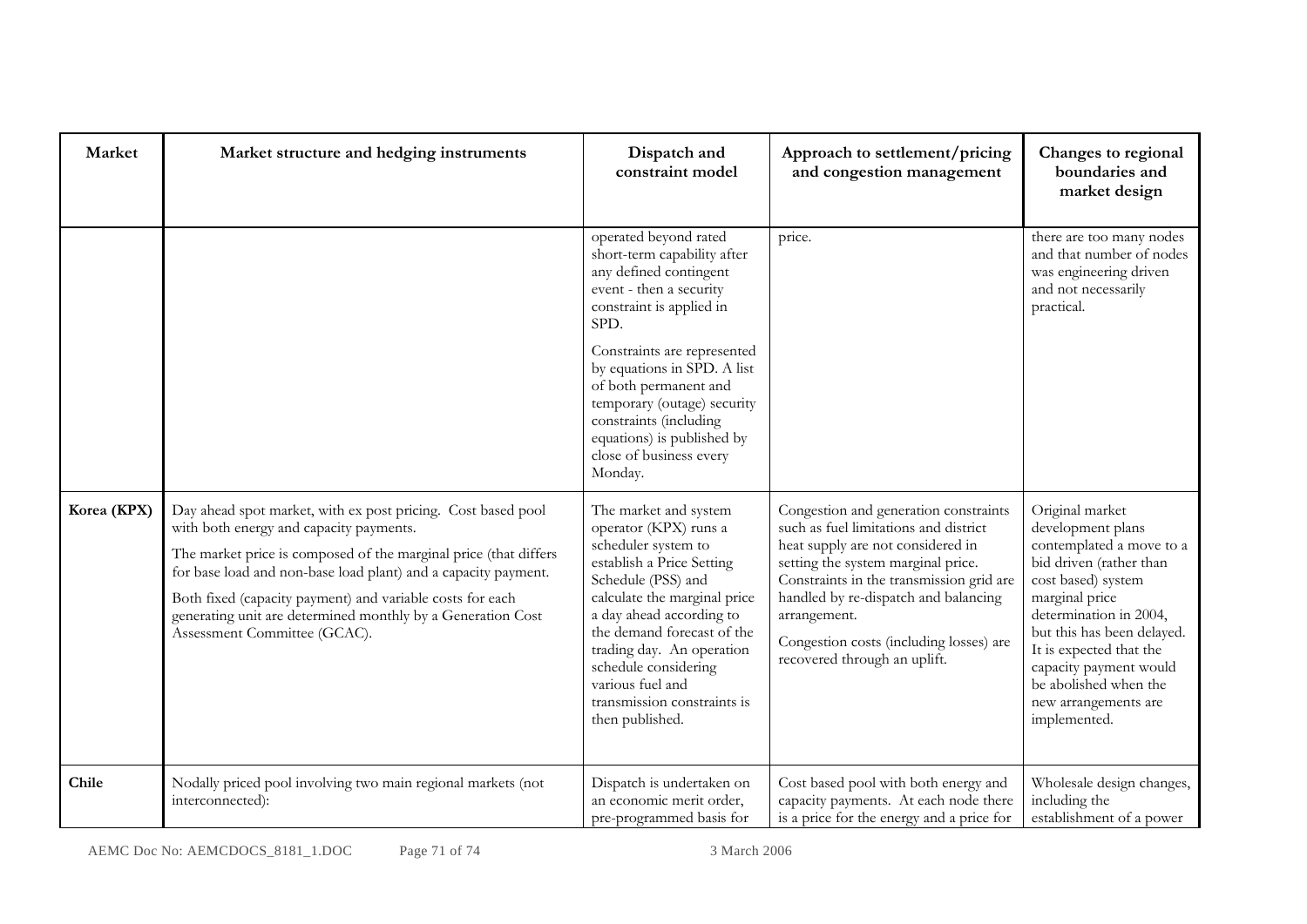| Market    | Market structure and hedging instruments                                                                                                                                                                                                                                                          | Dispatch and<br>constraint model                                                                                                                                                                                                                | Approach to settlement/pricing<br>and congestion management                                                                                                                                                                                                                                                                                                                                                                                                                                                                          | Changes to regional<br>boundaries and<br>market design                                                                                                                                                                                                                                                                                                                                                                                        |
|-----------|---------------------------------------------------------------------------------------------------------------------------------------------------------------------------------------------------------------------------------------------------------------------------------------------------|-------------------------------------------------------------------------------------------------------------------------------------------------------------------------------------------------------------------------------------------------|--------------------------------------------------------------------------------------------------------------------------------------------------------------------------------------------------------------------------------------------------------------------------------------------------------------------------------------------------------------------------------------------------------------------------------------------------------------------------------------------------------------------------------------|-----------------------------------------------------------------------------------------------------------------------------------------------------------------------------------------------------------------------------------------------------------------------------------------------------------------------------------------------------------------------------------------------------------------------------------------------|
|           | SIC (Sth & Central); and<br>$\bullet$<br>SING (Nth).<br>Two market systems operate:<br>prices for the regulated market (73% of demand) are<br>$\bullet$<br>fixed for six-monthly periods; and<br>prices for the unregulated market are determined through<br>$\bullet$<br>bilateral negotiations. | the entire system in hourly<br>units. Generators are<br>required to declare<br>availability and operating<br>cost for every hour.                                                                                                               | the capacity.<br>Energy spot prices are set at each node<br>of the interconnected system and are<br>based on the weighted average of short<br>run marginal costs (SRMC) of<br>generation for the entire system<br>optimized over a 12- or 48-month<br>horizon (which accounts for reservoir<br>levels, plant availability, thermal plant<br>operating costs, new capacity and<br>rationing).<br>A 50-MW gas turbine increment is<br>used to set the capacity component of<br>the price, and transmission losses are<br>incorporated. | exchange and net market,<br>were considered in 2000<br>and abandoned.<br>There have been concerns<br>expressed over the<br>effectiveness of the<br>transmission<br>arrangements for<br>encouraging transmission<br>investment, which in turn<br>has implications for the<br>incidence of congestion.<br>Legislation was passed in<br>2004 to clarify the<br>transmission pricing<br>arrangements in an<br>attempt to address this<br>problem. |
| Argentina | Hourly nodally priced market.<br>Two regional markets (not interconnected):<br>MEM – wholesale market covering 93% of demand; and<br>$\bullet$<br>MEMSP - far south market.<br>Bid based pool with both energy and capacity payments, with bids<br>constrained to costs.                          | A single market node is<br>used to coordinate dispatch<br>and pricing on an hourly<br>basis by the market<br>operator, CAMMESA.<br>The system is operated and<br>the energy price at each<br>node is calculated using a<br>load flow programme. | Nodal prices are calculated for each<br>node in the system to reflect the cost<br>of losses and congestion.<br>At each node there is a price for the<br>energy (based on the marginal cost of<br>generation) and a price for the<br>capacity.<br>Bids cannot exceed 115% of the actual<br>fuel costs incurred by generators in<br>their fuel purchases. Fuel costs are<br>subject to verification by CAMMESA.<br>The increase in variable transmission<br>cost arising from congestion is                                            | There have been concerns<br>expressed over the<br>effectiveness of the<br>transmission<br>arrangements for<br>encouraging transmission<br>investment, which in turn<br>has implications for the<br>incidence of congestion.                                                                                                                                                                                                                   |